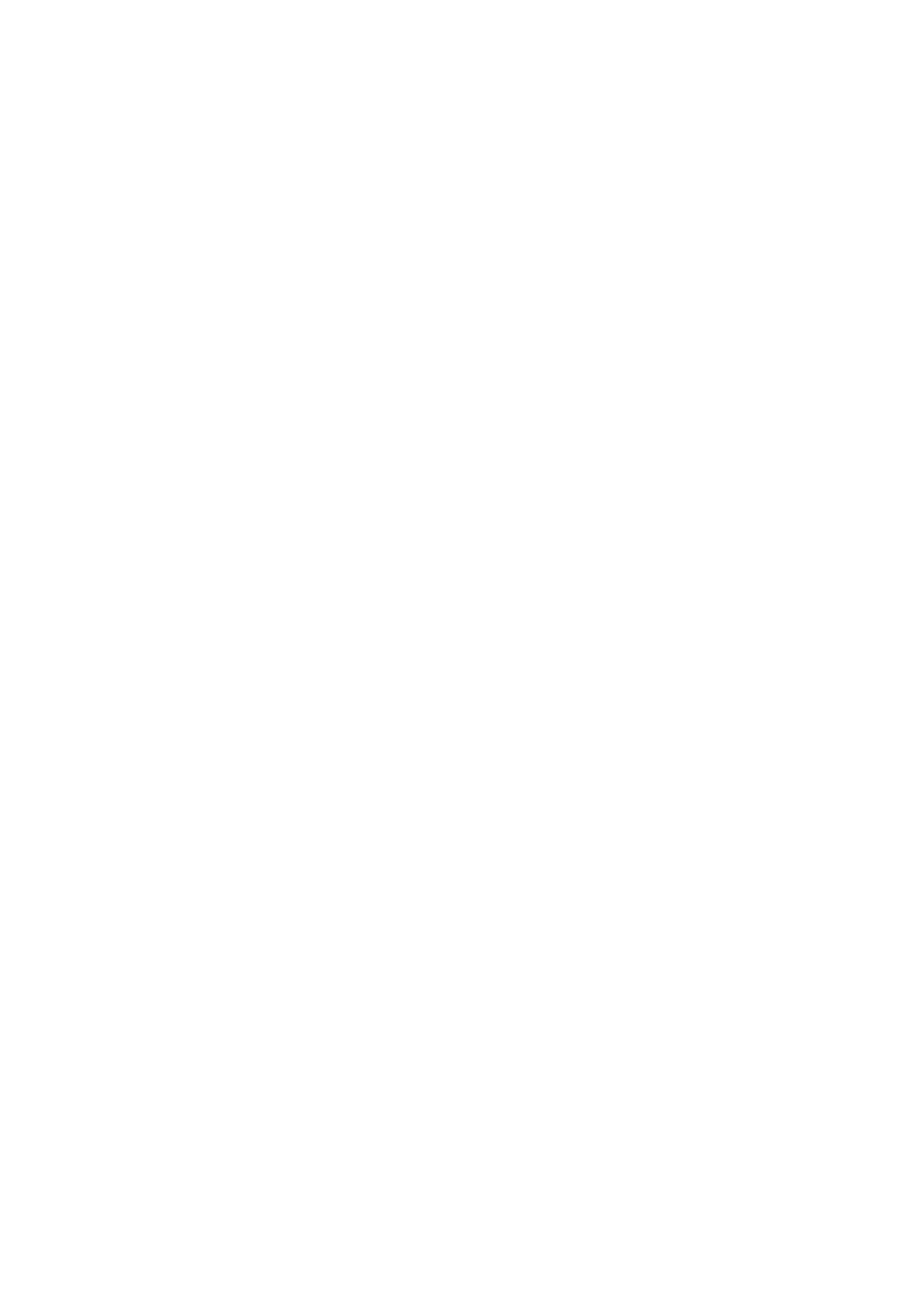#### **Chapter-IV**

#### **Compliance Audit**

#### **Department of Home**

**4.1 Follow up audit on Internal Control System in Department of Prisons** 

#### **4.1.1 Introduction**

The objective of this audit was to determine whether corrective action has been taken to address the audit findings and implement the recommendations made in the Comptroller and Auditor General of India Report (Civil) for the year ended 31 March 2004 - 'Evaluation of Internal Control System and Internal Audit in Department of Prisons (Previous Report) and recommendations of the Public Accounts Committee (PAC) on the above said report which was placed in the Legislative Assembly during December 2009 (Report of PAC). The earlier audit was undertaken to assess the extent of compliance with the financial and operational controls in relation to the physical verification of prisoners at the time of entry and exit, segregation of prisoners, producing undertrials in courts, transfer and release of prisoners, *etc*., as prescribed in the relevant Acts, Rules and Manuals.

The Department of Prisons is under the administrative control of the Principal Secretary to Government, Home Department (Department), and is headed by the Additional Director General of Police and Inspector General of Prisons (ADGP&IGP), assisted by the Deputy Inspector General of Prisons (DIG). There are 102 prisons, classified as Central Prisons (eight), district prisons (19), special sub-jails (two), Taluk sub-jails (70), open-air jail (one), juvenile jail (one) and borstal school (one).

The follow up audit covering the period 2010-15 was conducted during February to June 2015 by test-check of records maintained in the Secretariat, Home Department, Office of the ADGP & IGP, six Central Prisons, five district prisons and three sub-jails<sup>57</sup>. All the field units covered in the follow up audit were the same as in the previous audit.

#### **4.1.2 Results of Audit**

The Report of the Comptroller and Auditor General of India of 2004 had three recommendations each on custody of prisoners, security of prisoners and the monitoring system. The PAC report, however, had suggested seven recommendations relating to custody, security, facilities available in prisons,

 57 Central Prisons – Ballari, Belagavi, Bengaluru, Dharwad, Mysuru and Tumakuru (Women) District Prisons – Chikkaballapur, Kolar, Shivamogga, Tumakuru and Ramanagara Taluk Sub-jails – Arasikere, Gokak and Tiptur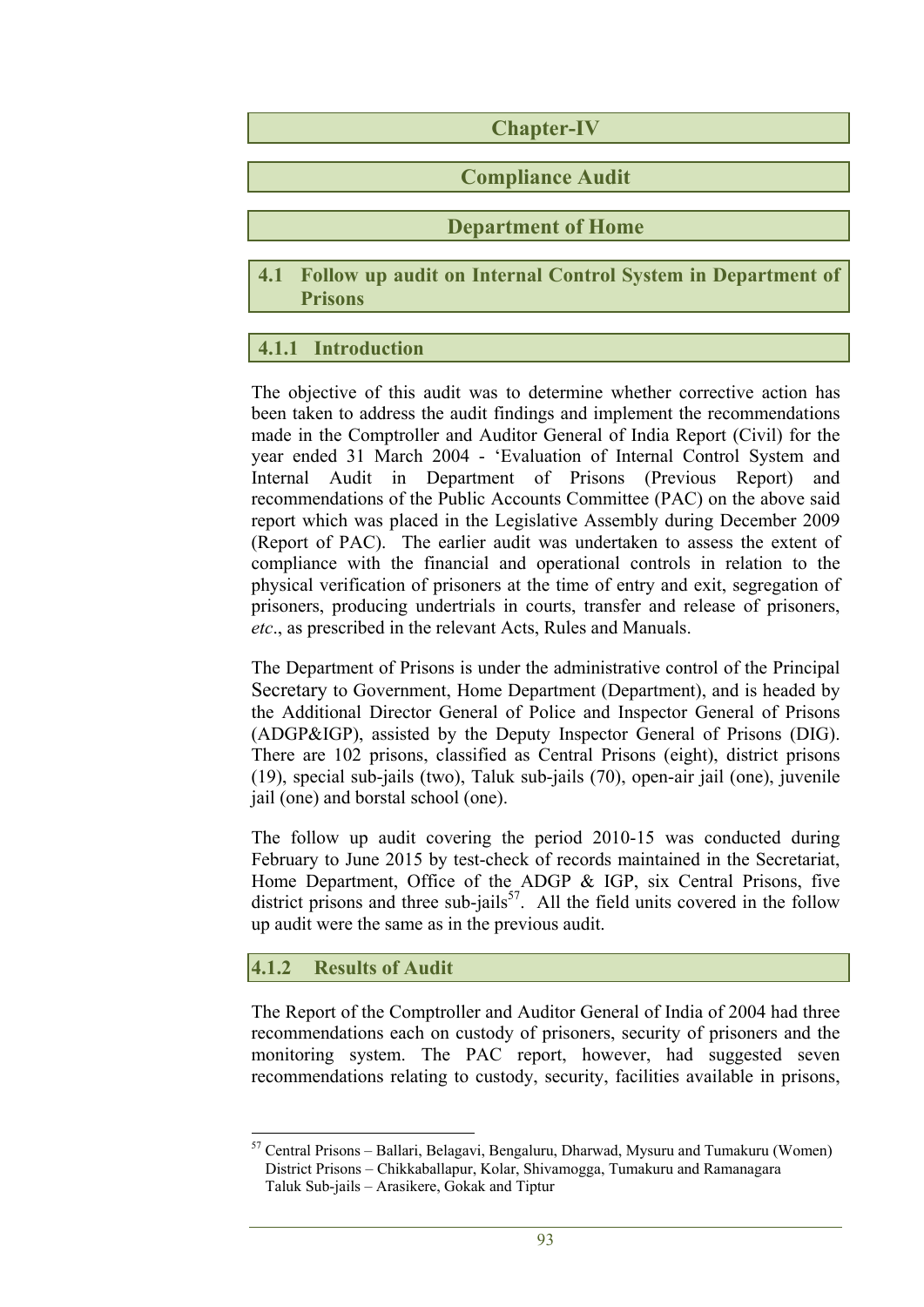and monitoring. In the follow up audit, we observed that the State Government had taken some corrective actions to implement the recommendations in the previous Audit Report as well as the PAC's recommendations. The adequacy of the corrective action taken by the Government on audit findings, audit recommendations and PAC's recommendations is discussed in the subsequent paragraphs.

# *4.1.2.1 Prevention of entry of prohibited articles into prison*

The Government of India Prisons Manual, 2004 specifies various norms on issues relating to security and custody in prisons. The norms include:

- $\triangleright$  a system of thorough searches of all incoming and outgoing prisoners, articles and vehicles;
- $\triangleright$  daily searches and periodical surprise searches of all prison sections and equipment;
- monitoring from a central point, for controlling the movement of prisoners;
- $\triangleright$  installation of close circuit television systems and other electronic gadgets for effective monitoring and maintaining a close watch to avoid any breach of security inside the prisons;
- construction of watch towers, provision of searchlights and binoculars, wherever necessary, to keep vigil both inside and outside of the prisons;
- $\triangleright$  installing power fences on the walls of prisons wherever necessary to prevent escapes, and
- $\triangleright$  a system of thorough searches for unearthing explosives, narcotic substances, electronic gadgetry *etc*.

The Karnataka Prison Manual, came into force in 1978. After that, it has not been revised. The manual except for stipulating powers and duties of a Gate Keeper, does not cover other aspects of security. The manual specifies that the Gate Keeper is required to prevent introduction of un-authorised articles such as Ganja, opium, tobacco, narcotics, liquors and drugs or any articles which would abet and assist the escape of prisoners and also not to allow any article outside the prison gate without proper authority. Further, it states that he should be in-charge of the main gate of the prison and also maintain a gate register in this regard.

**Audit finding:** The possession of prohibited articles by prisoners indicated that the procedure followed for physical check of prisoners was not effective.

**Audit recommendation**: System of physical check of prisoners during entry/exit should be made more effective by installing sophisticated gadgets and deploying trained staff.

**PAC recommendation**: PAC suggested five recommendations, *viz*., adherence by the Jailor and subordinate staff to the guidelines on physical check of the prisoners at the time of admission and also on every subsequent occasion of entry and exit of the prisoners and any other persons entering the prisons; conducting surprise inspections of the jail premises and installing CCTV cameras; installing mobile jammers; initiating action against Jailor/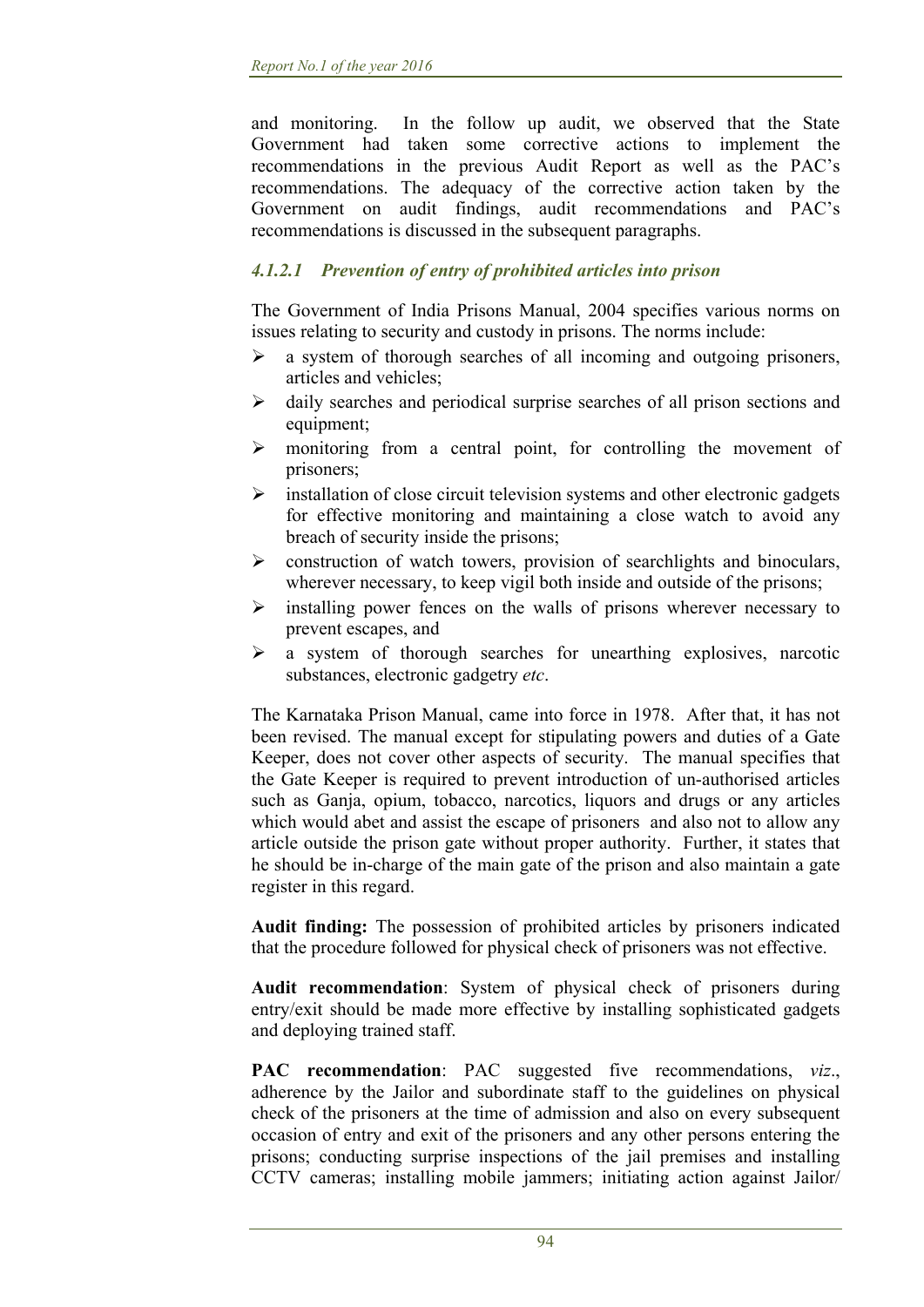Subordinate staff in case of non-adherence to the guidelines issued on prevention of entry of prohibited articles into the prisons and minimising the number of visitors visiting the prisoners.

**Findings of follow-up Audit:** Government initiated action with respect to recommendations of the PAC. The audit findings on its adequacies are discussed below:

#### *(a) Physical check of prisoners and other persons entering prisons*

Electronic equipment such as hand held metal detectors, door frame metal detectors, deep search metal detectors, baggage scanners, *etc*.; are essential for surveillance and for detection/prevention of entry of prohibited articles into the prisons. Though the Government has procured this electronic equipment, guidelines were not issued by the Government for its use. In the units testchecked, we observed the following:

- $\triangleright$  Many electronic equipment procured were not in working condition and no action had been initiated to get them repaired **(Appendix-4.1).**
- $\triangleright$  In the Central Prison, Belagavi, except for lunch boxes/bags of the prison staff, no other items was being subjected to scanning.
- $\triangleright$  No system was put in place to scan or check the vehicles that carried food articles, raw materials for manufacturing departments in the prisons. Similarly, all the articles manufactured<sup>58</sup> in the prison such as Agarbattis in three<sup>59</sup> prisons, and bakery products in Central Prison, Bengaluru were moved out of the prison without issue of a gate pass or an entry in the gate register, as was required in the manual.

Further, it was also observed that during the period 2010-15, various prohibited articles, *viz*., mobile phones (4,437), sim cards (3,116), mobile chargers (1,211), batteries (3,307) and drugs (43.778 kgs) were seized in testchecked prisons during the course of routine checks and surprise inspections. The non-functioning of devices procured, including CCTV cameras and jammers are discussed in detail in subsequent paragraphs. All the above instances/observations not only indicate laxity in the management of the security system but also non-adherence to the guidelines stipulated in the manual.

The Government replied (December 2015) that an assessment would be made to repair and re-use the non-functional equipment, and for catering to additional requirements. It further replied that action was taken to obtain Annual Maintenance for security equipment and also that all the heads of the prisons had been instructed to submit reports on maintenance of security equipment and also to conduct physical checks using this security equipment.

 58 Prisoners are to work in prison as a means of furthering their rehabilitation. The manufactured articles are removed from the prison on a pass issued by the Superintendent and also on making necessary entries at the Gate.<br>Mysuru, Tumakuru and Ramanagara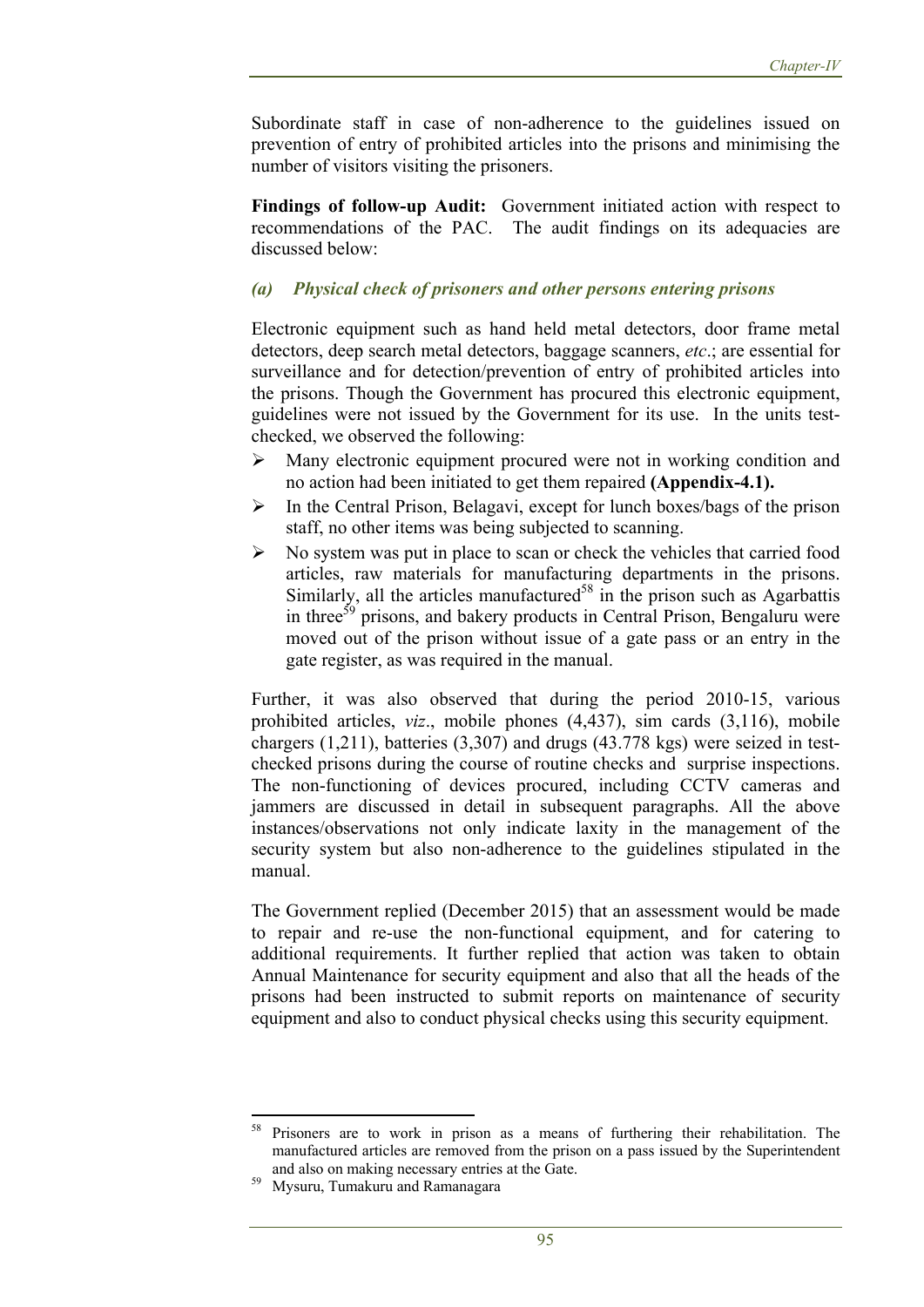**Recommendation-1**: Government is required not only to issue detailed guidelines in support of provisions already existing with regard to physical check of persons/vehicles entering the prison but ensure their implementation as well.

**Recommendation-2**: Government needs to update the Karnataka Prison Manual, 1978, duly incorporating provisions relating to new technology equipment procured for security of the prison.

#### *(b) Conducting surprise inspection*

The Government issued (March 2010 and November 2011) two guidelines which made surprise inspections and search of premises by dog squads mandatory. As per these guidelines, the Department had to conduct surprise inspection in co-ordination with the Police Department, and search of premises by dog squads once in every 15 days. We, however, observed that against the required 1248 surprise checks<sup>60</sup> and 768<sup>61</sup> searches by dog squad in the 13 units test-checked, only 130 and 138 respectively had been conducted.

Further, the Government of India (GoI) had suggested (May 2010) steps to be taken for detecting drugs and inmates with drug addiction. In the units test-checked, we observed that the Department had, however, not followed the steps suggested by the GOI, and in three Central Prisons about 44 kgs of Ganja were recovered during 2010-15. Apart from this, as already indicated in the previous paragraph, mobiles, sims, chargers *etc*., were also recovered during 2010-15. The details of the sources from where they were seized are indicated in **Appendix-4.2.** We observed that the major source for entry of prohibited articles was at the time of interview granted to visitors and the preferred hiding place for the prohibited articles was the toilet. The fact, however, remains that the prohibited articles could enter the prison. All these indicated lack of controls in detecting drugs at the entry as well as insufficient checks at the premises.

In this connection, the PAC had recommended the initiation of disciplinary action against officers/staff for dereliction of duty in such instances. We, however, observed that during 2010-15, investigation was initiated in only 20 cases across the State. Out of these 20 cases, disciplinary action had been taken in 14 cases, four cases were closed due to lack of proper evidence and 2 cases are under investigation.

The Government replied (December 2015) that due to shortage of staff there was shortfall in conducting inspections. It further stated that the Government had approved (May 2015) the deployment of Karnataka State Industrial Security Force in the four major prisons which would not only strengthen the security but also prevent the entry of prohibited items into these prisons.

#### *(c) Installation of CCTV cameras*

The PAC recommended installation of CCTV cameras for round the clock surveillance and also to serve as a means of identification of individuals and

  $60$  10 units test-checked x 2 x 12 x 5 years +1 unit in Tumakuru (Women) x 2 x 12 x 2 years

<sup>&</sup>lt;sup>61</sup> 10 units test-checked x 2 x 12 x 3 years + 1 unit in Tumakuru (Women) x 2 x 12 x 2years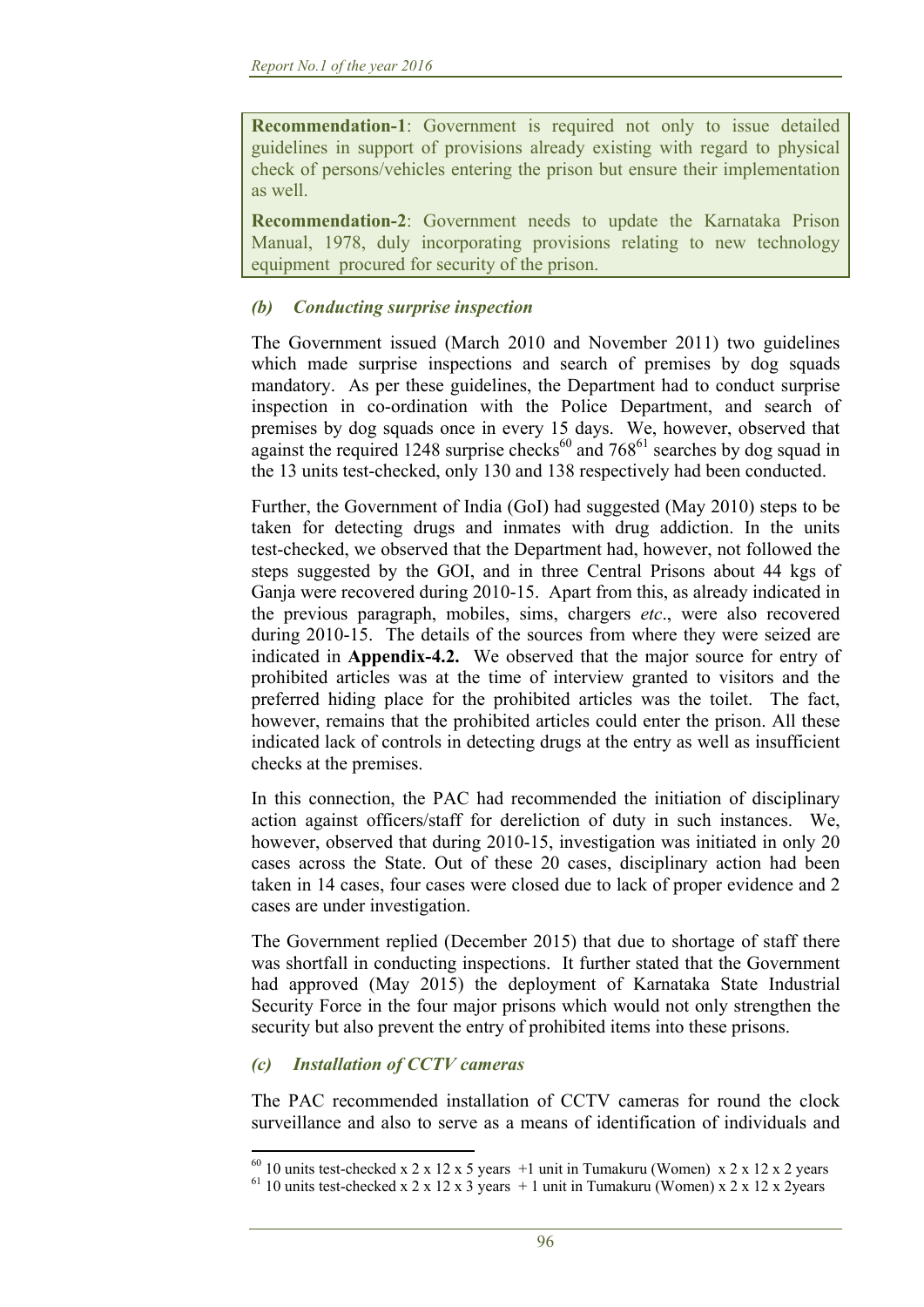articles, *etc*. They could help to keep strict vigil on the movements of the prisoners, which would put an end to prohibited articles entering the prison.

Though the recommendation for installing CCTV cameras was given by the PAC in 2009, the Government took action to implement this recommendation between 2013-15, by approving installation of 406 CCTV cameras in eight central prisons at a total cost of  $\overline{517.87}$  crore. We observed that in the six test-checked central prisons, the Government had procured 351 CCTV cameras and all were commissioned in 2014. Further, we observed in the units test-checked that prior to 2014, only three prisons had CCTV cameras. Out of the 58 cameras installed in these prisons, 47 were not working of which 43 were irreparable. Hence, all the prisons test-checked did not have video surveillance facility till 2014. From the details of the entry of prohibited articles given in **Appendix-4.3**, it has been seen that there is a drastic reduction on the entry of prohibited articles into the prisons on account of the introduction of video surveillance, which is appreciable but strict vigil is still required to keep the system in working order to get desired results.

**Recommendation 3**: Installation of CCTV cameras needs to be extended to all the prisons and their maintenance ensured by regular follow up.

#### *(d) Installation of Mobile Jammers*

Subsequent to the recommendation of the PAC, during 2009, the Department proposed to install 66 cell phone jammers in six central prisons and one district prison (Mangaluru) at a total cost of  $\overline{28.28}$  crore. While the jammers have been installed in four central prisons, work in two central prisons (Belagavi and Kalaburagi) and one district prison was in progress. In the testchecked central prisons, we however, observed the following:

- $\triangleright$  The performance of four 2G jammers since installation (December 2009) in Mysuru prison was unsatisfactory as they did not cover the specified area. Despite several correspondences requesting speedy remedial action, the supplier was unsuccessful in rectifying the defects to block the mobile signals to the satisfaction of the jail authorities. Even though the 2G jammers were upgraded as 3G jammers, the system did not function satisfactorily. Since May 2012, the systems were found to be completely out of order and not in usable condition. The total expenditure incurred for the purchase of these systems was  $\text{\textsterling}86.05$  lakh.
- $\triangleright$  In three other prisons (Dharwar, Ballari and Bengaluru) network connectivity was reported to be available inside the prison in certain areas.

Further, we observed that the supplier in his communication (July 2014) to the Department had indicated the following reasons for non-functioning of the jammers:

- $\triangleright$  telecom service providers pumping more power which countered the jammer power;
- $\triangleright$  irregular power supply/variation in voltage and non-availability of continuous power supply;
- $\triangleright$  limiting of radio frequency signal generated by jammer to jail premises;
- non-availability of dedicated personnel to operate jammers, *etc*.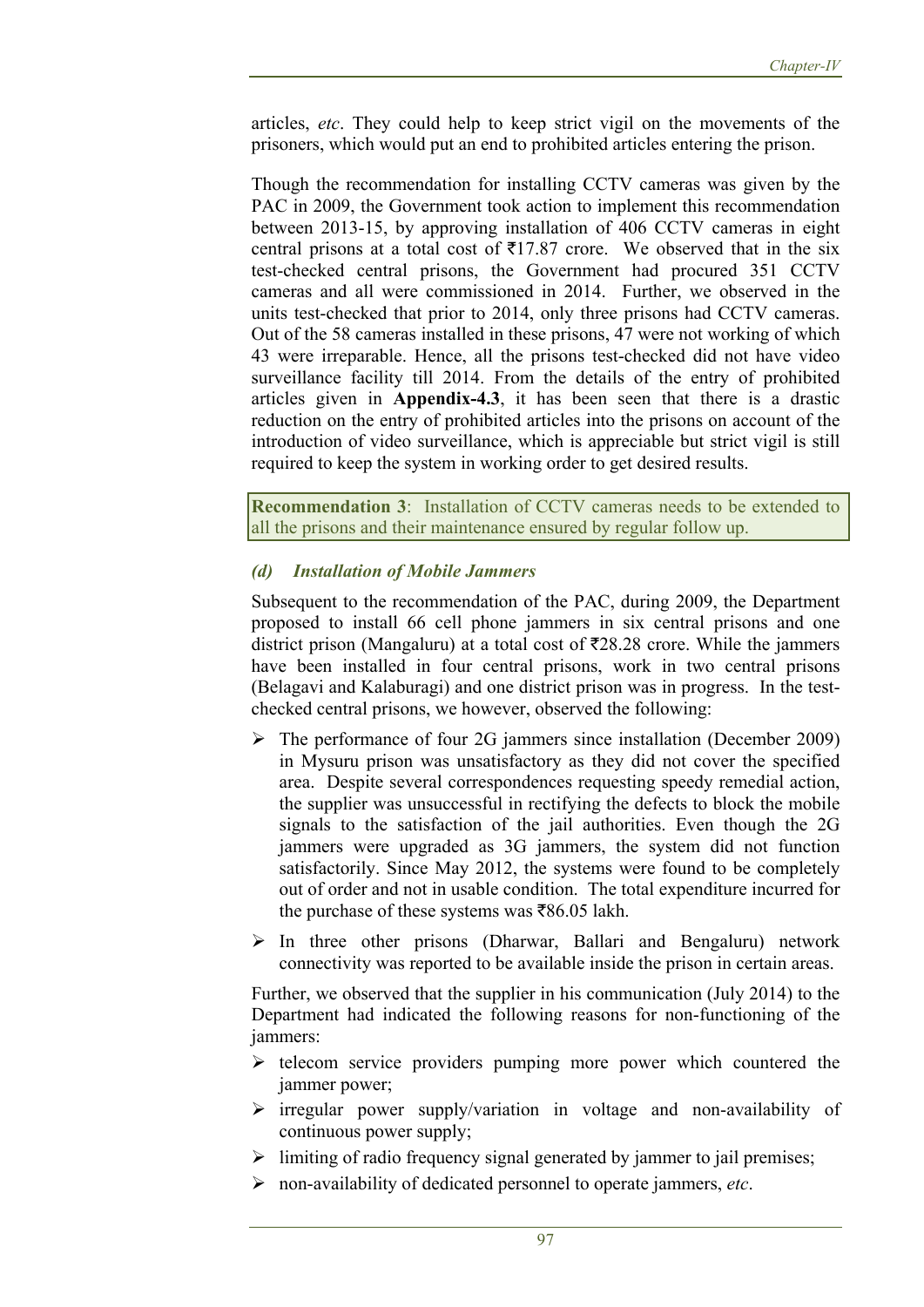From the above it can be seen that it was a serious challenge to precisely control the radio frequency signals of the jammers due to technical reasons and that the installation of jammers was not a solution for unauthorised usage of mobiles in the prison by the prisoners. This rendered a sum of  $\overline{528.28}$  crore incurred on installing the jammers largely unfruitful.

From the above findings it is seen that the Department had not done adequate background study to ensure that all requirements were fulfilled so as to ensure that jammers when installed would carry out their function effectively.

The Government replied (December 2015) that efforts were being made to effectively operationalise the existing system.

**Recommendation 4**: Issues relating to the effectiveness of the working of mobile jammers needs to be sorted out by in-depth examination of the problem before replicating the same in all prisons in the State, besides rectifying the defects in the existing equipment.

### *4.1.2.2 Producing undertrial prisoners in courts*

According to Rule 149 of the Karnataka Prisons Rules, 1974, on receipt of an order requiring the appearance of a prisoner in a competent court to give evidence or to answer a charge, it is the responsibility of the officer-in-charge of a prison to act in accordance therewith and to ensure safety of a prisoner during his absence from the prison.

**Audit findings**: All the undertrial prisoners required to be produced on a particular date were not produced on that date but were produced on second/ subsequent occasions in a staggered manner. Monthly statement indicating details of undertrial prisoners whose cases were pending in courts for more than three months and statement indicating undertrial prisoners who might be eligible for bail were not furnished to courts.

**Audit recommendation**: The system of providing escorts to undertrials when they are taken to courts should be streamlined and monthly reports regarding undertrials submitted to courts regularly.

**PAC recommendation**: In order to bring down the delay in producing the undertrial to court, the PAC suggested eight recommendations, *viz*., recruiting of police personnel as police escort; coordinating with Karnataka Legal Services Authority to conduct more Lok Adalat camps, establishing courts in premises of jails; forming State level committee to review and dispose of cases pending for more than six months; furnishing periodical statements to courts on time; and conducting quarterly review of pending cases at the Government level.

**Findings of follow up audit:** Action had been initiated by the Government on some of the recommendations which were reviewed by audit. The observations in this regard are brought out in the subsequent paragraphs: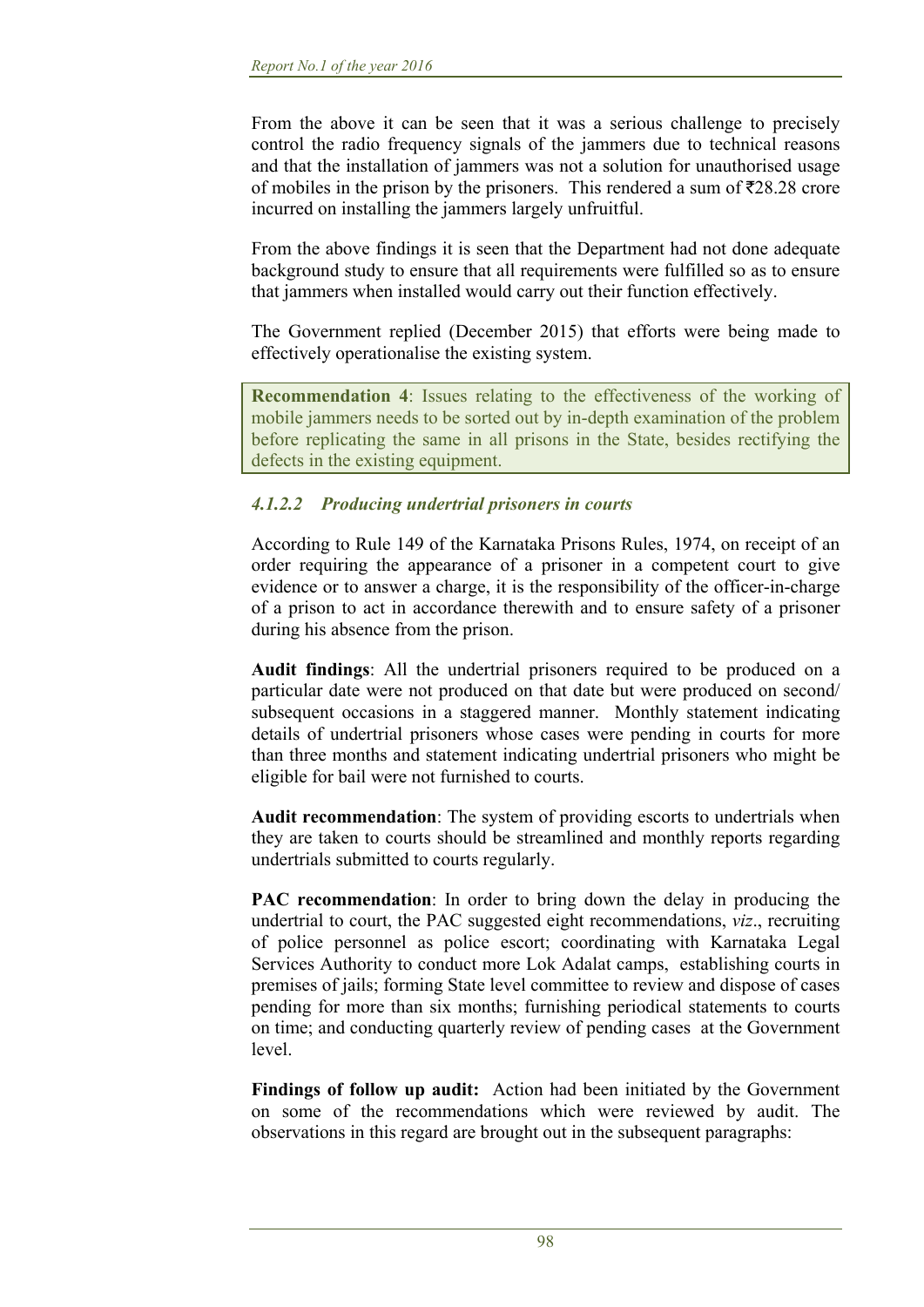#### *(a) Lok Adalat camps*

In order to ensure speedy and effective disposal of cases, the PAC had recommended to the Department to co-ordinate with Karnataka Legal Services Authority for conducting Lok Adalat camps. It had also recommended for fixation of annual targets for disposal of cases through Lok Adalats.

In the units test-checked, we observed that seven Lok Adalat camps were organised during the period 2010-15 in three central prisons and two district prisons. We observed that against 3,283 cases pending for more than three months, only 448 cases were referred to the Lok Adalat, of which 257 cases were disposed of. In addition, we observed that no targets were fixed for each of the prisons to refer cases to the Lok Adalatas prescribed by the PAC. Further, in respect of other units test-checked, we observed that Lok Adalat Camps had not been conducted.

The Government replied (December 2015) that the matter would be brought to the notice of District Judges concerned who are members of the Legal  $\text{Aid}^{62}$  of the concerned jails.

**Recommendation-5**: Targets of cases for each prison for referring to the Lok Adalat need to be fixed based on the cases pending in each prison so as to maximise clearance of backlog.

#### *(b) Producing undertrials through video conference*

With a view to dispense with the need for physically producing the undertrials in court, the Department introduced video conferencing (April 2004). In the State, the video conference system has been provided in 29 jails only. In the units test-checked, except in Bengaluru, where 43 *per cent* of prisoners were produced through video conference, we observed that the undertrials produced through video conference was less compared to undertrials produced through police escort (**Appendix-4.4**). Further, we observed that in three prisons<sup>63</sup>, the video conference system was non-functional.

The Government replied (December 2015) that the department has represented to the Technical Committee of the Honourable High Court of Karnataka for utilising the video conference system on a large scale. It has been further stated that the Honourable High Court has issued directions to the concerned District and Session Judges in this regard.

**Recommendation-6**: Awareness on the advantages of producing undertrials in courts through video conference should be created in order to encourage utilisation of video conference equipment. There should be coordination between Government and judiciary in this regard.

 Legal aid is one of the services given by KLSA for economically weaker section of people. The District Judge who heads KLSA is also member of Legal Aid.<br>Dharwar, Belagavi and Shivamogga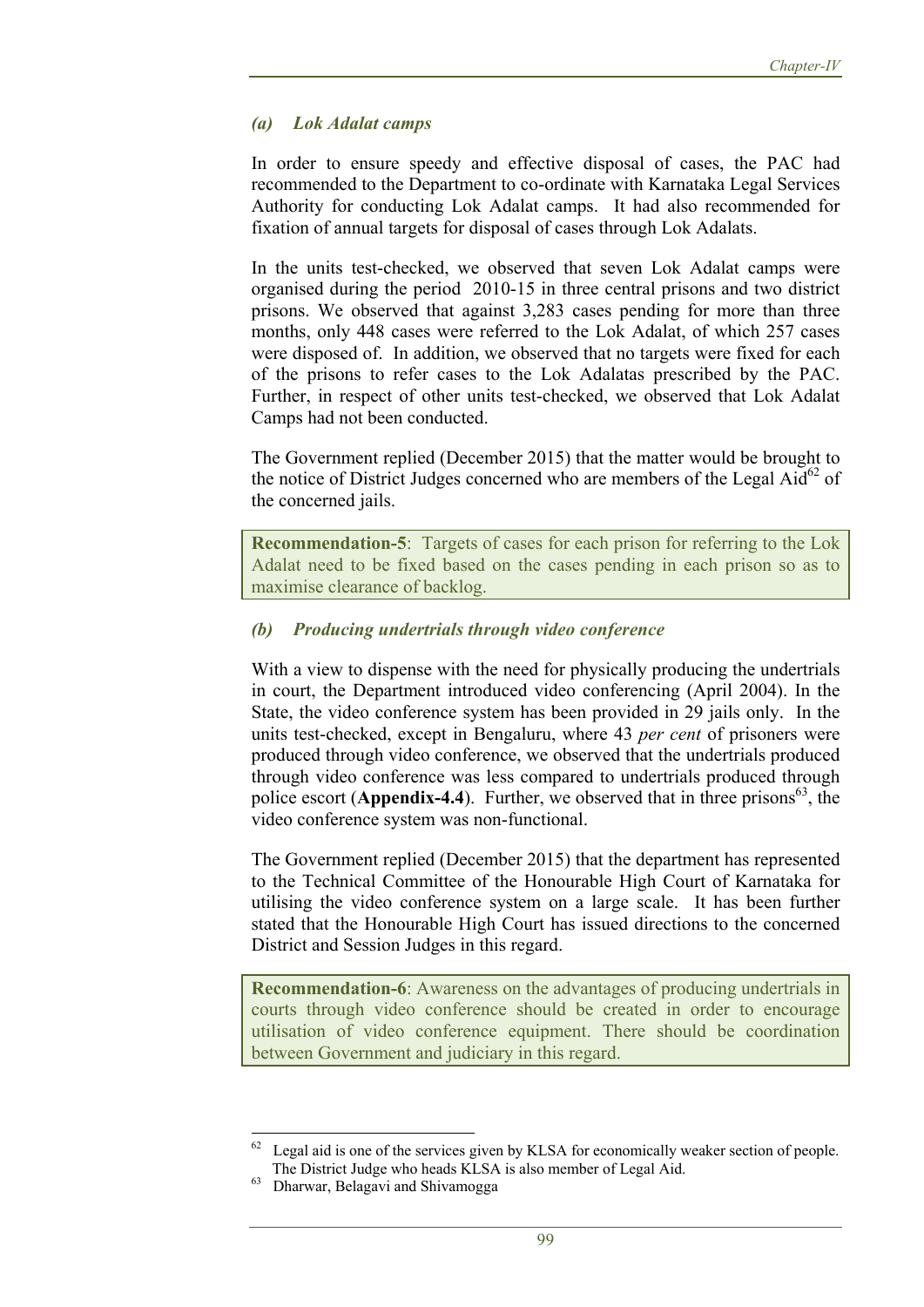#### *4.1.2.3 Escape of prisoners from custody*

Prison authorities are required to ensure safe custody and security of prisoners through effective watch/surveillance over their movement, verification during exit from or entry into barracks and cells and confining in iron where warranted (Paragraph 251, 253 and 265 of Prison Manual, 1978 and Rule 119 of Karnataka Prison Rules).

**Audit findings**: Recurring feature of prisoners escaping from jails indicated non-compliance with controls prescribed for ensuring safe custody / safety of prisoners.

**PAC recommendations**: In order to prevent prisoners from escaping, PAC recommended increased vigilance through patrolling; installation of CCTV cameras; increasing the height of prison walls; establishing courts in highly populated prisons; investigating and taking action against the officers/staff responsible for escape of prisoners; and conducting quarterly review at the Government level; and initiating action to recapture escaped prisoners.

**Findings of follow-up audit:** Government initiated action in respect of two recommendations given by the PAC. The inadequacy of these actions is discussed below.

#### *(a) To increase the height of prison walls*

During 2010-15, though private security personnel and home guards were appointed to guard the prisons, 95 prisoners had escaped across Karnataka. Out of 95, while 45 prisoners had escaped from custody of various prisons, 50 prisoners had escaped while being escorted by the police for being produced before the courts. It was observed that in none of the 14 test-checked prison units, the height of the wall had been increased.

The Government replied (December 2015) that since most of the prisons in the State are old and were structurally not strong, hence, based on the availability of budgetary allocation and also wherever it was technically and structurally possible, action is being taken to increase the height of prison wall to 18 feet. In addition, Government stated that installation of barbed wire fencing on the main compound wall of the five central prisons and three district prisons has been undertaken.

Though action to enhance security of the prison was laudable, however, as per provisions laid down in paragraph 679 and 680 of the Karnataka Prison Manual, 1978, a detailed investigation was required to be conducted in each case of escape and disciplinary action taken against persons responsible for the escape. The Government, in its action taken report to the PAC recommendations, stated that disciplinary action was being initiated against persons responsible for the escape of prisoners.

**Recommendation-7:** Necessary action may be taken to increase the height of the wall and to the desired level at the earliest, besides taking disciplinary action against defaulting officials responsible for the escape of prisoners.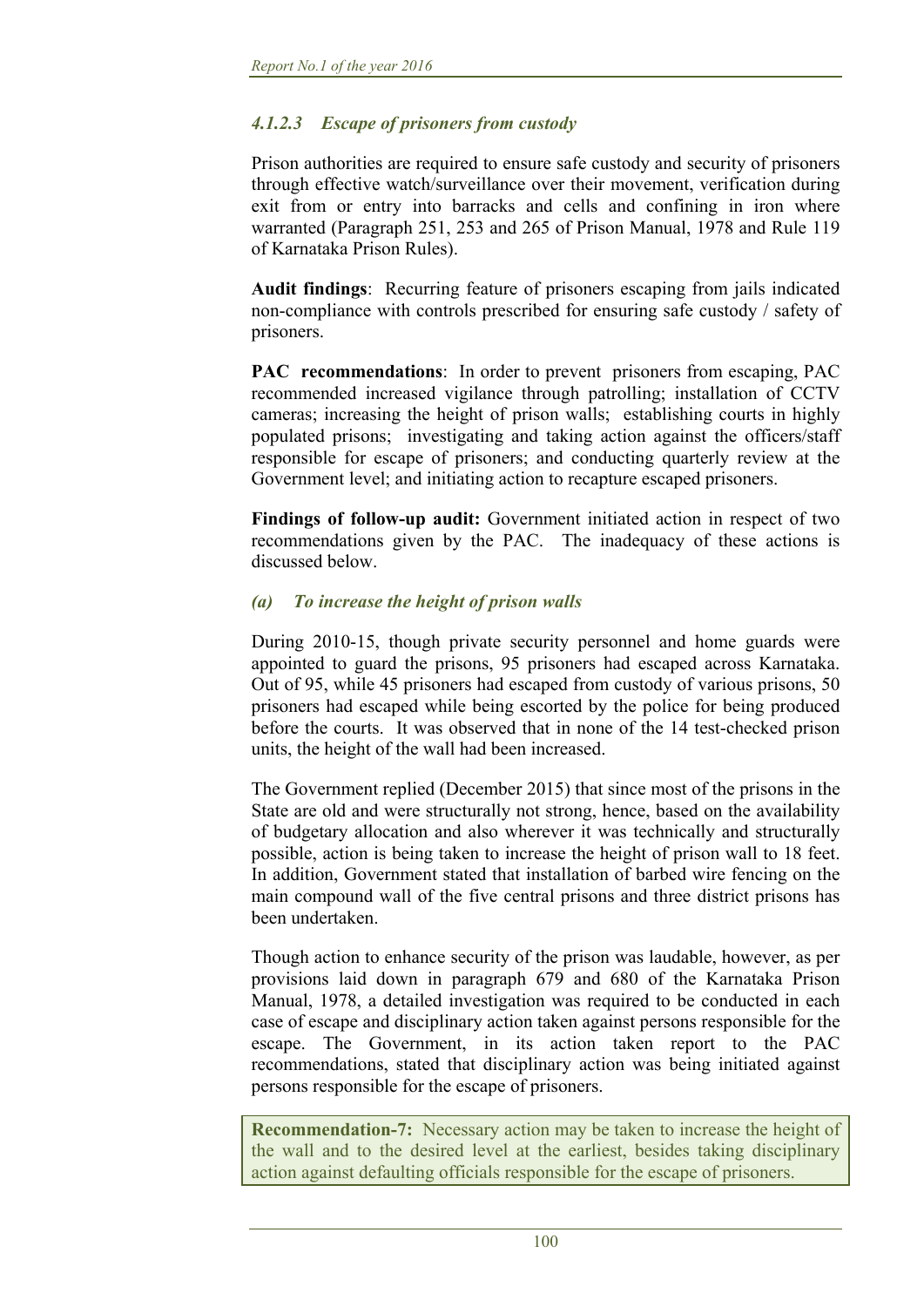#### *(b) Conducting quarterly review meeting at the Government level*

A Committee under the chairmanship of Principal Secretary, with five other members, was constituted (February 2013) to review the action to be taken to recapture the prisoners who had escaped from various prisons across the State. Though the committee was constituted in 2013 itself, it had not even met once until December 2015.

The Government replied (December 2015) that meetings would be conducted henceforth. Thus, there is need for quarterly review meeting at Government level in this regard.

### *4.1.2.4 Medical Facilities*

Section 4 of the Karnataka Prisons Act, 1963, stipulates that a Medical Officer of the rank of Assistant Surgeon may be appointed in a Central Prison, District Prison and Borstal School to attend to the health and cleanliness of prisoners, treatment of the sick, hygiene of the prisons, *etc*., and all other matters connected with the health of the staff and inmates of the prison. The post of Medical Officer was to be filled up through deputation from the Department of Health and Family Welfare Services (HFW).

**Audit findings**: Medical records such as Medical Treatment Register, Hospital Roll and Prescription Book, Case Book *etc*., in respect of medical history of the prisoners were not maintained.

**Audit recommendation**: To appoint doctors and specialists in order to provide adequate medical facilities to prisoners.

**Findings of follow-up audit**: According to the statutory provisions laid down in the Karnataka Prisons Act, 1963, the Department was to have a sanctioned strength of 28 Medical Officers. The Department, however, had only 18 sanctioned posts against which 12 posts remained vacant. In addition, the Karnataka Prisons Manual, 1978, provided for attendance of Visiting Medical Officers, and the All India Committee on Jail Reforms in its report recommended for a psychiatrist in each Central and District Prison as well as hospital accommodation for five *per cent* of the daily average inmate population. In this connection, we observed that against the requirement of 27 psychiatrists, only two posts were sanctioned which were vacant for the past three years.

We observed the following in the units test-checked:

- While regular doctors were posted in three central prisons, a doctor on consolidated payment basis was working in one<sup>64</sup> central prison.
- $\triangleright$  During 2014-15, doctors appointed for the implementation of the telemedicine project were attending to general outpatient cases of one<sup>65</sup> central prison.
- $\triangleright$  In four out of five district prisons test-checked, government doctors from District Hospitals were visiting the prison once a week. In three sub-jails

  $\frac{64}{65}$  Mysuru

**Belagavi**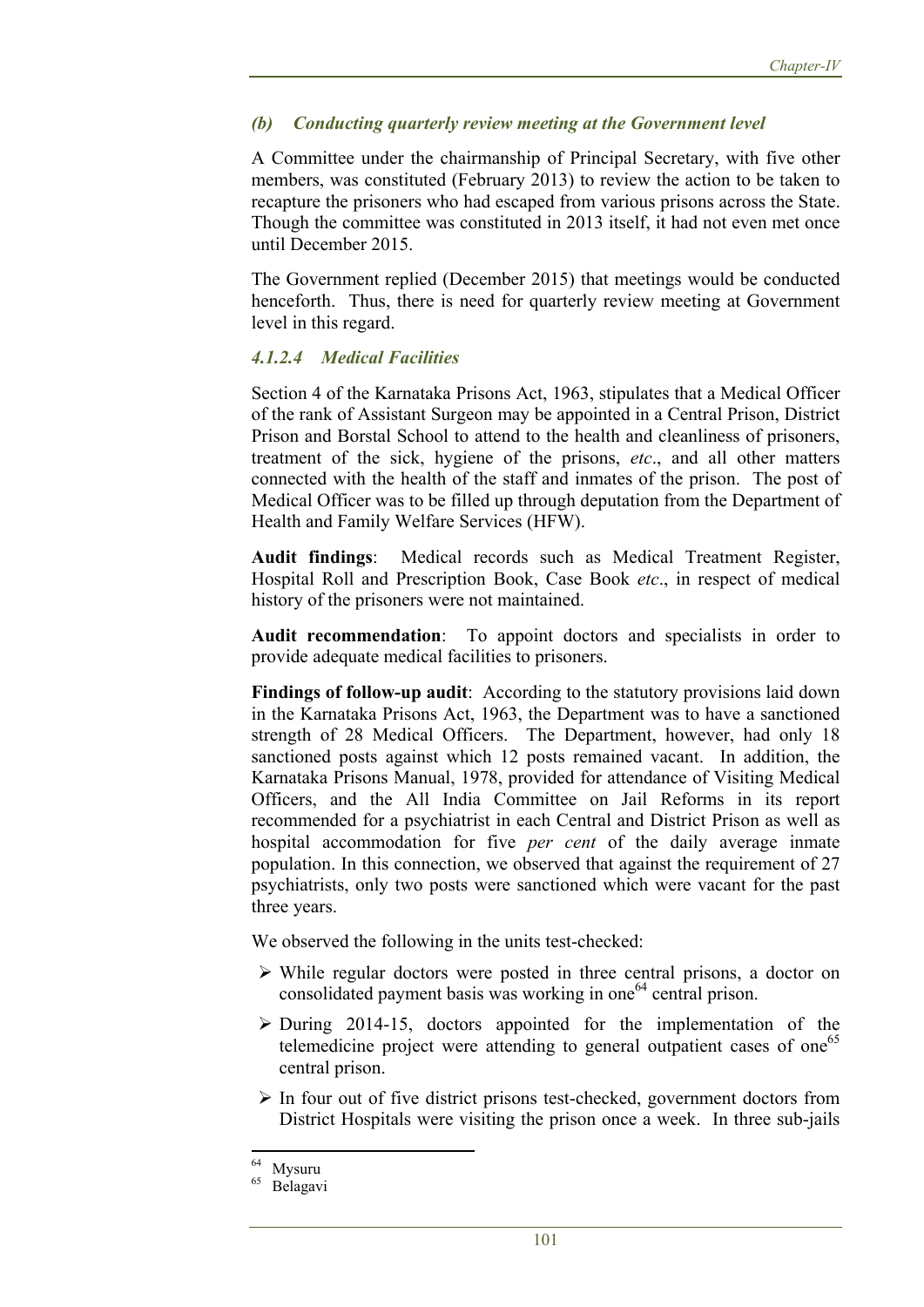test-checked, however, no doctors were visiting despite requests by the prison authorities.

- $\triangleright$  Posts of doctors were not sanctioned in four<sup>66</sup> out of five district prisons or sub-jails.
- There was no lady Medical Officer in any of the prisons test-checked.
- $\triangleright$  With regard to provision of hospital accommodation, against requirement of a total of 85 beds for seven out of the 11 Central/District prisons testchecked, there were no beds in any of the prisons except District Prison, Shivamogga, which had one bed. In the balance four prisons, there was a shortfall of 44 *per cent* of the required bed strength.

The Government replied (December 2015) that the Department of Health and Family Welfare had been requested for filling up the posts of Medical Officers.

**Recommendation-8:** Government should ensure adequate bed strength, and posting of Doctors as prescribed for the Prison Hospitals to cater to the requirements of the prisoners.

#### *4.1.2.5 Constitution of Board of Visitors*

A Board of visitors is required to be constituted for each prison. It has to inspect the prison once a week to ensure that the management of the prison and prisoners is carried out in accordance with the prescribed rules and procedures. The Board is required to meet once in a quarter.

**Audit findings**: The Board of Visitors was not constituted.

**Audit recommendation**: Immediate action is necessary to constitute the Board of Visitors.

**PAC recommendation**: Immediate action to be taken to constitute the Board of Visitors.

#### **Findings of follow-up audit**:

We observed that in two prisons test-checked (Kolar and Tumakuru) (Women), the Board of Visitors had not been constituted. In the remaining nine prisons, although the Board of Visitors were constituted, as against 180 meetings due (quarterly meetings required by each Board), only 14 meetings were conducted. Prison authorities attributed the shortfall to non nomination of non-official members by the respective District Commissioners and further stated that efforts would be made to convene meetings in consultation with the concerned District Commissioners.

The Government (December 2015) replied that action would be taken to constitute the Board across all prisons after obtaining a list of non-official members from the districts.

<sup>66</sup> Chikkaballapura, Kolar, Ramanagara and Tumakuru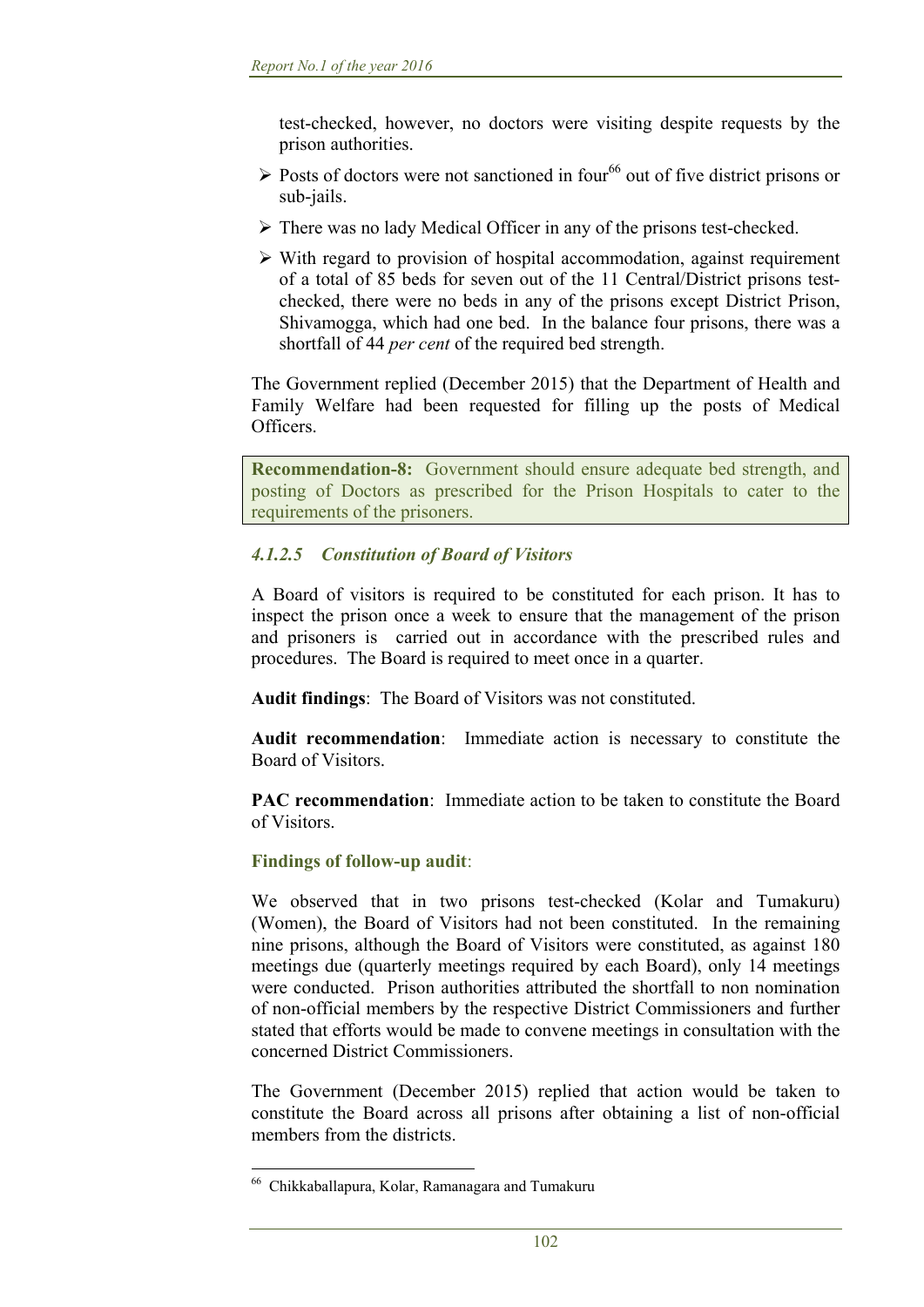# **4.1.3 Conclusion**

The PAC after discussing the Report of the Comptroller and Auditor General of India (Civil) for the year ended 31 March 2004, gave detailed recommendations (December 2009) in its Fifth Report. Even though more than five years have elapsed, the above findings indicate that the Government had taken certain initiatives to implement the recommendations of the Public Accounts Committee, however, the measures taken were inadequate and much more action needs to be taken to ensure that the internal control systems in the Prisons are made effective.

In this regard, to ensure more effective implementation, Government needs to update and revise the Karnataka Prisons Manual, 1978, to keep it valid for the present times; issue detailed guidelines for the upkeep and usage of the sophisticated electronic equipment purchased, and ensure their effective use; ensure strict adherence to the guidelines for checking of prohibited articles and also ensure that equipment such as CCTV cameras and jammers are maintained to ensure proper functioning. Usage of video conferencing facilities with regard to producing undertrials to courts should be encouraged; and for speedy disposal and reduction in pendency of cases, the benefits from Lok Adalats should be maximised. The Government should also provide adequate medical services/counselling for the prisoners by ensuring availability of adequate numbers of doctors, medical staff and counsellors. Only then will the security, health and safety aspects required be taken care of, and also progress made by speedy disposal and clearance of pending cases.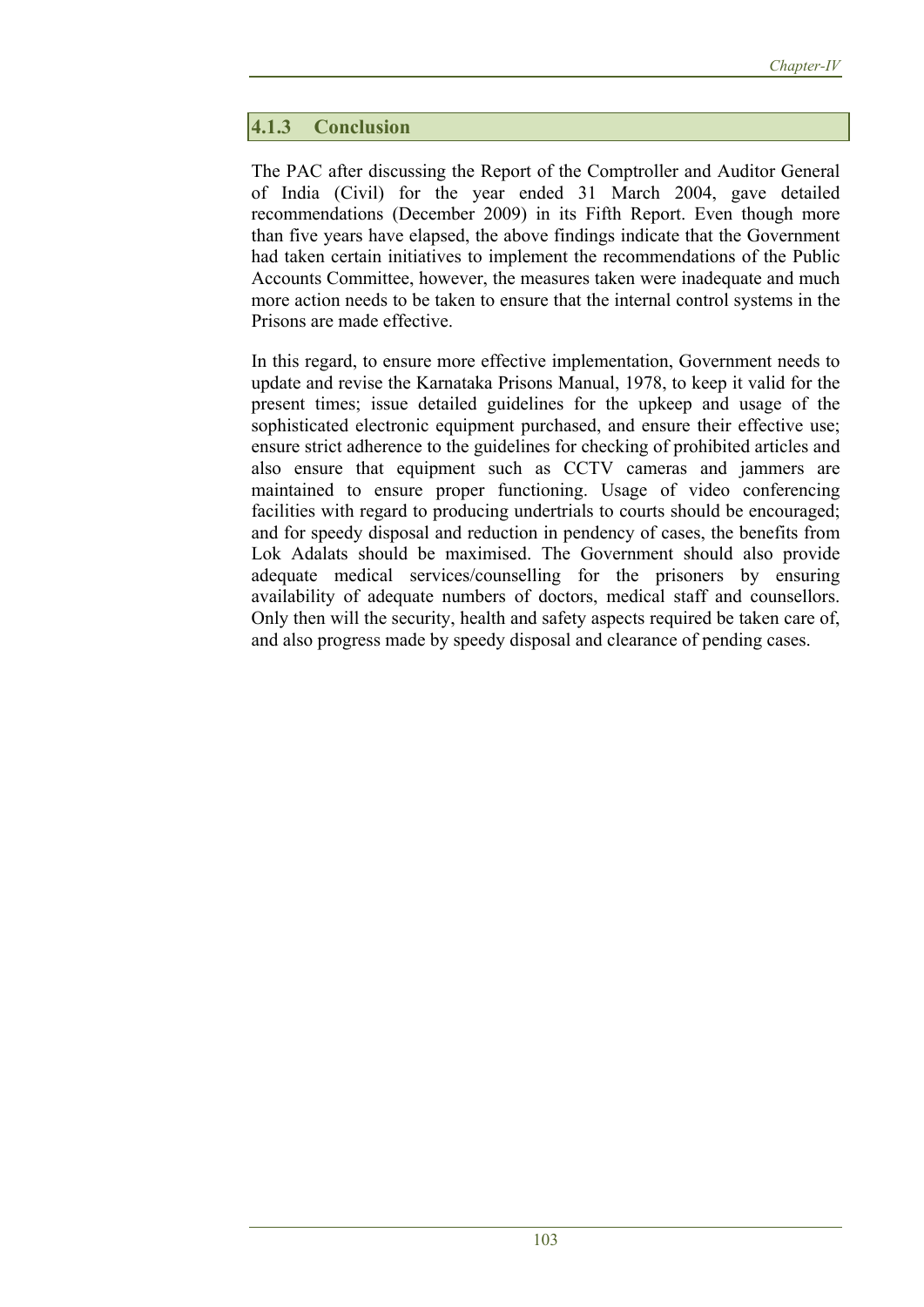# **Department of Women and Child Development**

# **4.2 Implementation of Juvenile Justice Act, 2000**

#### **4.2.1 Introduction**

Children represent 39 *percent* of the total population of the country and their nurture and well-being are the Nation's responsibility. Hence, the Constitution of India recognises the vulnerable position of children and their right to protection. Article 15 of the Constitution guarantees special attention to children through necessary and special laws and policies that safeguard their rights. In this regard, India has adopted a number of laws and formulated a range of policies to ensure children's protection and improve their condition which include the Juvenile Justice (Care and Protection of Children) Act (JJ Act), 2000.

With 4.39 *per cent* of the population of children in the country, Karnataka stands  $10<sup>th</sup>$  in the state-wise distribution of children population. Following the JJ Act, 2000, which was amended in 2006, the State Government framed (June 2010) the Juvenile Justice (Care and Protection of Children) Rules (JJ Rules), 2010.

The JJ Act, 2000, was enacted to consolidate and amend the laws relating to two categories of children *viz*., children in conflict with the law and children in need of care and protection. It also envisaged better treatment of children and catering to their development needs, by adopting a child-friendly approach in the adjudication and disposition of matters to the best interest of children and for their ultimate rehabilitation through various institutions<sup>67</sup> established under this enactment.

Children in need of care and protection are produced before Child Welfare Committees (CWC) by any Police officer, any public servant, child line, social worker, public spirited citizen and by the child on their own, are kept in the Reception Unit pending enquiry by the CWC. After enquiry the child is either reintegrated with family or is sent to Children Homes for rehabilitation.

Children in conflict with the law are produced before Juvenile Justice Boards (JJBs) by the Police and are kept in Observation Homes or sent on bail, pending enquiry. After enquiry, the child is either acquitted or kept in Special Homes for rehabilitation. Children discharged from Children Homes/ Special Homes are sent to After Care Centres for higher education, ITI training, *etc*.

The Compliance Audit covering the period 2010-15 was conducted during February to June 2015 to assess compliance with the provisions contained in the JJ Act, 2000, and JJ Rules, 2010, and also the working of Child Care Institutions towards protection, welfare and rehabilitation of neglected children and children in conflict with the law. The methodology adopted for

 <sup>67</sup> Child care institutions (CCI) *viz*., Observation Homes, Children Homes, Special Homes, After Care Centres, Fit Institutions and Shelter Homes.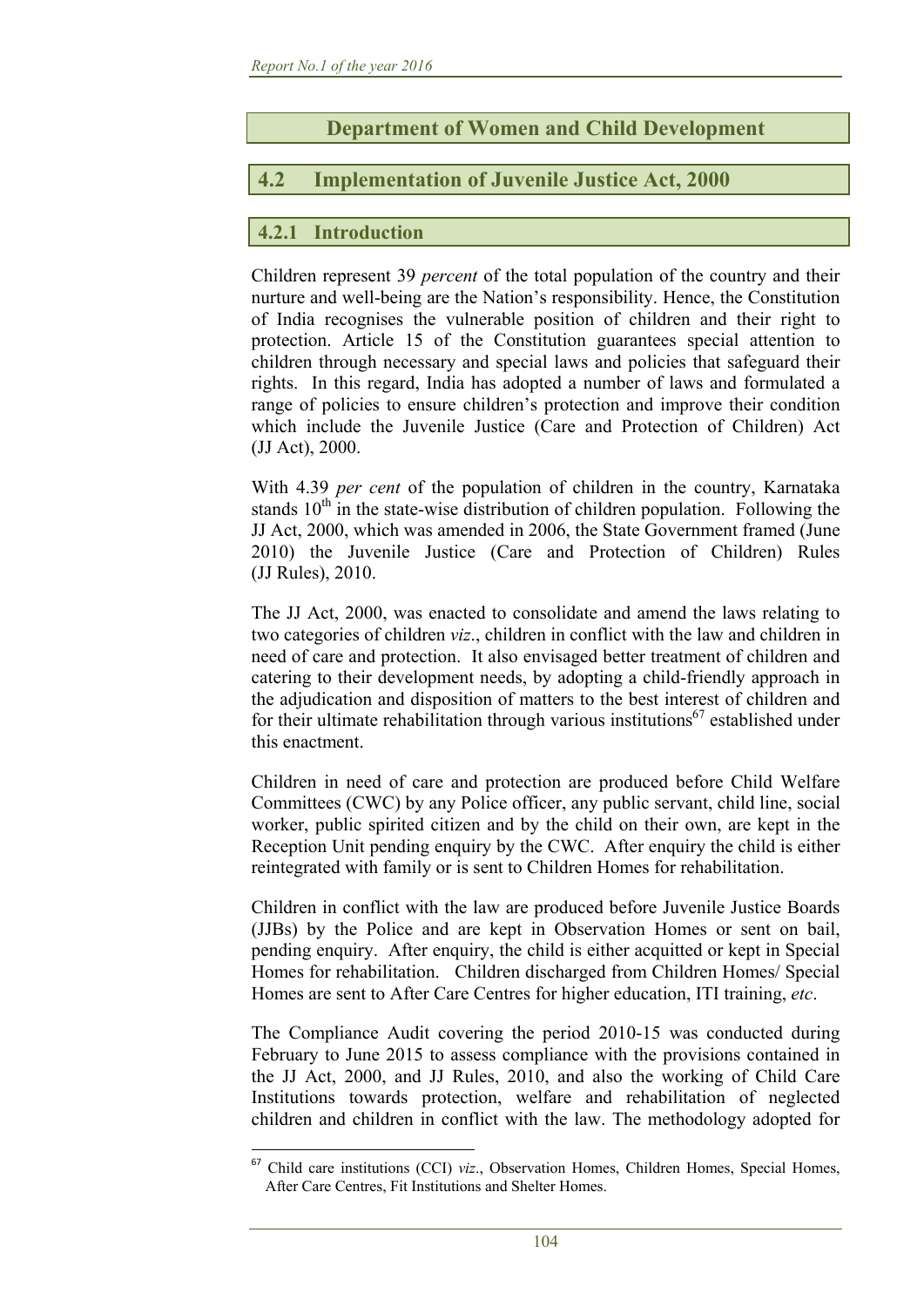audit included scrutiny of files and documents, issue of audit enquiries/ questionnaires, examination of records, discussion with officers/officials at various levels and joint inspections of Child Care Institutions (CCI) along with the Officers of the Department. Probability proportional to size without replacement method was adopted for selection of five<sup>68</sup> out of 30 districts in Karnataka. In order to assess the working of CCIs, 16 CCIs run by the Government and 12 CCIs managed by Non-Government Organisations (NGOs) in the five districts test-checked **(Appendix-4.5)** were visited.

**Audit findings** 

#### **4.2.2 Implementation of JJ Act, 2000**

For the effective implementation of JJ Act, 2000, the Karnataka State Integrated Child Protection Society (Society) and State Child Protection Unit (SCPU) at the State level and the District Child Protection Unit (DCPU) in each district have been constituted (February 2011). The Principal Secretary, Women and Child Development Department (Department), is the Chairman of the Society and exercises overall control. The Director of the Department is the Member Secretary of the Society and is responsible for administration of the JJ Act, 2000, and JJ Rules, 2010, and is assisted by the Project Director in the Directorate and 30 DCPUs in the District. The observations in this regard are brought out in subsequent paragraphs.

#### *4.2.2.1 Karnataka Children's Fund*

Section 61 of JJ Act, 2000 read with Rule 90 of JJ Rules, 2010, specifies creation of a Fund known as 'Karnataka Children's Fund' at the State level by the State Government for the development and rehabilitation of the juvenile or the child dealt with under the provisions of the Act. Besides donations, contributions and subscriptions, the Central Government also has to contribute to the Fund. The Fund was to be applied for implementing programmes for the welfare, rehabilitation of juveniles/Children, providing medical aid, scholarships/fees for higher education *etc*. We observed that though Karnataka Children's fund was created (September 2011) with the initial deposit of  $\bar{\tau}$  one lakh, no guidelines have been issued for utilisation of the fund amount. Hence, as at the end of March 2015, the fund had a balance of  $\overline{5}34.31$  lakh without any utilisation towards welfare of juvenile or children in need of care and protection.

#### *4.2.2.2 Juvenile Delinquency*

As per data compiled by the State Crime Records Bureau, during 2010-13, the number of crimes committed by Juveniles in Karnataka was 1,168. Of these, the largest number of juveniles indulged was in theft (25.86 *percent*), followed by burglary (14.21 *per cent*), hurt (9.25 *per cent*), murder (7.71 *per cent*), attempt to murder (5.05 *per cent*) and robbery and rape (4.54 *per cent*). From 2010 to 2013, the number of juveniles apprehended, especially those

<sup>68</sup> Bengaluru, Ballari, Mysuru, Shivamogga and Vijayapura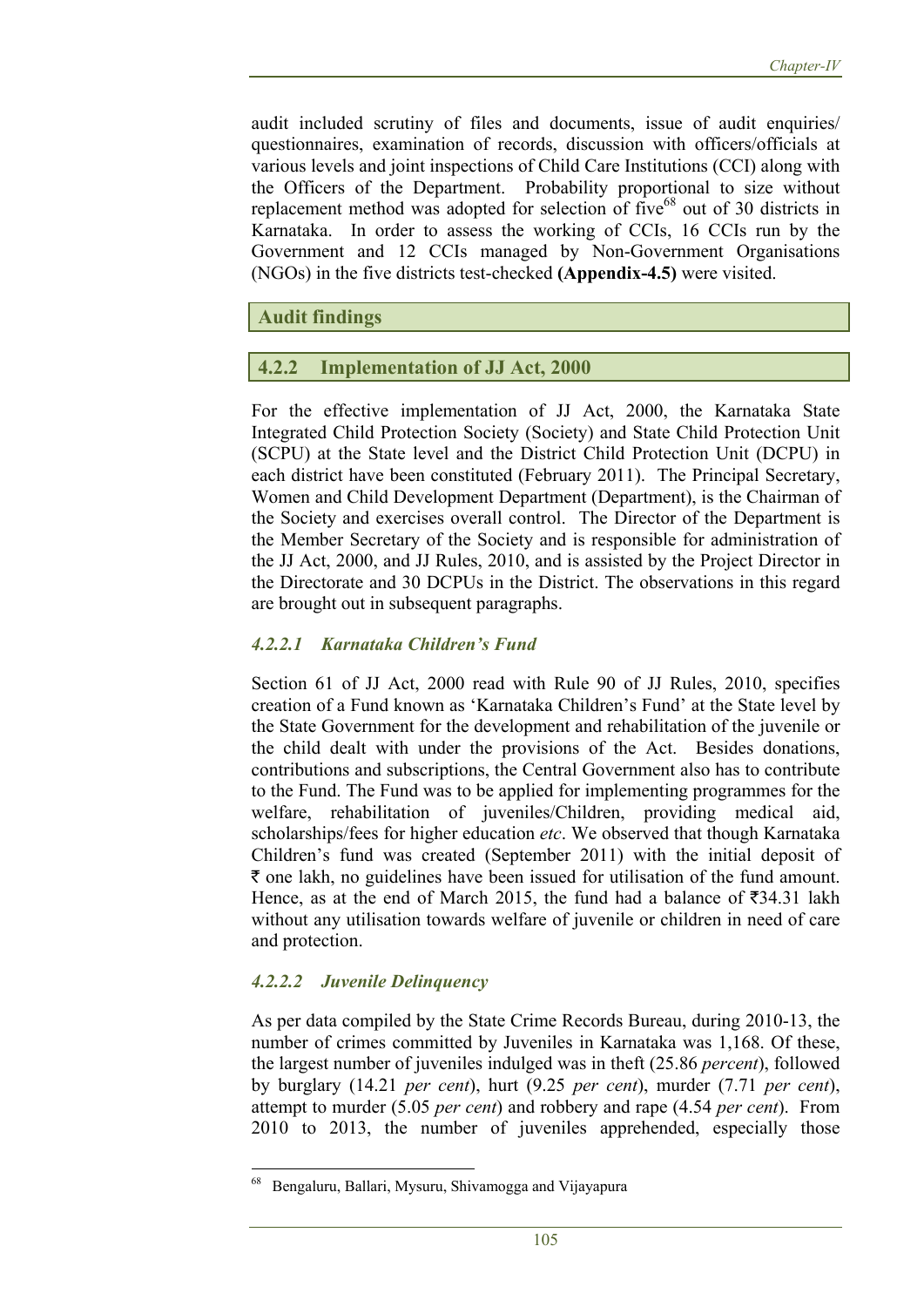belonging to the age groups 13-16 and 17-18, increased significantly (**Appendix**-**4.6**).

#### *4.2.2.3 Non-assessment and non-creation of database of children in need of care and protection and in difficult circumstances*

Rule 86 of the JJ rules, 2010 specifies various functions of the DCPUs. The functions included identifying children at risk, children in need of care and protection, assessment of the number of children in difficult circumstances and creation of a district specific database. In the State, the Department of Sociology of various Universities conducted a need assessment survey on behalf of DCPU. Out of 30 DCPUs in the State, Audit observed that while a need assessment survey was not carried out in nine districts, the need assessment survey carried out in 21 districts was pending approval and follow up action by the Department of Women and Child Development.

Further, as per the terms of reference for the preparation of need assessment survey, the survey had to contain details of various categories of children in need of care and protection *viz*., children living with a single parent, children living on the street, children involved in begging, HIV infected and affected children, abused children, child labour *etc*. Scrutiny of the need assessment survey in the test-checked five districts revealed that none of the surveys had details as per terms of reference.

#### *4.2.2.4 Inadequate services provided to children in need of care and protection*

The need assessment survey of the test-checked five districts revealed that the Department had provided care and protection services to only 15.63 *per cent* of the children identified, which included both institutionalised<sup>69</sup> and noninstitutionalised<sup>70</sup> children. The number of children who were provided with care and protection services in the test-checked five districts in the last five years are detailed in **Table-4.1.**

| <b>District</b> | Children in need of care<br>and protection | <b>Children provided with care</b><br>and protection services | Percentage |
|-----------------|--------------------------------------------|---------------------------------------------------------------|------------|
| Bengaluru       | Survey not conducted                       | 11,385                                                        |            |
| Ballari         | 15,707                                     | 1,573                                                         |            |
| Mysuru          | 14,275                                     | 2,856                                                         | 20         |
| Shivamogga      | 5,332                                      | 1,090                                                         |            |
| Vijayapura      | Survey not conducted                       | 1,530                                                         |            |

#### **Table-4.1: Number of children who were provided with care and protection during 2010-15**

(Source: Information provided by the Department)

 Includes placement of children in children homes, observation homes, open shelters and fit **institutions** 

 $70$  Includes foster care, adoption, sponsorship and placement with parents.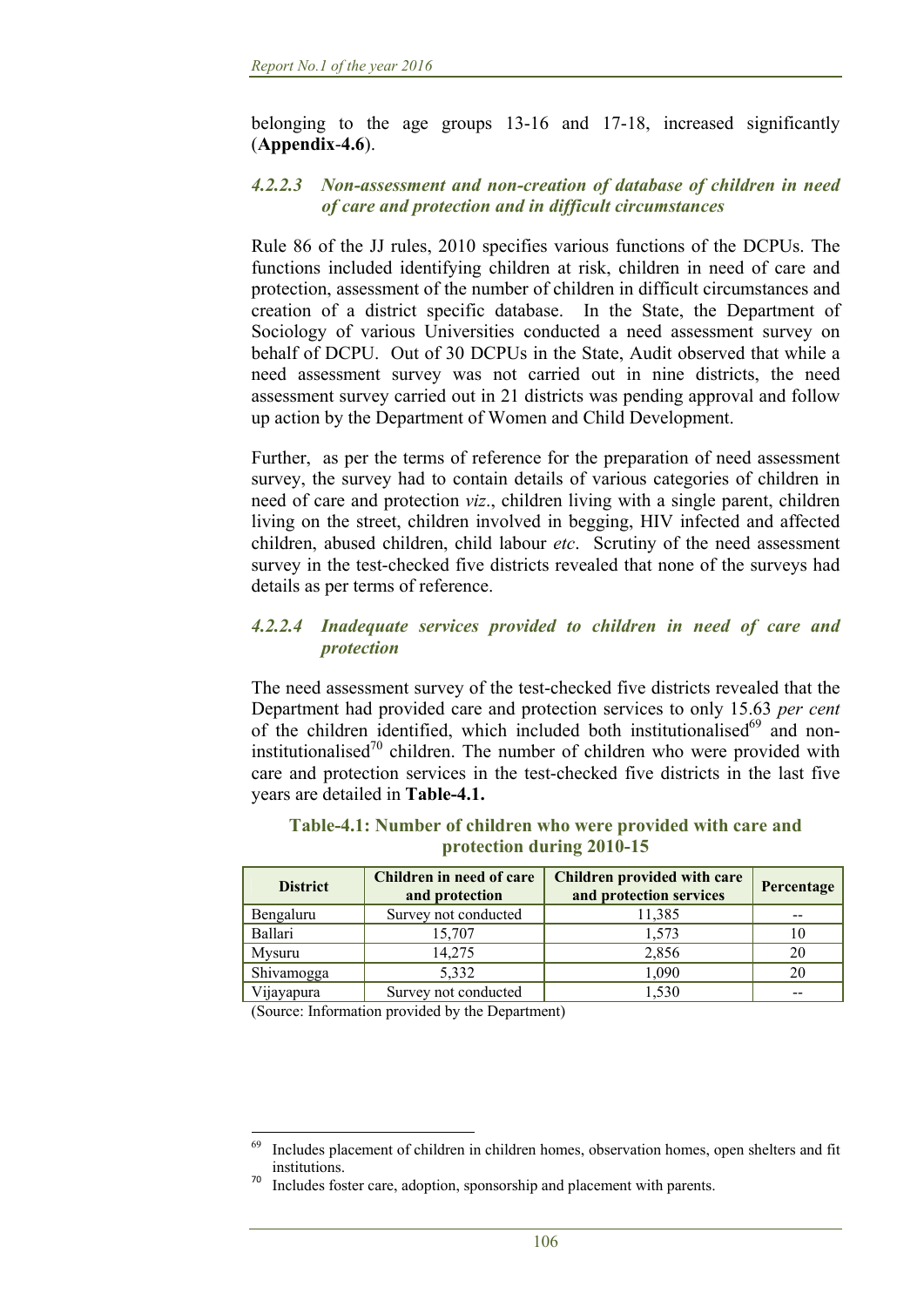#### **4.2.3 Functioning of Juvenile Justice Board (JJB) and Child Welfare Committees (CWC)**

# *4.2.3.1 Juvenile Justice Board*

Section 4 of the JJ Act, 2000, read with Rule 8 of JJ Rules, 2010 specifies constitution of a JJB in each district for exercising powers and discharging the duties conferred or imposed on JJBs in relation to juveniles in conflict with law and that the JJB should hold its sittings in the premises of an Observation Home having jurisdiction over that district, and in no circumstances should it operate from within any court premises. Also, the rules specify that every enquiry by the JJB in relation to a child in conflict with the law has to be completed within a period of four months and only in exceptional cases, the period may be extended by two months. Further, it also specified that delay beyond six months except where the nature of the alleged crime was serious, led to termination of the proceedings.

In this regard, we observed the following:

 $\triangleright$  In 14 districts, Observation Homes have not been set up and the JJBs in these districts were functioning from the premises of Children Homes.

The Government, while accepting audit observations (December 2015), stated that action would be taken to construct Observation Homes based on availability of space.

- $\triangleright$  Out of the five districts test-checked, while the JJBs at Mysuru and Vijayapura held their sittings in the office of the Superintendent as there were no separate rooms available for the JJBs in Observation Homes, the JJB at Ballari held its sitting on the court premises as no infrastructure was available in the Observation Home of the said district.
- $\triangleright$  The records of the society revealed that at the end of March 2015, there were 2,350 cases pending for more than four months with JJBs. Out of 2,350 cases, 1,567 cases pertained to the five districts test-checked. On scrutiny of these 1,567 cases, we observed that 819 cases were pending at the enquiry stage, out of which 599 cases were pending for the period ranging from one to 20 years. Remaining 748 cases were pending with JJB, and out of these, 616 cases were pending for a period ranging from one to 15 years. Further, out of 1,567 cases pending, 359 cases related to non-serious crimes.

The Government attributed (December 2015) the delay for clearing the cases to non-receipt of charge sheet/First Information Report, non-appearance of the juveniles who were granted bail, witnesses not coming forward *etc*.

 $\triangleright$  The free legal service to be extended as per rules under JJ Rules, 2010, by the legal officer in the SCPU/District Legal Service Authority to the juvenile for defending his case was not provided in any of the five districts test-checked except in Bengaluru (Urban).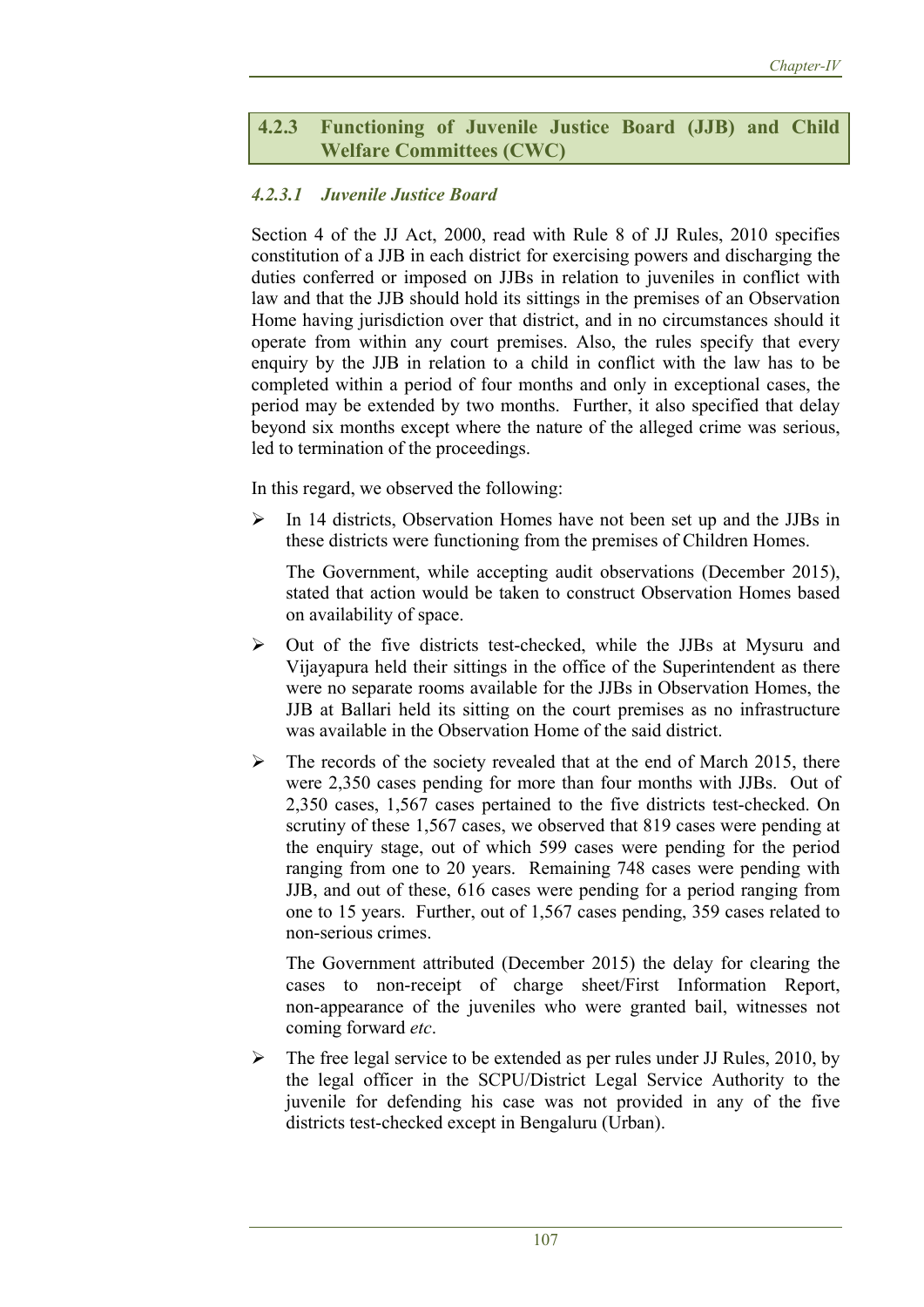# *4.2.3.2 Child Welfare Committee (CWC)*

Section 29 of the JJ Act, 2000, read with JJ Rules, 2010, specifies constitution of a CWC in each district and the CWC should hold its sittings in the premises of a Children Home by rotation in any of the Children's Home in the district. Further, it specifies that the Children Homes should have two rooms of 300 sq ft each, with one room to be used for sitting and the other as waiting room for children and their families. Also, the rules specify that when a child is presented before the Committee, it should assign the case to a social worker/ case worker/child welfare officer/officer-in charge as the case may be, of the institution for conducting the enquiry and submitting a report containing an individual care and rehabilitation plan. Further, it specifies the enquiry to be completed within four months unless special circumstances do not permit that.

In the five districts test-checked we observed the following:

- While two CWCs in Shivamogga and Ballari had their sittings in the premises of the Children Home, the space consisted of only one room. There was no waiting room for children and their parents. The CWC of Bengaluru (Urban) had a waiting room, but the space was less than the mandatory 300 sq ft and did not have the necessary furniture.
- $\triangleright$  Further, records of the Society revealed that there were 565 cases pending disposal, of which 196 cases pertained to the five districts test-checked. We observed that 41 cases were pending for more than one year in the test-checked districts, thereby keeping the children out of the individual care and rehabilitation plan.

# **4.2.4 Working of Child Care Institutions**

#### *4.2.4.1 Child Care Institutions running without registration*

Section 19 of the JJ Amendment Act, 2006, stipulated all CCIs, whether run by the Government or a Non Government Organisation (NGO), to register themselves within six months from the date on which the above act came into effect. Further, the Honourable Supreme Court of India, in its order on Writ Petition (Crl) No 102 of 2007, in the matter of exploitation of children in Juvenile orphanages in the State of Tamil Nadu vs Union of India and others, directed (February 2013) all CCIs to get registered under the JJ Act, 2000. Also, the Ministry of Women and Child Development directed (July 2014) all the State Governments to conduct a survey at the district level to identify CCIs not yet registered and urge them to get registered under the JJ Act.

However, surveys as per the directions of Ministry of Women and Child Development were yet to be conducted in the State by the Department of Women and Child.

In the five districts test-checked, we observed the following:

 $\triangleright$  Out of 329 CCIs who had applied for registration with the Department of Women and Child, 117 applications were approved, applications from 109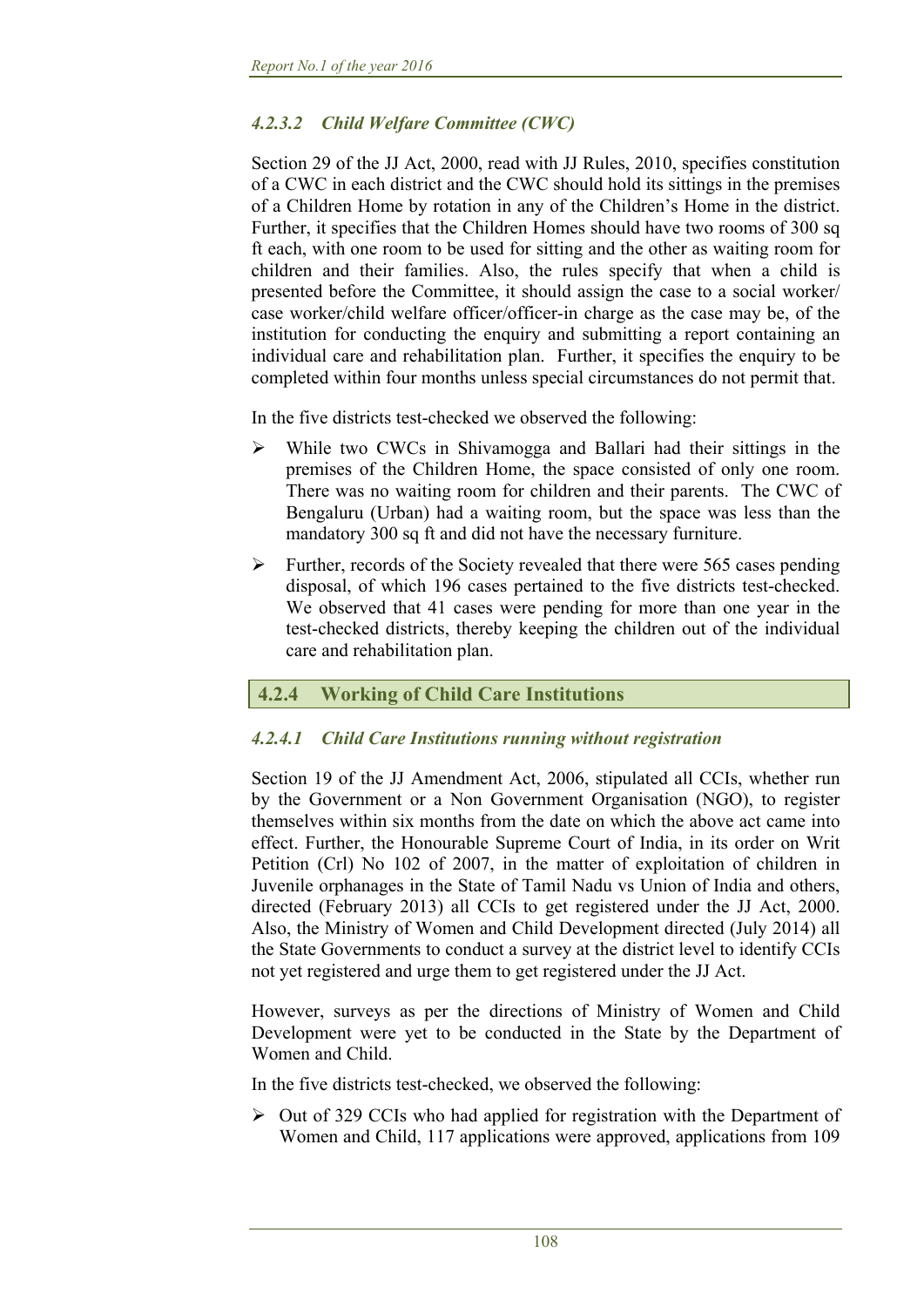CCIs were pending<sup>71</sup> for approval and applications pertaining to 103 CCIs were rejected for not complying with standards. However, we observed that all the 212 CCIs whose applications were either pending approval or were not approved, were running without registration.

Further, the Society had released grant amounting to  $\overline{574.61}$  lakh during 2010-15 to six CCIs run by NGOs not registered under the JJ Act, 2000 **(Appendix-4.7).**

#### *4.2.4.2 Homes for children with special needs*

As per rule 39 of the JJ Rules, 2010, the State Government needs to establish a home for destitute, mentally challenged children and children with disability. The home for these children should be a comprehensive care and rehabilitation center with infrastructure and other facilities sensitive to their needs.

We observed that, while the State Government had established four children homes for mentally retarded children and extended a grant to one NGO running a children's home for mentally retarded children, no children homes were established for children with other severe disabilities and children affected and infected with HIV.

Review of records of one<sup>72</sup> out of two children's home for mentally retarded children in the five districts test-checked, revealed the following:

- $\triangleright$  Except for one paramedical staff taking care of 50 mentally retarded children in the said children home, no house mother or house father was appointed, as was mandatorily required.
- $\triangleright$  Further, rule 48 of JJ Rules, 2010, specifies a mental health care plan to be developed for each child by the social worker or case worker, in consultation with mental health experts associated with the CCI, and their recommendation being integrated with the individual care plan of the child. However, no such care plans were prepared and hence submission of the care plans to the Management Committee and CWC did not arise.
- $\triangleright$  As the post of trained counsellor remained vacant and also as there was no collaboration with external agencies, no specialised and regular individual therapy was given to the children in the CCI.
- There was no tie-up with local Primary Health Centres, Government Hospitals and other hospitals, Medical colleges, Mental health Institutes for regular visits by their doctors, students, clinical psychologists and psychiatrists for holding periodic health camps within the CCI.

The Government, while accepting (December 2015) the lacunae, stated that they would take measures to comply with the same. Further, the Government stated that a pilot project for rehabilitation of mentally retarded children was underway at Children Homes for mentally retarded Children, Bengaluru. After examining the results of the programme, it would be extended to other Homes.

 $71$  Out of 109 cases, 63 cases were pending for more than one year and less than five years, and eight cases were pending for more than six months but less than one year. 72 Children's home for mentally retarded children (boys), Ballari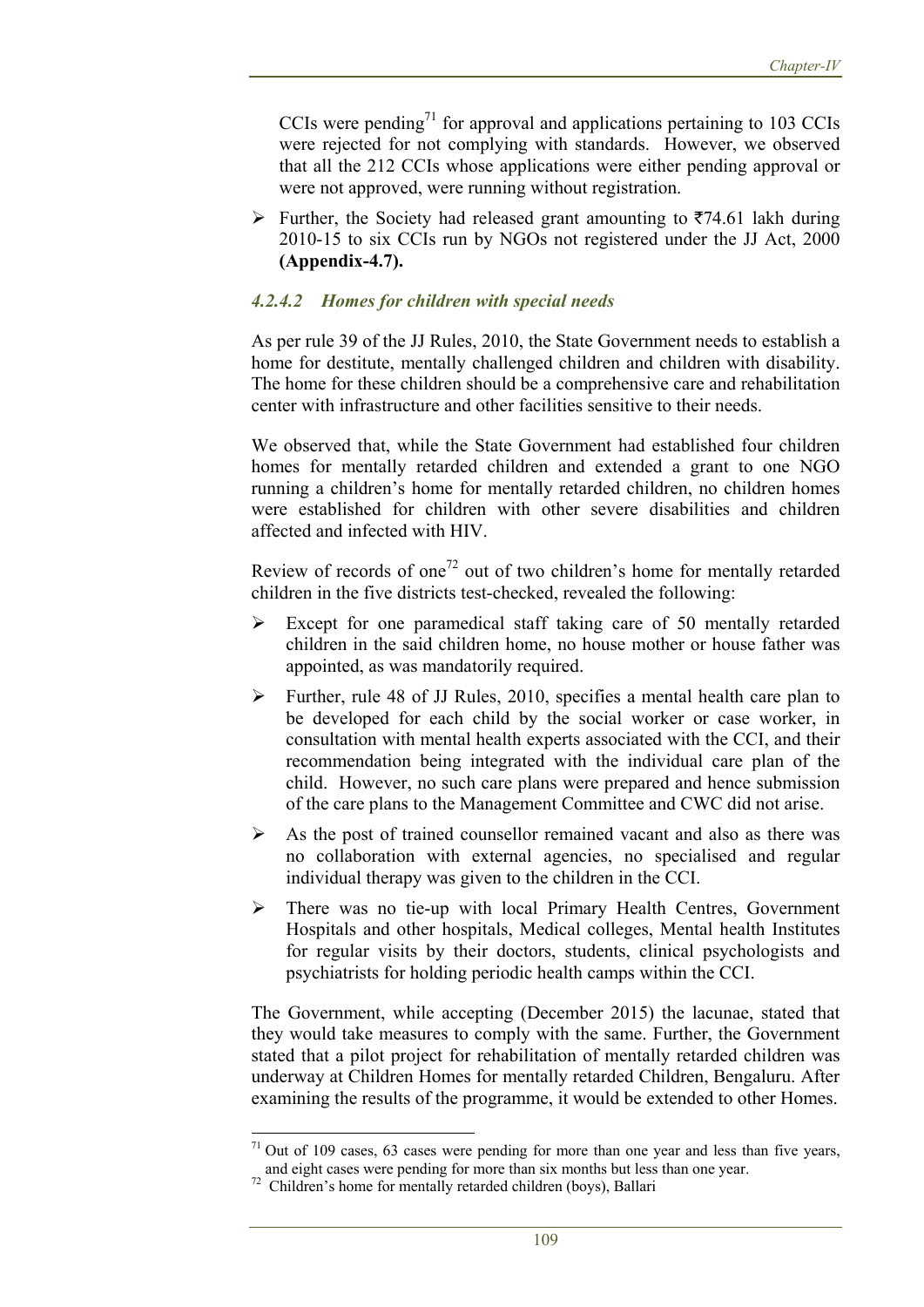#### *4.2.4.3 Non observance of procedure for admission and release of children*

The JJ Rules, 2010, specify that any person/organisation authorised to receive a child in need of care and protection should produce the child before the CWC with the report on the circumstances under which the child came to his/ their notice. After completion of the enquiry, the CWC should make appropriate order for the placement of child with the Children Home/Fit Institution/Fit persons.

In the five districts test-checked, we however observed that during 2010-15, 1,025 children of four<sup>73</sup> CCIs were admitted and released without the orders of the CWC.

#### *4.2.4.4 Segregation of children in CCI*

According to Rule 42(2) of JJ Rules, 2010, homes for juveniles in conflict with the law and children in need of care and protection are to function from separate premises.

Out of five districts test-checked, in one Observation Home in Vijayapura, children in need of care and protection were housed along with juveniles in conflict with law.

Further, Rule 14 and 15 of JJ Rules, 2010, state that Observation Homes as well as Special Homes should have separate residential facilities (for both boys and girls), in accordance with the degree of offence and age.

However, in the five districts test-checked, it was observed that in four<sup>74</sup> out of six Special/Observation Homes, no segregation of juveniles in accordance with above mentioned rules were carried out, and all the children were kept in a single dormitory.

Government replied (December 2015) that such isolation amounted to imprisoning of children and hence were allowed to mingle with each other during the day. The reply was not acceptable as the rule mandated separate residential facility based on the offence and age.

#### *4.2.4.5 Children's participation*

Rule 59 of JJ Rules, 2010, specify the setting up of a Children's Committee by the officer-in-charge of a CCI for three different age groups *viz*., 6-10 years, 10-15 years and 15-18 years. The officer-in-charge has to encourage the Committee to participate in improving the conditions of institutions, review standard of care followed, report abuse and exploitation by peers/care givers and also participate in the management of institution.

<sup>73</sup> Bosco Yuvodaya Open Shelter, Bengaluru; YMCA Open Shelter, Bengaluru; Bijayalakshmi Education and Welfare Society, Vijayapura and Anatha Shishu Nivasa,

Bengaluru 74 Observation Homes, Shivamogga, Ballari and Mysuru; Special Home, Bengaluru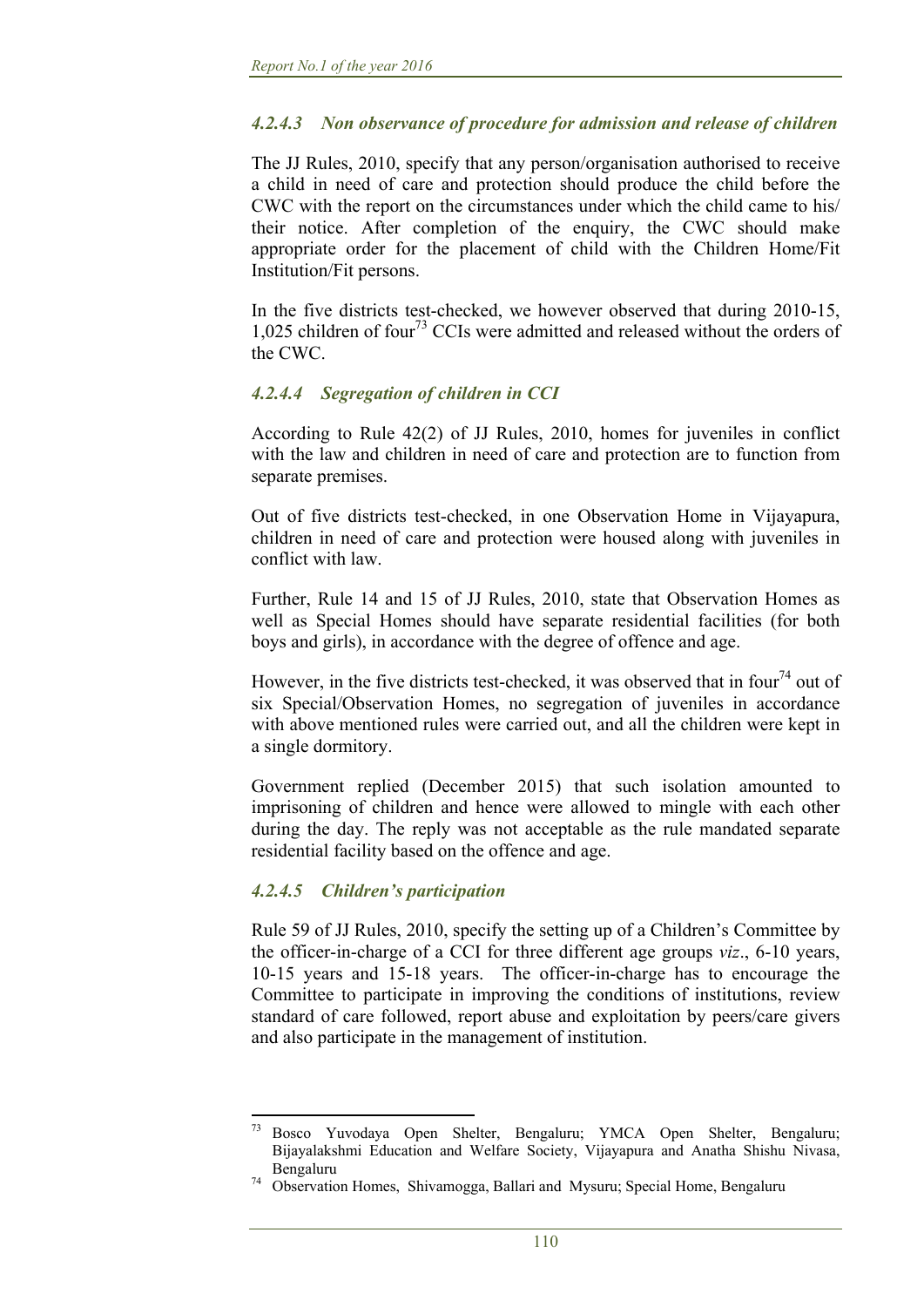In the five districts test-checked, we however, observed that eight out of 16 Government run institutions and six out of 12 NGO run institutions had not constituted a children's committee. This prevented the children from participating in the improvement of the conditions of the institution, reviewing the standard of care provided at the institution, being involved in the management of the institution, expressing their views creatively *etc*.

#### *4.2.4.6 Death of juvenile or child*

Rule 62 of the JJ Rules, 2010, state that, in the event of the death or suicide of a juvenile or child in an institution, the institution should ensure that an inquest and post-mortem examination is held at the earliest. Further, in the case of natural death or death due to illness of a juvenile or child, the officer in charge should obtain a report of the medical officer stating the cause of death and a written intimation of the death has to be given immediately to the nearest police station, the board or committee, the State Human Rights Commission, the State Commission for protection of Child Rights, the SCPU and the parents or guardians of the juvenile or child.

In the five districts test-checked, we observed that during 2010-15, though three children from three Children Homes<sup>75</sup> for boys had expired, this was not reported to the police station, the State Human Rights Commission and the State Commission for Protection of Child Rights. Further, the cause of death of a juvenile in a Children Home for boys in Bengaluru, was yet to be ascertained even after expiry of one and half years. Government replied (December 2015) that efforts are being made to get the forensic report. The death of a juvenile in a Children Home for boys in Mysuru was however, due to delay in hospitalisation.

#### *4.2.4.7 Leave or absence of a juvenile or child*

Rule 65 of the JJ Rules, 2010, prescribe a maximum of 15 days of leave to a juvenile or child in a CCI for examination or admission, special occasions like marriage, event of death or accident or serious illness in the family. On their non-return to the institution on expiry of the sanctioned leave, the Board or Committee has to refer the case to the police to bring the juvenile or child to the institution.

In the five districts test-checked, it was observed that during 2010-15, 21 children of two<sup>76</sup> Children Homes who went on leave did not return to their respective homes and the Committee of the respective Children Home did not refer the case to the police as envisaged in the rules, nor initiated any action to bring the children back to the Children Homes. Government replied (December 2015) that it would initiate action to conduct social investigation of children who have not returned after completion of leave.

 75 Children Home for boys, Bengaluru ; Children Home for boys, Mysuru and Children Home for boys, Shivamogga<br>Children Home for boys and girls, Vijayapura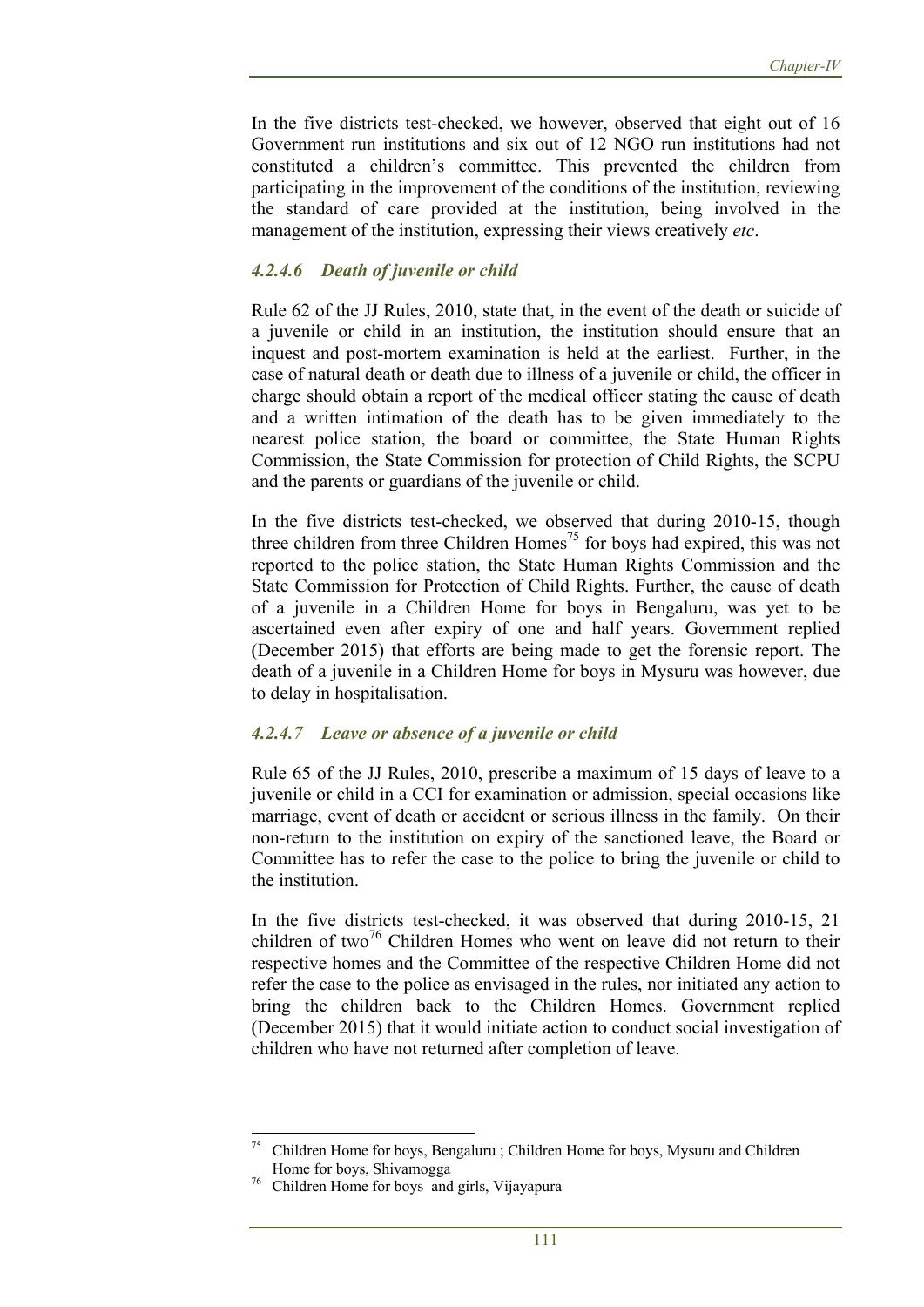# *4.2.4.8 Escape of Children from Government run Child Care Institution*

Rule 19(2) of the JJ Rules, 2010, specify that in the event of escape of a juvenile or a child, the officer-in-charge should lodge a complaint in the jurisdictional police station or special juvenile police unit immediately with a copy to the Board and other authorities concerned, besides conducting search of the child and intimating the parents/guardians. Further, the case worker has to specify the security lapses, if any, and take action in this regard, as well as analyse the reasons for the escape and suggest a suitable programme to the officer in charge for prevention of such incidents.

On scrutiny of the records of the five districts test-checked, it was observed that during 2010-15, 224 children had escaped from nine Government run CCIs and out of 224, only 109 children were traced with 115 children yet to be traced. Further, review of records of the Government Home for boys, Bengaluru, where maximum number of escapes was reported revealed the following:

- $\triangleright$  Out of 92 children who escaped from the institution, 66 children remained untraced till date.
- $\triangleright$  Further, though transfer of juveniles to the place nearest to their native place was ordered in respect of 13 children who belonged to other states between 17 January 2014 and 26 December 2014, the orders were not implemented. All the 13 children escaped from the institution on a single day (29 December 2014) out of whom 11 were traced and two untraced.
- $\triangleright$  The children had escaped using hacksaw blades and metal cutters, which are restricted items inside the Children Homes as per the provisions under the JJ Act/rules.
- $\triangleright$  No other security measures were in place except for security guards engaged through a private security agency.

The institution did not make any report on the security lapses and also did not carry out an analysis of the reasons for the escape.

#### *4.2.4.9 Abuse or exploitation of a juvenile or child*

Rule 63 of the JJ Rules, 2010, specify that every CCI should have a system to ensure that there is no abuse, neglect or maltreatment, and in the event of any abuse, the officer in charge should report the same to the Management Committee, JJB, CWC who in turn has to order a special investigation. Further, if the complaint is against the staff of the institution, such staff is required to be suspended pending inquiry.

The records of the Karnataka State Commission for Protection of Child Rights revealed that 17 cases of child rights violation were reported during 2010-15 *viz*., physical and sexual abuse, and neglect and maltreatment of children. However, no action was taken and further, it was observed, that in many cases the violation was committed by the members/staff of institution/JJBs/CWCs themselves.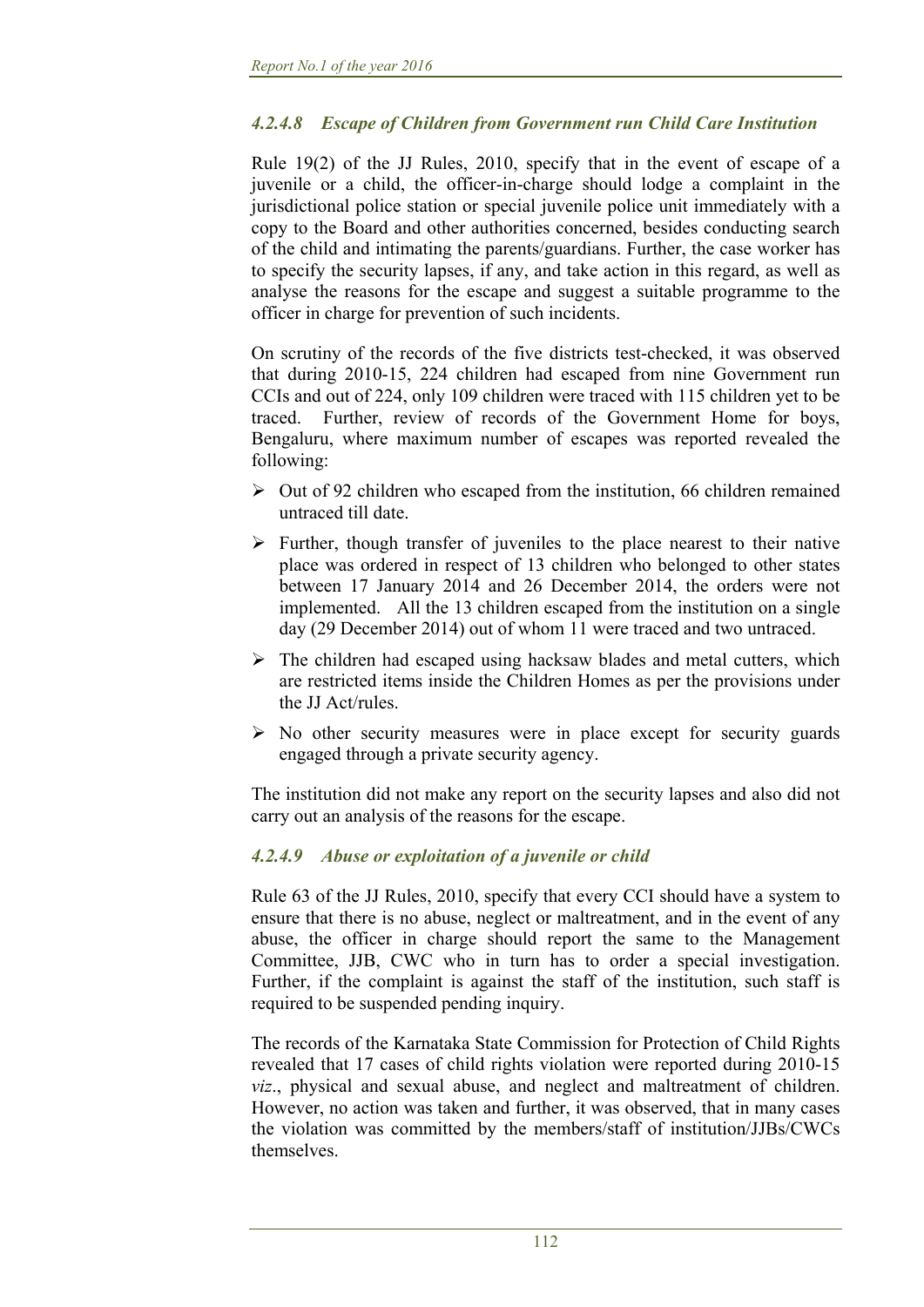Government replied (December 2015) that in a few cases, action to suspend the offenders had been initiated and further stated that the State Government or NGO were protected under Section 67 of the JJ Act, which stated that no suit or legal proceedings could be initiated against the State Government or NGOs running the home or any officer and the staff of such institutions in respect of anything which is done or intended to be done in good faith. The reply, however, is not acceptable as the violence, abuse, neglect and maltreatment reported are criminal/cruel acts and are not acts of good faith. Hence action under section 23 supercedes section 67 of JJ Act which relates to punishment for cruelty to juvenile or child, and action should be considered accordingly.

### **4.2.5 Findings of Joint Inspection of CCIs**

The JJ Act, 2000, provides for institutional mechanisms, *viz*., Children Homes, Fit Institutions and Shelter Homes, for extending care and protection to children in need of them. Further, the JJ Act as well as JJ Rules prescribes minimum standards of care for all the CCIs.

In the five districts test-checked, audit visited 16 Government run CCIs and 12 NGO run CCIs. The audit findings are discussed in subsequent paragraphs.

### *4.2.5.1 Basic Infrastructure*

Rule 42 of the JJ Rules, 2010, specify providing sufficient and safe accommodation for classroom, kitchen, dormitories *etc*., with sufficient cross ventilation and sunlight. It also stated that the CCIs should be child friendly and they should not look like a jail or lock up. Joint verification, however, revealed the following:

- $\triangleright$  The Children Home for boys (senior), Vijayapura functioned from an abandoned jail constructed during 1920 and the dormitories were in dilapidated condition without proper doors, windows, adequate lighting and ventilation facilities.
- The Observation Home, Ballari, had one dormitory without any other facilities and the children were kept locked up almost around the clock.
- $\triangleright$  The Observation Home, Mysuru, was run from a rented building which had a dormitory area of 120 sq ft for 25 children.
- $\triangleright$  The basic infrastructure of one NGO run institute in Bengaluru was inadequate as it accommodated 89 children against the sanctioned capacity of 50.
- $\triangleright$  The status of CCIs (both Government and NGO run) with respect to basic infrastructure is indicated in **Chart-4.1**.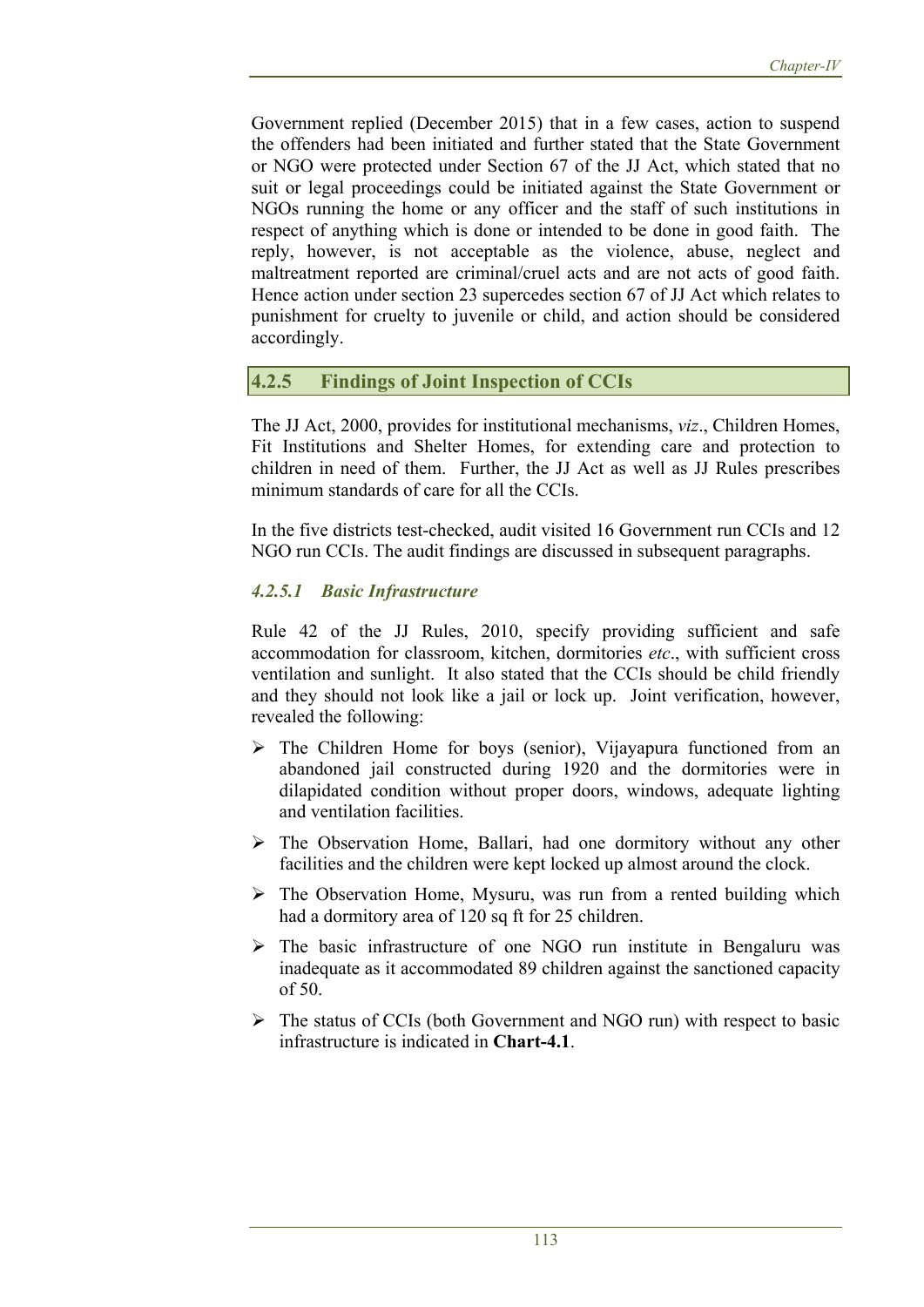

#### **Chart-4.1: Status of basic infrastructure in the CCIs visited**

#### *4.2.5.2 O* **Other infrastructure**

The findings regarding status of other infrastructure such as recreation room, store, library, fire safety measures etc. are indicated in **Chart-4.2**.



#### **Chart-4.2: Other infrastructure in both Government run and NGO run CCI**

Government replied (December 2015) that necessary action would be initiated to assess the status of infrastructure and a plan of action would be drawn up to address the inadequacies in CCIs. ed<br>to<br>ng<br>,e,

#### 4.2.5.3 Sanitation and Hygiene

The JJ Rules, 2010, provide for every CCI to have sufficient treated drinking water filters, proper drainage systems, arrangement for disposal of garbage mosquito c ontrol *etc*.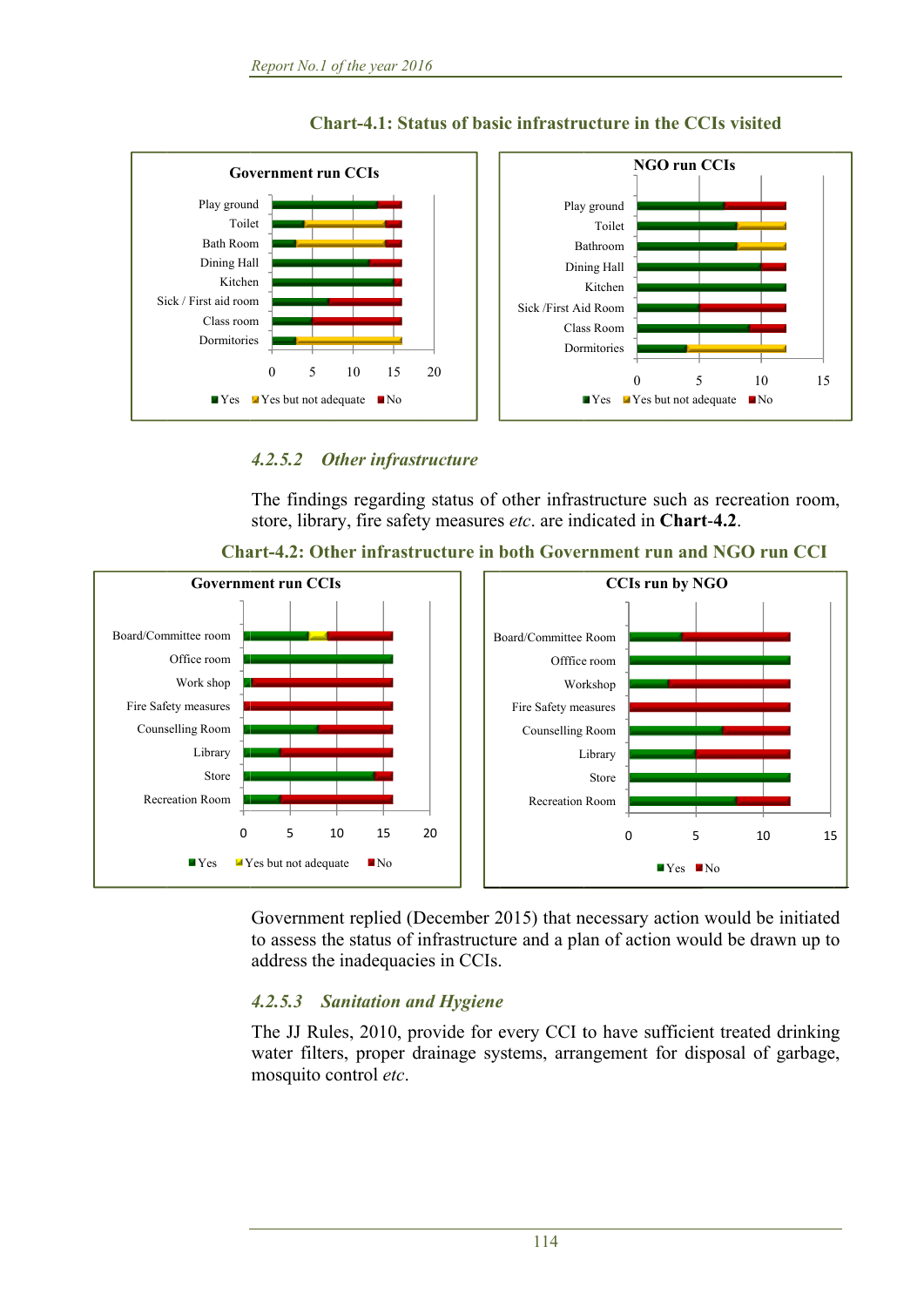The findings in the visited CCIs are depicted in Chart-4.3 and Chart-4.4 below.



et<br>m

0 5

Not provided

10 15

 $20$ 

Water for bathing and cleaning

Garbag ge Disposal system

Annual Pest Control

Drinking water

**Provided** 

Drainage System

Mosquito net





Government replied (December 2015) that necessary action would be initiated to assess the status of infrastructure and an action plan drawn up to address the inadequacies in CCIs. de<br>e<br>of

Though the Department had received  $\overline{3}3,475.55$  lakh for construction of Government Homes, for Fit Institutions and Open Shelters, it had released Government Homes, for Fit Institutions and Open Shelters, it had released only ₹2,402.10 lakh and there was a balance of ₹1,073.45 lakh as at the end of March 2015. Thus, the Department, by not utilising the grants for the intended March 2015. Thus, the Department, by not utilising the grants for the intended purpose, could not extend even the basic facilities adequately to the children. Government replied (December 2015) that during the current year action was taken to procure sites and construct buildings.

**4.2.6 In nadequate manpower** 

The JJ Act, 2000, and JJ Rules 2010, prescribe a staffing pattern for Children as well as Observation Homes. The staff position of Government run CCIs in the five test-checked districts are details in **Table-4.2**. us<br>.<br>n<br>n

| ule live test=ellecked districts |                          |                                |                   |                 |  |  |  |  |
|----------------------------------|--------------------------|--------------------------------|-------------------|-----------------|--|--|--|--|
| SI.                              | <b>Name of the Post</b>  | <b>Staff Strength required</b> | <b>Sanctioned</b> | <b>Working</b>  |  |  |  |  |
| No.                              |                          | as per the JJ Act              | <b>Strength</b>   | <b>Strength</b> |  |  |  |  |
| 1                                | Superintendent           | 16                             | 16                | 07              |  |  |  |  |
| $\overline{2}$                   | Counsellor               | 66                             | 08                | 06              |  |  |  |  |
| 3                                | Caseworker               | 66                             | 01                | 01              |  |  |  |  |
| $\overline{4}$                   | <b>Probation Officer</b> | 66                             | 24                | 15              |  |  |  |  |
| 5                                | House Mother/Father      | 132                            | 33                | 22              |  |  |  |  |
| 6                                | Teacher                  | 66                             | 48                | 15              |  |  |  |  |
| 7                                | Art & Craft cum Music    | 35                             | 12                | 03              |  |  |  |  |
|                                  | Teacher                  |                                |                   |                 |  |  |  |  |
| 8                                | PT cum Yoga Instructor   | 35                             | 02                | 03              |  |  |  |  |
| 9                                | Doctor                   | 35                             | 14                | 06              |  |  |  |  |
| 10                               | Paramedical Staff        | 35                             | 19                | 15              |  |  |  |  |
| 11                               | Cook                     | 66                             | 22                | 17              |  |  |  |  |
| 12                               | Accountant               | 35                             | 25                | 23              |  |  |  |  |
| 13                               | Helpers                  | 66                             | 32                | 32              |  |  |  |  |
| 14                               | Guard/ Sweeper           | 66                             | 33                | 29              |  |  |  |  |
|                                  | <b>Total</b>             | 785                            | 289               | 194             |  |  |  |  |

Table-4.2: Sanctioned and working strength of Government run CCIs in **the five test-checked districts** 

(Source: Information provided by the Department)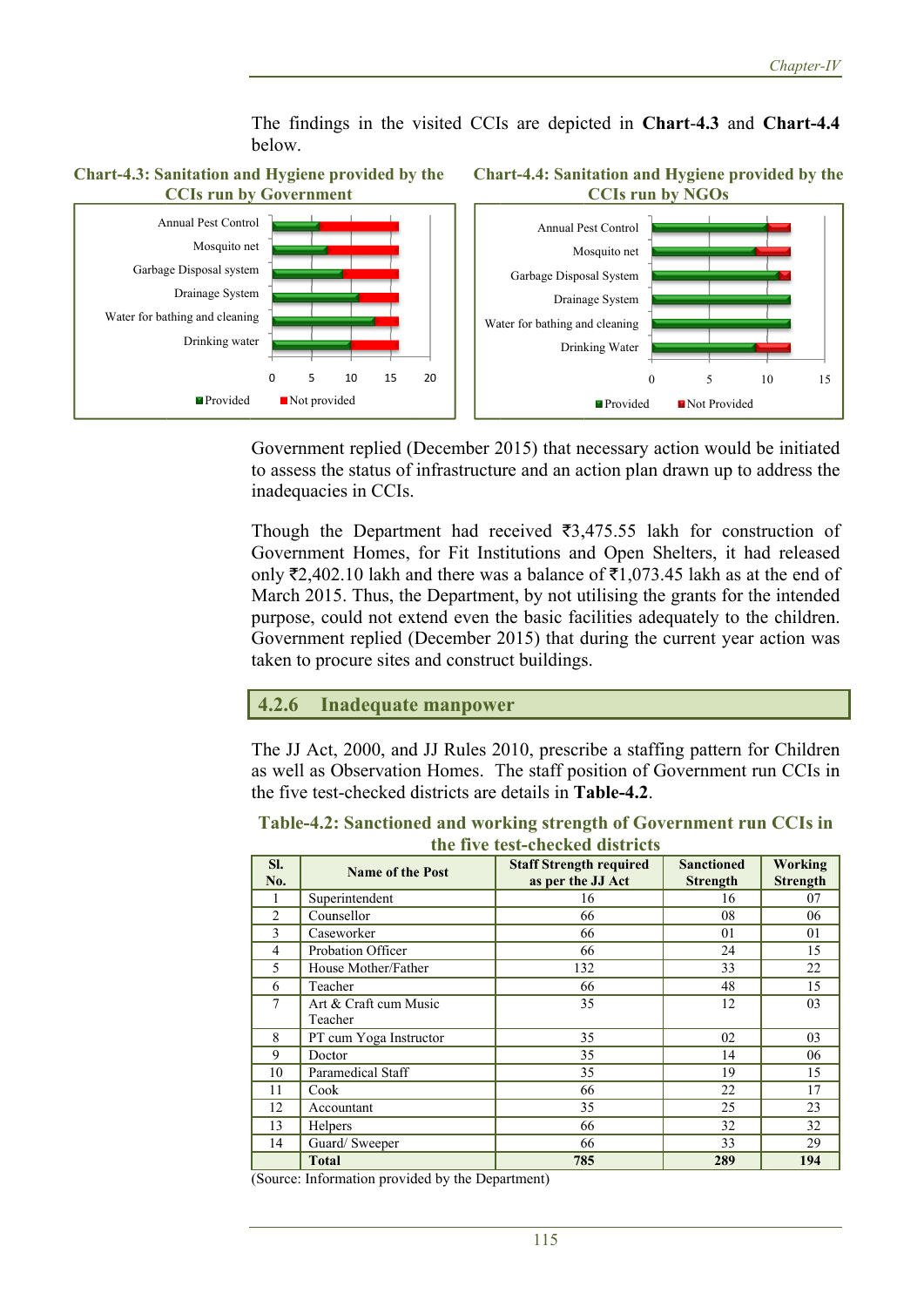From the table, it is seen that in almost all the posts, working strength is much less than the sanctioned strength. We further observed that the sanctioned strength was less than the staff strength prescribed in the JJ Act. This resulted in poor/non-implementation of the act as prescribed. The deficiencies observed are as follow:

- $\triangleright$  The Probation Officer as per JJ Rules, 2010, is required to periodically visit the family or the place of stay of the juvenile or child for a period of three years to assess the impact of the rehabilitation programme. Further, he is also required to assess the character of the juvenile, relationship with family members, and behaviour with the community, fortnightly. However, we observed that the post of POs were not sanctioned in four out of 16 test-checked Government run CCIs. Further, the 15 POs were posted only in nine test-checked Government run CCIs. Hence, assessment of rehabilitation programme was not conducted in six test-checked Government run CCIs. The Government replied (December 2015) that instructions have been issued to submit the report on assessment in time. It was, however, silent on the issue of non-sanction of the posts, as well as non-recruitment of POs.
- $\triangleright$  Every CCI has to facilitate useful vocational training under the guidance of a trained instructor as prescribed in the JJ Rules, 2010. However, we observed that against 35 instructors required as per norms of the Government of India, in the 16 visited CCIs run by Government, only 12 posts were sanctioned and against which only three were filled. However, vocational training was not imparted in all the CCIs run by the Government. Government replied (December 2015) that it was not possible to give training with one instructor as he would be expert in only one single field. It further stated that it proposed to impart vocational training for the children with various aptitudes with the help of outside professionals.
- $\triangleright$  The daily routine of a child in the Children Home as per JJ Rules, 2010, includes educational classes as well as moral education in the Children Home. We, however, observed that in the 16 visited Government run CCIs there were only 15 teachers against the sanction for 48 teachers. Government replied (December 2015) that the children in the CCIs were sent to the regular schools in order to mainstream them with the other regular children and the teachers appointed were imparting additional classes to the children of CCIs.
- $\triangleright$  Due to non-filling up of eight posts of doctors and four posts of paramedical staff, neither monthly medical check-up nor medical records were maintained in 10 out of 16 visited Government run CCIs. Also, no staff of 14 out of 16 Government run CCIs visited were trained for first aid. Government replied (December 2015) that Government Order fixing honorarium for visiting Medical Officers was issued during September 2015 and also it was proposed to place before the Executive Committee of the Society a proposal to increase the said honorarium.
- Against requirement of 66 counsellors in the 16 Government run CCIs visited, only eight posts were sanctioned, against which six were filled. Hence, professional counselling was not provided in 10 out of 16 Government run CCIs.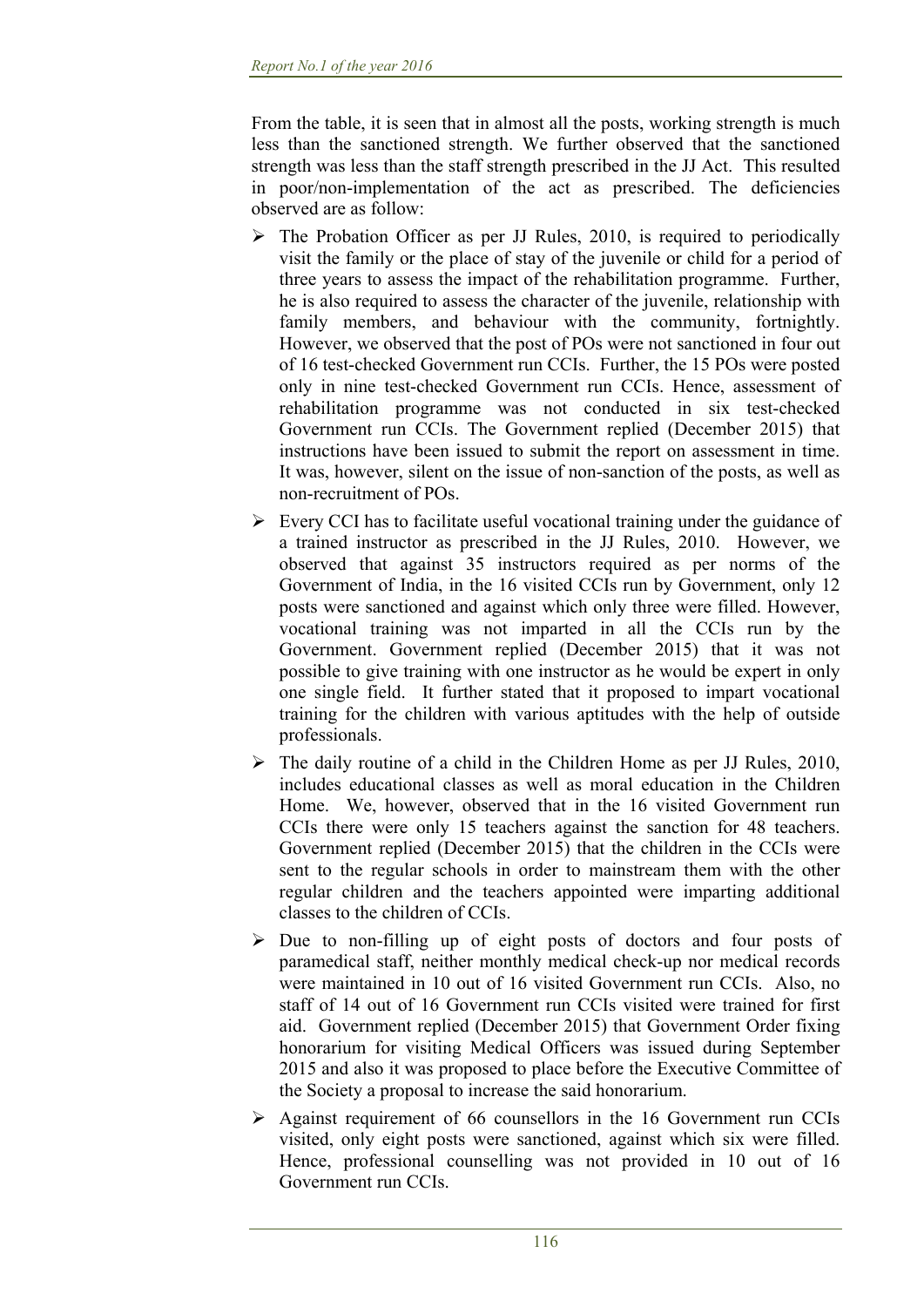Thus, from the above it is evident that lack of adequate manpower hampered in providing care and protection services. Government replied (December 2015) that Government had appointed 12 Superintendents in the five test-checked districts and also had posted four First Division Clerks and 19 Second Division Clerks in the CCIs of the five test-checked districts. Further, it also stated that action was initiated to fill up posts of House Father and Mother. In addition, directions were issued to all the Deputy Directors of the districts to appoint cooks, guards, peons and sweepers. Also, the Society stated that necessary steps would be taken to comply with all other audit observations.

### **4.2.7 Rehabilitation and Social Reintegration**

The rehabilitation and social reintegration of a child begins during its stay in a children's home or special home. The rehabilitation and social reintegration of children is carried out by adoption, foster care, sponsorship and sending the child to an after-care organisation.

#### *4.2.7.1 Adoption*

According to section 41(2) of the JJ Act (Amended), 2006, adoption should be carried out through institutional and non-institutional mechanisms for the rehabilitation of children who are orphaned, abandoned, neglected or abused. Further, Rule 35 of JJ Rules, 2010, prescribes that for all matters relating to adoption, the guidelines issued by the Central Adoption Resource Authority (CARA) apply. A study of the mechanism for the adoption of children showed the following deficiencies:

 $\triangleright$  The JJ Amended Act, 2006, prescribed the State Government to recognise one or more of its institutions or voluntary organisations in each district as specialised adoption agencies (SAA).

No adoption agencies, however, had been recognised in nine<sup>77</sup> out of thirty districts in the State. Government replied (December 2015) that DCPUs were instructed to identify suitable CCIs to function as SAAs.

 $\triangleright$  The CARA guidelines prescribe that the adoption order be obtained from the competent Court within a maximum period of two months from placing the child for pre-adoptive foster care. It also specifies that after issue of the adoption order, the preparation of the adoption deed and its registration is the responsibility of the SAA concerned. Further, in accordance with the directions of the Honourable Supreme Court of India in the case of L.K.Pandey vs Union of India (WP No 1171 of 1982), the competent court is required to dispose of the case within a maximum period of two months from the date of filing. Also it has been stated in the said guidelines that for the best interests of the child, the competent court may, to the extent possible, dispose of the case in the first hearing itself.

 77 Chitradurga, Chamarajanagara, Chickkaballapura, Kolar, Koppal, Kodagu, Raichur, Shivamogga and Yadgir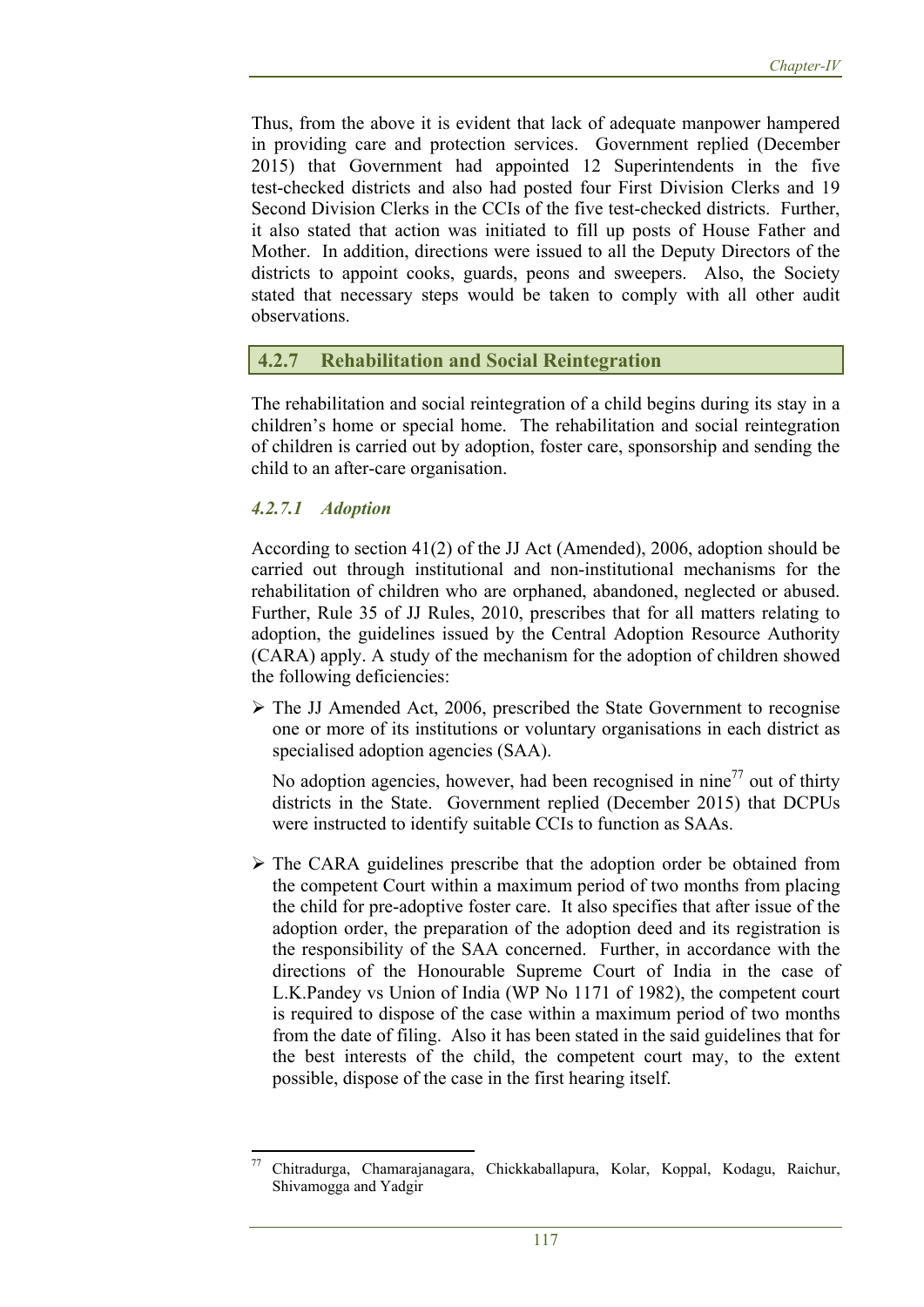In respect of 18 children of four<sup>78</sup> SAAs in the five test-checked districts, though action was taken by the SAAs to file the case, the competent court was yet to call for a hearing even after expiry of the prescribed period. Further, in respect of 14 children of two<sup>79</sup> SAAs, we observed that though adoption orders were issued, action to get the adoption deed registered was not taken by the SAAs. Hence, the rights and privileges of adopted children were not ensured. Government replied (December 2015) that now all the 18 cases had been cleared by the Court. Further, it stated that CWCs and CARA would take up the issue with the Honourable High Court and the Ministry of Women and Child Development respectively.

 $\triangleright$  The CARA guidelines state that all restoration efforts to trace the parents/ biological family of the abandoned child are to be made by the SAA. In this regard, notification in one leading national newspaper along with one regional newspaper has to be made in case of child less than two years; and for child more than two years, in addition to notification in newspapers, announcement in television or radio has to be made. Further, in case of both abandoned as well as surrendered children, a child can be declared legally free for adoption only after expiry of 60 days.

However, in the five districts test-checked, we observed that though notification was made in the local newspaper, none of the SAAs had made a notification in a national newspaper. Further, 27 children who were abandoned in respect of four<sup>80</sup> adoption agencies, and one child who was surrendered, were declared legally free for adoption before expiry of the 60 days waiting period and reconsideration period (in respect of surrendered child). This was in violation of the said guidelines. Government replied (December 2015) that a notice would be issued to all SAAs to strictly adhere to CARA guidelines. According to CARA guidelines, home study of the Prospective Adoptive Parents (PAPs), which is mandatory, has to be conducted within two months from the date of registration by the professional social worker authorised by the SAA nearest to their current place of residence.

On review of records of SAAs in the five test-checked districts, we observed that out of 163 PAPs on the waiting list for adoption (February 2015), home study with respect to 72 PAPs who were registered between March 2008 and November 2014 was yet to be conducted.

 $\triangleright$  The CARA guidelines specify pre-adoptive counselling to the PAPs by the concerned SAA in order to facilitate them to take appropriate decisions.

In the five districts test-checked, we observed that during 2010-15, pre-adoptive counselling was not given in two $^{81}$  Government run SAAs and one<sup>82</sup> NGO run SAA as the post of counsellor was not sanctioned, and where sanctioned, the post had not been filled. We observed that 151

<sup>78</sup> Sidheswara Vatsalya Adoption Agency, Vijayapura; Government Shishu Gruha, Ballari; Bapuji Children Home, Mysuru and Government Shishu Gruha, Bengaluru.<br>
<sup>79</sup> Bapuji Children Home, Mysuru, Nirmala Shishu Bhavan, Bengaluru<br>
<sup>80</sup> Gayamuzat, Shishu Gruha, Bangaluru, Bapuji, Children, Haru, Maru

<sup>80</sup> Government Shishu Gruha, Bengaluru; Bapuji Children Home, Mysuru; Sidheswara Vatsalya Adoption Home, Vijayapura and Government Shishu Gruha, Ballari<br><sup>81</sup> Government Shishu Gruha, Bengaluru and Ballari<br><sup>82</sup> Sidhoguran Vatsalua Adoption Home Vijayapure

Sidheswara Vatsalya Adoption Home, Vijayapura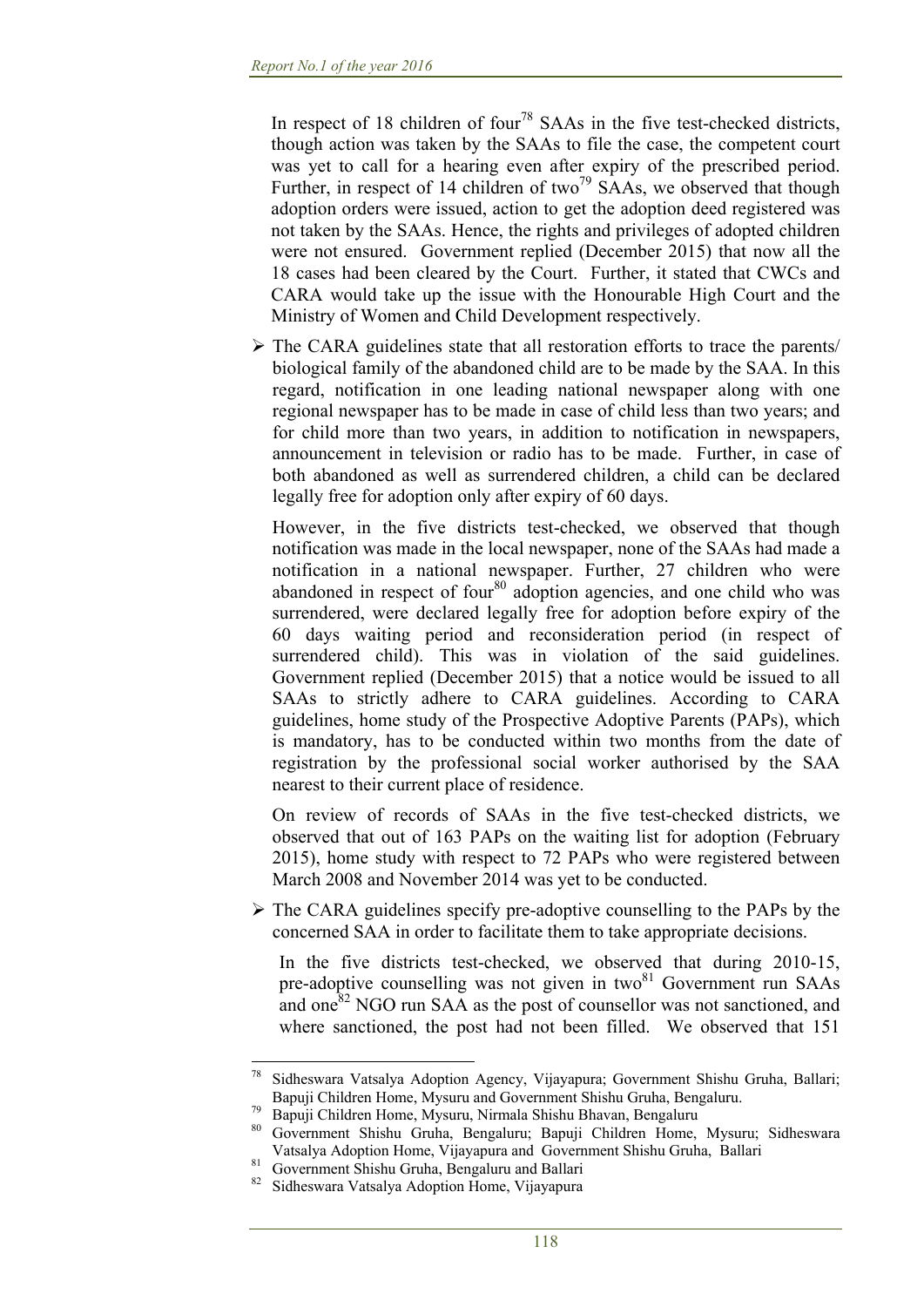children were given for adoption without pre-adoptive counselling in these three institutions.

#### *4.2.7.2 Sponsorship programme*

Section 43 of the JJ Act, 2000, envisages a sponsorship programme to provide supplementary support to families, children's homes and special homes for meeting the medical, educational and other needs of the children with a view to improving their quality of life. Further, Rule 38 of the JJ Rules, 2010, states that the State Government in co-ordination with NGOs has to identify families and children at risk and recommend to the JJBs/CWCs to provide necessary support services to the parents or guardian in the form of sponsorship. After such identification, the JJBs/CWCs are to issue instructions for sponsorship support which is to be disbursed through Observation/Children's homes.

In two districts of the five districts test-checked, audit could not ascertain the adequacy of the coverage of the sponsorship programme as the need assessment survey had not been conducted. In the other three districts, Audit observed that against the need assessment of 35,314, only 1,898 children (5.4 *per cent*) were covered under the sponsorship programme which is meagre. Government cited (December 2015) budget constraints for not covering all the children identified.

#### *4.2.7.3 After-care organisation*

Section 44 of the JJ Act, 2000, provides for an after-care organisation to take care of juveniles or children after they leave special homes and children's homes to enable them to lead honest, industrious and useful lives. Further, as per this section, separate after-care homes should be set up for boys and girls between 18 and 21 years of age.

On scrutiny of the records, we observed that in 329 CCIs (applied for registration with the Department of Women and Child Development), no aftercare organisation has been constituted. Reasons for not establishing after-care organisations were not evident from the records. Non establishment of aftercare organisations not only deprived the children from facilities, *viz*., accommodation, maintenance, educational and vocational guidance, employment opportunities, all round personality development, but also protection from abuse and exploitation. Government replied (December 2015) that girls and boys who were in need of after-care services were transferred to State Homes run by the Department of Women and Child Development and the Department of Social Welfare for further guidance and development. The fact, however, remains that Government has not established After-care Homes.

#### **4.2.8 Monitoring and Evaluation**

The JJ Act, 2000, and the JJ Rules, 2010, provide for the constitution of a State Advisory Board and Management Committee, inspection by District Inspection Committee and CWC/JJB, Social Audit and Annual Performance Review of the implementation of the JJ Act which help in monitoring as well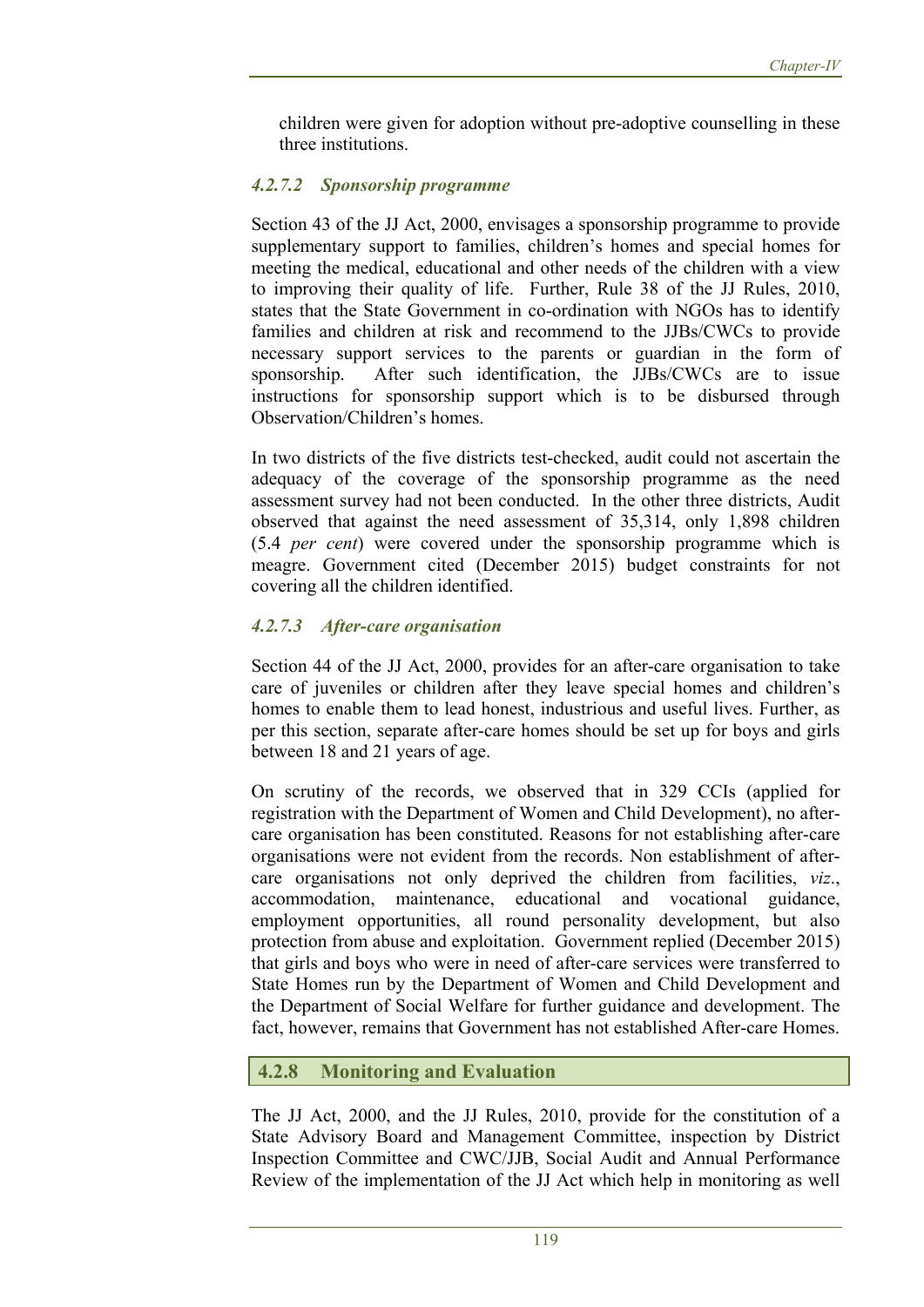as evaluating the implementation of the JJ Act. On scrutiny, we observed the following:

- $\triangleright$  The State Advisory Board which was to advise the Government on matters relating to the establishment and maintenance of homes, mobilisation of resources, training and rehabilitation of children in need of care and protection, and juveniles in conflict with the law *etc*., had not met even once though it had been constituted (August 2011) and headed by the Honourable Minister of Women and Child Development. Government replied (December 2015) that the State Advisory Board had been reconstituted (June 2015) and that the first meeting had been held during August 2015.
- $\triangleright$  In the five districts test-checked, in nine out of the 16 CCIs run by the Government (**Appendix-4.8**), no Management Committee had been constituted to review the standard of care being followed in the institutions. Government replied (December 2015) that steps would be taken to constitute a Management Committee in all CCIs.
- $\triangleright$  Inspections were not conducted by the District Inspection Committee in nine out of 30 districts, which included two of the five districts testchecked. In the remaining 21 districts, only 377 inspections were conducted against the requirement of  $2,200^{83}$  inspections during 2010-15. These District Inspection Committees were to be constituted under the chairmanship of the Deputy Commissioners of the Districts to review the standard of care and protection being followed in the CCIs and also to look into the functioning of the Management Committees and Children's Committees and give appropriate directions.
- $\triangleright$  CWCs/JJBs are required to visit CCIs once in three months and suggest necessary action wherever required. We, however, observed in the five districts test-checked, that against the requirement of  $1.496^{84}$  inspections, only 68 were made by the CWCs. Government replied (December 2015) that action in this regard has been initiated.
- The State Government needs to conduct Social Audit annually in order to monitor and evaluate the implementation of the JJ Act by reviewing matters concerning the establishment of Boards or Committees, and functioning of CCIs and its staff *etc*. This has to be carried out with the support and involvement of organisations working in the field of mental health, child care and protection, *etc*. Also, an annual Performance Review in respect of the functioning of the Children's Homes in the State has to be conducted. We observed that neither the Social Audit nor the Performance Review had been conducted by the State Government. Government replied (December 2015) that action would be initiated to conduct a Social Audit.

The absence of the constitution of these monitoring mechanisms as envisaged in the JJ Act and JJ Rules, resulted in deficiencies in the implementation of the JJ Act.

 83 5 years\*4 per year\*110 institutions

<sup>84 374</sup> institution\* 4 per year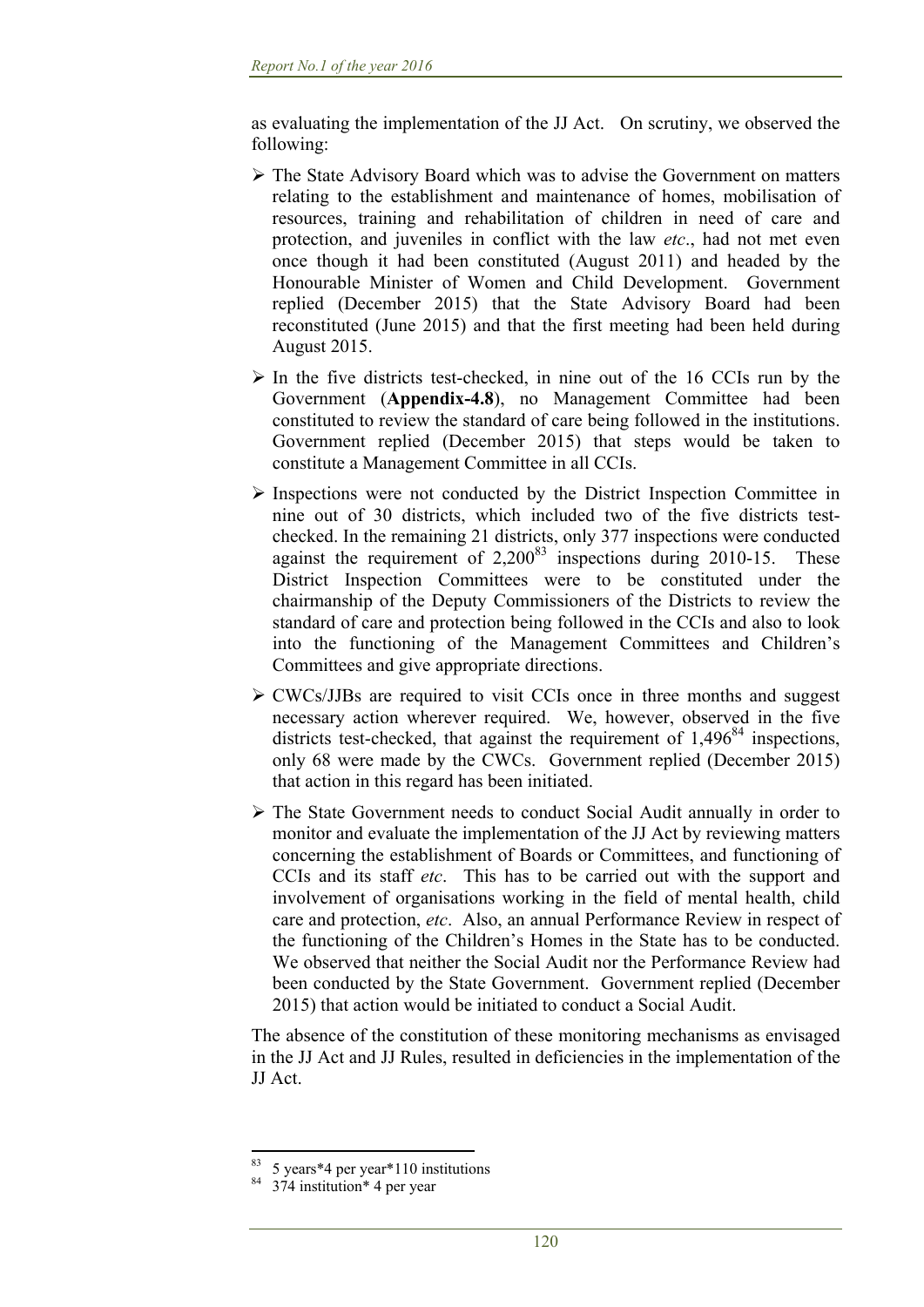# **4.2.9 Conclusion**

The objective of the JJ Act is to protect children and bring about improvements in their condition. However, the way this act is being implemented gives rise to serious concerns. The first requirement for effective implementation is to first identify children at risk and who are living in difficult circumstances, so that care and protection may be given in time, and hence identification of such children through a need assessment survey is essential. It was, however, observed that out of the 30 districts in Karnataka, such a survey had not been carried out in nine districts, and in 21 districts, the survey though carried out was still pending approval and hence not finalised. In the absence of a reliable database, the number of children who require care and protection could not be ascertained.

There was also inordinate delay in the clearance of the cases referred to the Juvenile Justice Board as well as Child Welfare Committees, which resulted in huge pendencies. Many CCIs continued to run without registration, even though registration was mandatory. Further, 103 CCIs whose registration had been rejected by the Department of Women and Child Development, for not complying with standards continued to operate, indicating lack of Government control.

While, the JJ Act stipulated for separate homes for Juvenile delinquents and children who required care and protection, in some of the CCIs test-checked, it was observed that both were put up in the same place, which was in violation of the Act. There were several inadequacies in terms of physical infrastructure, sanitation and hygiene, medicinal care, education *etc*., in the CCIs when compared to the norms set in the JJ Rules, 2010. Except for one paramedical staff available, services of doctor, counsellor and house mother/father were not provided in a Special Home in Ballari which housed 50 mentally retarded children.

The non-functioning of the State Advisory Board and Management Committee and lack of inspection by District Inspection Committee also contributed to poor monitoring and effective implementation, which contributed to the deficiencies in implementation of the JJ Act.

In view of these serious deficiencies, Governments needs to review the manner in which the act is being implemented at present so as to enable it to effectively deal with its deficiencies and ensure that the children who require and deserve care and protection are truly provided the same.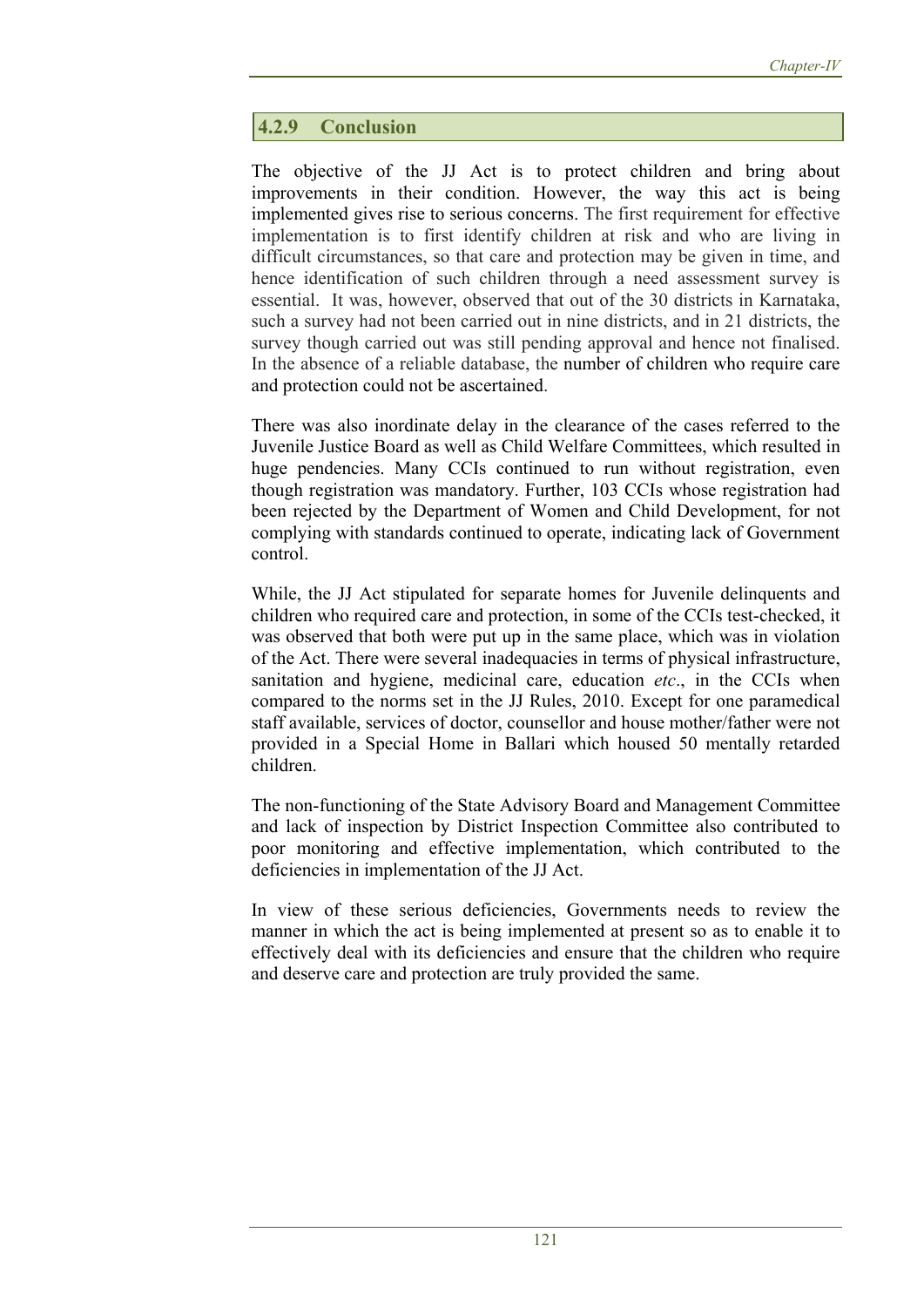#### **4.3 Investments made by the Bangalore Development Authority in Mutual Funds**

### **4.3.1 Introduction**

The present Report contains the findings of a special audit of the investments made by the Bangalore Development Authority (BDA) in Mutual Funds during the period 1999-2014. The Government of Karnataka (GoK) requested (November 2014) the Principal Accountant General (G&SSA), Karnataka, Bengaluru, for a special audit of the Investment of the BDA funds in Mutual Funds during the period 1999-2014 on the basis of a report (November 2014) of the Karnataka Institute of Public Auditors (KIPA) that the different Finance Members (FMs) of the BDA had unauthorisedly opened bank accounts and diverted the BDA's funds for investment in Mutual Funds through these accounts. The BDA had, initially, requested the KIPA to investigate the matter on the basis of the communication (July 2014) of the Principal Accountant General (Economic and Revenue Sector Audit), Karnataka to the Chairman of the BDA in respect of unauthorised diversion of BDA's funds to the Bangalore Metro Rail Corporation Limited (BMRCL).

The State Government had also ordered (December 2014) a parallel investigation into the investments made by the BDA in Mutual Funds by the State Criminal Investigation Department (CID), GoK. The investigation was in progress in January 2016. The special audit by the Principal Accountant General (G&SSA) commenced in December 2014 and was completed in June 2015. The special audit report containing detailed findings was sent to the State Government in August 2015 by the Principal Accountant General (G&SSA), Karnataka, Bengaluru. The GoK's reply to the special audit report was received in December 2015.

#### **4.3.2 Organisational set-up**

While the BDA was headed by a Chairman, the Commissioner was its Chief Executive and Administrative Officer. The Commissioner was vested with powers to operate the accounts of the BDA and was responsible for maintaining its accounts, besides exercising supervision and control in matters concerning accounts and records of the BDA. The Commissioner was assisted by a FM, responsible for advising the BDA and the Commissioner on all financial matters. In relation to the management of bank accounts and compilation of the accounts, the FM was assisted by a Chief Accounts Officer (CAO), two Accounts Officers and two Audit Officers who were assisted by Superintendents, First and Second Division Assistants (FDA/SDA).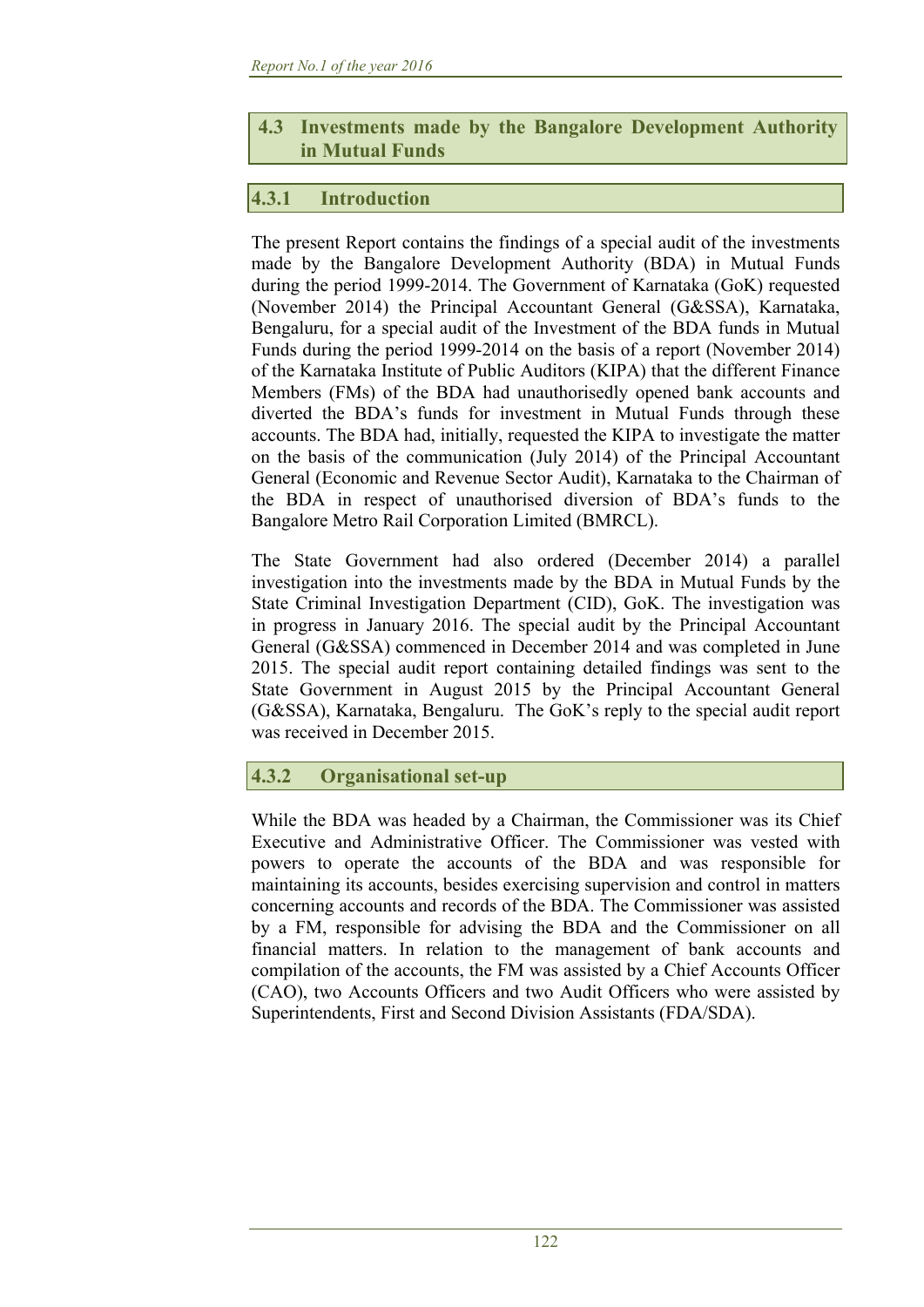The organisational chart of BDA relating to Finance is as shown below:



\* The post of Financial Assistant was renamed as Chief Accounts Officer on 6 May 2005.

The incumbency to the post of Commissioners and FM are brought out in **Appendix**-**4.9**.

#### **4.3.3 Audit Objectives**

The objectives of Audit were designed to examine:

- $\triangleright$  the functioning of the internal control mechanism of the BDA during 1999-2014 to ascertain whether the internal controls of the BDA were adequate to mitigate unacceptable risks with regard to management of bank accounts and investment of funds;
- $\triangleright$  how the internal controls pertaining to these areas had been overlooked, bypassed or overruled to divert the BDA's moneys to Mutual Funds and other organisations; and
- $\triangleright$  loss, if any, to the BDA due to diversion of money and also to ascertain whether the BDA's funds had been misappropriated.

# **4.3.4 Audit Scope & Methodology**

The audit covered the investment made by the BDA in Mutual Funds during 1999-2014. The general audit scrutiny included review of cash books, investment files and registers, Statements of Accounts of BDA. Documents were obtained from the Mutual Fund Houses, pass sheets and other information was obtained from the banks. Assistance and help of CID was also taken in accessing the records of Mutual Fund Houses and banks and certain records in BDA. Specific audit scrutiny focused on tracing the trail of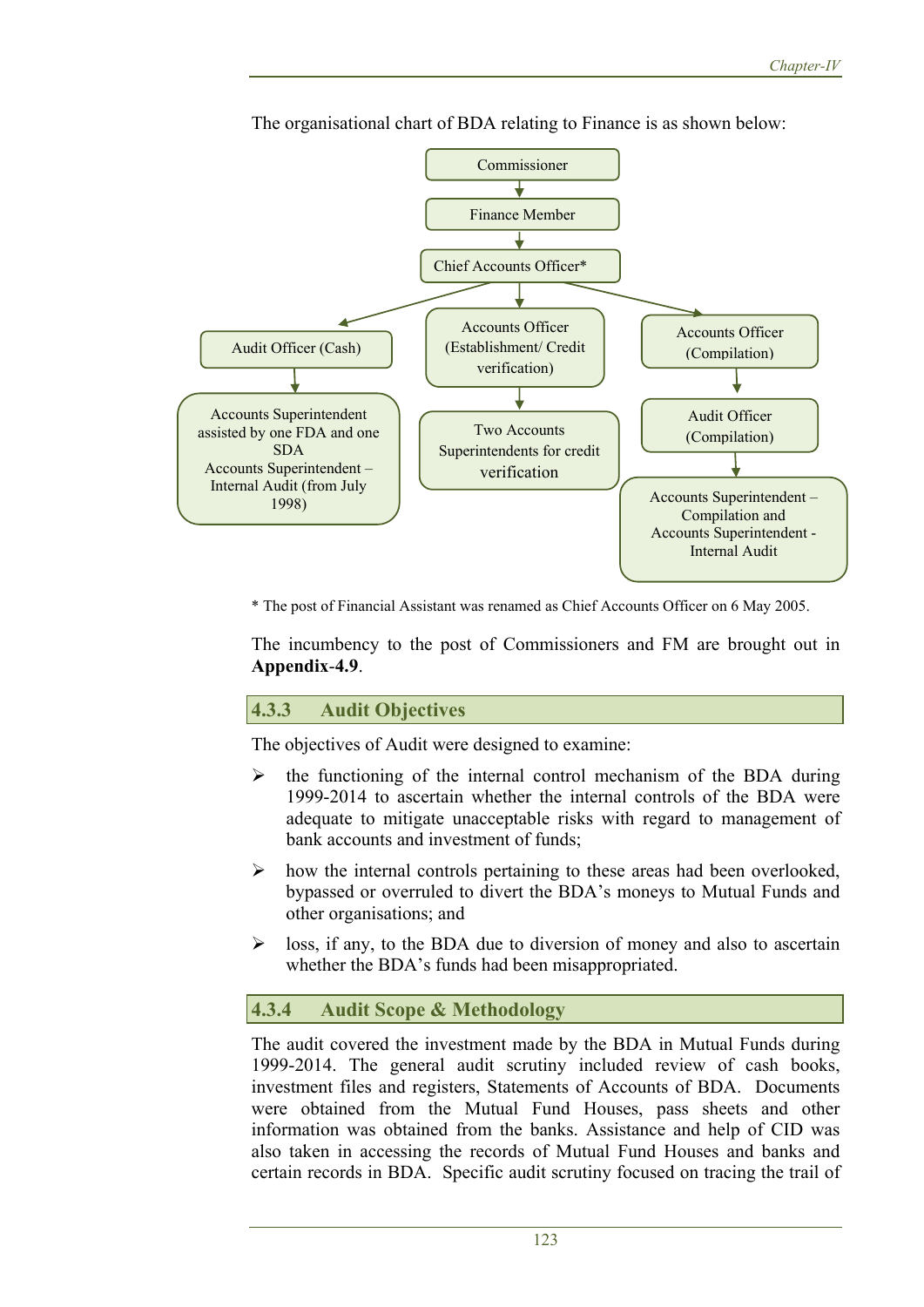funds from the BDA's bank accounts to various Mutual Funds to the crediting of the redemption payout cheques issued by the Mutual Funds to the BDA's bank accounts.

As the special audit covered very old periods, complete information/ documents could not be obtained from banks in respect of the following:

- Ferm Deposits made and redeemed from time to time and pass sheets of the bank accounts prior to 2006-07 from Canara Bank;
- $\triangleright$  Confirmations given to the BDA every year during 1999-2014 in respect of Term Deposits outstanding in their books as of March;
- Pass sheets of all the collection accounts operated by the BDA with various branches of Canara Bank for the period 1999-2006 and Indian Overseas Bank for the period 1999-2003.

The report emanates from the scrutiny of information and documents pertaining to the investments obtained externally by audit from Mutual Funds, Registrars and Transfer Agents of Mutual Funds, Banks *etc*., as no information/documents relating to the investments in Mutual Funds was available with the BDA. The audit reconstructed the bank accounts on the basis of information/documents furnished by the banks and collated the results with the information furnished by the various Mutual Fund Houses.

Audit acknowledges the co-operation extended by the CID, the current management of the Banks, Mutual Fund Houses and BDA in securing documents/information essential for conducting the audit.

# **4.3.5 Audit findings**

The important findings from the special audit are discussed below:

# *4.3.5.1 Disregarding of Internal Control Framework*

Internal Control is a means for achieving the organisation's objectives and mission. In order to ensure effective operations, safeguard resources, ensure adherence to laws/regulations and maintain reliable financial and management data, a sound internal control system is required to be established.

#### *(a) Risk Assessment*

The risk management activities generally commence with an organisational risk assessment. This means that the organisation formally identifies its risks within the context of its organisational activities. These risks would then be evaluated and sourced to activities or functions. The BDA was responsible for setting appropriate policies on internal controls and to assure itself that processes were functioning effectively to monitor the risks to which organisation was exposed. It was expected to ensure that the system of internal control was effective in reducing risk. The absence of such risk assessment and identification indicated weak controls in the BDA which have been discussed below: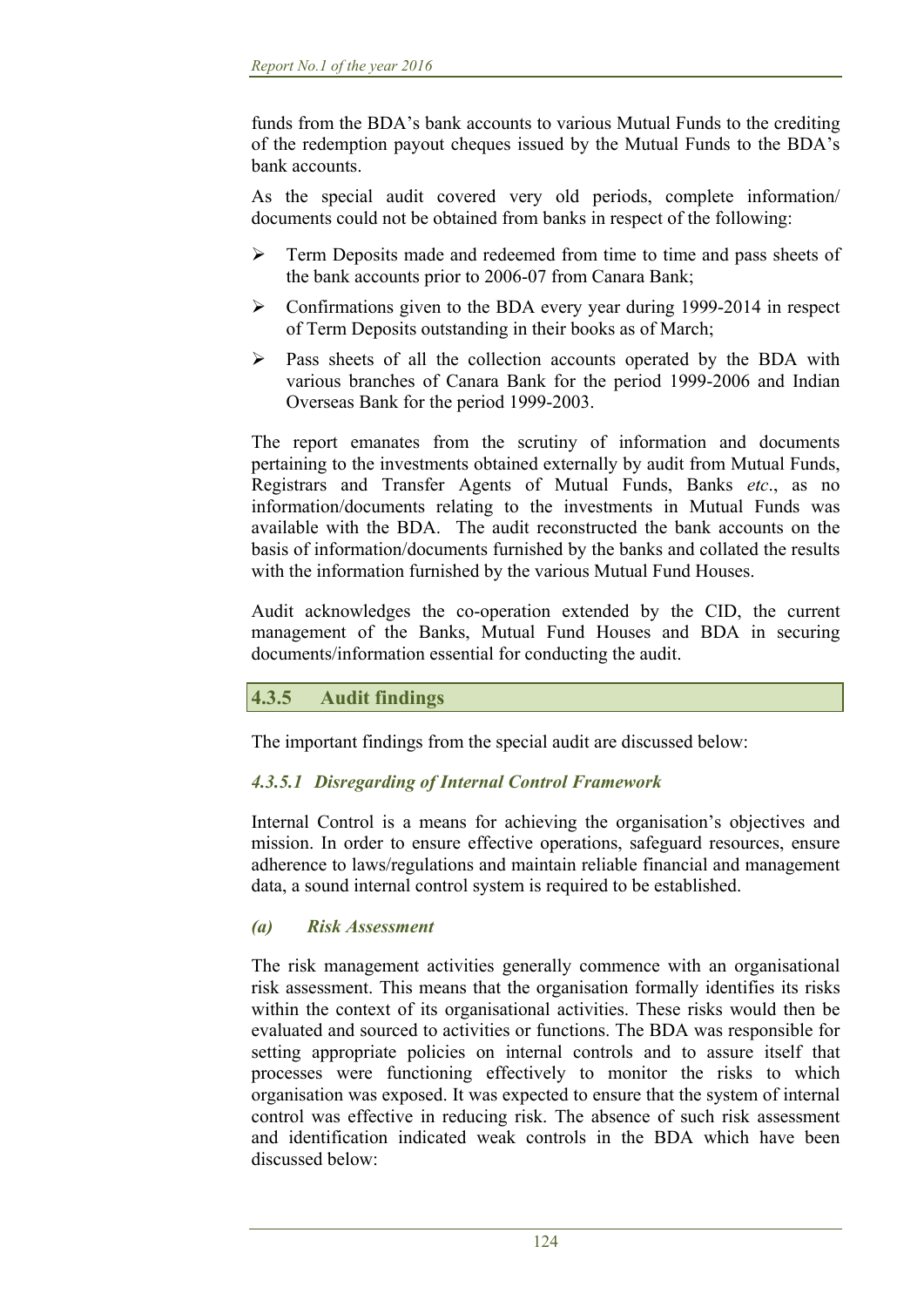#### *No risk assessment done in relation to the management of bank accounts*

During 1999-2014, transactions relating to receipts ranging from  $\overline{363.57}$  crore to  $\overline{31.458.26}$  crore and expenditures ranging from  $\overline{243.21}$  crore to  $\bar{\tau}$ 1,110.04 crore were conducted through bank accounts operated by the BDA with various banks. The audit, however, observed that the BDA had not adopted any approach to assess risk in relation to the management of bank accounts. It also did not have any policy or guidelines on operation of bank accounts such as when a bank account should be opened, who is authorised to open and operate the bank accounts, or entering into service agreements with the bankers for banking services. Further, audit observed that there were no guidelines as to whether any committee was to periodically oversee the implementation of the banking requirements. Audit also observed that though the number of bank accounts had multiplied during 1999-2014, no review had been conducted to know about the continued need for these multiple bank accounts.

It was further seen that all the interbank transfers as well as transfers among various bank accounts within the bank had been affected by banks on the basis of oral instructions of FM during 1999-2014. There was no record available in the BDA authorising these banks to transfer funds to other banks or among the various current accounts within a bank. The interbank transfers during the said period ranged from  $\overline{559.27}$  crore (1999-2000) to  $\overline{51,324.45}$  crore (2004-05).

#### *Multiple bank accounts had been opened and operated without the approval of the Commissioner/BDA*

The BDA Act stipulated that the Commissioner was to operate BDA's accounts and was responsible for maintaining its accounts besides exercising supervision and control in matters concerning accounts and records. Also, the banking regulations required an order authorising an officer to open and operate the accounts from the Head of the Organisation. However, we observed that the Commissioner had not delegated the power of opening a bank account to any senior official including the FM. While defining the duties and responsibilities of the Finance Wing through a circular issued in June 1985 under Section 13.2 (e) and (f) of the BDA Act, the Commissioner fixed the responsibility for all financial activities of the BDA entirely on the FM who was to be assisted by Audit/Accounts officers and Financial Assistant. However, this circular did not delegate the power of opening bank accounts to the FM. Thus, only the Commissioner was mandated to authorise the opening of bank accounts.

Scrutiny of records showed that the BDA did not have any record of the bank accounts (including collection accounts) opened, operated and closed from time to time during 1999-2014. No files containing the orders of the Commissioner for opening these accounts were furnished to audit. A central register recording the bank accounts opened from time to time and signatories of these bank accounts had not been maintained by the BDA. Audit, however, obtained information from the banks which showed that multiple Current Accounts (CAs) as shown in **Table**-**4.3** had been opened, operated and closed during 1999-2014, in favour of the BDA.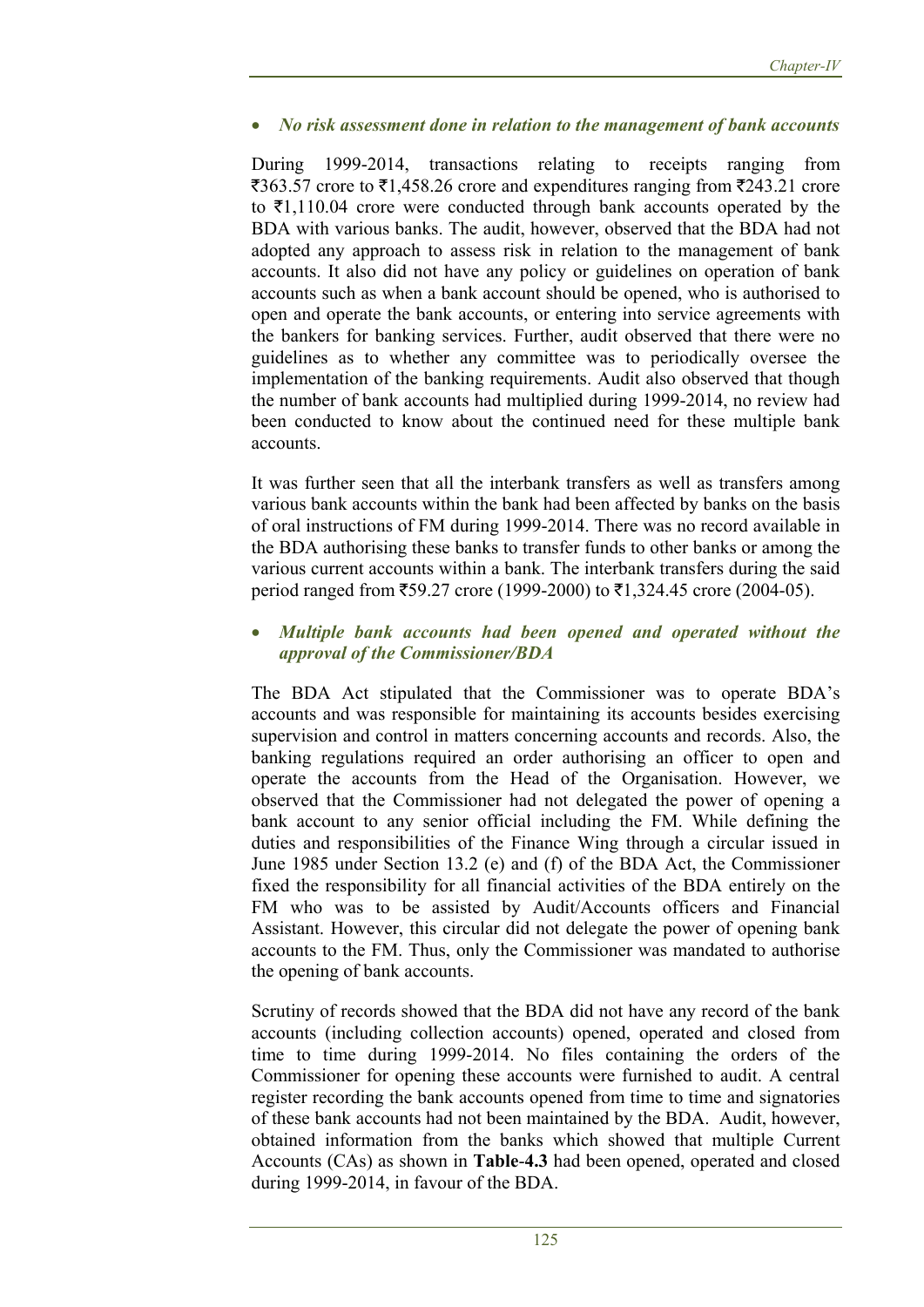| <b>Name of the Bank</b>                                       | No. of<br><i>accounts</i><br>operated | <b>No. of accounts</b><br>closed/<br>remaining<br>dormant | No. of accounts<br>currently<br>operative | No. of accounts<br>without requisite<br>signed account<br>opening forms as<br>confirmed by banks |
|---------------------------------------------------------------|---------------------------------------|-----------------------------------------------------------|-------------------------------------------|--------------------------------------------------------------------------------------------------|
| Indian Overseas Bank<br>(IOB), Kumara Park<br>West, Bengaluru | 18                                    | 13                                                        | 5                                         | 16                                                                                               |
| Canara Bank, BDA<br>Complex, Bengaluru                        | 30                                    | 15                                                        | 15                                        | 15                                                                                               |
| Canara Bank, Kumara<br>Park West, Bengaluru                   | 12                                    | 12                                                        | Nil                                       | 12                                                                                               |
| Corporation Bank,<br>Kumara Park West,<br>Bengaluru           | $\overline{2}$                        |                                                           |                                           | Nil                                                                                              |

**Table-4.3: Current accounts operated by the BDA during 1999-2014** 

(Source: Information furnished by respective banks)

Of these, the main current accounts of the BDA which were operative are shown in **Table-4.4.** 

**Table-4.4: Main current accounts of the BDA during 1999-2014** 

| Name of the bank                    | <b>Current Account</b><br><b>Number</b> | <b>Opened on</b> |
|-------------------------------------|-----------------------------------------|------------------|
| Canara Bank, BDA Complex,           | 2001                                    | 01 January 1991  |
| Bengaluru.                          |                                         |                  |
| IOB, Kumara Park West, Bengaluru    | 239                                     | 17 February 1998 |
| Corporation Bank, Kumara Park West, | 150                                     | 12 October 2010  |
| Bengaluru                           |                                         |                  |

(Source: Information collected from Annual Accounts of BDA)

The FM and the CAO were the authorised signatories for each of these accounts. Thus, multiple bank accounts opened and operated evidently without the approval of the Commissioner showed that lack of guidance on management of bank accounts by the BDA/Commissioner and non-existence of any oversight mechanism to periodically review implementation of the banking arrangements resulted in the banking activities being conducted over a long period of time during 1999-2014 in an uncontrolled environment.

#### *Collection Accounts opened without following the prescribed procedures*

In addition to the main accounts mentioned above, the BDA had authorised a number of branches of IOB, Canara Bank and Corporation Bank to receive applications, registration fees and initial deposit amounts from applicants while issuing notifications during 1999-2014. The amounts credited to the collection accounts at the authorised branches of the banks were to be transferred to the designated main accounts of the BDA after the last date fixed for receipt of applications. A collection account permits only crediting of the receipts and transfer of the receipts so credited to the designated main current account. No other transaction is permissible in a collection account. In this regard, it was observed that the BDA had not assessed the number of collection accounts required to be operated at the authorised branches.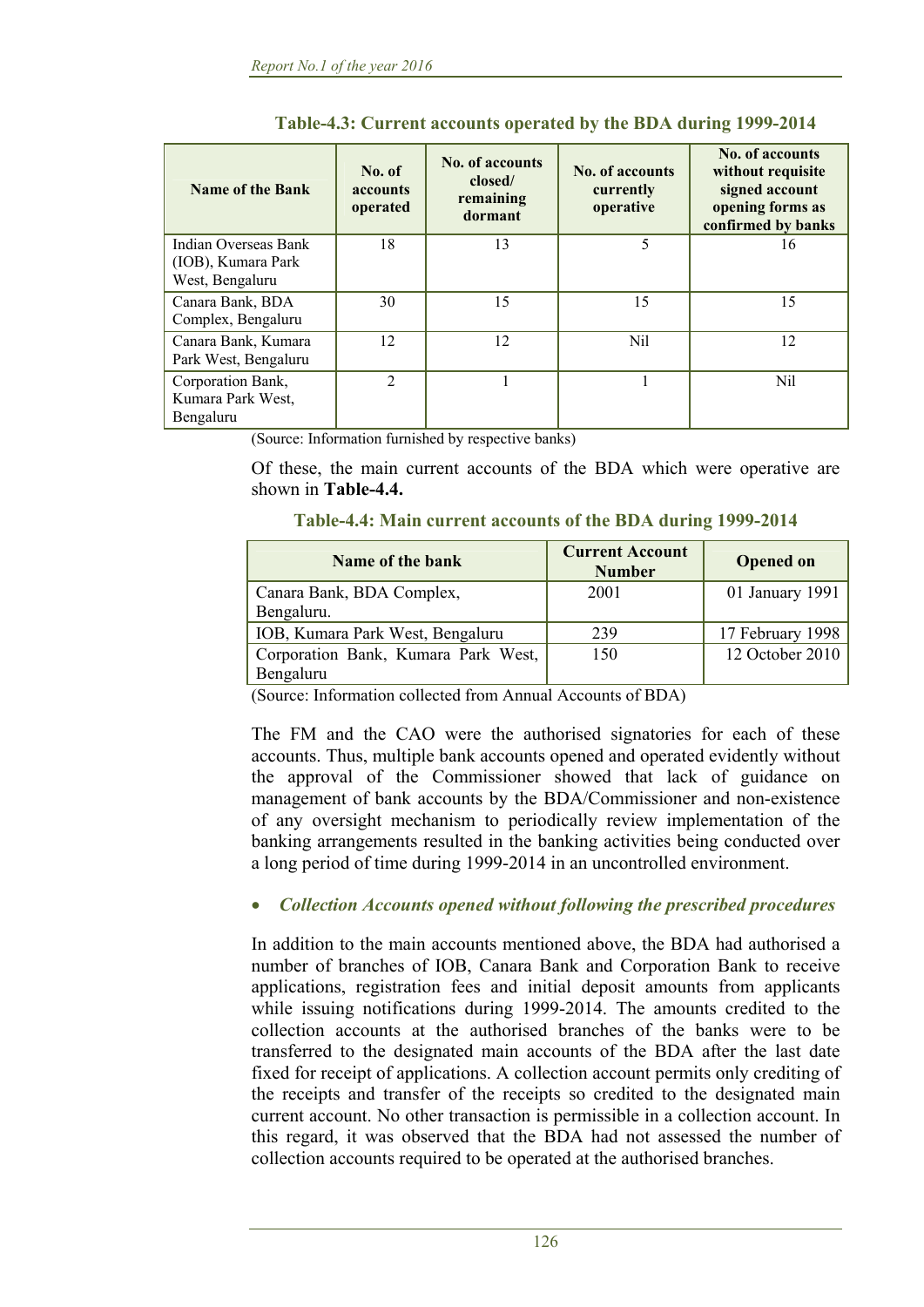BDA did not have any service agreements with the banks specifying, amongst other things, the mode and frequency of transmission of receipts in the collection account to the main account and of providing periodic reports to BDA. Though BDA entered into agreement with the Corporation Bank, Kumara Park West branch in October 2010, even it did not have service agreement to this level.

Hence, in the absence of any service agreements, the BDA did not have any legally valid document to make the banks accountable for lapses, if any, on their part and claim damages wherever appropriate. Since the pass sheets of the collection accounts were not available with the BDA, audit obtained the same from the banks and the scrutiny of the pass sheets showed the following irregularities:

| (a) | Balances in collection<br>accounts invested in<br>Term Deposits at<br>respective branches                | An amount aggregating $\overline{\tau}$ 1,712.88 crore had been invested in<br>term deposits at 156 branches of IOB, Corporation Bank and<br>Canara Bank during December 2001 to June 2004 without<br>authorisation from the Commissioner/FM but were brought<br>to accounts during those periods.<br>Though there was no actual transfer of amounts to the main<br>bank account, BDA operated a 'inter-bank transfers' account<br>and recorded the collection amount as receipts in the cash<br>The debits to these inter-bank transfers were<br>book.<br>subsequently cleared by transferring the balances to<br>investments. |
|-----|----------------------------------------------------------------------------------------------------------|---------------------------------------------------------------------------------------------------------------------------------------------------------------------------------------------------------------------------------------------------------------------------------------------------------------------------------------------------------------------------------------------------------------------------------------------------------------------------------------------------------------------------------------------------------------------------------------------------------------------------------|
| (b) | Balance in collection<br>accounts transferred to<br>other branches for<br>investment in Term<br>Deposits | An amount aggregating to $\overline{5}23.75$ crore was transferred (on<br>29.8.2000, 29.11.2000, 9.5.2001 and 16.7.2002) from two<br>collection accounts of IOB to its nine branches across<br>Bengaluru without the written approval of the BDA for<br>investment in Term Deposit. Further, an amount of<br>₹23.52 crore collected (as of 4 November 2003) in three<br>different branches of IOB had been transferred to other<br>branches, the details of which were not forthcoming.                                                                                                                                         |
|     |                                                                                                          | An amount of ₹70 crore had been transferred from CA 1587<br>to 14 branches of IOB during November 2003. Maturity<br>proceeds of $\overline{\xi}317.07$ crore had also been credited to this<br>account (February 2004 and March 2005). In the absence of<br>relevant details from the branches concerned, Audit could<br>not match the outflow of funds with the inflow of proceeds<br>credited. This implied that the redemption proceeds included<br>proceeds of other term deposits not invested out of funds<br>transferred from this account.                                                                              |
| (c) | Balance in collection<br>accounts partially<br>transferred to main<br>account                            | In three out of 46 test-checked collection accounts and four<br>bank accounts other than collection accounts of Canara<br>Bank, amounts collected were partially transferred to its<br>main designated account.                                                                                                                                                                                                                                                                                                                                                                                                                 |
| (d) | Balance in collection<br>accounts transferred at<br>different intervals                                  | The BDA had not issued any instructions to the banks<br>prescribing the periodicity for transfer of balances in the<br>collection accounts to the main designated account. In the<br>absence of mandated time frame, different branches had<br>transferred funds at different intervals. Out of the collections<br>made during March to June 2014 in two branches, an<br>amount of $\bar{\tau}$ 1.17 crore had not been transferred to main<br>account as of December 2014 and ₹2.04 crore had been<br>transferred to the main account only on 30th June 2014.                                                                  |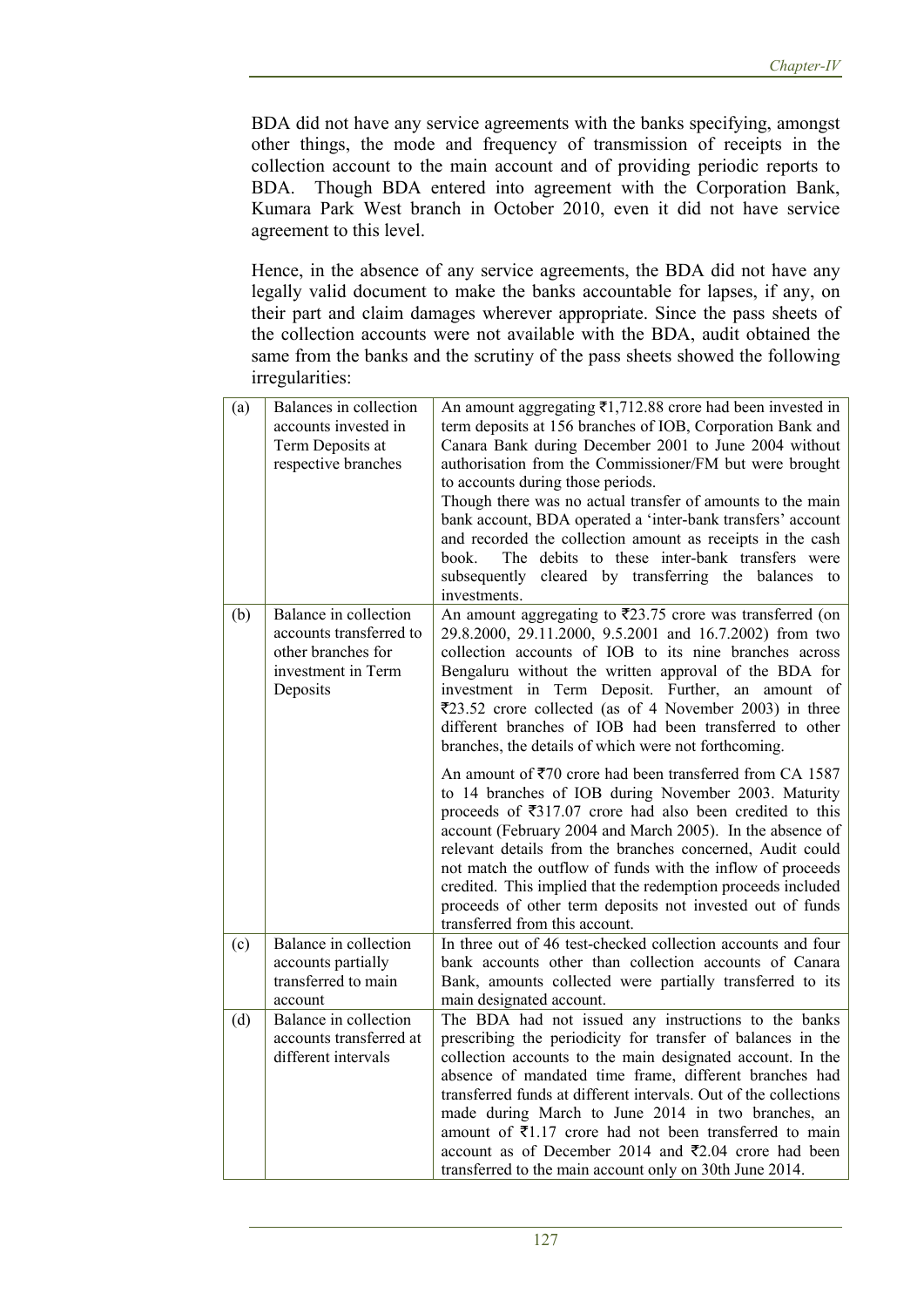| (e) | Transfers among<br>collection accounts<br>within branch                     | Out of the receipts collected in CA 5004 of Canara Bank,<br>$\overline{z}0.36$ crore had been transferred to another collection<br>account of Canara Bank viz., CA 5007 on 30.12.06.<br>Similarly, $\bar{x}0.16$ crore had been transferred from CA 5007 to<br>CA 5004 during March 2006 to February 2007. |
|-----|-----------------------------------------------------------------------------|------------------------------------------------------------------------------------------------------------------------------------------------------------------------------------------------------------------------------------------------------------------------------------------------------------|
| (f) | Balance held in<br>collection accounts not<br>disclosed in main<br>accounts | Following amounts were not reflected in the books of<br>accounts:<br>• An amount of $\overline{50.36}$ crore during March 2004 and<br>₹11.53 crore during March 2014 at IOB.<br>• Amount ranging from $\bar{x}0.07$ crore to $\bar{x}8.03$ crore during<br>2005-06 to 2013-14 at Canara Bank.              |

The absence of service agreements and failure of FMs to monitor collection accounts resulted in the funds either being unnecessarily parked or invested from the collection accounts without proper authorisation. There was no information available to the BDA of the overall financial position leading to *adhoc* and subjective investment decisions.

Due to non-availability of pass sheets of all collection accounts for the period 1999-2014, audit could not verify whether all the moneys in the collection account had been transferred in full to the main CA of BDA. As a result, audit could not verify the correctness of Term Deposits recorded in investment register.

### *Large number of bank accounts not disclosed in the annual accounts*

The Management of an organisation is responsible for the preparation and presentation of financial statements in accordance with the Accounting Standards and also for putting in place a sound internal control mechanism to enable preparation of financial statements that are free from material misstatements, whether due to fraud or error. The definition of financial statements includes all necessary disclosures which comprise explanatory or descriptive information in the financial statements, information in the related notes, *etc*. It was seen that a large number of bank accounts, including collection accounts, operated by the BDA had not been disclosed in the annual financial statements during 1999-2014 and details of which are indicated in **Appendix-4.10 (a) and Appendix-4.10(b)**. As such, these accounts had not been subjected to audit during 1999-2014. Failure to disclose a large number of bank accounts year after year resulted in a large number of transactions being kept out of the audit process, besides facilitating concealment of the diversion of huge funds to Mutual Funds year after year and their non-detection as discussed in the report subsequently.

### *Absence of investment policy*

There was no investment policy in place approved by the BDA till 13 August 2008, despite being pointed out by audit during certification of the annual accounts for the years 2002-2005. Till August 2008, investments in Term Deposits had been made on the basis of individual approvals given without taking a holistic approach. The Commissioner then constituted an Investment Committee headed by himself and consisting of the FM, Secretary and CAO as the members. Thus, the FM was responsible for submission of investment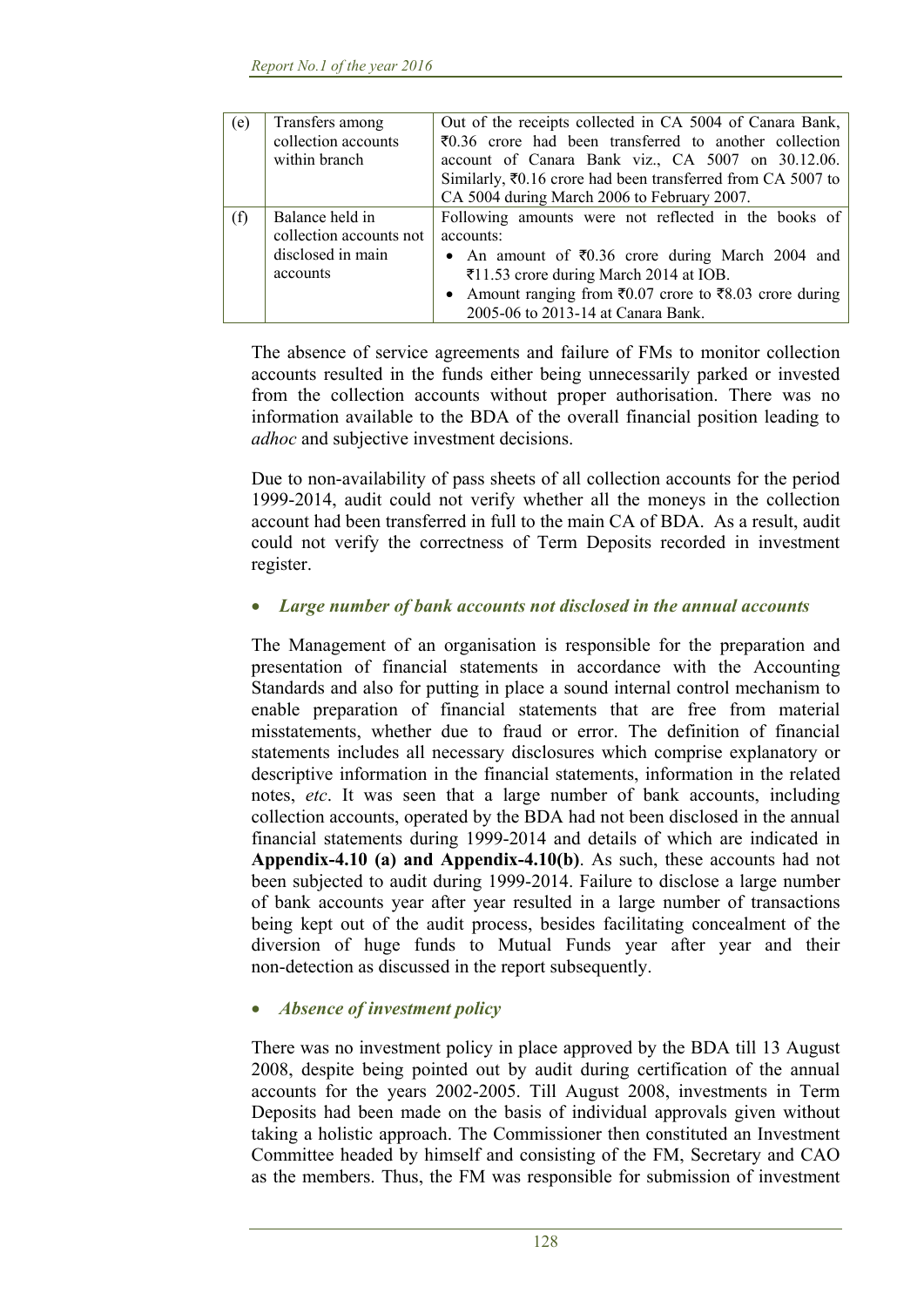proposals to the Investment Committee/Commissioner. Though the Investment Committee had been constituted, no guidelines detailing its scope and functioning had been framed by the Commissioner. The total investments in term deposits including their renewal, during 1999-2014 as per annual accounts was  $\bar{\tau}$ 18,222.50 crore. Scrutiny of the investment files relating to this period showed that:

Investments amounting to  $\overline{\ell}14,759.47$  crore were made in Term Deposits prior to August 2008. Out of the said investment, approval of the Commissioner had been obtained for only `1,911 crore (13 *per cent*). Further, the investment of  $\overline{3}101.42$  crore was approved only by the FM and  $\overline{23.70}$  crore was invested by the FM by stating that oral orders of the Commissioner had been obtained. However, we observed that there were no ratification by the Commissioner for the said oral orders and hence could be construed as unauthorised. Balance investment of `12,723.35 crore in Term Deposits (70 *per cent*) did not have approval of any kind which was also unauthorised.

Also, audit observed that  $\overline{3}150.45$  crore had been invested (July 2008) in six Term Deposits in order to match six fictitious Term Deposits outstanding in the Investment Register. This investment had apparently been made by the SDA as the post of FM remained vacant from 1 July 2008 to 9 November 2008. We, however, observed that there were no records available authorising the bank to carry out these transactions. The trail of these Term Deposits is indicated in **Appendix-4.11.**

- Subsequent to the constitution of Investment Committee, investment amounting to  $\overline{5}591.85$  crore and  $\overline{5}121.19$  crore in Term Deposits had been approved by the Commissioner and FM respectively without recommendation of the Committee. In addition, an investment of `200 crore in Term Deposit was made by the FM stating that oral orders of the Commissioner had been obtained. These unauthorised investments constituted 26 *per cent* of the total investment made after constitution of the Investment Committee.
- With regard to premature closure of term deposits, audit observed from the entries made in the Investment Register that although, Term Deposits had been prematurely closed on a large scale from time to time, no written approval for premature closure had been obtained from any authority during the period 1999-2008 (except for  $\bar{\tau}$  five crore approved by the FM during 1999-2001). The FM approved pre-closure of investments aggregating  $\overline{5411.09}$  crore during 2008-15 without the approval of the Investment Committee/Commissioner. Similarly during 2009-15, the Commissioner had approved premature closure of Term Deposits amounting to  $\overline{5}577.86$  crore without referring the matter to the Investment **Committee**
- It was further observed that there was also no system of physical verification of the original term deposit certificates either at periodical intervals during the year or at the end of the year. This facilitated in concealing the continued unauthorised diversion of funds as Term Deposits in the accounts.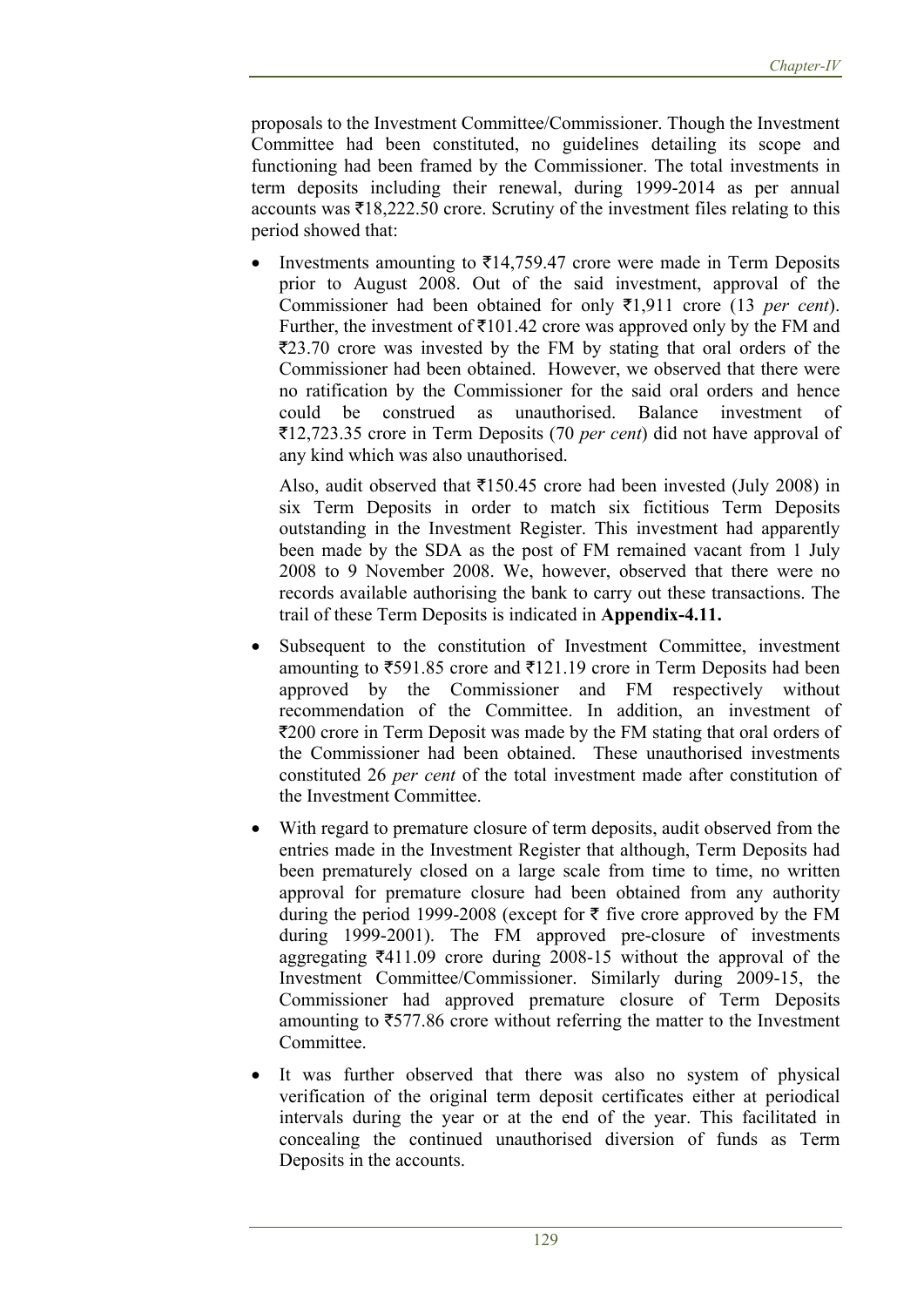Thus, all the observations brought out in the previous paragraphs indicate that the Finance Wing of the BDA had not produced effective and timely operational reports that included actual and budget cash balances which were compared to forecasts and targets. No operational report comparing the year to-date totals of interest earned against a pre-determined target had been prepared. As these reports had not been prepared, there was no regular appraisal of BDA's finances, including bank accounts and investment of surplus moneys, to the Management. In the absence of this information, the management lacked sufficient knowledge to make informed decisions on the performance of the banking and cash management functions.

## *(b) Control activities*

Control activities refer to that group of specific controls which are within an effective control structure to mitigate unacceptable risks to assist the achievement of business objectives. An effective framework includes both preventive and detective controls that minimise the impact of risks and contributes to the efficient and effective delivery of quality outcomes.

Audit, however, observed that both preventive and detective controls were either not in place or were not functional during 1999-2014. Specific audit findings in this regard are discussed in subsequent paragraphs.

### *Controls for maintenance of cash book overruled*

The Article 329 of the Karnataka Financial Code (KFC) prescribes that all monetary transactions should be entered in the cash book as soon as they occur and attested by the head of the office in token of check exercised by him. The cash book should be closed at the end of each day and the balance struck. The Head of the office should verify the totals of the cash book or have this done by some responsible subordinate official other than the writer of the cash book and initial it as correct. At the end of the month, the cash book should be closed.

All banking transactions *viz*., receipts remitted into the bank accounts, inter-bank transfers, investments and their redemption, and bank balances including drawing up abstracts in the cash book at the end of every month were written by the SDA. While the entries written on expenditure side of cash book were partially attested by the Financial Assistant during 2000-02 and by the Audit Officer during the remaining period, none of the entries written by the SDA had been attested by anyone during 1999-2014. The cash book had not been closed at the end of each day. However, at the end of the month, the cash book had been signed by the Audit Officer. Thereafter, the cash book had not been submitted to any higher official such as CAO/FM.

Thus, no oversight mechanism existed in the BDA to ensure that the cash book had been written as per rules and the transactions recorded therein were free from material misstatements, whether due to fraud or error.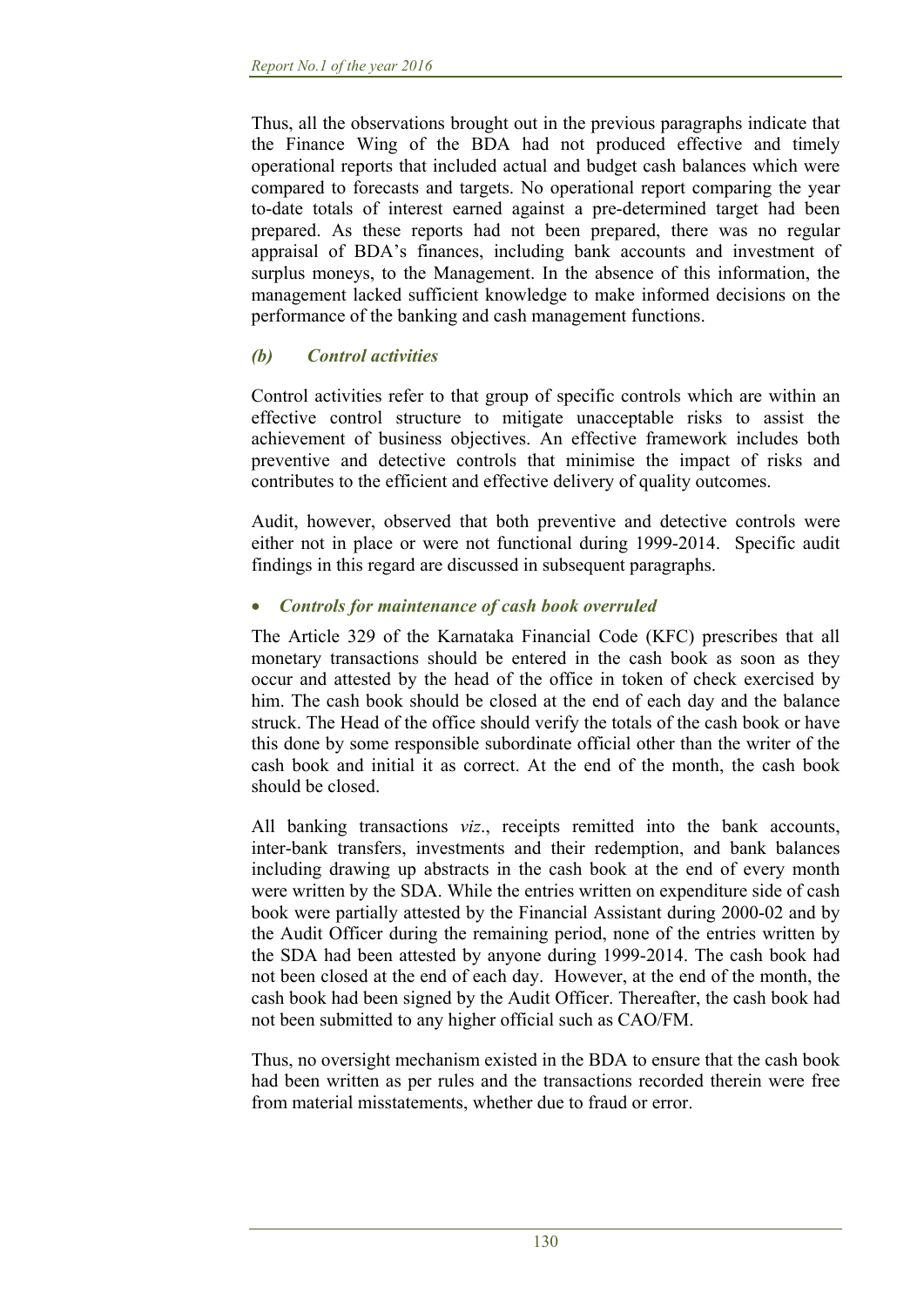# *Non-segregation of duties and responsibilities*

The best practices require that no single invidual or section should control all key stages of a transaction or event. Rather, duties and responsibilities should be assigned systematically to a number of individuals to ensure that effective checks and balances exist.

The FM, however, did not adequately separate job responsibilities related to banking and investment activities and made the SDA responsible for:

- All banking activities including investment of moneys in Term Deposits and their redemption;
- Writing of cash book;
- Maintenance of Investment Register including physical custody of original Term Deposit Receipts; and
- Bank reconciliation

As a result we observed that:

- The SDA had been handling all banking activities of the BDA since 1999 including initiating proposals for investment of surplus funds, their redemption including pre-closure, *etc*. The SDA had been allowed to write all the banking transactions in the cash book prior to November 2009 also though as per the order of July 1998, the work of maintenance of the cash book had been assigned to the FDA.
- Though the responsibility for maintaining the Investment Register and physical custody of instruments representing investments had not been formally allocated to anyone in the Finance Wing, the SDA had been writing the Investment Register. It was seen that the individual entries in the Investment Register had not been attested by anyone during the period 1999-2014. The individual entries relating to investments carried forward at the beginning of the year had also not been attested by the Audit Officer who, however, had attested the cumulative opening balance carried forward for the period April 2003 to March 2012. The closing of the register at the end of the month had been signed by the Audit Officer for the period 2003-2012 only. For the period 2012-14, the closing of the register at the end of every month had not been signed by anyone. Audit found from the investment files that during the period May 2001 and September 2004, the Investment Register had not been written up-to-date though the Financial Assistant had brought it to the notice of the Finance Member.
- The Investment Register had not been submitted to any higher officer *viz*., Accounts Officer, CAO or FM during the period 1999-2014. Though  $\overline{518,222.50}$  crore had been shown in the accounts as invested in Term Deposits during 1999-2014 and proceeds of  $\overline{\tau}$ 17,981.12 crore had been shown as realised from such investments during this period, the entries relating to investment and redemption had not been attested either in the cash book or Investment Register during this period. No review of the investment activity at any level had been conducted comparing the interest payments received from Term Deposits analysing the reasons for breaking and pre-closure of Term Deposits *etc*.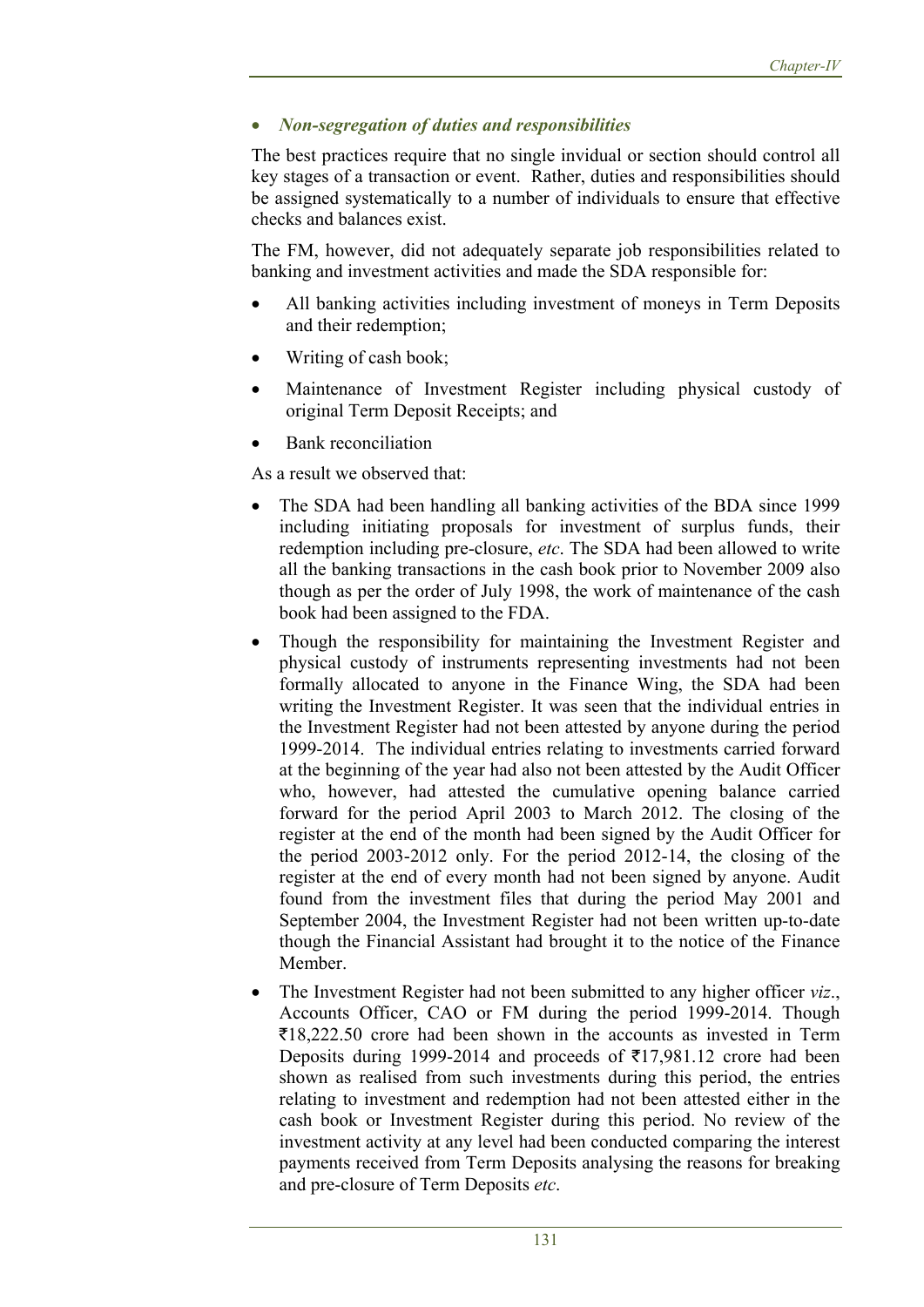• The SDA was also entrusted with the duty of bank reconciliation. It was seen from the files produced to audit that the bank reconciliation had been confined to analysing the unpaid cheques at the end of every month and reconciliation of receipts and other transactions reflected as transfers in the pass sheets of bank accounts had not been done. Further, no reconciliation statement, or certificate signed by the SDA, and his supervisory officers was available in the BDA.

The job allocation in the Cash section was so skewed that it facilitated the SDA to control a banking process from start to finish and to transfer the BDA's funds unauthorisedly to Mutual Funds persistently over a period of time. Further, banking activity was not reviewed on regular intervals to ensure that transactions were properly recorded in the accounts though this is the best practice in banking controls for detecting irregularities in a timely manner.

### *Inadequate Internal Audit*

Internal Auditing is an independent, objective assurance and consulting activity designed to add value and improve an organisation's operations. The internal audit activity helps an organisation accomplish its objectives by bringing a systematic, disciplined approach to evaluate and improve the effectiveness of risk management, control and governance processes. Generally, the Internal Audit is expected to verify the existence of assets and recommend proper safeguards for their protection; evaluate the adequacy of the system of internal controls and recommend any improvements; assess compliance with policies and procedures, sound business practices, laws and contractual obligations and investigate reported occurrences of fraud, embezzlement, theft, waste, *etc*.

In accordance with the order issued by Commissioner (June 1985), the FM was to function as an internal auditor. The FMs of the BDA, however, did not prescribe or put in place any system of internal audit procedures. The internal audit activity in the Finance Wing covered only the BDA's various divisions/offices outside its Headquarters and no internal audit of either the Finance Wing or the other wings like Land Acquisition, Engineering, Site Allotment, Administration *etc*., at the Headquarters of the BDA had ever been done. In addition, the Investment Register and the monthly accounts of the BDA had never been subjected to internal audit during 1999-2014.

Though the inadequate internal audit mechanism had been repeatedly brought to the notice of the BDA through Separate Audit Reports/Management letters issued by audit, the BDA had not subjected any of its wings including the Finance Wing to internal audit. As a result, there was no in-house mechanism to evaluate and improve the effectiveness of risk management, control and governance processes, particularly in the Finance Wing. Consequently, the main detective control did not operate in the BDA, resulting in continued diversion of BDA's funds to Mutual Fund through falsification of records.

### *Failure of Chartered Accountants to discharge their role*

The BDA had appointed Chartered Accountants during 1999-2014 for conducting detailed study and suggest improvements to the existing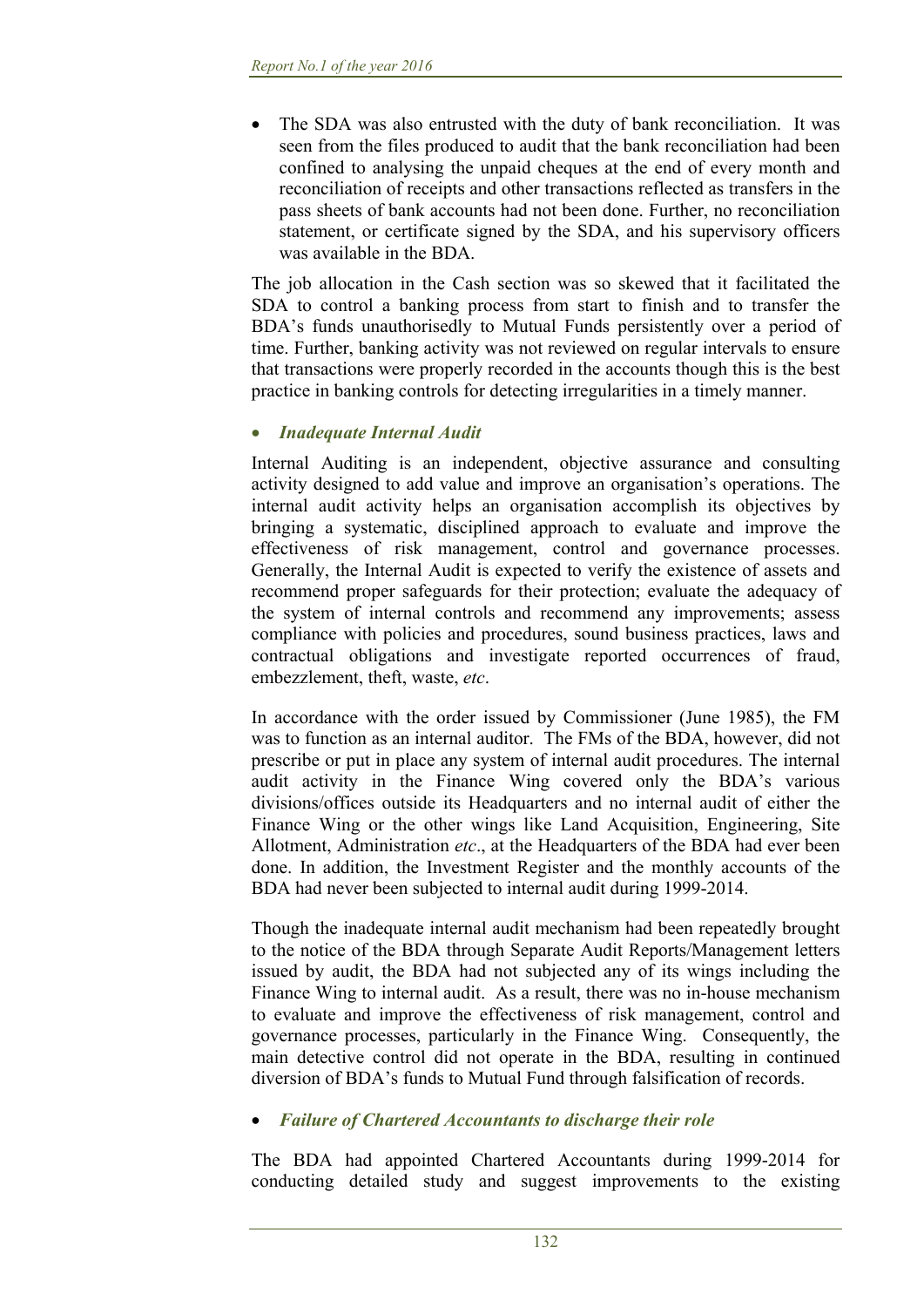accounting systems, study of internal controls/checks/procedures and identifying short comings thereon, ongoing recommendations and suggestions for improving the internal control systems. The scope of work also included verification of books of accounts, review of financial statements *etc*.

The audit, however, observed that though the Chartered Accountants were responsible for studying the system of accounts which also included regular checking of the books of accounts including the bank accounts, evaluating the internal control system, they had failed in discharging both the functions. Also, the Chartered Accountants had not highlighted any shortcomings/ deficiencies in the management of multiple bank accounts by the Finance Wing/BDA.

Thus, while a formal internal audit mechanism did not exist in the BDA, the Chartered Accountants whose scope of work *inter alia* included monthly audit of accounts of the BDA had failed to detect the continued diversion of BDA's funds for investment in Mutual Funds.

### *Monitoring of activities*

Monitoring and review is the final component of an effective control structure which provides an on-going check on the effectiveness of the control mechanism in the organisation.

As already brought out in the earlier paragraphs, due to absence of any kind of monitoring and review mechanism in BDA, multiple bank accounts were being opened and operated, collection accounts were opened without following prescribed procedures, check of cash books not being conducted, *etc*. In addition, bank accounts had been operated and investment of surplus funds had been made by the BDA during 1999-2014 in an uncontrolled environment which is discussed in subsequent paragraphs.

### *4.3.5.2 Unauthorised investments in Mutual Funds by FMs*

The BDA had not approved any investment policy permitting investment of money in Mutual Funds. All the three FMs as mentioned in **Appendix-4.9** flouted rules and unauthorisedly diverted BDA's funds to Mutual Funds by falsifying the investments as Term Deposits.

### *(a) Modus operandi adopted for unauthorised diversion of BDA's funds*

It was noticed that the three FMs along with the SDA of the Cash Section, IOB, and the brokers, unauthorisedly routed BDA's funds to several Mutual Funds. A simplistic diagram to illustrate the modus operandi is given below. The actual modus operandi, however, was much more complex which is described in detail in the subsequent paragraphs.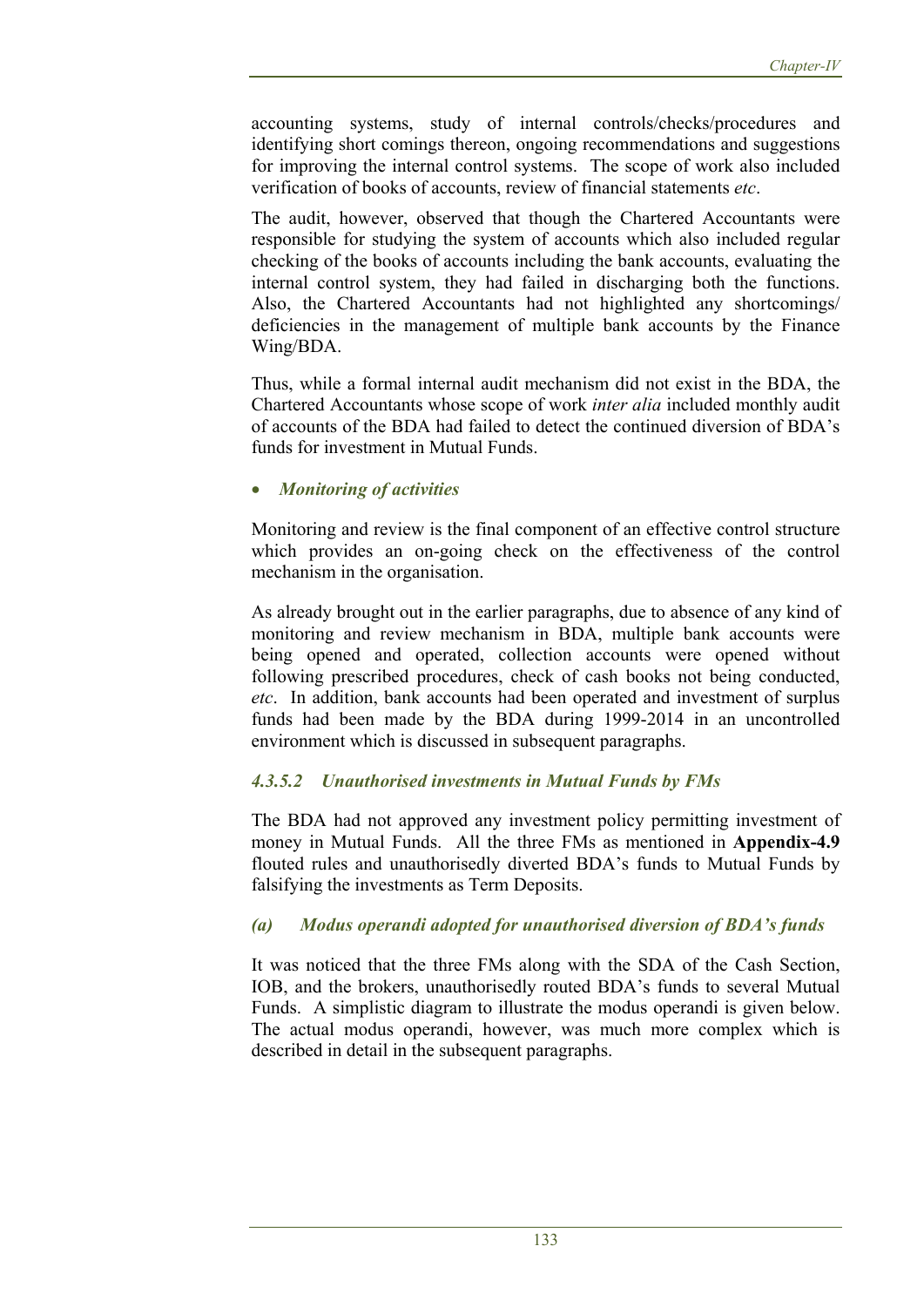

#### **(i) How BDA's funds were transferred from its bank accounts**

| Outgo to Mutual   | Several banker's cheques were obtained through written and   |  |  |  |  |  |  |
|-------------------|--------------------------------------------------------------|--|--|--|--|--|--|
| Funds from the    | oral directions to the banks by the FMs in favour of several |  |  |  |  |  |  |
| main CAs          | Mutual Funds by debiting the main CAs. Illustrative cases    |  |  |  |  |  |  |
|                   | have been given in Appendix-4.12(a).                         |  |  |  |  |  |  |
| Outgo to Mutual   | Funds were transferred from time to time from the main CA to |  |  |  |  |  |  |
| Funds through     | unauthorised accounts. Several banker's cheques were then    |  |  |  |  |  |  |
| unauthorised      | obtained through written and oral directions by the FMs in   |  |  |  |  |  |  |
| accounts          | favour of Mutual Funds by debiting the unauthorised current  |  |  |  |  |  |  |
|                   | accounts. Illustrative cases have<br>been<br>given<br>1n     |  |  |  |  |  |  |
|                   | $Appendix-4.12(b)$ .                                         |  |  |  |  |  |  |
| Proceeds of Term  | Surplus funds in the main current account of IOB were        |  |  |  |  |  |  |
| Deposits made     | regularly invested in Term Deposits by the BDA. Proceeds of  |  |  |  |  |  |  |
| from main current | many such Term Deposits were, however, credited to other     |  |  |  |  |  |  |
| accounts          | current accounts including unauthorised current accounts and |  |  |  |  |  |  |
|                   | used for diversion to Mutual Funds. Illustrative cases have  |  |  |  |  |  |  |
|                   | been given in Appendix-4.12 $(c)$ .                          |  |  |  |  |  |  |

#### **(ii) How redeemed Mutual Funds were treated**

| Redemptions       | The payout cheques obtained from Mutual Funds were credited                                                                                             |  |  |  |  |
|-------------------|---------------------------------------------------------------------------------------------------------------------------------------------------------|--|--|--|--|
| directly credited | either directly to the main CA or credited to unauthorised                                                                                              |  |  |  |  |
| to main CA        | accounts. Illustrative cases have been<br>given<br>1n                                                                                                   |  |  |  |  |
|                   | Appendix-4.13 $(a)$ .                                                                                                                                   |  |  |  |  |
| Redemptions       | The redemptions from mutual funds were initially credited to                                                                                            |  |  |  |  |
| credited through  | unauthorised accounts, from where the amounts were transferred                                                                                          |  |  |  |  |
| unauthorised      | to                                                                                                                                                      |  |  |  |  |
| accounts          | • Main CA to match the fictitious Term Deposits already<br>created in the books of accounts. Illustrative cases have been<br>given in Appendix-4.13(b). |  |  |  |  |
|                   | • Fresh Mutual Fund investments. Illustrative cases have been                                                                                           |  |  |  |  |
|                   | given in Appendix-4.13 $(c)$ .                                                                                                                          |  |  |  |  |
|                   | • Unauthorised Term Deposits which were subsequently                                                                                                    |  |  |  |  |
|                   | transferred to main CA. Illustrative cases have been given in                                                                                           |  |  |  |  |
|                   | Appendix-4.13 $(d)$ .                                                                                                                                   |  |  |  |  |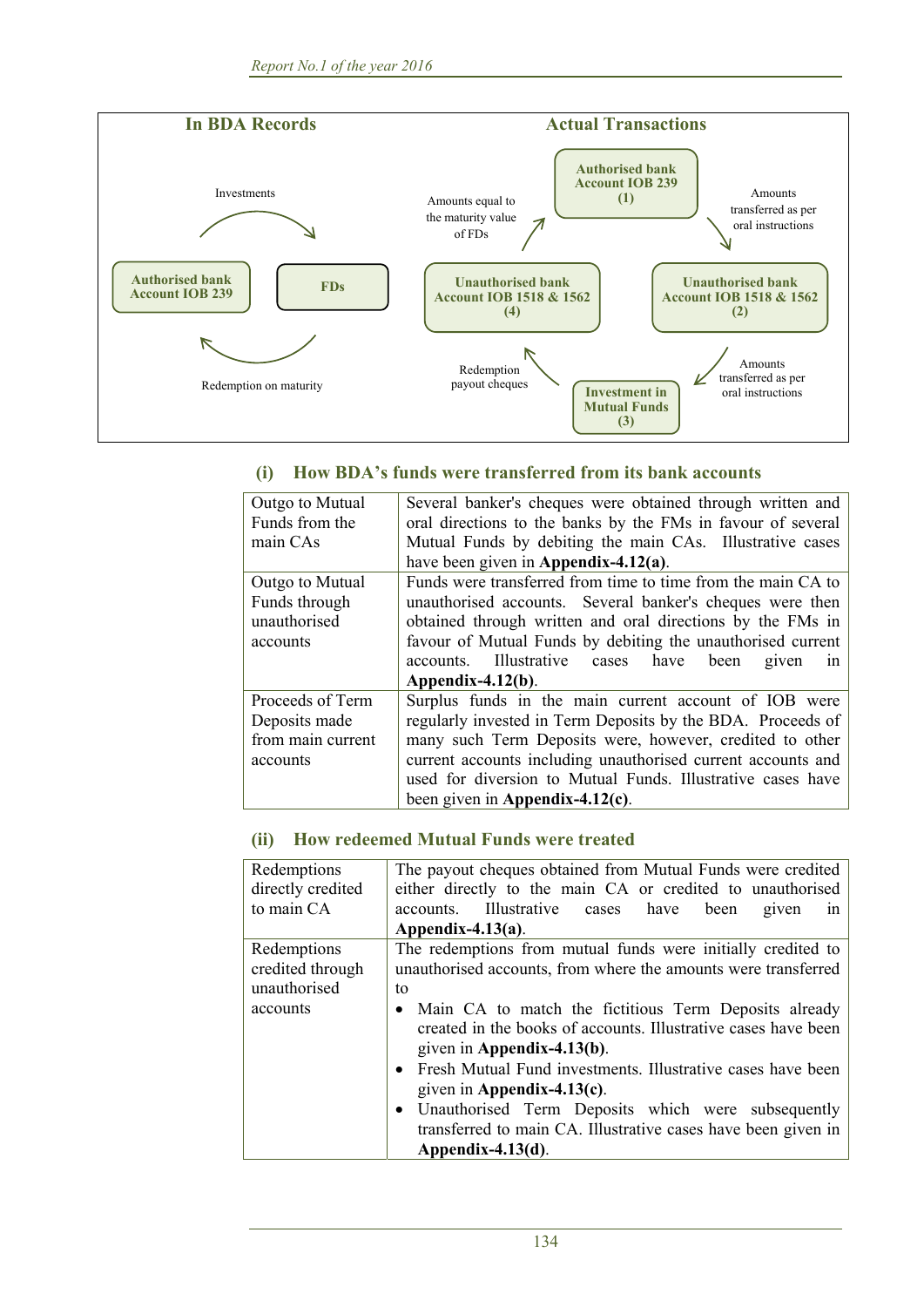| Step $1$ :<br>By creating fictitious<br>Term Deposits in the<br>BDA's records                      | Whenever the banks debited the main current accounts at the time of<br>issuing Banker's cheques or transferring funds to the unauthorised<br>accounts, such debits were recorded in the Cash Book and Investment<br>Register as Term Deposits, mostly short-term, by assigning fictitious<br>Illustrative cases of fake deposits are brought out in<br>numbers.<br>Appendix-4.14.<br>The position of fake deposits included in the Annual Accounts as at<br>the end of March 2015 is shown below.<br>$(\overline{\tau}$ in crore)                                                                                                                                                                                                                                                                                                                                                                                                                                                                                                                                                                                                                                                                                                                                                                  |             |          |         |
|----------------------------------------------------------------------------------------------------|----------------------------------------------------------------------------------------------------------------------------------------------------------------------------------------------------------------------------------------------------------------------------------------------------------------------------------------------------------------------------------------------------------------------------------------------------------------------------------------------------------------------------------------------------------------------------------------------------------------------------------------------------------------------------------------------------------------------------------------------------------------------------------------------------------------------------------------------------------------------------------------------------------------------------------------------------------------------------------------------------------------------------------------------------------------------------------------------------------------------------------------------------------------------------------------------------------------------------------------------------------------------------------------------------|-------------|----------|---------|
|                                                                                                    | <b>Date of Deposit and</b><br>Date of<br><b>Amount shown</b><br><b>Interest</b>                                                                                                                                                                                                                                                                                                                                                                                                                                                                                                                                                                                                                                                                                                                                                                                                                                                                                                                                                                                                                                                                                                                                                                                                                    |             |          |         |
|                                                                                                    | <b>TDR Nos.</b>                                                                                                                                                                                                                                                                                                                                                                                                                                                                                                                                                                                                                                                                                                                                                                                                                                                                                                                                                                                                                                                                                                                                                                                                                                                                                    | as invested | maturity | accrued |
|                                                                                                    | 10.07.13/603                                                                                                                                                                                                                                                                                                                                                                                                                                                                                                                                                                                                                                                                                                                                                                                                                                                                                                                                                                                                                                                                                                                                                                                                                                                                                       | 17.79       | 10.07.14 | 1.16    |
|                                                                                                    | 10.07.13/604                                                                                                                                                                                                                                                                                                                                                                                                                                                                                                                                                                                                                                                                                                                                                                                                                                                                                                                                                                                                                                                                                                                                                                                                                                                                                       | 17.70       | 10.07.14 | 1.16    |
|                                                                                                    | 10.07.13/605                                                                                                                                                                                                                                                                                                                                                                                                                                                                                                                                                                                                                                                                                                                                                                                                                                                                                                                                                                                                                                                                                                                                                                                                                                                                                       | 32.73       | 10.07.14 | 2.14    |
|                                                                                                    | 30.11.13/1005                                                                                                                                                                                                                                                                                                                                                                                                                                                                                                                                                                                                                                                                                                                                                                                                                                                                                                                                                                                                                                                                                                                                                                                                                                                                                      | 9.77        | 30.11.14 | 0.30    |
|                                                                                                    | 01.01.14/6                                                                                                                                                                                                                                                                                                                                                                                                                                                                                                                                                                                                                                                                                                                                                                                                                                                                                                                                                                                                                                                                                                                                                                                                                                                                                         | 10.90       | 01.10.15 | 0.25    |
|                                                                                                    | 20.01.14/34                                                                                                                                                                                                                                                                                                                                                                                                                                                                                                                                                                                                                                                                                                                                                                                                                                                                                                                                                                                                                                                                                                                                                                                                                                                                                        | 10.00       | 20.01.15 | 0.17    |
|                                                                                                    | <b>Total</b>                                                                                                                                                                                                                                                                                                                                                                                                                                                                                                                                                                                                                                                                                                                                                                                                                                                                                                                                                                                                                                                                                                                                                                                                                                                                                       | 98.89       |          | 5.18    |
|                                                                                                    | The fake Term Deposits were shown as renewed from time to time in<br>the Investment Register.                                                                                                                                                                                                                                                                                                                                                                                                                                                                                                                                                                                                                                                                                                                                                                                                                                                                                                                                                                                                                                                                                                                                                                                                      |             |          |         |
| Step $2$ :<br><b>Bank</b> confirmation<br>letters were<br>fabricated by using<br>fake letter heads | The SDA used fake letter heads and seals of the bank to prepare<br>certificates confirming the Term Deposits to match with the<br>investments outstanding in the books of accounts in each financial<br>year and played a major role in the preparation of fake confirmation<br>letters by using these letterheads whenever felt necessary, either for<br>audit purposes or otherwise.<br>This was established when the copy of the confirmation certificate<br>purported to have been issued by the bank was referred (March 2015)<br>to the bank by audit for verification of its genuineness. The bank<br>authorities confirmed (April 2015) that the Bank's letterhead and seal<br>were presently not in use and that the signature affixed on the<br>confirmation letter sent by audit was not that of the Manager of the<br>Similarly, on another occasion, the FM who had taken over<br>Bank.<br>charge (2 August 2014) had sought confirmation from bank for Term<br>Deposits amounting to $\overline{\xi}$ 190.67 crore outstanding in the Investment<br>Register. The BDA had on its file two confirmation letters, one<br>genuine letter issued by the Bank confirming the balance as<br>₹160 crore only and another fake confirmation letter, created by the<br>SDA for ₹190.67 crore. |             |          |         |
|                                                                                                    | Audit also found in the custody of the SDA, the blank letterheads of<br>IOB and Canara Bank. This was traced by the BDA when they broke<br>open (February 2015) the almirah in the presence of police authorities.                                                                                                                                                                                                                                                                                                                                                                                                                                                                                                                                                                                                                                                                                                                                                                                                                                                                                                                                                                                                                                                                                 |             |          |         |
| Step $3$ :<br>Removal of fake<br>Term Deposits from<br>the accounts                                | When funds were transferred to the main current accounts either by<br>crediting the payout cheques of Mutual Funds or by transferring funds<br>from the unauthorised accounts, or by crediting the proceeds of Term<br>Deposits made from unauthorised accounts, the receipts in the pass<br>sheet were recorded in the cash book as proceeds of Term Deposits<br>and the outstanding fake Term Deposits were removed from the<br>Investment Register as detailed in Appendix-4.14.                                                                                                                                                                                                                                                                                                                                                                                                                                                                                                                                                                                                                                                                                                                                                                                                                |             |          |         |

### **(iii) How the accounts records were falsified to ensure continued non-detection of unauthorised diversion of funds**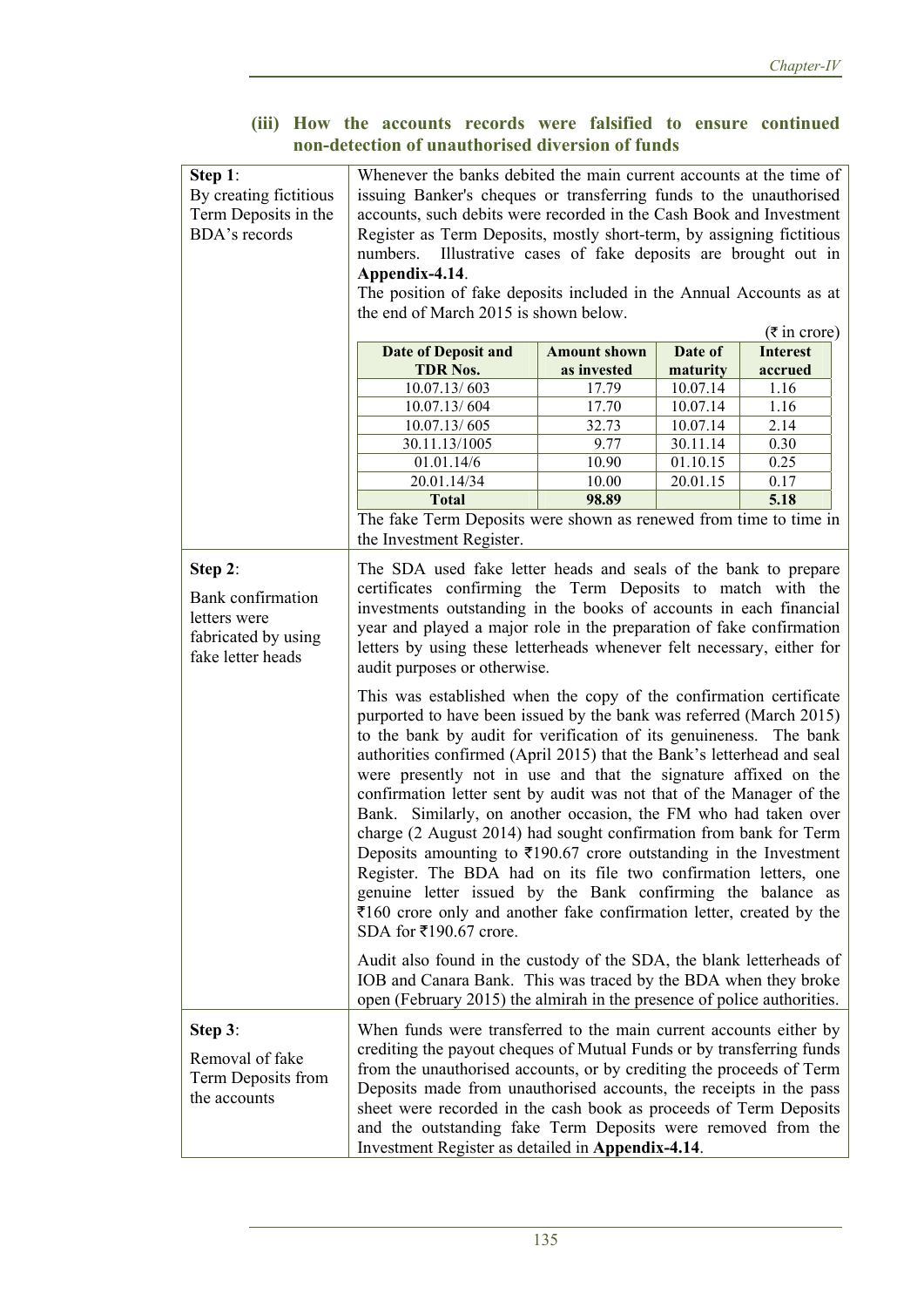# *(b) Collusion by banks*

Detailed study of bank records obtained by audit showed that the major portion of BDA's funds had been diverted for investment in Mutual Funds from the CA with IOB. Further analysis of the IOB transactions by the audit showed the following:

| Bank acted upon the<br>request of                                                                                                         | Banking rules and regulations did not permit conducting business<br>on the basis of oral directions.                                                                                                                                                                                                                                                                                                                                                                                                                                                                                                                                                                                             |
|-------------------------------------------------------------------------------------------------------------------------------------------|--------------------------------------------------------------------------------------------------------------------------------------------------------------------------------------------------------------------------------------------------------------------------------------------------------------------------------------------------------------------------------------------------------------------------------------------------------------------------------------------------------------------------------------------------------------------------------------------------------------------------------------------------------------------------------------------------|
| FM for diversion of<br>funds                                                                                                              | We, however, observed that the banks had acted upon the letter<br>written (20 June 2000) by FM to the Senior Manager of the bank.<br>The letter authorised the bank to issue Banker's cheques on the<br>basis of oral instructions given over phone by debiting various<br>current accounts and also transfer funds between the various<br>accounts of the BDA maintained with the bank.                                                                                                                                                                                                                                                                                                         |
|                                                                                                                                           | Though operation of the CAs required authorisation from both FM<br>and CAO, the bank had issued Banker's cheques in favour of<br>several Mutual Funds during 1999-2014 by debiting the CA based<br>on the written request of FM alone.                                                                                                                                                                                                                                                                                                                                                                                                                                                           |
| Bank disregarded rules<br>for Term Deposit<br>accounts                                                                                    | Bank had failed to follow the prescribed rules for opening Term<br>Deposit accounts in favour of the BDA. It irregularly opened Term<br>Deposit accounts without a written request, renewed these Term<br>Deposits without proper authorisation, pre-closed these accounts<br>without a formal request, and credited the proceeds of Term<br>Deposits to several current accounts without authorisation.                                                                                                                                                                                                                                                                                         |
| Bank did not indicate the<br>transaction details in the<br>pass sheets                                                                    | When funds were either transferred to unauthorised current<br>accounts or when Banker's cheques were issued directly from the<br>main current account, IOB had suppressed the transaction details in<br>the pass sheets of the current accounts by recording the narration as<br>only Trf, meaning transfer. Similarly, when funds were transferred<br>back to the main current account from the unauthorised accounts,<br>these transactions were indicated in the pass sheet as Trf without<br>disclosing the source.<br>This facilitated in classification of such transfers as Term Deposits<br>in the cash book without being detected.                                                     |
| Bank allowed current<br>account operated by<br>BDA for collection of<br>receipts from public for<br>diversion of funds to<br>mutual funds | Purpose of a collection account is to park money remitted by<br>general public temporarily before it is transferred to designated<br>main current account of BDA. The collection account is designed<br>to provide for only a one-way traffic of collection and transfer of<br>moneys to designated main account and cannot be used for any<br>other purpose.<br>Bank had, however, allowed current account operated for<br>collection purposes for diversion of funds to mutual funds.                                                                                                                                                                                                          |
| <b>Bank</b> facilitated<br>concealment of<br>unauthorised<br>transactions in a current<br>account disclosed in the<br>accounts            | Though funds from a current account disclosed in the accounts had<br>been transferred to Mutual Funds and redemption payouts from<br>Mutual Funds had been credited to this account, these transactions<br>had not been disclosed in the accounts.<br>IOB facilitated the<br>concealment of these transactions by manipulating the monthly<br>closing balance in this account so as to agree with the closing<br>balance as per accounts. The manipulation was done either by<br>writing back the available balance to Sundry Creditors or by<br>partially crediting the payout cheques presented for encashment<br>through this account. A case study has been brought out in<br>Appendix-4.15. |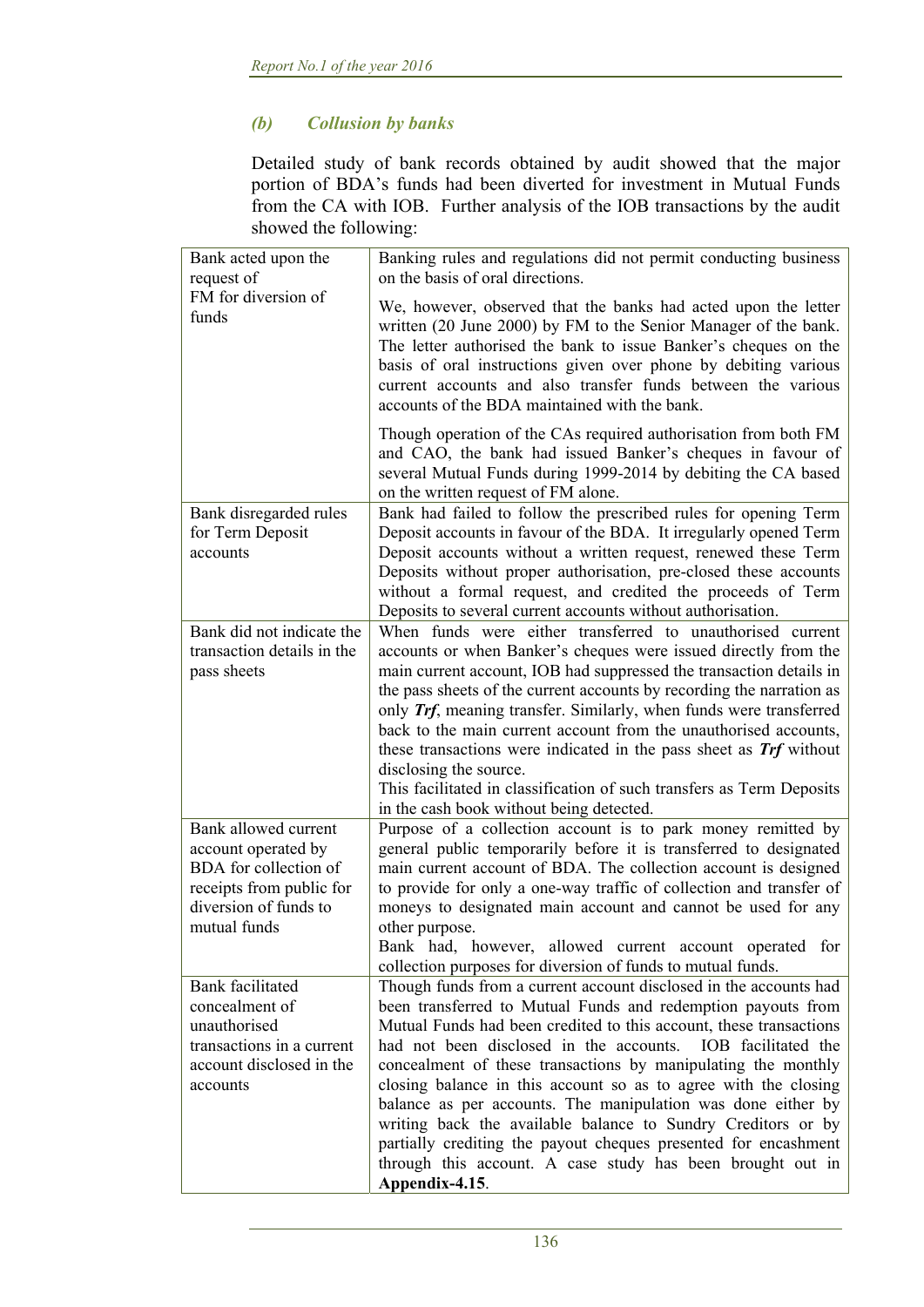| <b>Bank</b> facilitated                                    | Audit observed instances wherein -                                                                                                                                                                                                                                                                                                                                                                                                                                                                                                                                                                                                  |
|------------------------------------------------------------|-------------------------------------------------------------------------------------------------------------------------------------------------------------------------------------------------------------------------------------------------------------------------------------------------------------------------------------------------------------------------------------------------------------------------------------------------------------------------------------------------------------------------------------------------------------------------------------------------------------------------------------|
| transactions without<br>routing through the pass<br>sheets | The bank had issued banker's cheque directly from the sundry<br>$\bullet$<br>creditor's account <sup>85</sup> without crediting the customer's account.<br>A single cheque received for clearance had been broken into<br>٠<br>two parts and credit afforded to two different accounts.<br>In respect of amount cleared against a single cheque, credit to<br>$\bullet$<br>the customer account had been afforded on different dates, by<br>splitting the amount of the clearance cheque.<br>Amount standing at the credit of BDA's account had been<br>$\bullet$<br>written back to sundry creditors to facilitate manipulation of |
|                                                            | balances in that CA.                                                                                                                                                                                                                                                                                                                                                                                                                                                                                                                                                                                                                |
|                                                            |                                                                                                                                                                                                                                                                                                                                                                                                                                                                                                                                                                                                                                     |
| Bank falsified the details                                 | When funds were transferred back to the main current account                                                                                                                                                                                                                                                                                                                                                                                                                                                                                                                                                                        |
| of transactions recorded                                   | from the unauthorised account, the transfers were recorded as                                                                                                                                                                                                                                                                                                                                                                                                                                                                                                                                                                       |
| in the pass sheet                                          | proceeds of Term Deposits (which were fake) outstanding in the                                                                                                                                                                                                                                                                                                                                                                                                                                                                                                                                                                      |
|                                                            | Investment Register, thereby creating the impression that the                                                                                                                                                                                                                                                                                                                                                                                                                                                                                                                                                                       |
|                                                            | receipts represented proceeds from genuine Term Deposits.                                                                                                                                                                                                                                                                                                                                                                                                                                                                                                                                                                           |

In short, the bank frequently transferred huge funds amongst various current accounts without obtaining confirmation from the authorised signatories after carrying out the transactions. The redemption payout cheques received from the Mutual Funds were credited to various CAs, not always to the CAs from which Banker's cheques in favour of the Mutual Funds had been initially issued. Thus, IOB had violated the banking rules by carrying out unauthorised transfer of moneys among the CAs and issuing Banker's cheques in favour of Mutual Funds without the knowledge of the second authorised signatory.

Audit observed an instance, wherein a redemption cheque was encashed at a Bank without having an account. Scrutiny showed that ING Vysya Bank operated 'Wash Account' similar to Sundry creditors account. A redemption payout cheque issued by a Mutual Fund House was directly presented at the ING Vysya Bank where BDA did not have any account. The Bank had cleared the cheque through the wash account and invested the same in five Term Deposits in favour of BDA for six months. Subsequently, the Term Deposits had been pre-closed and maturity proceeds were credited to an unauthorised account at Corporation Bank. .

### *(c) Funds transferred out of BDA to other organisations*

Apart from the funds diverted to Mutual Funds, audit noticed that  $\bar{\tau}$ 10.67 crore had been transferred on four occasions to other organisations which did not have any business connection with the BDA. These misappropriation cases are discussed below:

#### *Coffee Board, Karnataka*

Detailed scrutiny of bank records of IOB revealed that BDA's bank account had been debited by  $\text{\textsterling}4.50$  crore on 28 March 2002 and the amount had been transferred to another account with the same branch which was operated by the Coffee Board, Karnataka. In order to verify whether the said amount had

Sundry creditors is operated by banks for clearance of cheques presented. When a cheque was received for clearance, sundry creditor was credited by debiting clearance account. On clearance, Sundry creditors account was debited and customer account was credited.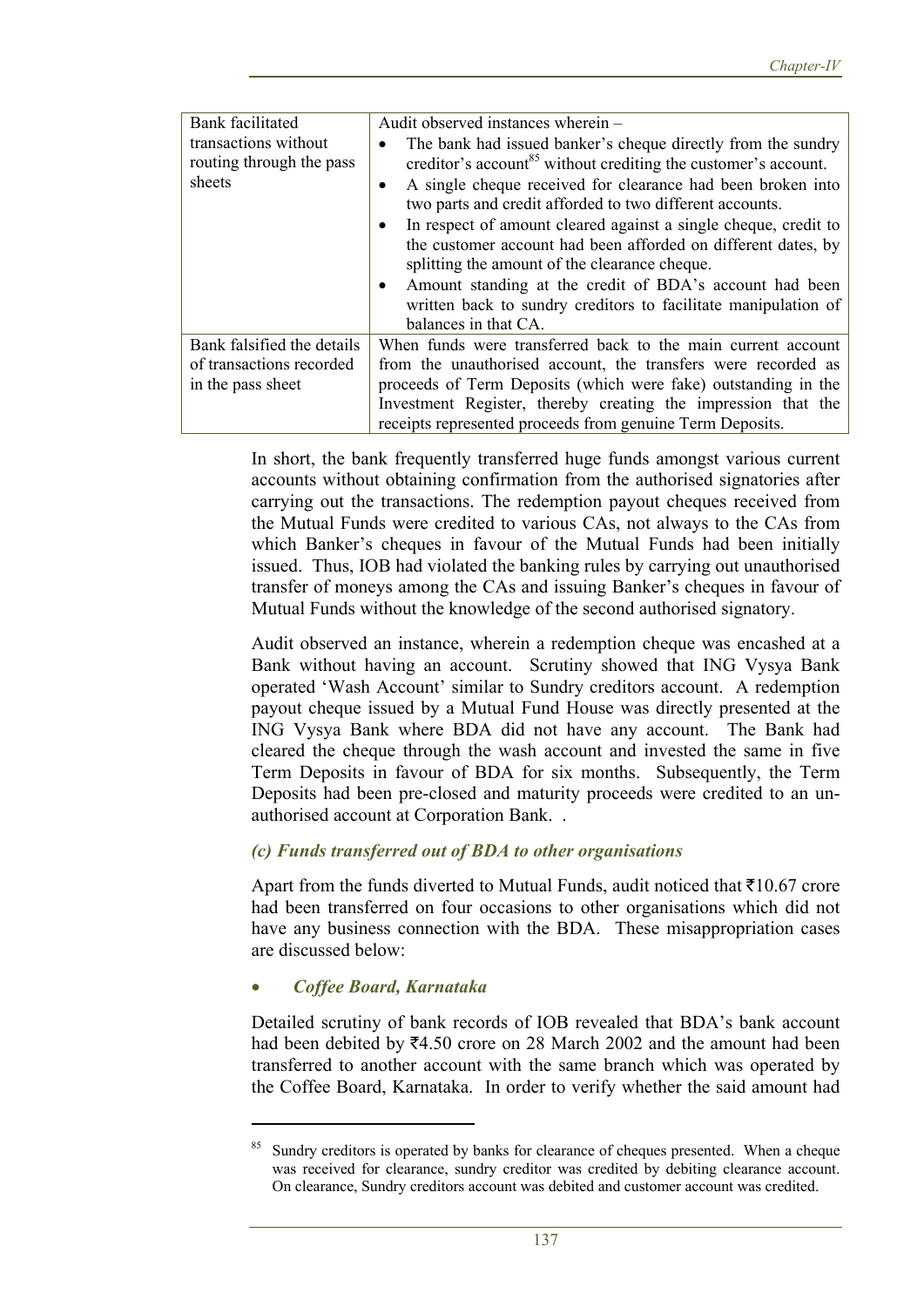subsequently been returned to the BDA, the transactions in these two accounts were scrutinised and we observed that

- The amount had been returned (3 April 2002) indirectly by investing Coffee Board's fund of  $\overline{z}4.50$  crore in Mutual Fund in favour of BDA.
- The redemption payout cheque for  $\overline{54,55,11,644}$  was presented for clearance by the Coffee Board. The bank credited a partial amount of `5,11,644 to Coffee Board's bank account and issued banker's cheque for the balance  $\texttt{F4.50}$  crore for investment in Mutual Fund in favour of BDA. The bank facilitated concealment of this transaction in the BDA's pass sheet by operating sundry creditors account.

The transfer of  $\text{\textsterling}4.50$  crore from the main CA during March 2002 had falsely been recorded in the investment register as Term Deposit. This fake deposit had been cleared during July 2002 by redeeming an investment earlier made in Birla Sunlife Mutual Fund by BDA.

On another occasion, BDA submitted (25 November 2002) a redemption payout cheque for  $\bar{\tau}$ 1.04 crore for clearance. It was noticed that without crediting this amount to its account, the bank issued a banker's cheque in favour of a Mutual Fund which was invested in the name of Director of Finance, Coffee Board. This transaction was also routed through sundry creditors account by the bank. Though Coffee Board had redeemed the investment and realised the money, it had not returned the amount apart from interest of  $\bar{\mathfrak{e}}$ 1.68 crore to BDA as of now (November 2015) even after 13 years.

It was further observed that the bank account of both BDA and Coffee Board had been maintained at the same branch of IOB and the same brokerage firm handled the Mutual Fund investments. Thus, the said misappropriation was aided and abetted by the banker who was same for both the offices.

### *Bangalore Metro Rail Corporation Limited*

It was observed that the FM had obtained a Banker's cheque for  $\bar{\tau}$  three crore on 14 June 2007 in favour of Principal Mutual Fund by debiting the main account and transferring the same to an unauthorised bank account operated by him at IOB. However, this Banker's cheque had been used to invest ` three crore in Principal Mutual Fund in favour of BMRCL instead of BDA. BMRCL redeemed the investment and realised  $\bar{\tau}$  three crore. However, BDA's principal of  $\bar{\tau}$  three crore along with interest of  $\bar{\tau}3.07$  crore has not been returned by BMRCL so far (November 2015).

It was further observed that a transfer of funds from the main CA to BMRCL had been falsely recorded as a Term Deposit for 91 days in the investment register. This fictitious Term Deposit had been cleared during September 2007 by transferring the requisite fund from another main CA through an unauthorised account.

Mention was made in Paragraph 4.16 of the Report of the Comptroller and Auditor General of India (Commercial)-Government of Karnataka for the year 2008-09 regarding the improper investment of funds of BMRCL in Principal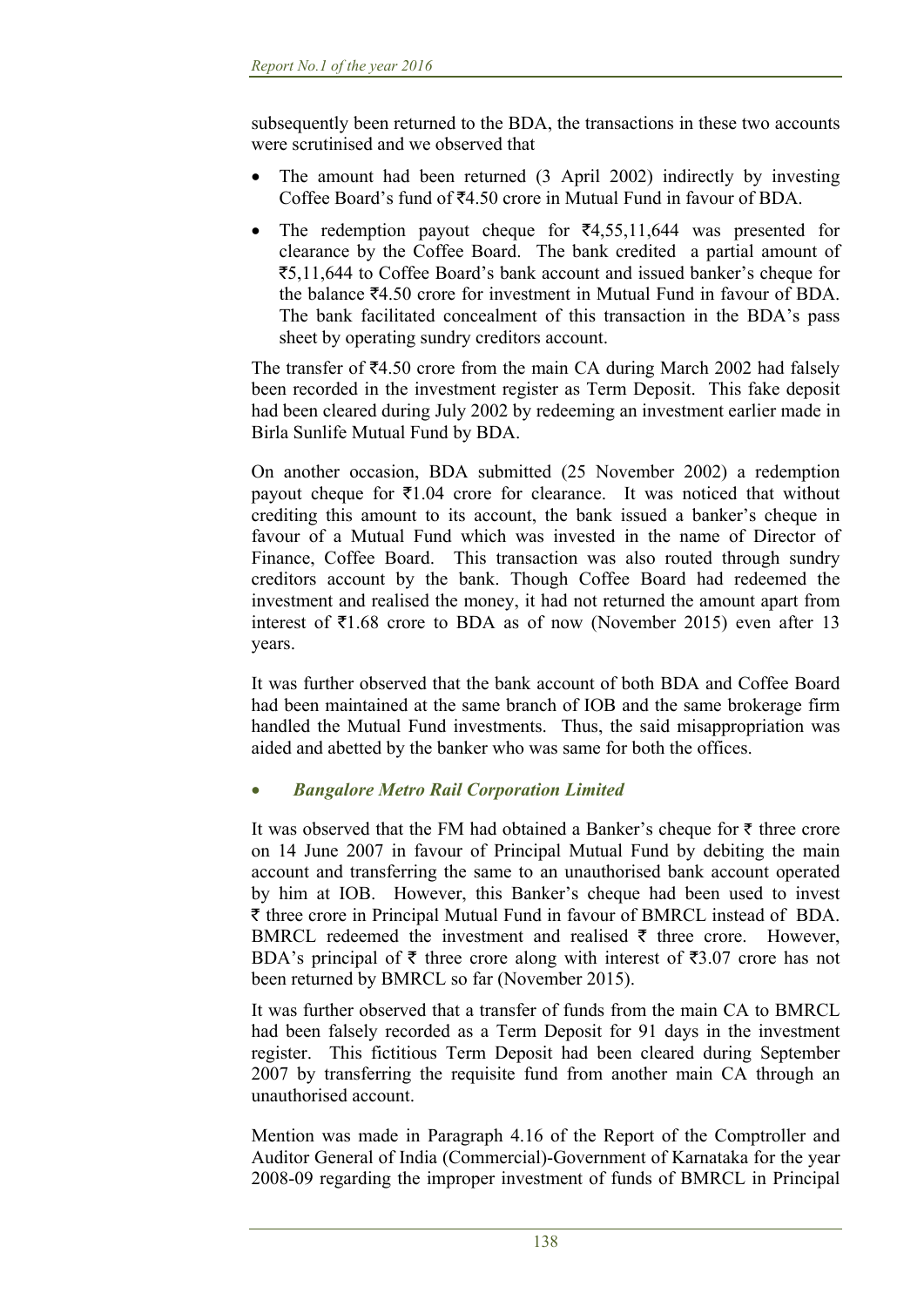Mutual Fund by its Executive Director (Finance) without the approval of the Board and the resultant loss to the company. As per the records of BMRCL, Principal Mutual Fund had issued (June 2007) additional units in favour of BMRCL for  $\bar{\tau}$  three crore upon remittance of  $\bar{\tau}$  three crore by the broker on his own volition to compensate the company for the loss sustained.

It is pertinent to mention here that BDA's funds of  $\bar{\tau}$  three crore had been unauthorisedly diverted from one of its bank accounts to Principal Mutual Fund for issue of additional units in favour of BMRCL.

### *Karnataka Backward Classes Department Buildings Construction Society*

The FM obtained two Banker's cheques, one for  $\bar{\tau}$  two crore drawn on 26 June 2006 in favour of HSBC Opportunities Fund by debiting unauthorised bank account in Corporation Bank and the other for  $\bar{\tau}$ 12.68 lakh drawn on 30 June 2006 in favour of HSBC Cash Fund by debiting another unauthorised account in IOB. However, these Banker's cheques had been used to invest the funds in Mutual Fund in favour of Karnataka Backward Classes Department Buildings Construction Society (Society) instead of the BDA. Though the Society had redeemed the investments and realised the money, it has not returned the amount apart from interest of  $\overline{z}2.54$  crore to the BDA as of now (November 2015).

It is relevant to mention here that audit is neither equipped nor empowered to investigate the transfer of such funds from a criminal or forensic point of view by collecting evidence externally. The criminal investigation by the State CID is, however, expected to throw light on the linkage between these unauthorised transfer of funds to inexplicable destinations and the FMs concerned.

### *(d) Summary of unauthorised financial transactions*

Audit compiled the information of funds transferred unauthorisedly from the CAs including the Term Deposit accounts and funds subsequently brought back into the main CAs through different routes on the basis of information furnished by the banks and Mutual Funds. The details of funds diverted from the main account for investment in Mutual funds, funds brought back through redemption pay outs and the net loss/profit have been shown in **Table-4.5.** 

#### **Table-4.5: Funds unauthorisedly transferred out of the BDA's accounts and subsequently brought back**   $(\bar{z}$  in crore)

| <b>Diversion during</b><br>the tenure of | <b>Funds</b><br>diverted | <b>Funds</b><br>brought<br>back later | Excess $(+)$<br>$/$ Deficit $(-)$ | Aggregate <sup>86</sup><br>investments in<br><b>Mutual Funds</b> | Redemption<br>payouts credited to<br>current accounts | $\overline{u}$ using $\overline{v}$<br>Profit $(+)/$<br>$Loss(-) from$<br><b>Mutual Funds</b> |
|------------------------------------------|--------------------------|---------------------------------------|-----------------------------------|------------------------------------------------------------------|-------------------------------------------------------|-----------------------------------------------------------------------------------------------|
| Sri Sandeep Dash                         | 3.439.64                 | 3.478.24                              | $(+)$ 38.60                       | 2.202.90                                                         | 2.241.51                                              | $(+)38.61$                                                                                    |
| Sri M.N.Seshappa                         | 531.24                   | 489.35                                | $(-)41.89$                        | 567.55                                                           | 530.79                                                | $(-)36.76$                                                                                    |
| Sri B.Ganganna                           | 75.57                    | 75.30                                 | $(-)0.27$                         | 133.00                                                           | 132.75                                                | $(-)0.25$                                                                                     |

(Source: Compiled on the basis of information collected from banks and mutual fund houses)

<sup>86</sup> Aggregate investment – The sum total of individual investment made during the tenure of each FM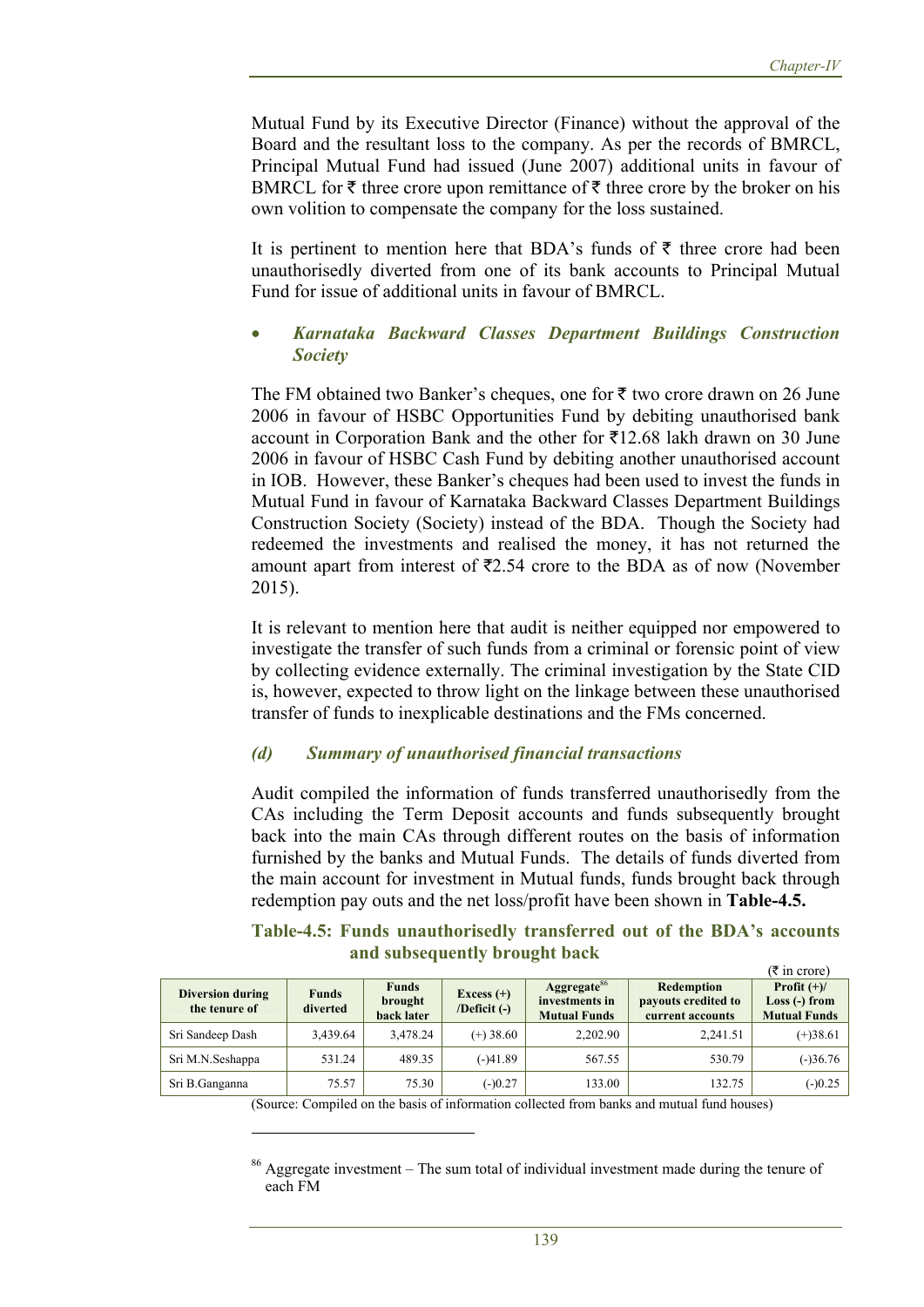### *(e) Loss to BDA due to investment in mutual funds*

The cumulative loss to the BDA till July 2015 due to unauthorised investments in Mutual Funds by the three FMs during their tenure worked out to  $\overline{\tau}192.41$ crore, as shown in **Table**-**4.6.**

|            |                                                                |                                    | $(\overline{\tau}$ in crore)              |
|------------|----------------------------------------------------------------|------------------------------------|-------------------------------------------|
| SI.<br>No. | Name of the FM                                                 | Loss at the end<br>of their tenure | <b>Cumulative loss</b><br>as of July 2015 |
|            | Sri Sandeep Dash                                               | 15.55                              | 36.38                                     |
| 2          | Sri M N Seshappa                                               | 72.43                              | 141.39                                    |
| 3          | Loss of interest on $\overline{3}3.08$ crore not ploughed back | 0                                  | 0.91                                      |
|            | by Sri.M N Seshappa to the main CA                             |                                    |                                           |
| 4          | Sri B Ganganna                                                 | 10.47                              | 13.18                                     |
| 5          | Loss of interest on $\overline{5}5.21$ crore not ploughed back | $\theta$                           | 0.55                                      |
|            | by Sri B Ganganna to the main CA                               |                                    |                                           |
|            | <b>Total</b>                                                   | 98.45                              | $192.41^{87}$                             |

#### **Table-4.6: Cumulative loss to the BDA**

### *4.3.5.3 Analysis of investments in Mutual Funds*

A mutual fund is a professionally managed trust that pools the savings of many investors and invests them in securities like stocks, bonds, short-term money market instruments and commodities such as precious metals. A mutual fund is set up in the form of a trust that has a Sponsor, Trustees and Asset Management Company (AMC). Investors get units of the mutual fund allotted according to the amount they invest. As mutual funds are invested in different securities like stocks or fixed income securities, depending upon the fund's objectives, different schemes have different risks depending on the underlying portfolio. The value of an investment may fluctuate over a period of time because of economic alterations or other events that affect the overall market. Mutual fund products are sold to investors through two main channels: by AMCs directly (investor service centers/Branch offices/internet) and by entities variously known as distributors/agents/brokers. Mutual funds compensate the distributors from funds collected by way of entry load, exit load and annual recurring expenses paid out of the scheme assets. The distributors receive both upfront commission and trail commission.

  $87$  While working out interest loss, Audit examined the interest earnings of the amounts that had been invested in Mutual Funds, had the said amounts been invested from time to time in Term Deposits in the normal course with nationalised banks. This methodology had been adopted by Audit to find out the alternative use of the capital as the Government departments including the BDA were mandated to invest their surplus funds only in Term Deposits with nationalised banks. While working out the interest, Audit retained the same dates of outflow of funds from the bank accounts and the subsequent inflow into them. The higher rate of interest, prevailing in the calendar year, as furnished by the Canara Bank, was adopted by Audit for working out the interest. The interest rate was applied on each outflow upto the date of next inflow. At this stage, the residual outflow of funds was calculated after deducting the inflow and taken forward. The interest rate was again applied on the residual outflow as well as on each of the subsequent outflows till the next date of inflow of funds. This process was repeated till the last inflow of funds into the BDA's main bank accounts. It is relevant to mention that there are other methods to calculate the interest and assess the loss.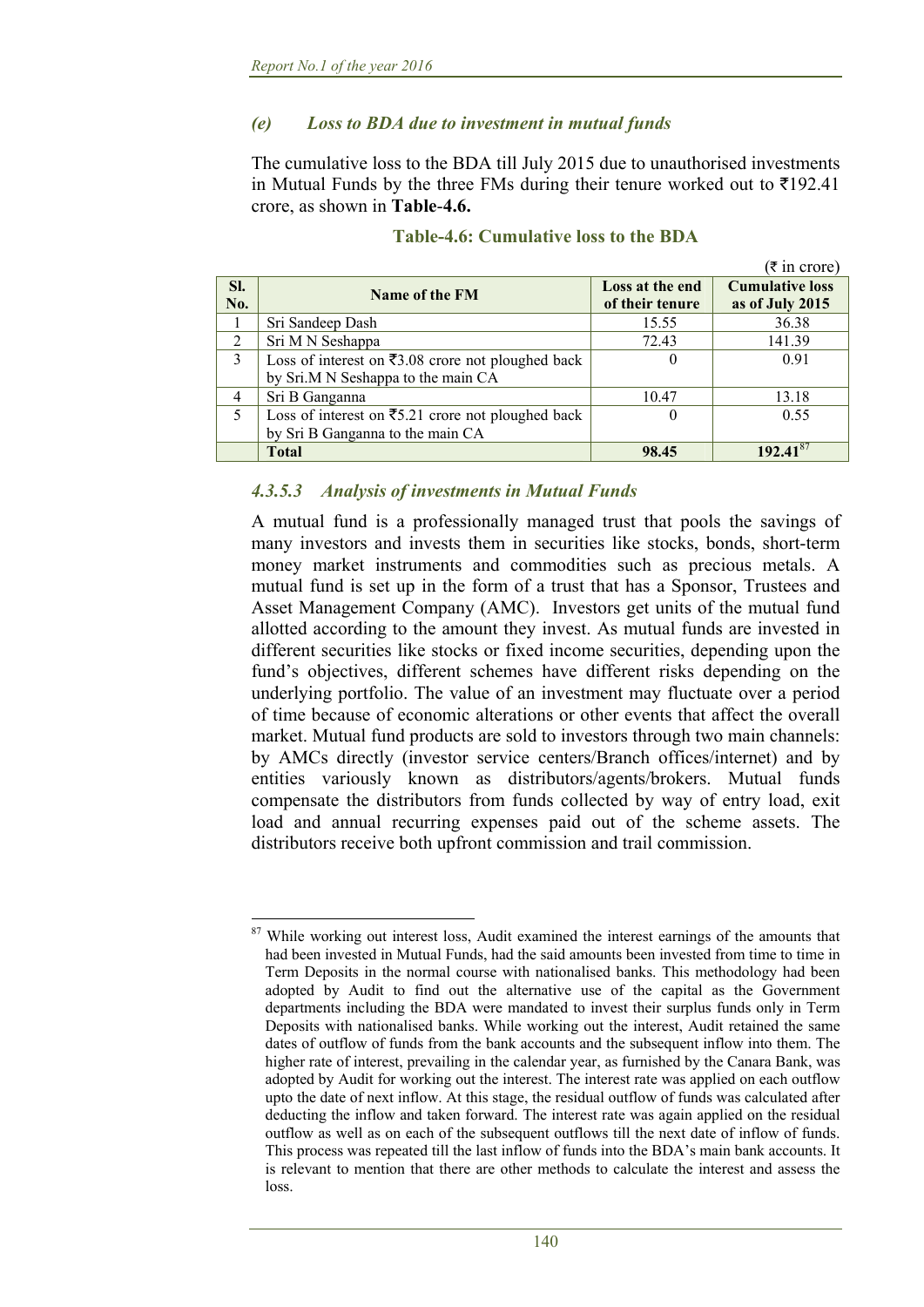### *(a) Investments in Mutual Funds*

The Mutual Fund-wise details of investments and redemptions during 1999- 2014 have been shown in **Table-4.7.** 

|                             |               |       |                |                | $(\bar{\tau}$ in crore) |
|-----------------------------|---------------|-------|----------------|----------------|-------------------------|
| <b>Name of Mutual Fund</b>  | <b>Amount</b> |       | Switches* made | Amount paid on | Net loss $(-)$ /        |
|                             | invested      | In    | Out            | redemption     | Net profit              |
| Birla Sun Life, ING and     | 1,576.00      | 1,883 | 1,883          | 1,573.73       | $(-) 2.27$              |
| Alliance Mutual Funds       |               |       |                |                |                         |
| HDFC, Zurich and Morgan     | 559.00        | 1,134 | 1,134          | 574.26         | 15.26                   |
| <b>Stanley Mutual Funds</b> |               |       |                |                |                         |
| <b>HSBC</b> Mutual Fund     | 204.30        | 463   | 463            | 197.45         | $(-)6.85$               |
| Principal Mutual Fund       | 194.65        | 322   | 322            | 190.77         | $(-)3.88$               |
| <b>BNP Paribas and ABN</b>  | 93.00         | 25    | 25             | 94.69          | 1.69                    |
| <b>Amro Mutual Funds</b>    |               |       |                |                |                         |
| Tata Mutual Fund            | 75.00         | 79    | 79             | 78.94          | 3.94                    |
| L&T and DBS Chola           | 75.00         | 274   | 274            | 66.83          | $(-)8.17$               |
| <b>Mutual Funds</b>         |               |       |                |                |                         |
| Sundaram Mutual Fund        | 50.00         | 21    | 21             | 51.44          | 1.44                    |
| <b>JM Mutual Fund</b>       | 20.00         |       |                | 20.60          | 0.60                    |
| <b>SBI</b> Mutual Fund      | 25.00         | 53    | 53             | 24.68          | $(-)0.32$               |
| Taurus Mutual Fund          | 10.00         | 5     | 5              | 9.43           | $(-)0.57$               |
| Deutsche Mutual Fund        | 20.00         |       |                | 20.58          | 0.58                    |
| UTI                         | 1.50          |       |                | 1.65           | 0.15                    |
| <b>Total</b>                | 2,903.45      | 4,259 | 4,259          | 2,905.05       | 1.60                    |

#### **Table-4.7: Investments made in Mutual Funds and the amounts received on redemption**

(Source: Information obtained from mutual fund houses)

\*Moving either the whole or part of the investment in the Mutual Fund scheme to another Mutual Fund scheme within the fund family is called switching of Mutual Funds.

Investment in Birla Sun Life Mutual Fund (into which ING Vysya and Alliance Mutual Funds had been merged) was the highest and constituted 54 *per cent*. Other Mutual Funds where substantial investments had been made were HDFC (including Zurich and Morgan Stanley)–19 *per cent;* HSBC– seven *per cent;* PMF – seven *per cent,* followed by others. While investments in seven Mutual Funds yielded aggregate profit of  $\overline{2}23.66$  crore, the other six Mutual Funds returned an aggregate loss of  $\overline{222.60}$  crore, reducing the net profit to just  $\bar{\tau}$ 1.60 crore.

### *(b) Falsification of address and e-mail id of BDA*

Scrutiny of copies of applications for investments, switches and redemptions obtained from Mutual Fund Houses showed that the applications had been signed by the respective FMs, implying that they were responsible for the investments.

Most of the investments by the three FMs had been made in open-ended, high risk equity schemes. Equities exhibit very sharp volatilities and carry lot of risk even to the extent of losing one's entire corpus. This was the reason why investments in six Mutual Funds registered heavy losses.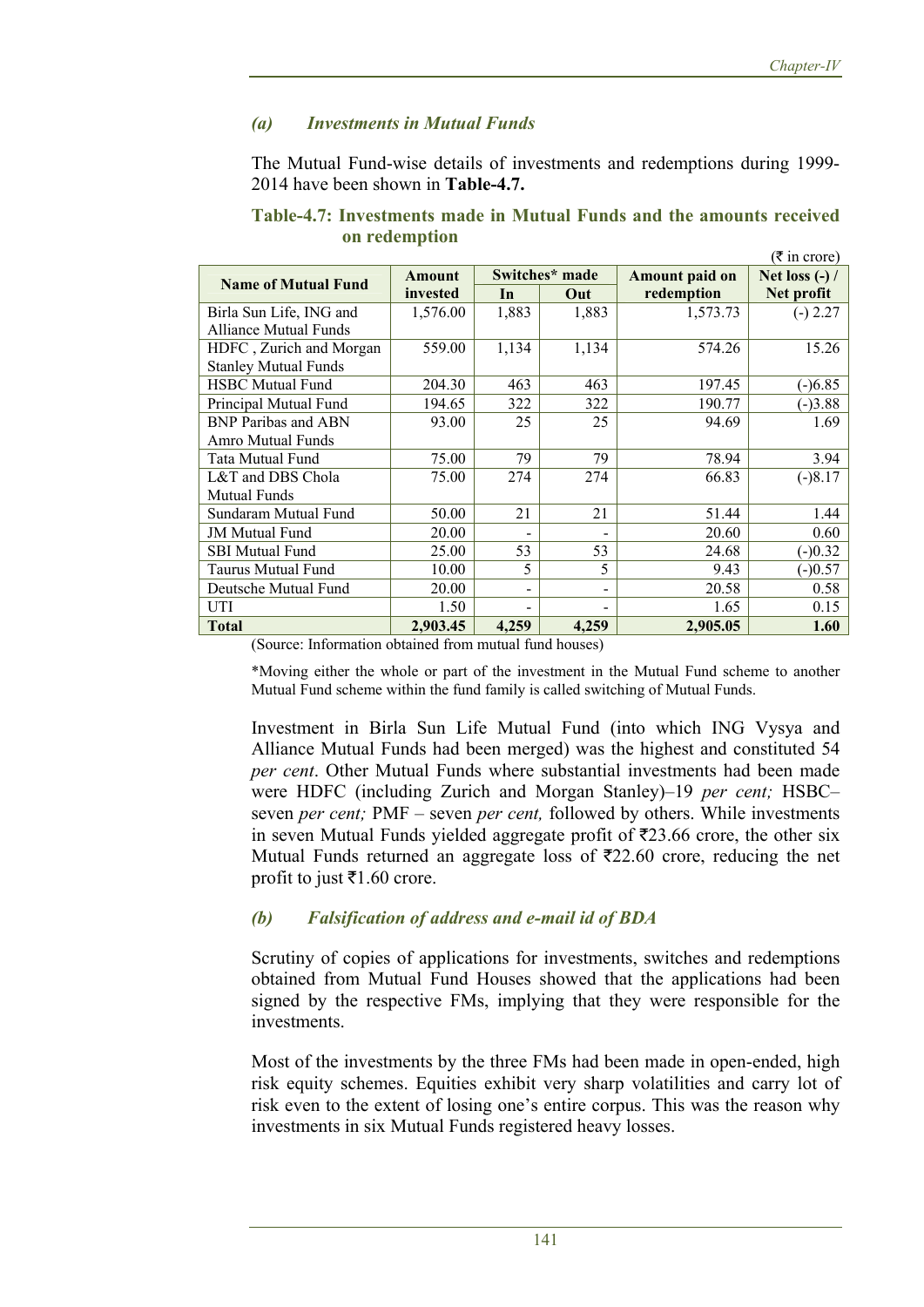Though all investments had been made in favour of the BDA, different addresses other than the official address of the BDA had been given on many application forms. Some of the addresses given were as under:

- FM, BDA, Sankey Road, Bengaluru- 20;
- BDA, FM, #6, II Floor, Above State Bank of Hyderabad, Nehru Road, Kammanahalli, Bengaluru-84;
- $\bullet$  BDA, No. 229,  $8^{th}$  E Main, I Block, HSBC Layout, Kalyan Nagar, Bengaluru-43
- BDA, No. 229, 8<sup>th</sup> 5 Main, I Block, HRBR Layout, Kalyan Nagar, Bengaluru-43

This implied that the FMs had deliberately given different addresses to ensure that no correspondence regarding Mutual Funds was received at the official address of the BDA and confidentiality of the unauthorised investments would be maintained.

For the same reason, different e-mail addresses as mentioned below had been furnished in the application forms.

- $\triangleright$  fin vsa@hotmail.com;
- $\triangleright$  investmentbda@rediffmail.com;
- $\triangleright$  vassanth31@gmail.com;
- $\triangleright$  vasanth31@gmail.com and
- $\triangleright$  fin member2012@hotmail.com

### *(c) Mutual Fund investments routed through brokerage firms*

Investments in mutual funds had been done through the broker's route, barring a few stray cases. The brokerage firms through which the investments including switches and redemptions had been routed were as under:

- Green Homes India;
- GS Financial Services;
- RG Financial Advisory Services;
- Investquest Advisors Private Limited
- SGR Investment Consultants;
- G.R.Financial Advisors;
- GS Investment Solutions; and
- Way 2 Wealth

It was noticed by audit that all these firms with the exception of the last two belonged to a single family consisting of Sri M.Narayana Rao, his son Sri M.Gururaj and grandson Sri M.Rahul. Different firms had been flouted in the names of different members of the same family for tax purposes but these firms represented a single source for routing funds to the Mutual Funds. It is interesting to note that all the three FMs preferred only these brokerage firms for investing in Mutual Funds, indicating their collusion with such firms belonging to a family for remaining in constant touch with them in the given scheme of things.

The volume of purchases routed through these brokerage firms during 1999- 2014 has been shown in **Table-4.8.**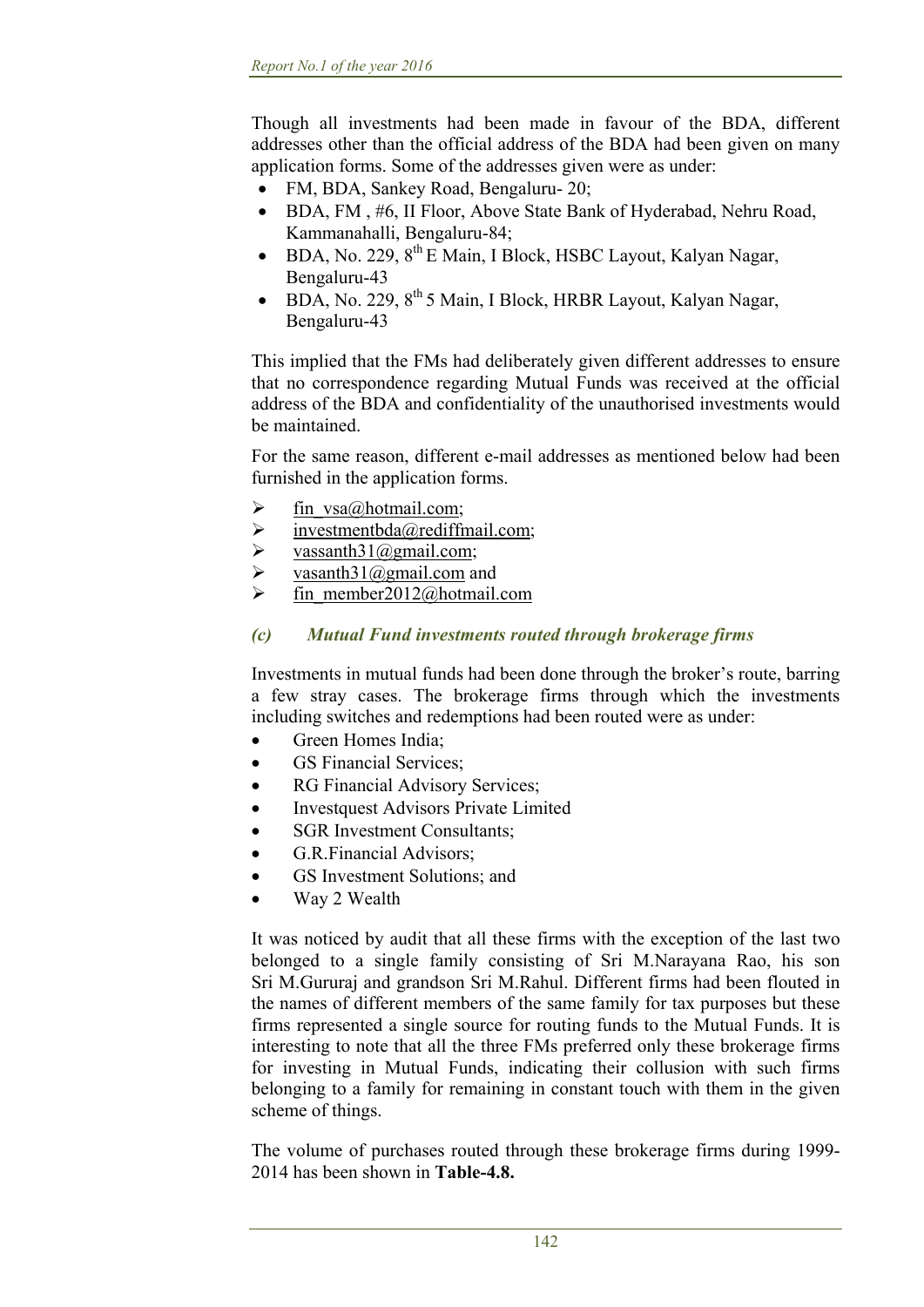|                |                                         | $(\bar{z}$ in crore)              |
|----------------|-----------------------------------------|-----------------------------------|
| <b>Sl. No.</b> | Name of the brokerage firm              | Purchases routed through the firm |
|                | Green Homes India                       | 811.80                            |
| $\mathcal{D}$  | <b>GS</b> Financial Services            | 1,363.25                          |
| 3              | <b>RG Financial Advisory Services</b>   | 52.00                             |
| 4              | GS Investment Solutions                 | 275.00                            |
|                | <b>SGR Investment Consultants</b>       | 23.00                             |
| h              | G.R.Financial Advisors                  | 309.40                            |
| 7              | <b>Investquest Advisors Private Ltd</b> | 30.00                             |
| 8              | Way 2 Wealth                            | 2.00                              |
| 9              | Direct                                  | 37.00                             |
|                | <b>Total</b>                            | 2,903.45                          |

#### **Table-4.8: Investments routed through brokerage firms**

(Source:Information obtained from mutual fund houses)

#### *(d) Heavy churning of investments in Mutual Funds*

Moving either the whole or part of the investment from one mutual fund scheme to another mutual fund scheme within the fund family is called switching of mutual funds. For instance, moving some or all the units from HDFC Top 200 to HDFC Balanced Fund would be considered switching. A switch from one fund (source) to another fund (target) is a combination of two transactions.

- Redemption of units in the source or the scheme from where it is switched out; and
- Fresh purchase of units in the target or the scheme into which it is being switched.

A majority of the investments had been made in equities which offered higher commission to the brokers. The modus operandi in investment of funds by the three FMs was to invest in the mutual fund schemes initially and to move from one fund to another frequently with a view to increase the amount of commission through switches. Over-transaction and indiscriminate churning of Mutual Fund investments through switches to earn higher commissions were also observed.

The commission paid by various Mutual Funds has been shown in **Table-4.9**

| <b>Table-4.9 Commission paid to the prokerage firms</b> |                                   |                                                    |                                           |                                                                 |                                                                              |  |
|---------------------------------------------------------|-----------------------------------|----------------------------------------------------|-------------------------------------------|-----------------------------------------------------------------|------------------------------------------------------------------------------|--|
|                                                         |                                   |                                                    |                                           |                                                                 | $(\overline{\tau}$ in crore)                                                 |  |
| SI.<br>No.                                              | Name of the<br><b>Mutual Fund</b> | <b>Commission</b><br>paid for initial<br>purchases | <b>Commission</b><br>paid for<br>switches | <b>Total</b><br>commission<br>paid to the<br>brokerage<br>firms | Percentage of<br><b>Commission for</b><br>switches to<br>total<br>commission |  |
|                                                         | <b>BSL</b>                        | 8.70                                               | 19.25                                     | 27.95                                                           | 69                                                                           |  |
| 2                                                       | <b>HDFC</b>                       | 1.29                                               | 7.04                                      | 8.33                                                            | 85                                                                           |  |
| 3                                                       | <b>HSBC</b>                       | 1.74                                               | 3.32                                      | 5.06                                                            | 66                                                                           |  |
| $\overline{4}$                                          | L & T                             | 0.01                                               | 2.32                                      | 2.33                                                            | 100                                                                          |  |
| 5                                                       | <b>TATA</b>                       | 0.02                                               | 0.37                                      | 0.39                                                            | 95                                                                           |  |
| 6                                                       | <b>BNP</b>                        | 1.85                                               | 0.16                                      | 2.01                                                            | 8                                                                            |  |
| 7                                                       | PMF                               | 3.01                                               | 1.16                                      | 4.17                                                            | 28                                                                           |  |
| 8                                                       | <b>SBI</b>                        | $\Omega$                                           | 0.38                                      | 0.38                                                            | 100                                                                          |  |
| 9                                                       | Taurus                            | 0.09                                               | $\Omega$                                  | 0.09                                                            |                                                                              |  |
|                                                         | <b>Total</b>                      | 16.71                                              | 34.00                                     | 50.71                                                           | 67                                                                           |  |

# **Table-4.9 Commission paid to the brokerage firms**

(Source: Information obtained from mutual fund houses)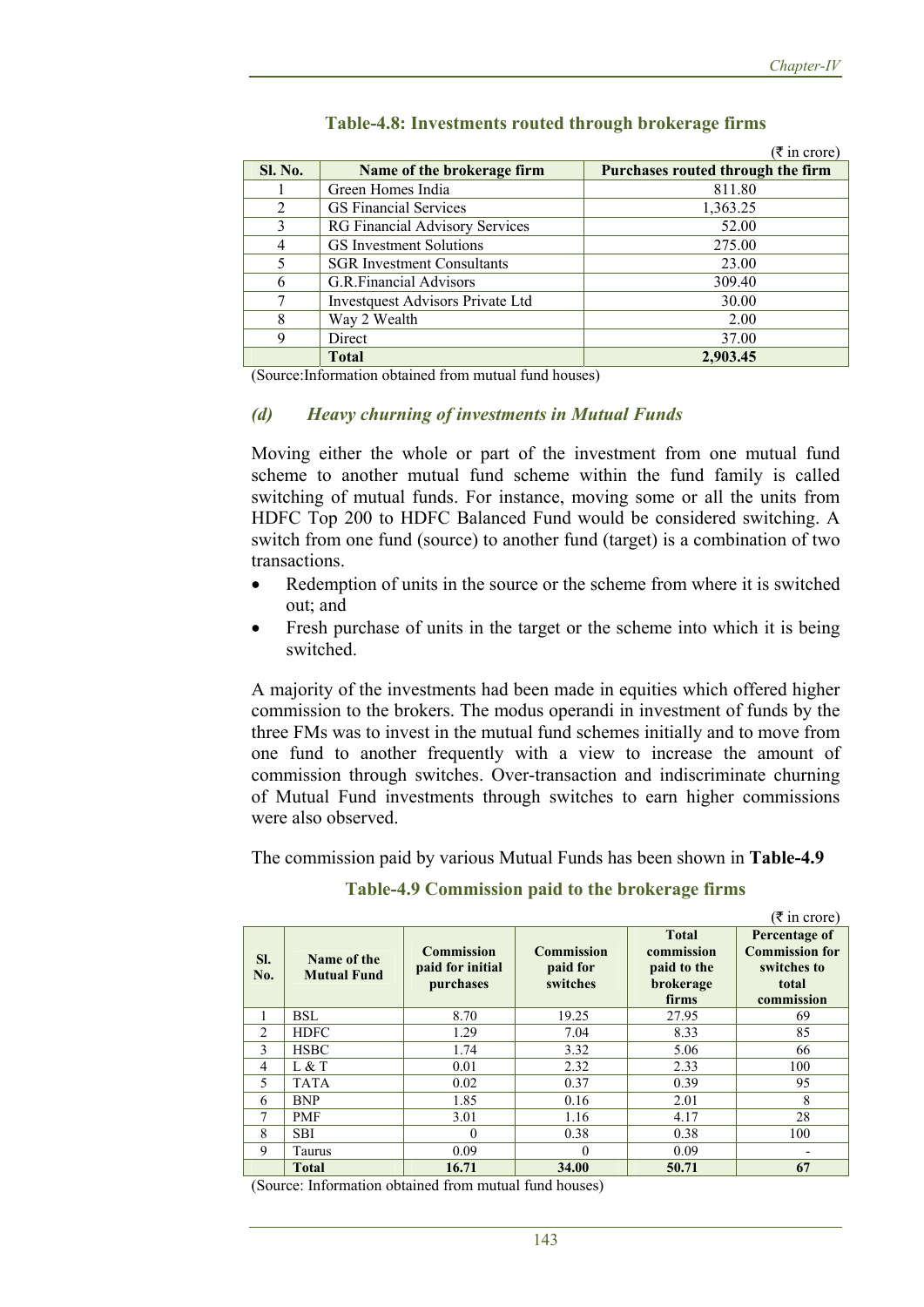Thus, commission of  $\overline{50.71}$  crore was paid by various Fund Houses to the brokerage firms. Out of these commissions,  $\overline{3}34$  crore (67 *per cent* of the total commission) had been paid for the switches. Birla Sun Life (including ING Vysya and Alliance) Mutual Fund paid the highest commission of `27.95 crore (55 *per cent* of the total commission paid by all the Fund Houses). A scrutiny of the trail fees paid in respect of investments made by Birla Sun Life Mutual Fund showed that the investments under various schemes had been switched indiscriminately at very short intervals of time to maximise the commission. The details have been shown in **Table-4.10.** 

| Table-4.10: Indiscriminate churning of investments in Birla Sun Life |  |  |  |  |
|----------------------------------------------------------------------|--|--|--|--|
| <b>Mutual Fund</b>                                                   |  |  |  |  |

|                                                                          |                                                   | $(\bar{z}$ in crore)                                       |
|--------------------------------------------------------------------------|---------------------------------------------------|------------------------------------------------------------|
| Number of days the investments<br>were retained under various<br>schemes | <b>Investment transferred</b><br>through switches | <b>No. of occasions</b><br>such transfers had<br>been made |
| $1 \text{ to } 5$                                                        | 252.58                                            | 30                                                         |
| 6 to 10                                                                  | 326.74                                            | 37                                                         |
| 11 to 15                                                                 | 389.21                                            | 54                                                         |
| 16 to 20                                                                 | 553.81                                            | 63                                                         |
| 21 to 31                                                                 | 2,857.61                                          | 476                                                        |
| $32$ to 60                                                               | 617.02                                            | 76                                                         |
| 61 to 91                                                                 | 657.53                                            | 125                                                        |

(Source: Information obtained from mutual fund houses)

Though the commission was paid by the Fund Houses directly to the brokerage firms, the churning of investments had been done by the three FMs. As multiple transactions through churning was beneficial only to the brokerage firms as it fetched them higher commission, it was evident that the FMs would not have resorted to unjustified and frequent churning to promote the interests of the brokerage firms unless they had a stake in the commission.

Audit is neither in a position nor empowered to investigate whether the commission earned by the brokerage firms had been passed on to the FMs or their *benami* sources in some form or other. The parallel investigation entrusted to the State Criminal Investigation Department could throw light on this issue and identify the ultimate beneficiaries of the commission paid by the Fund Houses.

### *(e) Injudicious investment of moneys available in Pension Fund in Mutual Funds*

The BDA in its Board meeting held on 23 June 2008 resolved to establish a separate Pension Trust and introduce a Pension Scheme for the benefit of its regular/permanent employees. Accordingly, a separate Trust was established and the trust deed was registered on 15 May 2009 under the name of the Bangalore Development Authority Employees Pension Trust Fund.

As per the trust deed, the Trust headed by the FM was to function as an independent body to oversee the management of Pension Fund contributed by the BDA. The Fund was to be operated and managed by the Trust and the Trustees were to invest/deposit all the moneys not immediately required for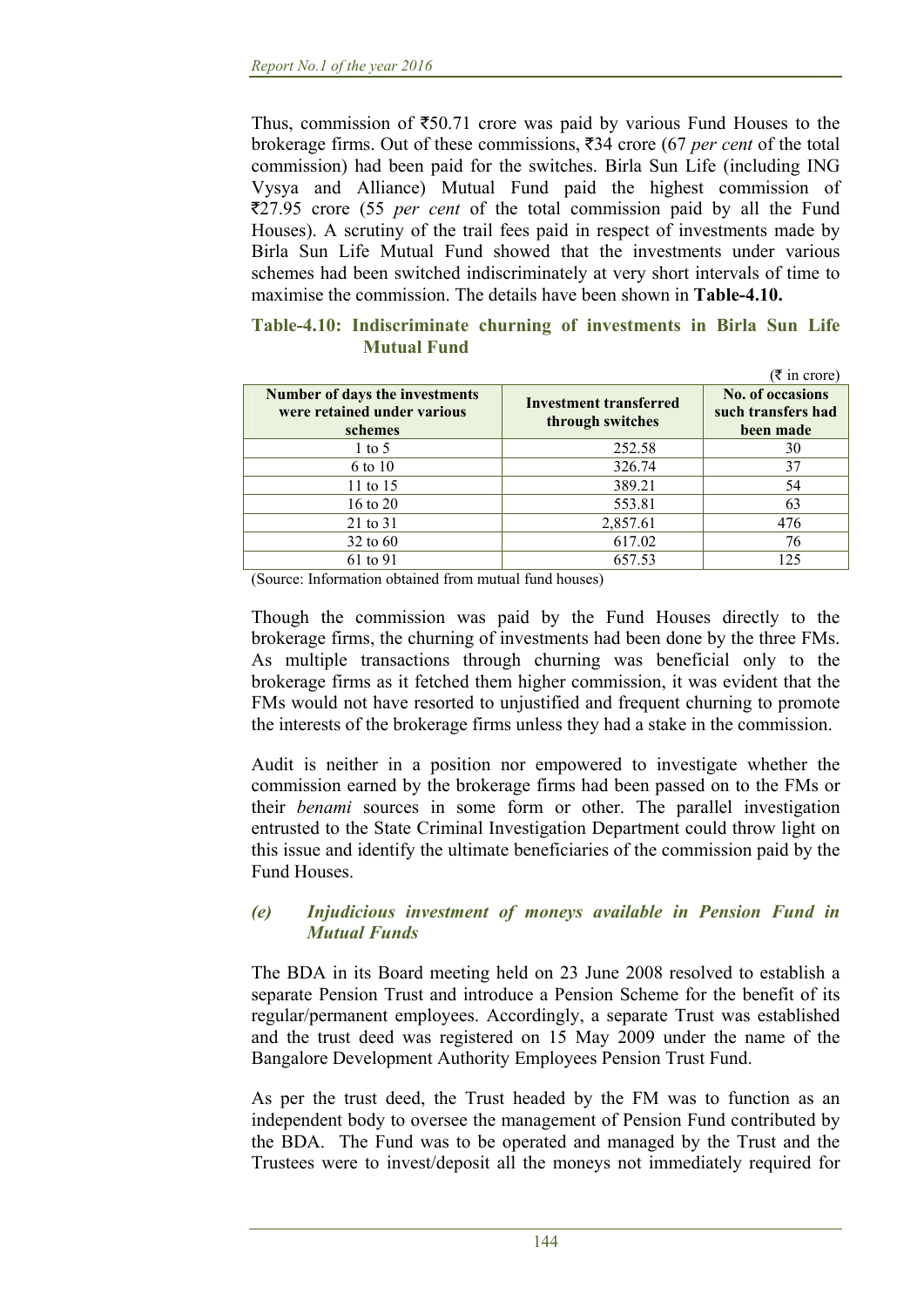the purposes of the fund only in the State Bank of India or Nationalised Banks/Government Securities with the approval of the Commissioner.

The BDA made an initial contribution of  $\overline{550}$  crore to the Pension Fund (April 2010), which was invested in Term Deposits with Canara Bank. During February 2013, it was resolved by the Trust to invest a further sum of  $\overline{550}$  crore in Income Fund Scheme of nationalised banks which was in violation of the trust deed.

Initially,  $\bar{\tau}10$  crore was invested in SBI Magnum Income Fund on 3rd May 2013. As the interest earned was higher compared to interest offered by Nationalised banks, it was decided to invest additional  $\bar{\tau}40$  crore in SBI Magnum Income Fund on 5 June 2013. On 10 September 2014, the investment was redeemed and  $\text{\textsterling}50.91$  crore was realised and credited to the Trust account. The brokerage paid on account of this transaction was  $\bar{\tau}60.48$  lakh and the transaction was routed through the same brokers, who had executed the mutual fund transactions of BDA.

Thus, the Trust disregarded the guidelines of the trust deed and invested `50 crore in Mutual Fund. As a result, the investment in Mutual Fund returned a profit of only  $\bar{z}$ 0.91 crore, as against  $\bar{z}$ 6.44 crore that could have been earned as of September 2014 had the amount been invested in Term Deposits. Taking the interest loss further till July 2015, the interest loss to the BDA aggregated  $\overline{59.50}$  crore.

### **4.3.6 Reply of the Government**

In reply to the Special Audit Report issued in August 2015 by the Principal Accountant General (G&SSA), Karnataka, the Government admitted (December 2015) that though the investments in Mutual Funds were *per-se* unauthorised, the FMs had not disclosed these investments in the accounts. It was also admitted that the BDA did not have any records (central register of bank accounts, authorisation *etc.,)* of bank accounts opened, operated and closed during 1999-2014, and as pointed out by audit, several bank accounts had not been disclosed in the accounts as these accounts had been opened without authorisation and had been operated exclusively for diversion of the BDA's funds to Mutual Funds.

The Government further accepted the fact that the SDA of the BDA misused the responsibility entrusted to him to control the banking process and diverted BDA's funds and that there was a lacuna in the work allocation, whereby all banking transactions, maintenance of important registers and possession of documents were vested with the SDA. It was also admitted that the SDA and IOB were involved in fabricating confirmation letters and that criminal investigation was being undertaken by the State CID.

The Government further admitted that no written communications had been sent to the banks for inter and intra-bank transfer of funds during 1999-2014 and that the approval of the Commissioner had not been obtained by the authorised branches for investment of moneys in Term Deposits in respective branches.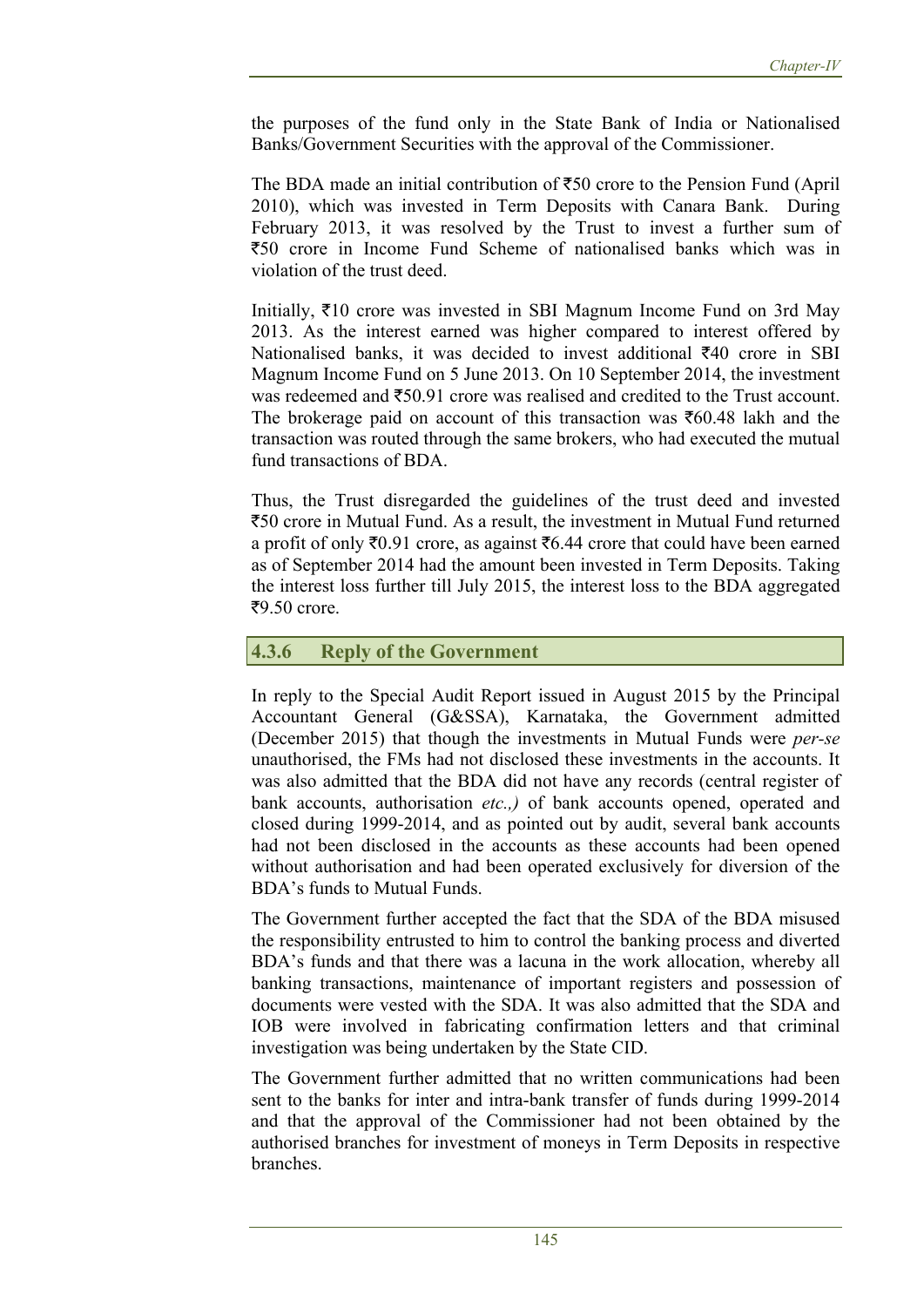The Government replied that the banks were also major players in the scam as they acted upon the oral instructions of the FMs which facilitated not only persistent diversion of BDA's funds, but also non-detection of such diversion over a long period of time. Further, it was accepted that the Chartered Accountant who was responsible for conducting internal audit did not point out any shortcomings in the accounts and the illegal diversion of BDA's funds in mutual funds.

The Government did not offer any comments on audit observations about investment of funds in Mutual funds, but agreed that the records were falsified and transfer of money to unauthorised bank accounts and to Mutual Funds was camouflaged as Term Deposits both in the Cash book and Investment register. It was also stated that a civil suit would be filed to recover the loss from the FMs and SDA concerned.

## **4.3.7 Conclusion**

The BDA had no investment policy to manage its surplus funds. An investment committee constituted had no guidelines to work with. The three FMs during the period 1999-2014 had violated all principles of financial propriety, failed to maintain financial records as per the provisions of KFC and to conduct internal audit, did not ensure proper checks and balances through segregation of duties of staff in the finance wing. The SDA, banks and brokerage firms aided, abetted and participated in committing various financial irregularities.

The BDA's funds were diverted to Mutual Funds and transferred to other organisations by opening and operating unauthorised bank accounts, creation of fake Term Deposits, suppressing of facts, falsification of records, preparation of misleading financial statements and destroying the trail of all transactions.

The unauthorised transfer of funds for investment in Mutual Funds and also to other organisations that audit was able to track resulted in financial loss of `205.85 crore to the BDA. The unauthorised transfer of funds aggregating `6.17 crore to BMRCL, Coffee Board and Karnataka Backward Classes Department Buildings Construction Society represented cases of misappropriation of BDA's funds.

### **4.3.8 Recommendations**

- $\triangleright$  BDA should identify its risks in the context of its activity, particularly banking arrangements. BDA should prepare a documented framework that identifies, analyses and assesses key risks. This framework including the fraud control plan will provide useful tools for effective organisational risk management.
- $\triangleright$  BDA should ensure that the control framework for agency banking is supported by its Chief Executive's instructions, related policies and procedures, and short and long term investment strategies.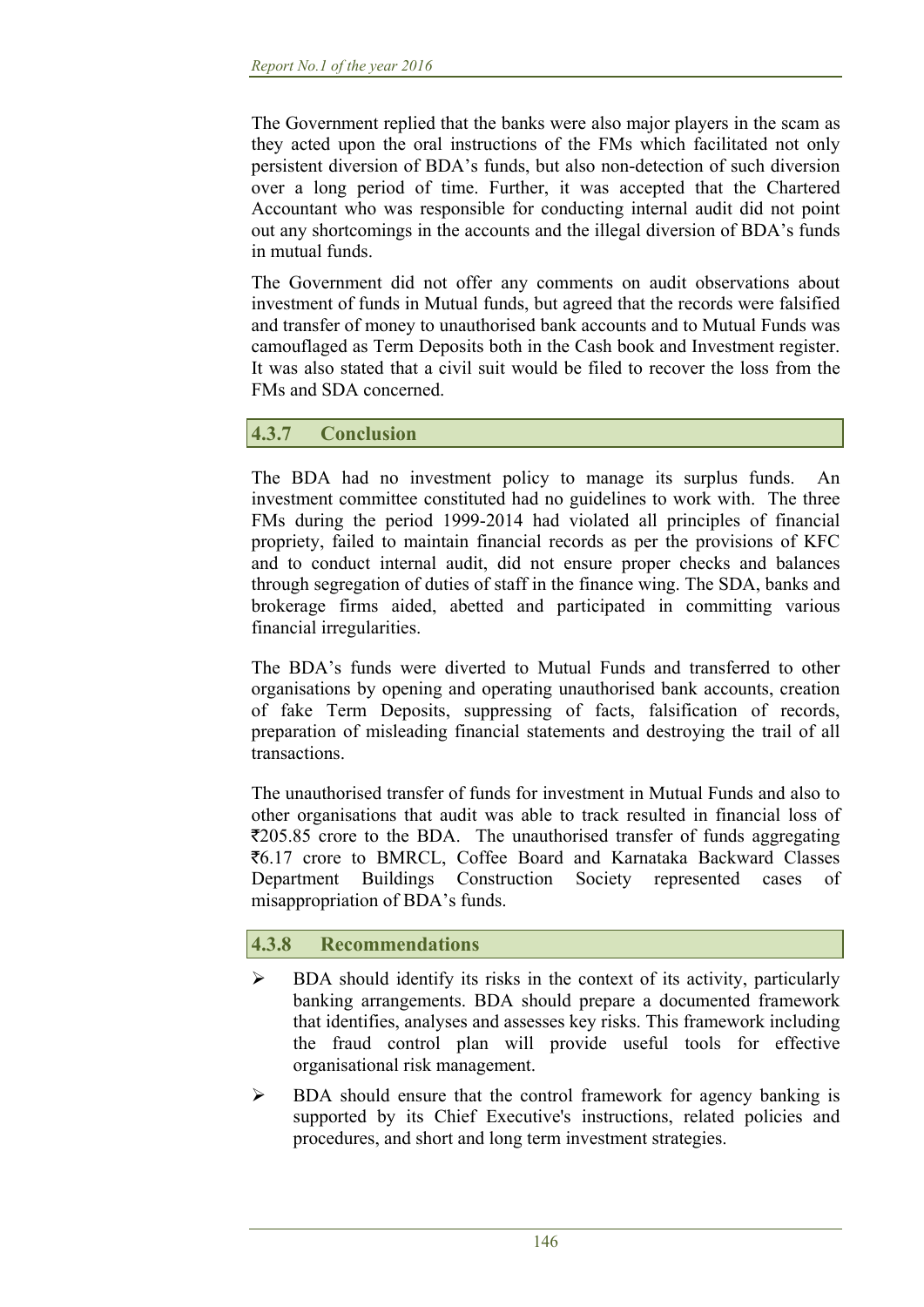- BDA should carry out bank account rationalisation by undertaking a cost-benefit analysis to identify an appropriate balance between administrative efficiency in transaction and reconciliation processes, and facilitate better cash management.
- BDA should enhance its systems and processes for the collection of information on future cash requirement so that it can maximise the opportunity to invest surplus funds.
- $\triangleright$  BDA should include monitoring and review of performance measurement activity as a tool to improve banking and cash management functions.
- The trail of all Term Deposits recorded in the Investment Register during 1999-2014, including those made from collection accounts, should be traced from the date of investment to the date of redemption to ensure that there are no fake Term Deposits other than the ones detected by audit. This is essential as audit confined itself to identifying the fake Term Deposits only in respect of funds diverted for investments in Mutual Funds.
- BDA should improve efficiency and effectiveness of its banking arrangements through implementation of management controls that are appropriately designed to monitor specific control activity, particularly the timely completion and review of bank reconciliations.
- The key tasks and responsibilities among various employees and sub-units of the organisation should be segregated so that no single individual should be able to control all key aspects of transactions/ events.
- An independent Internal Audit wing should be established immediately to bring about a systematic, disciplined approach to evaluate and improve the effectiveness of risk management, control and governance processes. The Internal Audit activity should extend not only to the Finance Wing but also to all other wings of the BDA.
- $\triangleright$  Besides recovering the loss, responsibility may be fixed and appropriate action taken so as to discourage any such attempt in future.

The Government accepted (December 2015) the recommendations made by Audit. It further stated that it would require time to implement some of the recommendations and would submit status report at periodical intervals. In addition, Government stated that based on the recommendations, a separate independent wing for bank reconciliation, compilation of monthly accounts and internal audit has been established in the Finance Wing of the BDA and the job responsibilities in cash section of the BDA have been segregated.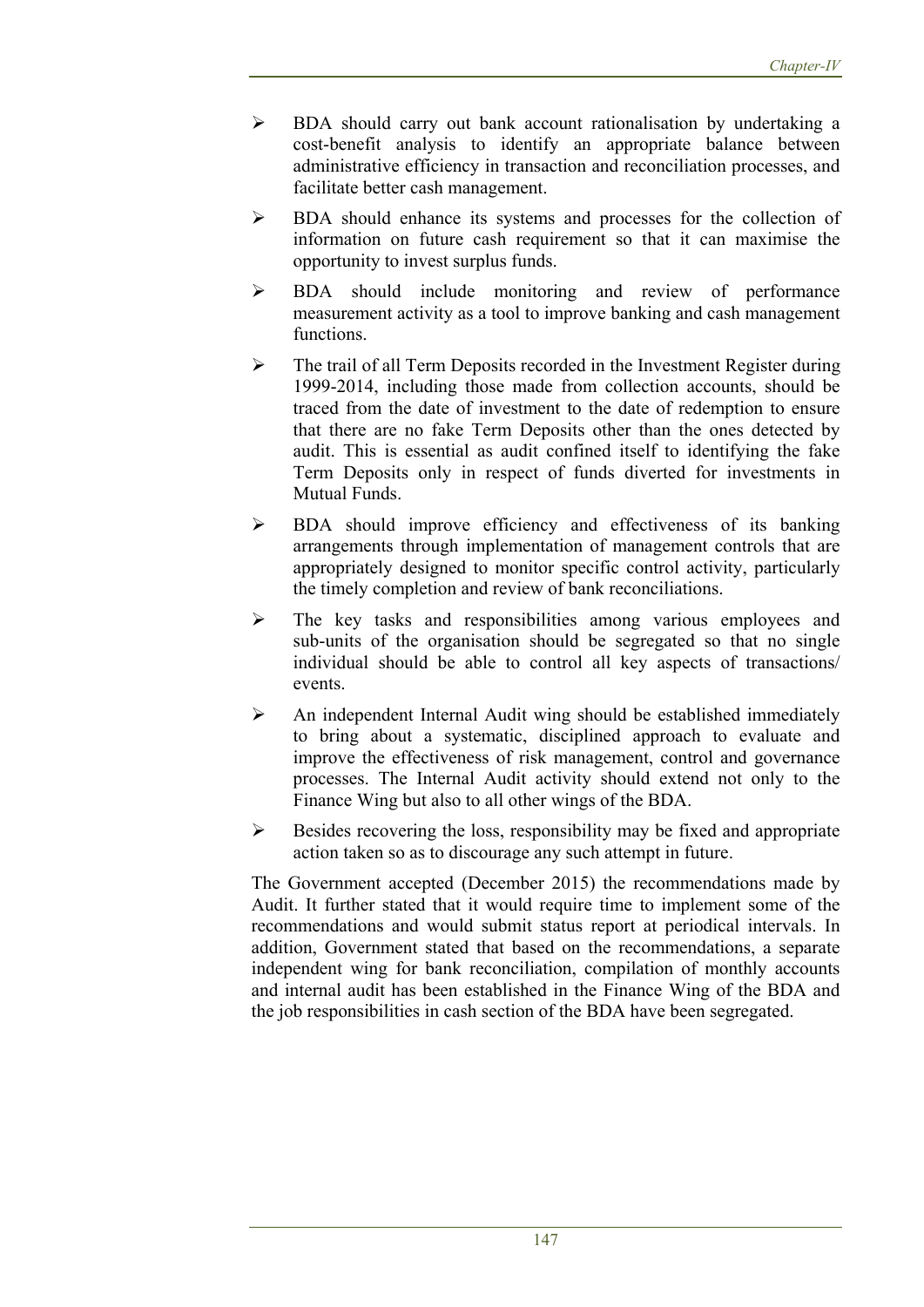# **Department of Education (Primary and Secondary Education)**

### **4.4 Laxity in implementation of a scheme**

**Deficiencies in implementation of the scheme on 'Inclusive Education of the Disabled at the Secondary Stage' by the State Government and also disregarding of guidelines issued by the Ministry of Human Resource Development resulted in loss of central grants of** `**18.93 crore for the year 2009-12, and excess payment of** `**1.85 crore besides resulting in children and young persons with disabilities being deprived of the facilities in education which were envisaged for them.** 

Government of India envisaged a scheme of 'Inclusive Education of the Disabled at the Secondary Stage' (Scheme) to enable all children and young persons with disabilities to have access to secondary education (classes IX to XII) and to improve their enrolment, retention and achievements in the general education system. The scheme which was implemented during 2009-10 covered all children of 14 plus age group studying at secondary schools in Government, Local Body and Government aided schools with one or more disabilities<sup>88</sup> as defined under the Persons with Disabilities (Equal Opportunities, Protection of Rights and Full Participation) Act, 1995 and the National Trust Act, 1999.

The scheme which is in the form of assistance for the two components<sup>89</sup>  $viz$ . Student Oriented component and other components, was to be implemented through the Education Department of the State Government directly. Further, it could involve Non Government Organisations (NGOs) having experience in the field of education and rehabilitation of the disabled. In the State, Directorate of Urdu and Other Minority Language Schools under the Department of Education was the implementing agency with the help of NGOs.

On scrutiny of the records with regard to implementation of the scheme, we observed the following:

 $\triangleright$  State had to set up a co-ordination committee at various levels and an Administrative cell to help in planning, implementation, monitoring and evaluation of the scheme. During 2009-14, there, however, was neither co-ordination committee set up at State, district or sub district level nor Administrative cell set up to monitor and evaluate the scheme.

 <sup>88</sup> Disabilities namely, blindness, low vision, leprosy cured, hearing impairment, locomotors disabilities, mental retardation, mental illness, autism and cerebral palsy are eligible for coverage under the scheme.<br><sup>89</sup> Student Oriented Component such as, for medical and educational assessment, books and

stationery, uniforms, transport allowance, reader allowance, stipend for girls, support services, assistive devices, boarding and lodging facility, therapeutic services, teaching learning materials *etc*.

Other Components, such as appointment of special education teachers, allowances for normal teachers for teaching such children, teacher training, orientation to school administrators, provision of resource room, provision for barrier free environment *etc*.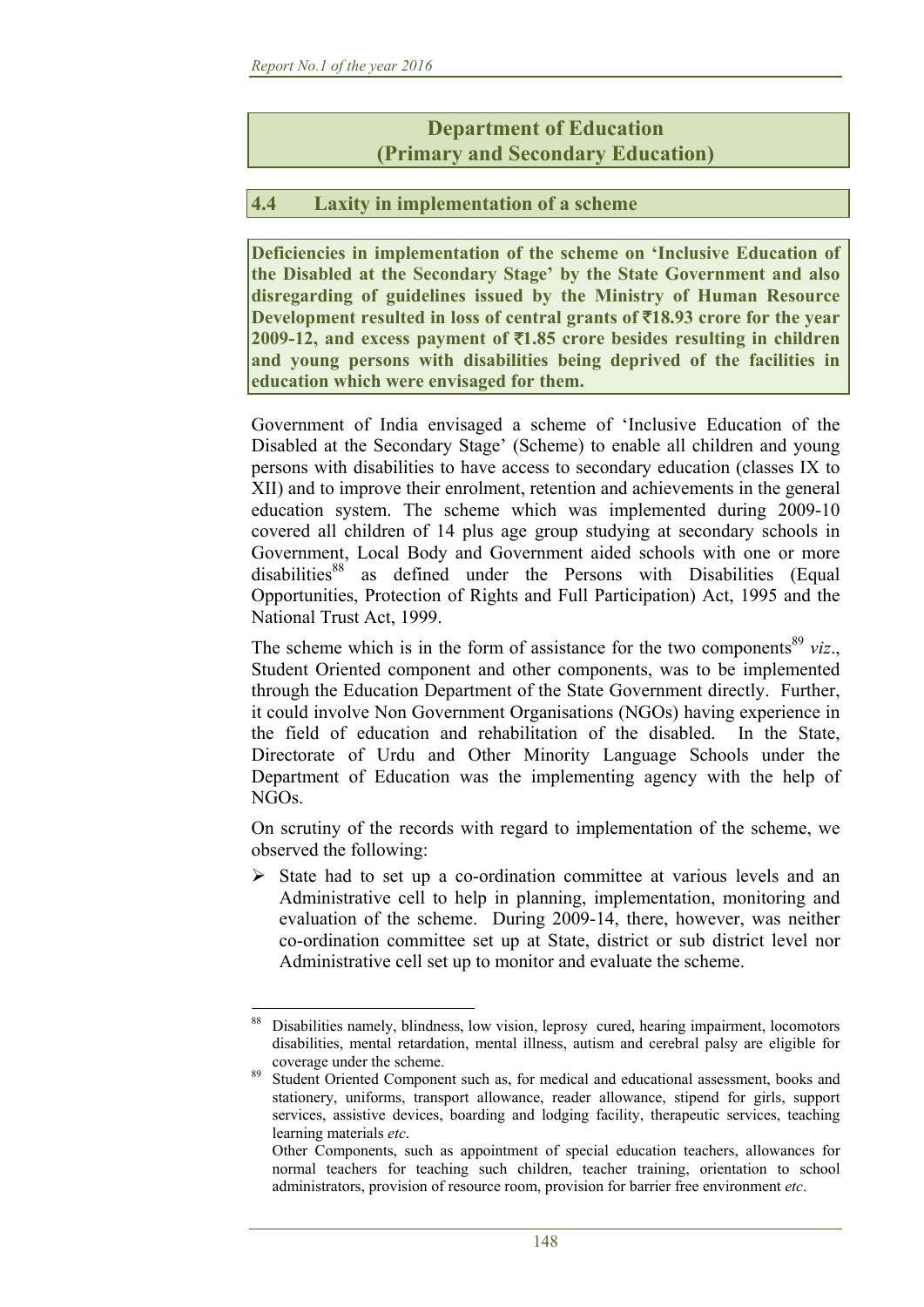- $\triangleright$  There was no evidence to indicate transparency in selection of NGOs.
- $\triangleright$  The State Government had to collect the quantitative data and prepare state specific report and forward the same to Ministry of Human Resource Development (MHRD). The State, however, except for forwarding the Utilisation Certificates (UCs) received from the NGOs had not prepared any state specific report.
- > Though UCs for the years 2009-12 were forwarded as detailed in **Table-4.11** to the MHRD, the funds were not released in view of complaints received from certain voluntary organisations regarding impropriety in implementation of the scheme. In this regard, the MHRD constituted (April 2012) a committee to study the implementation of the scheme in the State. The committee after visiting three districts<sup>90</sup> reported (October 2012) that the scheme was being implemented by NGOs without involvement of State Government which was contradictory to the guidelines issued by MHRD. It was also observed that no model schools had been set up to develop good replicable practices in inclusive education and that many of the NGOs involved in implementing the scheme were not aware of the provisions of the scheme and covered only students with specific disability which was against the spirit of the scheme. It further observed that teachers recruited were not qualified as specified in the scheme guidelines, most schools lacked access facilities as well as resource rooms for the students with disabilities, no proper assessment of educational needs of children and each child had not been provided with learning material as per their needs. Further, recommendations for better implementation of the scheme in the State were also given.

| Table-4.11: Details of UCs forwarded and amount received |  |
|----------------------------------------------------------|--|
|----------------------------------------------------------|--|

|             |          |                          |               | $(\bar{z}$ in crore) |  |  |
|-------------|----------|--------------------------|---------------|----------------------|--|--|
| Year        | Amount   | <b>UC</b> forwarded to   | <b>Amount</b> | Date of receipt of   |  |  |
|             | utilised | <b>MHRD</b> on           | received      | amount from MHRD     |  |  |
| 2009-10     | 3.95     | $6/2010$ , $11/2010$ and | 1.70          | 6/2014               |  |  |
|             |          | 2/2011                   |               |                      |  |  |
| 2010-11     | 11.89    | Proposal not approved    |               |                      |  |  |
| $2011 - 12$ | 21.49    | 6/2014                   | 16.70         | 6/2014               |  |  |

- $\triangleright$  Subsequent to the report of the committee constituted by MHRD, the Director of the implementing agency constituted (January 2013) a three Member Committee at the Taluk level headed by the Block Education Officer to examine the claims and evaluate the implementation of the scheme. In test-check cases (**Appendix-4.16**), we observed that though the committee had explicitly declared the claim of  $\overline{51.85}$  crore by the NGOs doubtful, the Department had honoured the claim and made payment.
- Further, in four test-checked cases **(Appendix-4.17),** though the procedure prescribed for admitting the claims were not followed, payment of  $\text{\textsterling}0.33$  crore was made to the NGOs which was irregular.
- $\triangleright$  Meanwhile, the Honourable High Court while disposing (April 2014) the writ petition filed by the Karnataka State NGOs Federation seeking release of funds which was overdue, directed the MHRD to verify the UCs and release the payments. Consequently, MHRD restricted the funds for the

 90 Bengaluru, Kolar and Tumakuru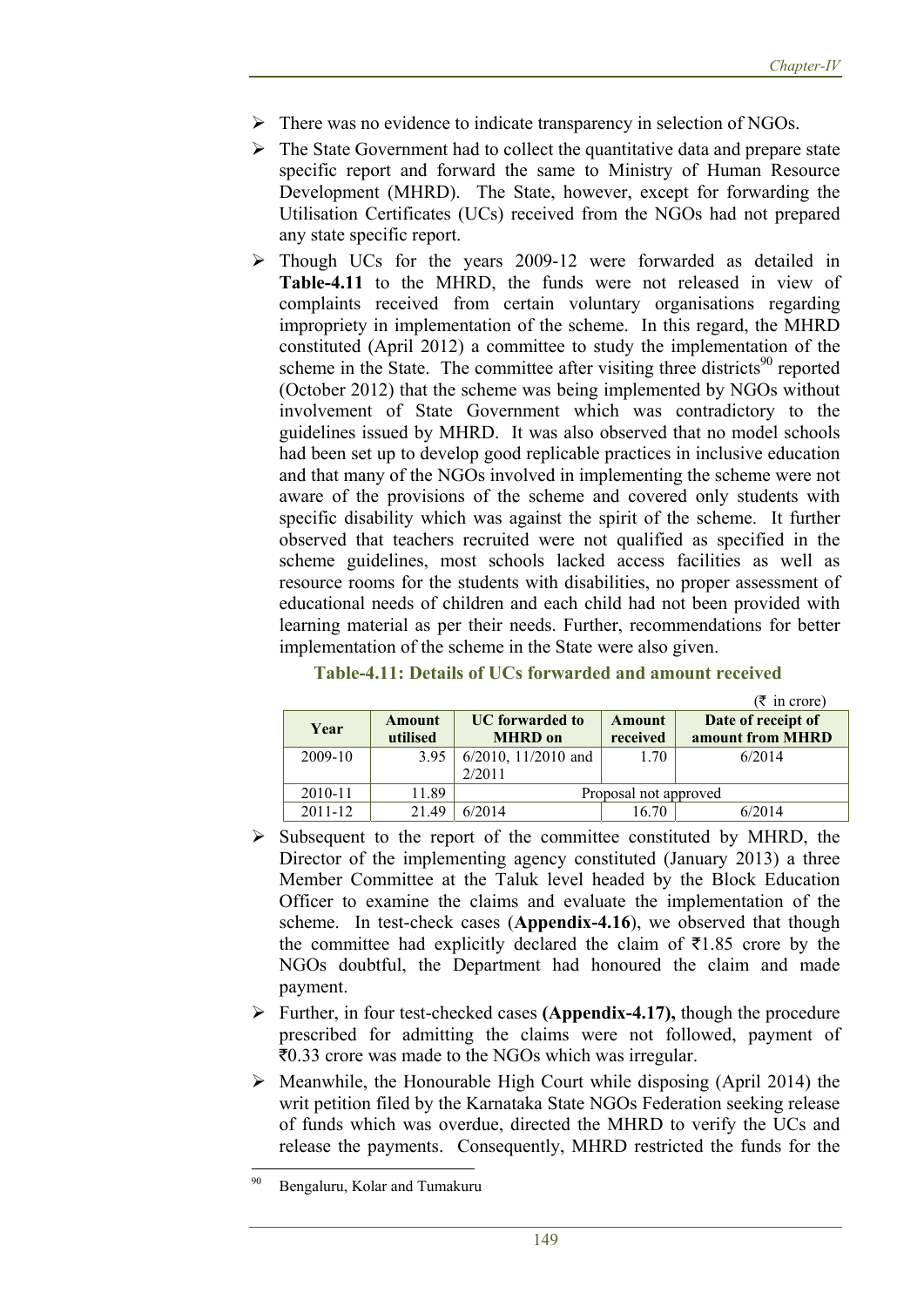year 2009-10 and 2011-12 to  $\bar{\tau}$ 1.70 crore and  $\bar{\tau}$ 16.70 crore respectively. Further, claim for the year 2010-11 amounting to  $\overline{\tau}$ 11.89 crore was not approved as the required information was not furnished by the State Government.

 $\triangleright$  On account of rejection of proposal of the State for the year 2012-13 by the MHRD, the implementing agency did not compile the data for the said year.

While replying to above observations, the Government stated (December 2015) that the department issued circulars regarding selection of NGOs. However, it was observed in audit that there was no evidence to indicate transparency in the selection process. Government also confirmed that no model schools, for replication throughout the State were established. It was also stated that various NGOs have been told to reimburse the excess amounts claimed and also that cases have been initiated for booking of criminal cases against defaulting NGOs.

Thus, various deficiencies in the implementation of the scheme by the State Government and disregard for guidelines issued by the MHRD, resulted in children and young persons with disabilities being deprived of the facilities in education which were envisaged for them, besides resulting in loss of Government of India grants of  $\overline{\tau}18.93$  crore for the year 2009-12. Further, due to lack of monitoring, it incurred an excess payment of  $\bar{\tau}1.85$  crore and irregular payment of  $\bar{\tau}$ 0.33 crore.

# **Department of Health and Family Welfare (Medical Education)**

### **4.5 Unproductive Investment**

**Purchase of commercial off-the-shelf package software 'Campus Resource Management' of a private software company by various medical institutions, without study of user specification or understanding of business needs, resulted in non-utilisation of software procured and**  also rendered the amount of  $\overline{22.68}$  crore invested on the software **unproductive.** 

The norm for most organisations is to purchase commercial off-the-shelf package software which is either modified or extended to suit their business needs. The adaptive approach which is one of the main approaches to procure package based software involves the following four constituent activities:

- Specification of requirements
- Understanding the available packages
- Assessment of package compatibility (with respect to the requirements)
- Selection of the best available package.

The various medical institutions across the State gave opportunity (2008 and 2009) to M/s. VAPS Technosoft (Pvt.) Limited, a private software company (VAPS) for demonstrating its software on Campus Resource Management and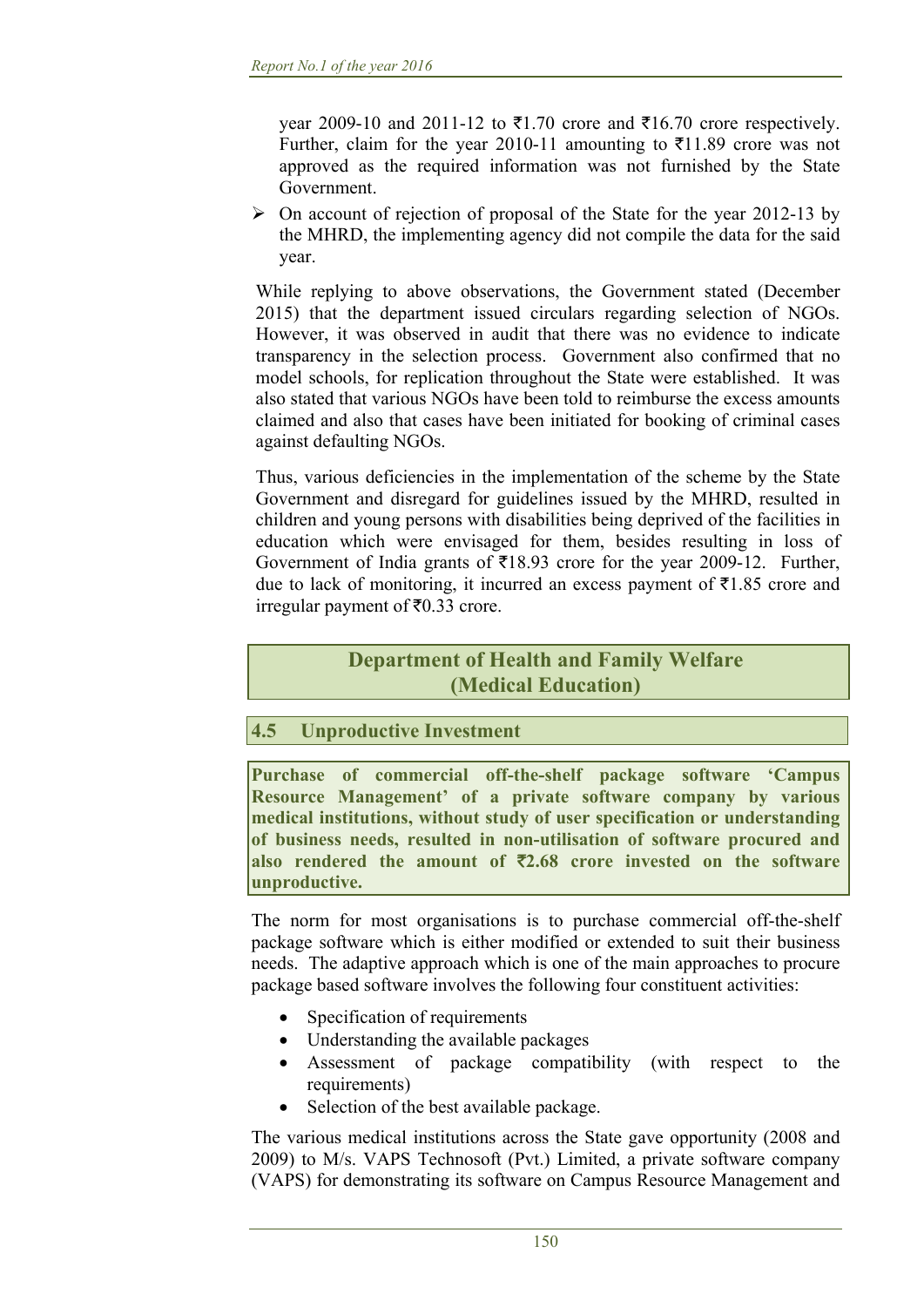Hi-End Technologies on the recommendation (August 2008) of Honourable Minister for Medical Education. In continuation, the Honourable Minister for Medical Education directed (February 2009) the medical institutions to make necessary arrangements to procure the technology by following procedures for procurement.

Government Dental College and Research Institute (Institute), Bengaluru based on the above direction, invited tenders (March 2010) in two cover system for Configuration, Installation and Implementation of Enterprise Resource Planning based Business Solution for Campus Management Software and supply and installation of associated hardware and software (project). The work involved:

- Supply and installation of associated hardware and software
- Implementation of customisation of readily available Campus Management Software.

In response to tenders, only two companies participated in the tender process and the proposal of VAPS was recommended (May 2010) by the Technical Expert who in his Technical evaluation report stated that the tenderer had quoted for all the modules and had also implemented similar projects in Mysore Medical College, Mysuru and Belagavi Institute of Medical Sciences, Belagavi. Based on the approval (May 2010) given by the Tender Scrutiny Committee, the work was entrusted (May 2010) to VAPS at a cost of  $\overline{570.18}$  lakh. In this regard, audit observed the following:

- $\triangleright$  Existing business practices of the Institution was not studied and a user requirement specification was not finalised before inviting tenders.
- $\triangleright$  Technical specifications of the tender documents issued by the Institute included all the modules of the VAPS software, and as a result, only the bid of VAPS qualified and bid of the other participant was rejected.
- $\triangleright$  The Financial Committee in its meeting (June 2009) had initially decided not to go ahead with the project citing that the Institute was a small organisation and implementation of the project was financially not viable. The decision was however revised in the Administrative Council meeting (August 2009) chaired under the Honourable Minister of Medical Education which decided on the computerisation.
- $\triangleright$  The technical expert in his technical evaluation report (May 2010) while recommending VAPS stated that the tenderer had already implemented similar project in Mysore Medical College and Belagavi Institute of Medical Sciences which was found to be factually incorrect as the implementation of the software in Mysore Medical College was still in progress and work order in Belagavi Institute of Medical Sciences was issued only in April 2010.
- Further, though the Government had directed (December 2009) the Institute to take assistance of technical advisory panel of e-governance for finalising the requirement specification, it was turned down by the Honourable Minister of Medical Education stating that the Directorate of Electronic Delivery of Citizens Services had already communicated regarding non-availability of resources for such activity on earlier occasions.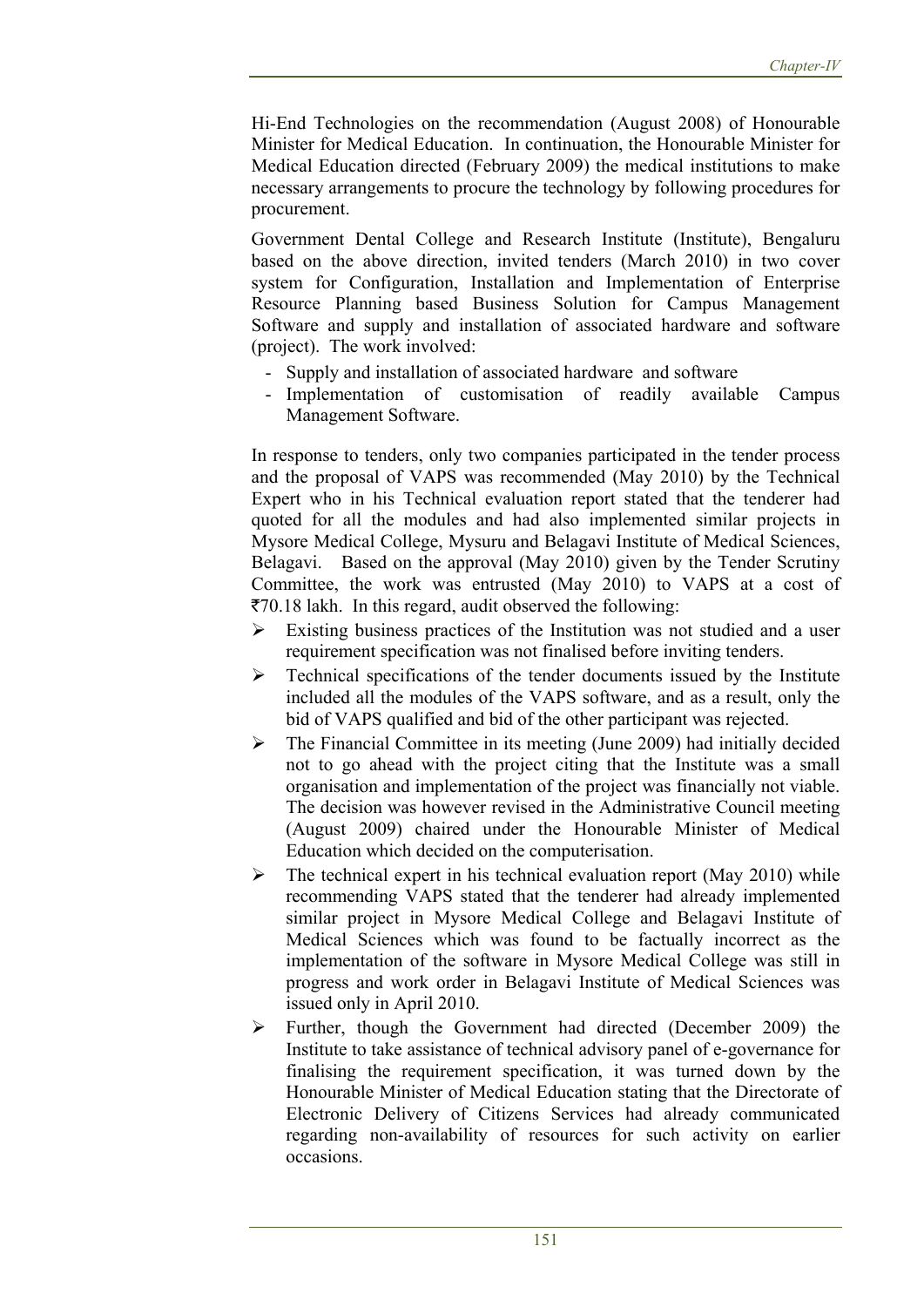- $\triangleright$  The Institute had made a total payment of  $\overline{52.50}$  lakh towards the project. However, the institute was unable to utilise the project as the software installed was not functioning.
- $\triangleright$  The Honourable Minister of Medical Education directed (January 2012) Principal Secretary to Government, Medical Education for making necessary arrangements for a third party inspection (by a private company) towards satisfactory implementation of the project.
- $\triangleright$  Honourable High Court while disposing the writ petition filed by VAPS against the Government order (May 2012) issued towards third party inspection recommended for joint inspection, if desired, by both the respondents. However, the Institute is yet to take action on the High Court's order.

Scrutiny of records of four<sup>91</sup> other medical institutions that had awarded the project to VAPS revealed that the chronology of events was similar to that of Government Dental College and Research Institute, Bengaluru and the project was not functional in all the four medical institutions. The medical institutions and Government in its reply (between January 2015 and June 2015) accepted that the project was not utilised. Hence, the total payment of  $\overline{z}2.68$  crore towards the project in test-checked five medical institutions remained unproductive.

Thus, procurement of a software without assessing and understanding the business requirements or study of user specification and without confirming the suitability of software, resulted in unproductive investment of  $\overline{52.68}$  crore.

The matter was referred to Government in June 2015; reply is awaited (November 2015).

# **Department of Home**

### **4.6 Loss of Central assistance**

**Non-compliance with the guidelines issued by Ministry of Home Affairs with regard to utilisation of funds released to the State under the Scheme for Modernisation of Police Forces resulted in loss of Central assistance of**  `**79.16 crore during 2013-15.** 

Government of India, Ministry of Home Affairs (Ministry) while approving (February 2013) continuation of Scheme for Modernisation of State Police Force (Scheme), for further period of five years from 2012-17 laid down guidelines for implementation of the scheme. The scheme aimed at modernising police forces in terms of mobility, weaponry, communication systems, training, Forensic Science Laboratory/Finger Printing Bureau, Equipments and Buildings. As per the guidelines, the funds were to be

 Mysore Medical college and Research Institute, Mysuru –  $\overline{5}2.71$  lakh; Raichur Institute of Medical Sciences, Raichur- ₹47 lakh, Belagavi Institute of Medical Sciences, Belagavi  $-\overline{5}49.25$  lakh and Vijayanagar Institute of Medical Sciences, Ballari-  $\overline{5}66.75$  lakh.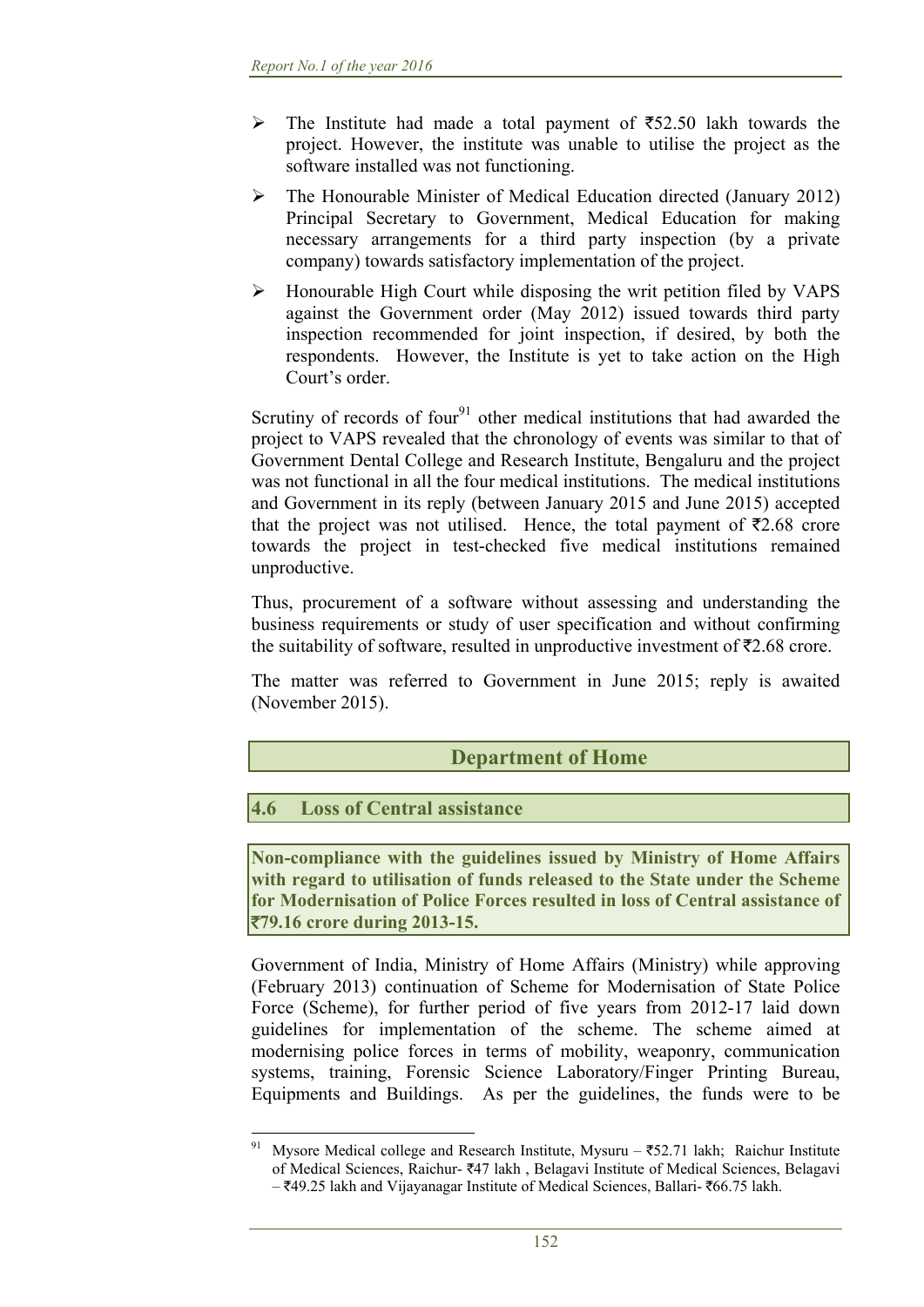released partly under non-Plan and partly under Plan. The State was eligible for financial assistance on 60:40 Centre-State sharing basis. In addition, the guidelines stipulated that:

- $\triangleright$  Funds not released due to unspent balances in the States, as at the end of December were to be pooled and released to better performing States which have a faster pace of expenditure.
- $\triangleright$  Utilisation certificate (UC) at the end of each financial year was to be submitted. In the additional instruction issued (September 2014) by Ministry, it was emphasised that unless UCs were available for the full amount released, no further releases shall be made to the State Government.

On scrutiny of records, we observed that against the releases of  $\bar{\tau}83.01$  crore,  $\overline{\xi}$ 53.37 crore and  $\overline{\xi}$ 19.49 crore during 2010-13, the State had utilised  $\overline{55.58}$  crore,  $\overline{550.23}$  crore and  $\overline{511.61}$  crore respectively leaving a balance of  $\overline{57.43}$  crore,  $\overline{53.14}$  crore and  $\overline{57.88}$  crore unspent as at the end of March 2014. As a result, though  $\overline{5}54.96$  crore and  $\overline{5}35.56$  crore was allocated during 2013-14 and 2014-15 respectively, to the State under the non-Plan, no grants $\frac{92}{2}$ were released. Subsequent to the additional instructions issued by the Ministry, the Additional Director General of Police (ADGP), Communication Logistics and Modernisation while reviewing (September 2014) the implementation of the scheme, directed the unit offices to expedite the procurement process. However, the utilisation certificates issued as at the end of March 2015, indicated un-utilised amount for the years 2010-13 as  $\overline{59.22}$  crore.

Non-utilisation of the grants released towards Modernisation of Police Force during 2010-13 by the various units of police force is as detailed in **Table-4.12**.

| Table-4.12: Non-utilisation of grants released towards Modernisation of |  |  |  |
|-------------------------------------------------------------------------|--|--|--|
| <b>Police Force</b>                                                     |  |  |  |

| (Amount : $\overline{\tau}$ in crore) |  |  |  |  |
|---------------------------------------|--|--|--|--|
|---------------------------------------|--|--|--|--|

| <b>Unit Name</b>     | Amount<br><b>Released</b> | <b>Amount</b><br><b>Utilised</b> | <b>Balance</b> | <b>Reason for non-utilisation</b>          |
|----------------------|---------------------------|----------------------------------|----------------|--------------------------------------------|
| ADGP, Intelligence   | 5.74                      | 4.63                             | 1.11           | Cancellation of tender process.            |
| Inspector General of | 7.30                      | $\Omega$                         | 7.30           | Proposal for procurement of weaponry was   |
| Police,              |                           |                                  |                | sent to the Ministry during August 2011.   |
| Headquarters         |                           |                                  |                | Inspite of several reminders,<br>no        |
|                      |                           |                                  |                | communication was received. During April   |
|                      |                           |                                  |                | 2015, the State was advised to contact     |
|                      |                           |                                  |                | Central Reserve Police Force<br>for        |
|                      |                           |                                  |                | procurement of weaponry.                   |
| Crime Investigation  | 2.09                      | 1.28                             | 0.81           | Election code of conduct resulted in delay |
| Department           |                           |                                  |                | for tendering and cancellation of tender   |
|                      |                           |                                  |                | process.                                   |

Further, we also observed that while approving annual action plan of the State every year, the Ministry had made observations on the un-utilised amount and had also warned the State with regard to deductions in release of grants. However, due to reasons indicated in the table above, the amount released

 Except for  $\bar{\xi}$ 6.23 crore and  $\bar{\xi}$ 5.13 crore, which was released by the Ministry directly to Ordinance Factory Board, Kolkata during 2013-15 under the head weaponry.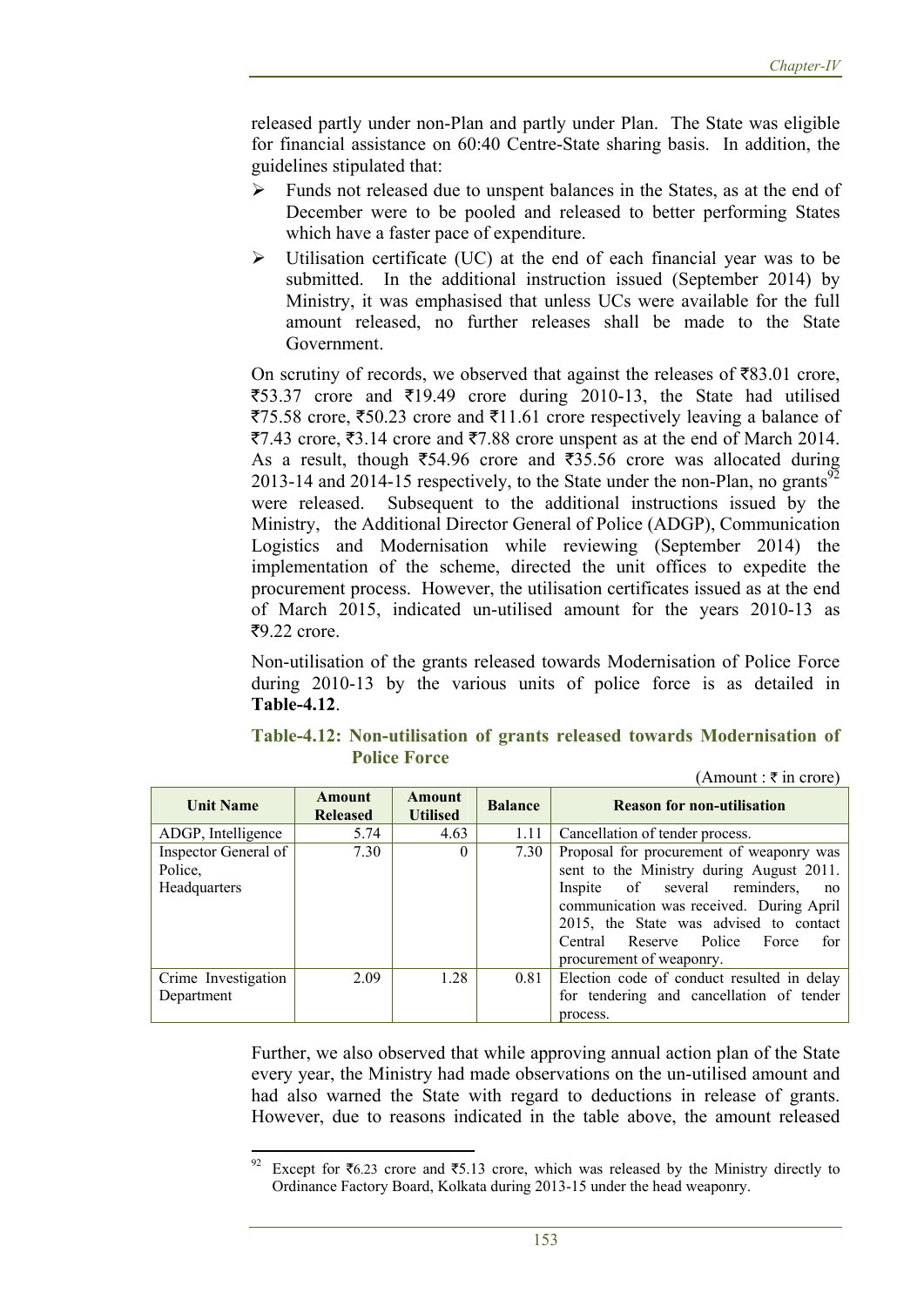during 2010-13 for procurement of equipments and weaponry remained un-utilised. In reply, Government stated (August 2015) that the delay in utilisation of funds was due to technical reasons and would be utilised in the current year. The fact, however, remains that due to delay in utilisation of funds, the State lost central grants for 2013-15.

Thus, non-compliance with the guidelines issued by the Ministry deprived the State of central assistance to the extent of  $\overline{579.16}$  crore during 2013-15.

# **Department of Housing**

## **4.7 Irregular extension of salary benefits**

**The Karnataka Slum Development Board by extending salary benefits to the graduate officials in a lower cadre based on Court's order in respect of officials in a higher cadre was irregular which resulted in excess expenditure of** `**1.08 crore.** 

According to Rule 5 of Karnataka Slum Clearance Board (Board) Services (Cadre and Recruitment and Conditions of Service) Rules, 1999, all rules applicable to Government servants relating to recruitment and conditions of service including Karnataka State Civil Services (Regulation of promotion, Pay and Pension) Act, 1978 shall *mutatis mutandis* be applicable to the Board employees.

The Board, based on the Honourable High Court's order, granted (February 2003) time scale of pay of First Division Assistants (FDA) to graduate officials who were initially appointed on daily wage basis and later regularised in the same cadre. The Board while granting the above benefit, extended the same benefit to another 21 graduate officials who were appointed in the cadres of Second Division Assistants, Typists, Data Entry Operators and Work Inspectors who continued to officiate in the same cadres, although these posts carried lower scales of pay. Further, the Board in its office memorandum (November 2003) allowed higher time scale of pay to be granted from their respective date of appointment and the financial benefits were granted from the date of issue of office memorandum.

Granting of higher time scale of pay to officials officiating in the lower cadre based on the Honourable High Court's order pertaining to a different context was not in order. The Board had also not obtained sanction of the Government for extending such benefits and hence granting of such higher pay was irregular.

Scrutiny of the Service Registers of the 21 graduate officials<sup>93</sup> **(Appendix-4.18)** who were extended the above said irregular benefit revealed that there was an excess payment of  $\overline{592.60}$  lakh and  $\overline{514.93}$  lakh by way of Pay/Dearness allowance and pensionary benefits between November 2003 and

 <sup>93</sup> 10 Graduate officials in service, five graduate officials retired between April 2012 and August 2014 and six officials who were given benefit erroneously.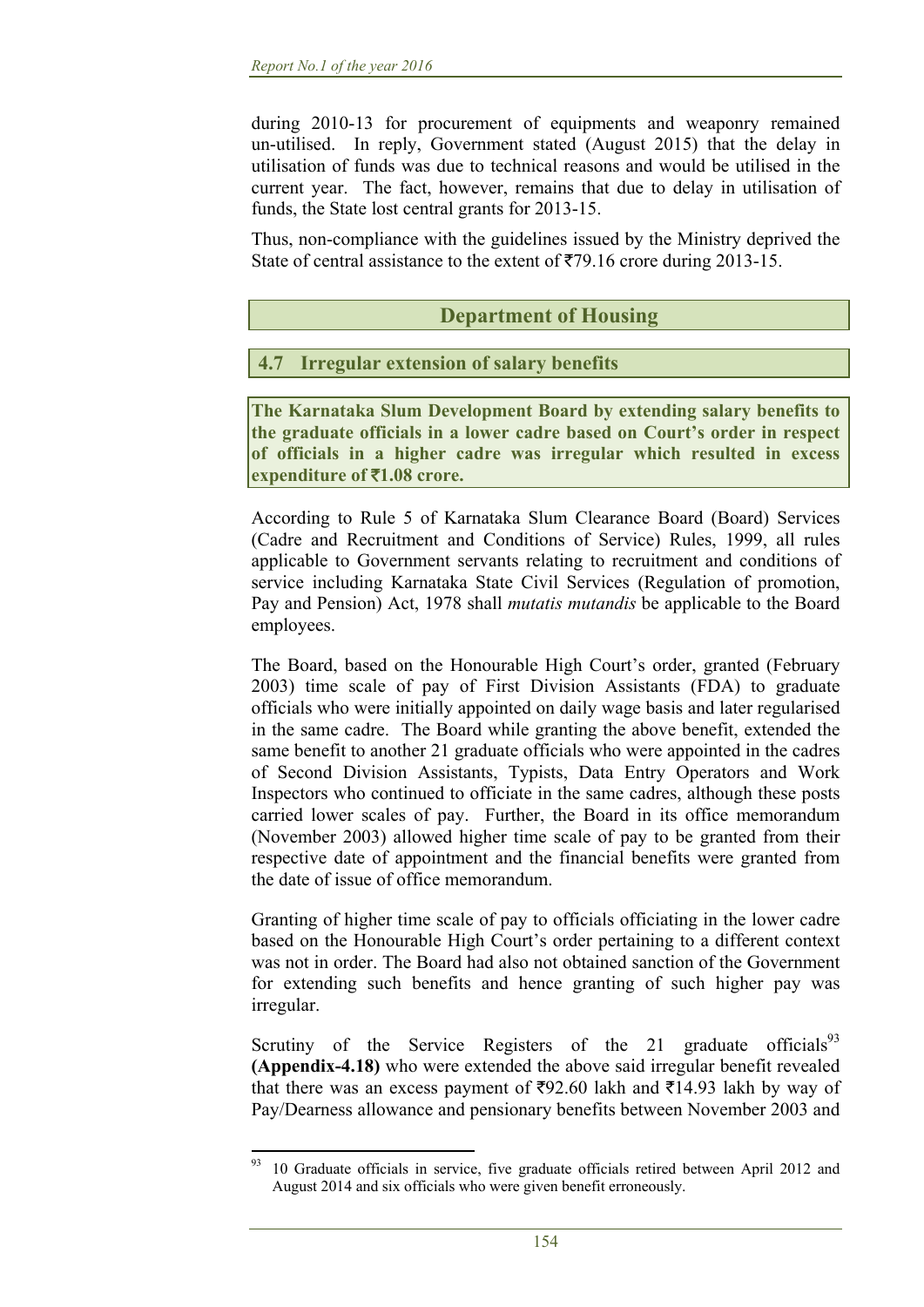December 2014 respectively. Thus, the irregular extension of benefits had resulted in anomalies as well as additional expenditure to the Board.

The Board replied (May 2015) that the benefits were extended to other graduate officials based on the directions of the Honourable High Court of Karnataka<sup>94</sup> and Government's confirmation (September 1999). The Government while endorsing (August 2015) the above reply, also requested for humanitarian consideration, since many of the officials were on the verge of retirement. The reply was not acceptable as the directions of Honourable High Court of Karnataka and the State Government's confirmation were only regarding granting of higher time scale of pay to the graduate officials initially appointed in the FDA cadre on daily wage basis and later regularised in the same cadre. Extension of same benefits to other graduate officials officiating in lower cadres which resulted in excess expenditure of  $\bar{\tau}1.08$  crore to the Board was irregular. The Board, presently, needs to take corrective action by re-fixing the pay of existing officials as per rules thereby reducing its further excess expenditure.

### **4.8 Wasteful expenditure on housing scheme**

**The Karnataka Housing Board acquired land in villages for a housing project, and went ahead with construction works, when response to demand survey was poor and also when it was known that these lands were prone to floods, and rehabilitation of the villages in its vicinity were under consideration of the Government. The shelving of the project resulted in wasteful expenditure of** `**2.56 crore.** 

The Karnataka Housing Board Act, 1962 and Rules made thereunder, empower the Board to formulate and implement housing schemes to cater to the housing needs of the State population. Before embarking on a housing scheme, the Board is to conduct a demand survey to ascertain the likely response to the proposed scheme, identify the land required for the purpose after examining the on-site and off-site facilities, prepare a feasibility report and obtain the sanction of the Government to the scheme.

Bypassing the above procedure, the Karnataka Housing Board (KHB) envisaged (March 2006) a housing project in Ramdurg taluk, Belagavi district and acquired (May 2006) 15 acres 19 guntas of land of Kankanawadi village at a total cost of  $\text{\texttt{347.50}}$  lakh. The project consisting of 249 residential sites of various dimensions was taken up under the Suvarna Karnataka Housing Scheme at a total cost of  $\overline{54}$ .10 crore.

On scrutiny of the records, we observed that the project was held to be not feasible by several officers as indicated below:

 Letters addressed to the Chief Minister of Karnataka, Deputy Commissioner, Belagavi and Executive Engineer, KHB, by the local Member of Legislative Assembly (June 2006, July 2006 and August 2006) stated that the land was unsuitable for housing project as the land

<sup>&</sup>lt;sup>94</sup> Issued between February 1999 and October 2002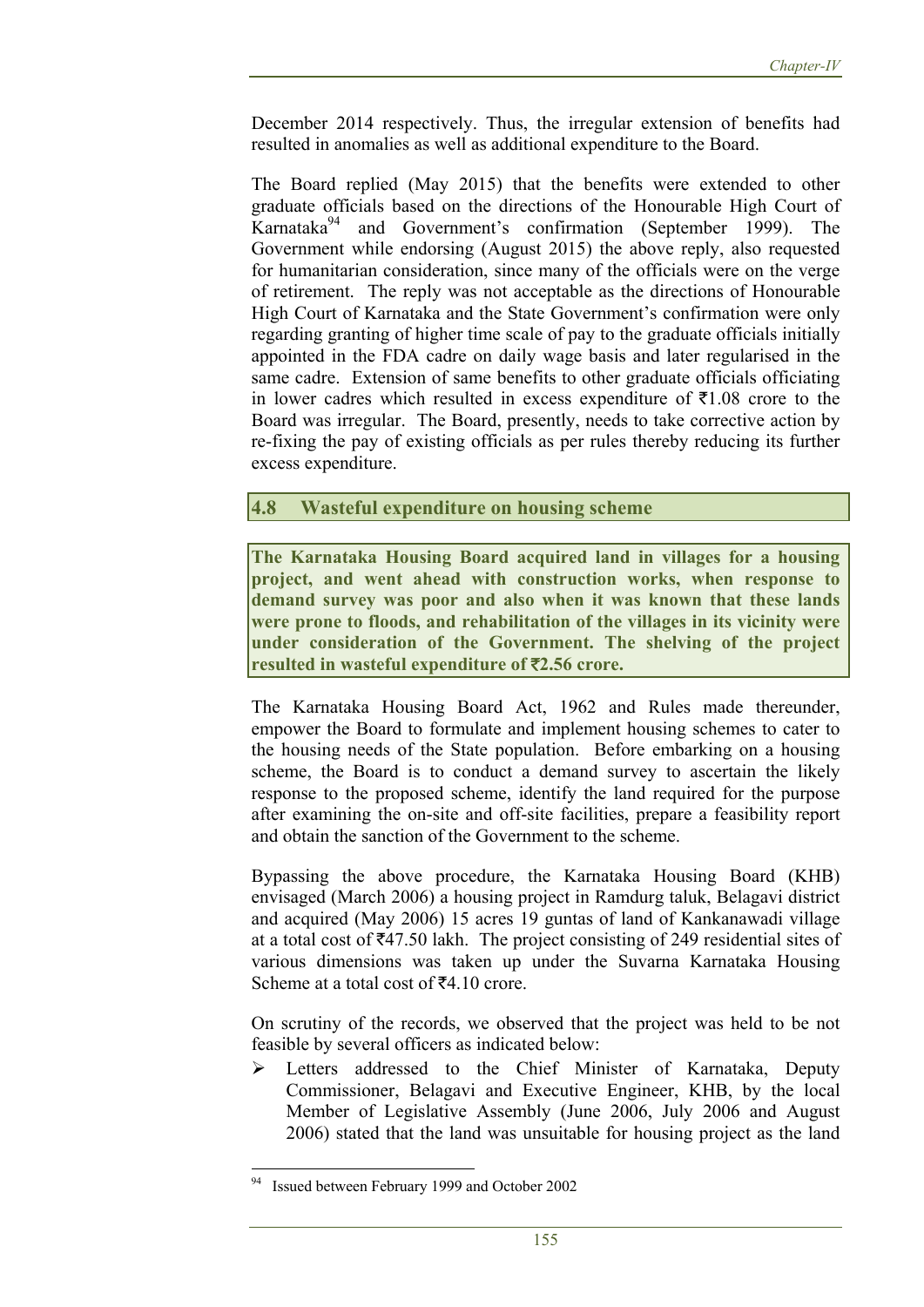was prone to floods due to its close proximity to the Malaprabha river and left bank canal and had requested to shelve the project on the said land.

- The Assistant Commissioner, Bailahongal Sub-Division in his letter addressed to the Deputy Commissioner, Belagavi (August 2006), copy of which was endorsed to KHB on the viability of the site specified that the land was prone to floods and also rehabilitation of the villages in the vicinity was under consideration by the State Government.
- The Special Land Acquisition Officer based on the report of the Subdivisional officer informed (September 2006) the Executive Engineer about unsuitability of the land.
- The report of the Assistant Executive Engineer, Karnataka Neeravari Nigam Limited, Sub-division 2, Navilutheertha indicated that the reservoir had reached its full capacity even during August 2006 and August 2007.
- $\triangleright$  The Joint Director of KHB in his letter (August 2007) addressed to the Executive Engineer indicated that it had received only 18 applications for the demand survey conducted on the project and requested for a feasibility report.

Despite knowing about the above facts and circumstances, we observed that KHB went ahead with the project and appointed an Architectural and Engineering firm (January 2010) and a Project Management Consultant (January 2011) for preparing Detailed Project Report and Contract Management and Construction supervision, respectively. The developmental works of the project were entrusted (November 2010) to a contractor on the basis of lumpsum, fixed price at a cost of  $\overline{22.72}$  crore. After a lapse of two months, the KHB handed over (January 2011) the site to the contractor. However, during September 2011, due to incessant rain and release of water from the reservoir upstream, the work site was submerged and the developmental works were stopped. In this regard, the Commissioner constituted (December 2011) a task force which was headed by Superintendent Engineer, KHB and Additional Director, KHB. The task force in its report (January 2012) confirmed that the area was prone to flood and was flooded on three occasions in the last 10 years. Hence, the Board of KHB in its  $442<sup>nd</sup>$  meeting resolved (July 2012) to shelve the project, settle the claims of the contractor, initiate departmental enquiry against the delinquent officers and to black list the Architectural and Engineering firm and Project Management Consultant. The total expenditure incurred towards the project was  $\bar{z}$ 2.56 crore.

Government replied (October 2015) that action would be taken to dispose the land without any financial loss to the Board. However, this reply does not explain as to why a contract was awarded for developmental works on land which was known to be unsuitable and flood prone and as to why the report that there was negligible demand for the project was blatantly ignored. Moreover, reply was silent on action against delinquent officers and firm. Also, prospect of disposal of the land located in a flood prone area does not appear to be bright. Thus, overlooking of prescribed procedures by the KHB before embarking on an unsuitable housing scheme resulted in wasteful expenditure of  $\overline{52.56}$  crore.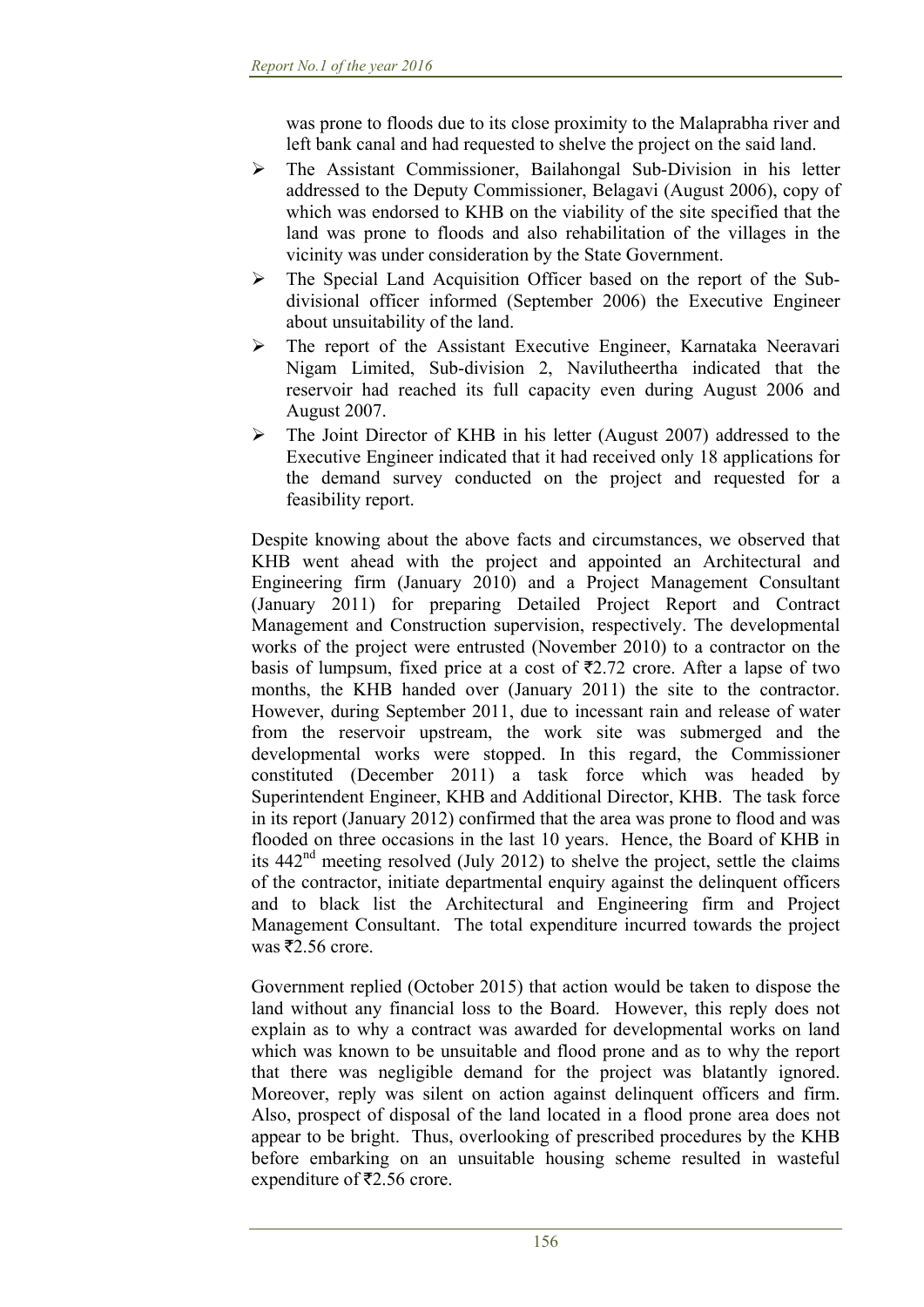# **DEPARTMENT OF LABOUR**

#### **4.9 Avoidable payment of income tax and penal interest**

**Non-availing of exemption under the Income Tax Act, 1961 by the Karnataka Building and Other Construction Workers' Welfare Board**  resulted in avoidable payment of  $\bar{\mathcal{A}}$ 42.83 crore towards income tax and ` **three crore towards penal interest.** 

The provisions of section 11 to 13 of the Income Tax Act, 1961 (IT Act) prescribe several conditions to be satisfied by the entities registered under section 12A of the IT Act, to make them eligible for exempting their income from income tax. Further, the special provisions of law under section 197 of the IT Act, read with Rule 28 AB of the IT Rules, enable the charitable and religious entities claiming exemption under section 11 or 12 to seek exemption from Tax Deduction at Source (TDS).

The Karnataka Building and Other Construction Workers' Welfare Board (Board) was constituted (January 2007) by Government of Karnataka under Building and Other Construction Workers' (Regulation of Employment and Condition of Service) Act, 1996 for providing social security schemes and welfare measures for the construction workers. In order to provide the welfare activities, cess at the rate of one *per cent* is levied and collected as deduction at source in relation to building or other construction work of a Government/Public Sector Undertaking or advance collection through a local authority where an approval of such building or other construction work by such local authority is required. Unspent cess amounts so collected were deposited in various Nationalised Bank as fixed deposits.

On scrutiny of records, we observed that the Board which was registered (September 2008) as 'Charitable Trust' under section 12A read with section 12AA (1)(b)(i) of the IT Act had submitted Form 15 H under section 197 A (1A) of the IT Act to the banks and had requested not to effect TDS from interest earned out of fixed deposits. We, however, observed that Income Tax Department had served notices (September and October 2013) to the banks for non-deduction of income tax on interest payments made to the Board for the financial years 2011-13. The appeal made by the banks against the demand notice was dismissed (March 2014) by the Commissioner of Income tax based on the fact that the banks had exceeded their authority as a tax deductor under the IT Act. Subsequently, the banks recovered TDS for the financial years 2011-13. In continuation, banks deducted TDS for the financial years 2013-15 also and the total TDS deducted by banks are detailed in **Table-4.13** below.

| <b>Table-4.13: Tax deducted at Source by various Banks</b> |  |  |  |  |
|------------------------------------------------------------|--|--|--|--|
|                                                            |  |  |  |  |

|        |                  |                               |             | $(\bar{\bar{\mathbf{x}}}$ in crore) |
|--------|------------------|-------------------------------|-------------|-------------------------------------|
|        | <b>Financial</b> | Fixed                         | <b>Cess</b> | <b>Tax Deducted at</b>              |
| Sl.No. | Year             | <b>Deposits</b>               | collected   | <b>Source</b>                       |
|        | 2011-12          | 1,177.61                      | 360.62      | 3.45                                |
| າ      | 2012-13          | 1,752.10                      | 483.58      | 6.59                                |
|        | 2013-14          | 2,290.30                      | 476.10      | 17.41                               |
|        | 2014-15          | Yet to be received from Board |             | 15.38                               |
|        | <b>Total</b>     |                               |             | 42.83                               |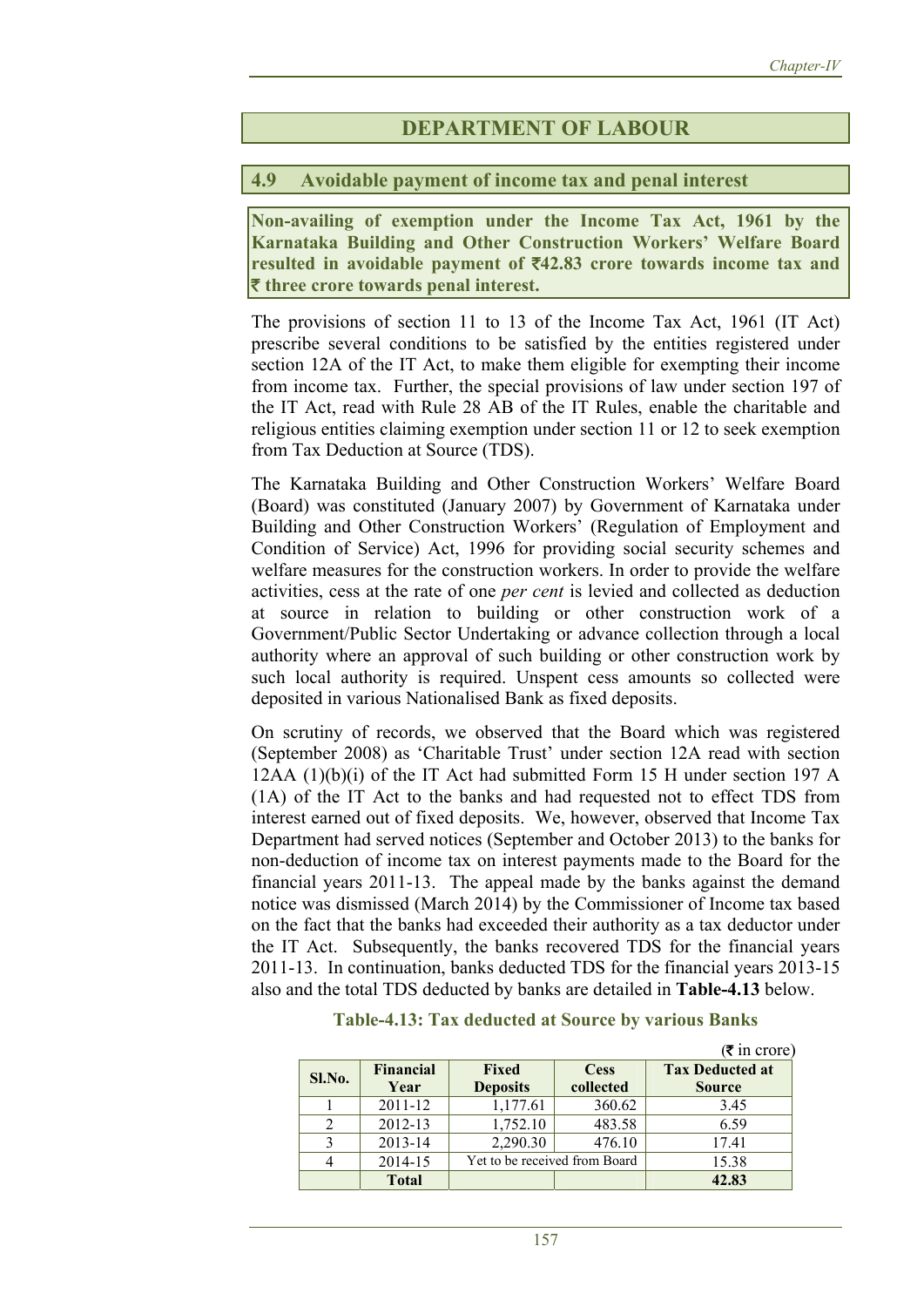Further, we observed that the registration as 'Charitable Trust' under section 12 A by the Department of IT was conditional and the Board had to fulfill the following conditions for tax exemption:

- $\checkmark$  The Board had to furnish the return of income every year as required by the IT Act.
- $\checkmark$  The availability of tax exemption had to be granted by the Assessing Officer of the IT Department subject to fulfillment of conditions laid down in sections 11 and 13 of the IT Act.

The Board, however, had filed its annual income tax returns for the financial years 2008-13 belatedly and was yet to file the returns for the year 2013-14. Also, the Board had not made any application to the Department of IT under various sections of IT Act for exempting their income from tax. Thus, the Board did not make use of the enabling provisions available in the IT Act for availing tax exemption which resulted in payment of tax of  $\text{\texttt{F42.83}}$  crore on its income<sup>95</sup> during 2011-15.

Apart from the above, the Department of IT, under section 201 (1A) of IT Act, levied banks with  $\bar{\tau}$  three crore as penal interest. The said penal interest was however, recovered by the Banks out of the interest receipts of the Board on the deposits with them. Since, the Board had not produced a certificate of exemption under section 197 (1) of IT Act, as per section 194A of IT Act, it was mandatory on the part of the Banks to effect TDS. Also, the Board had submitted Form 15 H to the Banks without being eligible. Hence, levy of penal interest was attributable not only on the failure of Banks but also on failure of the Board, which was avoidable.

Government stated in reply (October 2015) that action has been initiated to obtain tax exemption certificate from the authorities of IT. It also stated that the Banks will be directed to file an appeal against levy of penal interest. Thus, non-adherence to required procedures and inaction by the Board resulted in avoidable payment of  $\bar{\tau}$ 42.83 crore towards income tax and  $\bar{\tau}$  three crore as penal interest.

# **Department of Urban Development**

### **4.10 Non-revision of water rates for domestic connections**

**In spite of the State Government revising the water tariff in July 2011, the Karnataka Urban Water Supply and Drainage Board continued to provide water supply at pre-revised rates to Kolar Gold Fields City Municipal Council which resulted in loss of revenue of** `**1.18 crore.** 

The Karnataka Urban Water Supply and Drainage Board (KUWS&DB) supplies water to all the urban areas of the State except Bengaluru city for domestic, non-domestic and commercial/industrial purposes. The various provisions for supply of water under KUWS&DB Act, 1973 are as under:

 <sup>95</sup> Interest earned out of fixed deposits.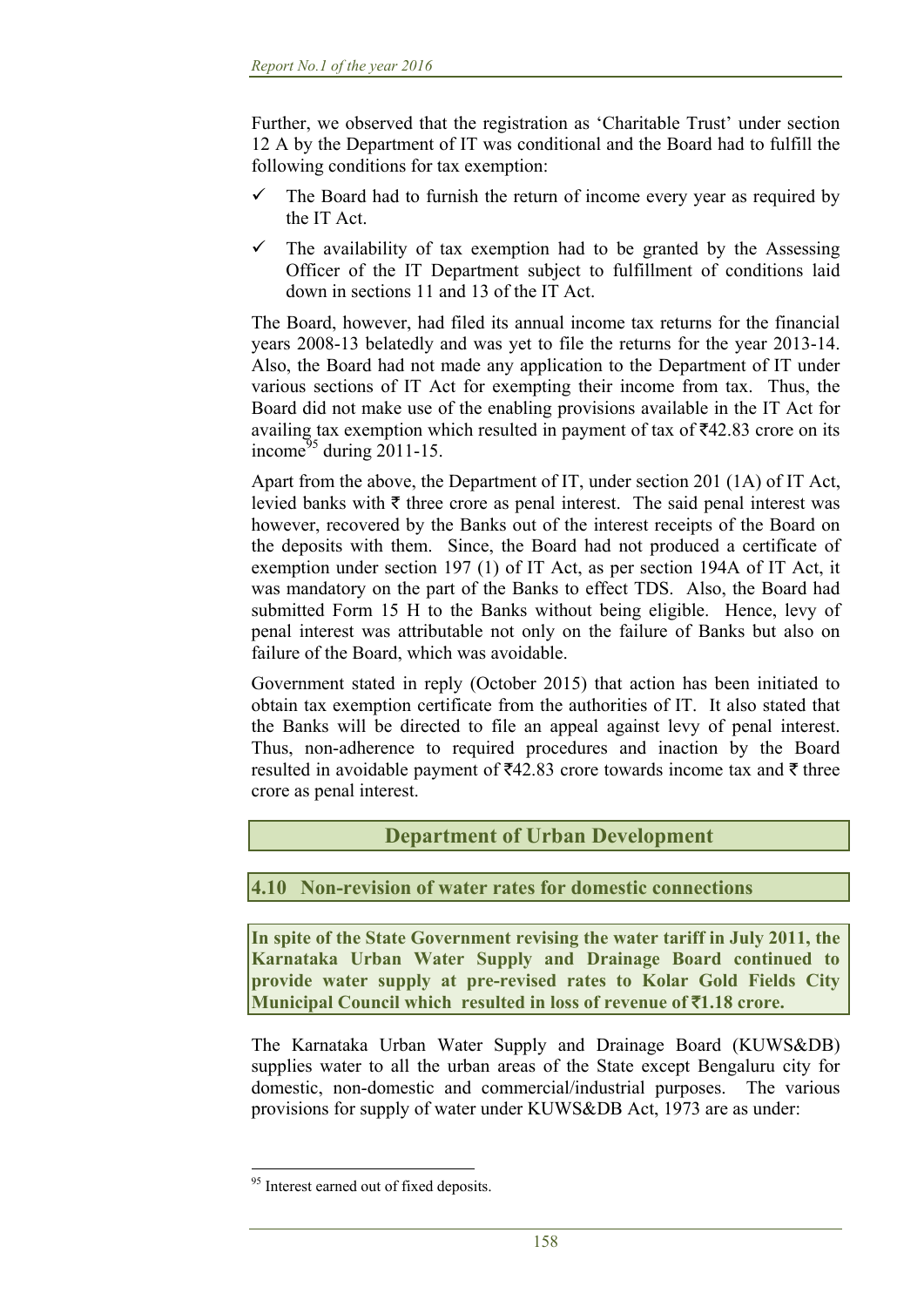| Section  | The Board shall perform at the instance of the Government or a   |  |  |  |  |  |  |
|----------|------------------------------------------------------------------|--|--|--|--|--|--|
| 17(1)(a) | Local Authority or suo motu investigating the nature and type of |  |  |  |  |  |  |
|          | the scheme that can be implemented in the area of any local      |  |  |  |  |  |  |
|          | authority for provision of drinking water, execute such scheme   |  |  |  |  |  |  |
|          | under phased programme.                                          |  |  |  |  |  |  |
| Section  | The Government may, by order direct the KUWS&DB to               |  |  |  |  |  |  |
| 28(A)(1) | undertake operation and maintenance of all water supply schemes  |  |  |  |  |  |  |
|          | subject to such terms and conditions as may be specified.        |  |  |  |  |  |  |

In order to provide satisfactory water supply and drainage services and also to minimise availing of Government grants/loans, Government opined that local bodies had to increase its revenue through user charges. Further, as overheads on maintenance of potable water supply such as salary of the maintenance staff, power charges, cost of chemicals, repair charges, *etc.,* had increased exorbitantly, Government revised the water tariff in July 2011 which were to be implemented with immediate effect. While revising the rates, the Government prescribed the local bodies to conclude Memorandum of Understanding (MoU) with KUWS&DB after verifying all the aspects of the order. All the revisions in the said order were based on the study report jointly conducted by KUWS&DB and Karnataka Urban Infrastructure Development and Finance Corporation (KUIDFC).

Scrutiny of records of maintenance of water supply scheme for the Kolar Gold Fields City Municipal Council (CMC) showed the following:

- Water supply scheme for the CMC was being undertaken by the KUWS&DB since its inception without any specific directions from the Government and was adopting the water rates and other charges as specified by the Government from time to time.
- The KUWS&DB had not entered into any MOU with the concerned local body as being specified in the Government Orders issued from time to time in respect of revision of rates.
- $\triangleright$  Even though the State Government had revised water tariff in July 2011 with the water tariff for non-metered domestic connections in municipal areas being revised from  $\overline{590}$  to  $\overline{5120}$  per connection, the KUWS&DB continued to supply water at the pre-revised lower rate. The loss of revenue as on March 2015 in the said CMC worked out to  $\bar{\tau}$ 1.18 crore<sup>96</sup>.

Government stated (November 2015) that water supply to the KGF had dried up and water was being supplied through borewells. It further attributed the non-revision to less frequency of water supply to the city. The reply was not acceptable as the Government order had revised the rate based on the increase in overheads on maintenance cost of the potable water supply which was applicable to borewells also. Also in any case, if the Government Order for increasing the water rates was to be waived, there should have been a proposal for waiving and Government's acceptance of the same, and the Government

| 96 |                  |                       |                  |                                        |                       |
|----|------------------|-----------------------|------------------|----------------------------------------|-----------------------|
|    |                  | No. of<br>connections | No. of<br>months | Difference in rate<br>$($ ₹ Per month) | Total $(\bar{\zeta})$ |
|    | As on April 2011 | 8.548                 | 44               | 30                                     | 1,12,83,360           |
|    | $2011 - 12$      | 246                   | 36               | 30                                     | 2,65,680              |
|    | 2012-13          | 217                   | 24               | 30                                     | 1,56,240              |
|    | $2013 - 14$      | 274                   | 12               | 30                                     | 98,640                |
|    | <b>Total</b>     |                       |                  |                                        | 1,18,03,920           |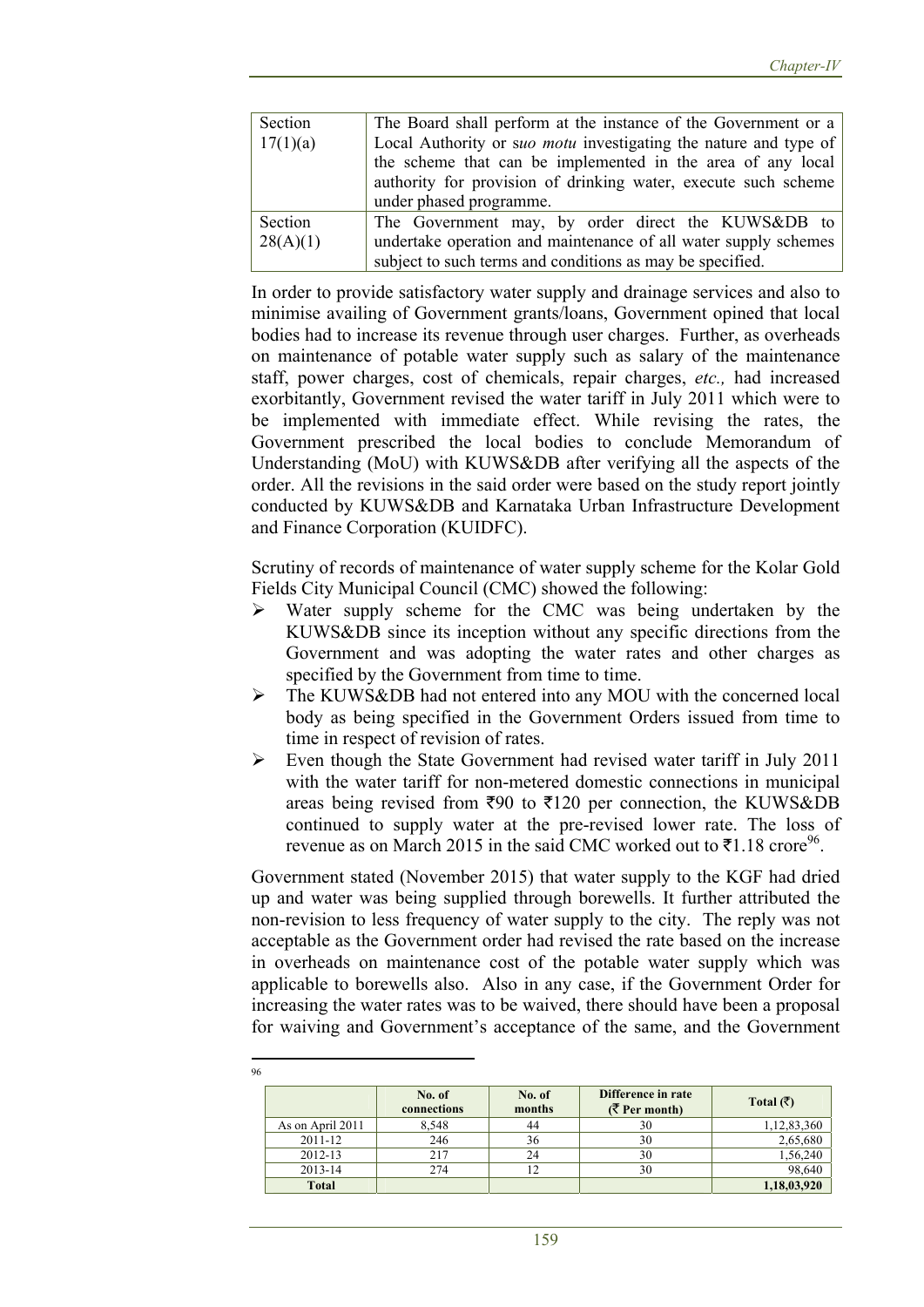Order rescinded, which was not so. Further, the KUWS&DB has implemented the revision of water tariff from September 2015 in the said city.

Thus, failure of the KUWS&DB to revise the water rates as per the revised rates resulted in loss of revenue of  $\bar{\tau}$ 1.18 crore.

### **4.11 Avoidable expenditure on debt servicing**

**Non-utilisation of the option given by Reserve Bank of India to switch over to Base Rate System from Benchmark Prime Lending Rate by the Karnataka Urban Water Supply and Drainage Board in respect of loans availed from banks, resulted in avoidable interest payment of**  `**1.98 crore.** 

Karnataka Urban Water Supply and Drainage Board (Board) had ongoing 15 urban water supply schemes and six underground drainage schemes during 2008-09. In this regard, the State Government had allocated  $\overline{5}155$  crore in its budget for the year 2008-09 and had also made provision to raise loan of `150 crore from different Financial Institutions under Internal Extra Budgetary Resources. The State Government approved (July 2009) proposal of the Board to avail loan of  $\overline{574.36}$  crore and  $\overline{575.64}$  crore from Syndicate Bank and Corporation Bank respectively and extended its guarantee for the said loan. Accordingly, the Board entered into an agreement (July and August 2009) for drawing loans from the above banks.

Meanwhile, the Reserve Bank of India (RBI) introduced (April 2010) the Base Rate System (BRS) of lending which replaced the Benchmark Prime Lending Rate (BPLR) System from 1 July 2010. The BRS was applicable for all new loans and also for old loans that came up for renewal. In addition, the borrowers of the existing loans had the option to switch over to the new system, on mutually agreed terms with the banks and the banks were not to charge any fees for the switch-over. In the case of switch-over, the interest rates were to be recalculated based on the base rate and the floating rate varied with reference to the base rate from the date of switch-over.

On scrutiny of records of the Board, we observed that the lending rate of the loans raised by the Board was based on BPLR and it had not made any assessment with regard to the option of switch-over to BRS. On comparing the interest rates charged for the above loans under BPLR system with the rates payable under the BRS from the date of implementation of BRS, Audit observed that the rates payable under BRS were less than the rates payable under BPLR system which is detailed in the **Table-4.14** below:

| Table-4.14: Comparison of interest rates under BPLR system and BRS |  |  |  |
|--------------------------------------------------------------------|--|--|--|
|                                                                    |  |  |  |

|               |                         |                         |                         | (Rate of interest in percentage) |  |
|---------------|-------------------------|-------------------------|-------------------------|----------------------------------|--|
|               | <b>Syndicate bank</b>   |                         | <b>Corporation bank</b> |                                  |  |
| <b>Period</b> | <b>Rate of interest</b> | <b>Rate of interest</b> | <b>Rate of interest</b> | <b>Rate of interest</b>          |  |
|               | under BPLR              | under BRS               | under BPLR              | under BRS                        |  |
| 2010-11       | 9 to 10.75              | 9 to 10.25              | 9 to 10.60              | 9 to 10.65                       |  |
| $2011 - 12$   | 10.75 to 12             | 10.25 to 11             | 10.60 to 12             | 10.65 to 11.90                   |  |
| 2012-13       | 12 to 11.50             | 11 to 11.50             | 12                      | 11.90 to 11.50                   |  |
| 2013-14       | 11.50                   |                         | 12                      | 11.50                            |  |
| 2014-15       | 11.50                   |                         | 12                      | 11.50                            |  |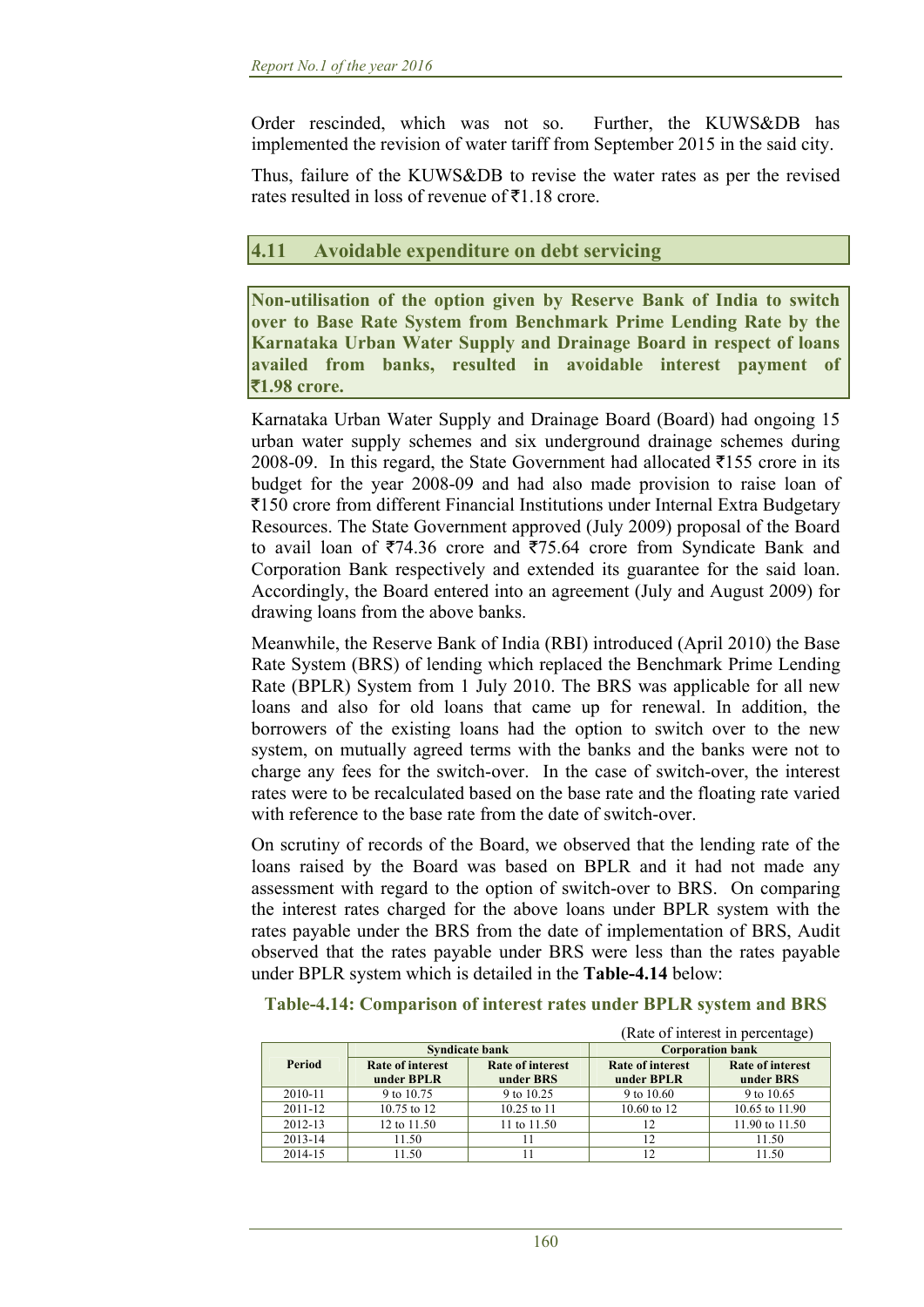The extra expenditure incurred by the Board by way of interest payment during 2010-15 due to non-switching over from BPLR system to BRS amounted to  $\overline{\tau}$ 1.98 crore<sup>97</sup>. Further, after a delay of more than four years the Board requested (December 2014) the Corporation Bank to regularise its interest rate by equating it to the base rate from the date of its introduction. On not hearing from the bank, the Board made no further efforts to get the interest rate recalculated based on BRS but continued to pay the interest rate under the earlier system.

Thus, the Board failed to effectively manage its debt servicing and by not taking action to switch over to BRS resulted in avoidable interest payment of `1.98 crore in respect of two loans. The Government replied (November 2015) that it was not aware of the RBI guidelines and would pursue the matter with the banks. Accordingly, the Board has corresponded with both Corporation as well as Syndicate Bank from which no positive response has been received.

### **4.12 Excess payment of compensation**

**The Bangalore Development Authority did not follow various procedures prescribed in the Bangalore Development Authority Act, 1976 for acquisition of land for developmental schemes. This resulted in utilisation of land without acquisition and also excess payment of compensation of**  `**46.93 crore.** 

Section 15 of the Bangalore Development Authority (Authority) Act, 1976 (BDA Act) empowers the Authority to undertake developmental schemes<sup>98</sup> with the previous approval of the Government. The procedures laid down in BDA Act to acquire land for developmental schemes are given below:

| Section 17:    | When a development scheme has been prepared, the Authority has to       |  |  |  |  |  |  |
|----------------|-------------------------------------------------------------------------|--|--|--|--|--|--|
|                | up a notification (preliminary notification) specifying,<br>draw        |  |  |  |  |  |  |
|                | <i>inter alia</i> , the lands which are being proposed for acquisition. |  |  |  |  |  |  |
| Section 18:    | The Authority shall submit the scheme to the Government for             |  |  |  |  |  |  |
|                | sanction.                                                               |  |  |  |  |  |  |
| Section 19:    | Upon sanction of the scheme, the Government shall publish in the        |  |  |  |  |  |  |
|                | official Gazette a declaration (final notification) stating the fact of |  |  |  |  |  |  |
|                | such sanction and requirement of land for public purpose.               |  |  |  |  |  |  |
| Section $35$ : | Subject to the provisions of the BDA Act and with the previous          |  |  |  |  |  |  |
|                | approval of the Government, the Authority may enter into an             |  |  |  |  |  |  |
|                | agreement with the owner of any land for purchase of such land.         |  |  |  |  |  |  |
| Section 36:    | The acquisition of land under the BDA Act including payment of          |  |  |  |  |  |  |
|                | compensation shall be regulated by the provisions, as far as they are   |  |  |  |  |  |  |
|                | applicable, of the Land Acquisition Act, 1894.                          |  |  |  |  |  |  |

On test-check of 11 payments of compensation by the Authority, we observed that BDA had utilised lands for developmental schemes, without acquisition disregarding all the above provisions of the BDA Act laid down for acquisition of land. The compensation for such non acquired lands was

Corporation Bank – $\overline{\tau}1.12$  crore and Syndicate Bank –  $\overline{\tau}0.86$  crore<br>Development scheme include acquisition of land for execution of scheme, laying and re-laying of land, construction of buildings, formation and alteration of streets, drainage, water supply and electricity.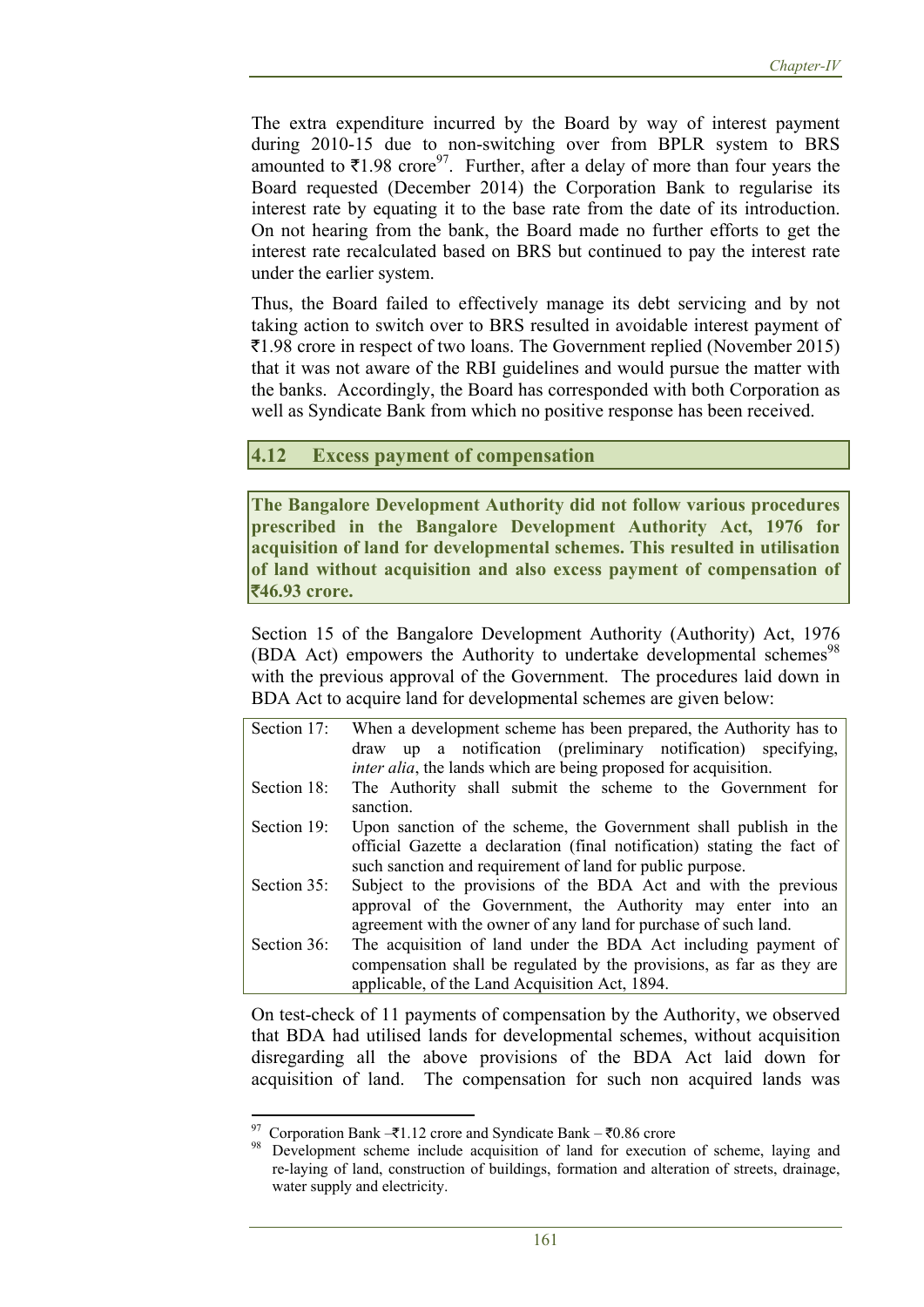through allotment of developed sites free of cost. The financial implications on such lapses of the Authority are discussed in the subsequent paragraphs.

#### *Construction of road on land not acquired*

The Authority had issued preliminary notification (PN) followed with final notification (FN) for acquiring land in various villages for formation of layouts as detailed in **Table-4.15** below:

|            |                           |                                      |           |                               | (Extent of land in acres – guntas) |                                       |
|------------|---------------------------|--------------------------------------|-----------|-------------------------------|------------------------------------|---------------------------------------|
| SI.<br>No. | <b>Name of the Layout</b> | <b>Extent of land notified</b><br>in |           | Name of the<br><b>Village</b> | Sy. No. excluded in<br>both PN/FN  | <b>Extent of land</b><br>utilised for |
|            |                           | PN                                   | <b>FN</b> |                               |                                    | $\text{road}^{99}$                    |
|            | Sir M Vishveswaraiah      | 75-08                                | 39-29     | Kengeri                       | 212                                | $02 - 30$                             |
| 2          | Layout                    | 708-00                               | 552-15    | Ullalu                        | 169/1                              | 00-06.32                              |
|            | Sir M Vishveswaraiah      | 324-26                               | 240-37    | Gidada                        | 27                                 | $00-22$                               |
| 4          | Layout – Further          |                                      |           | Konenahalli                   | 23                                 | 00-06.50                              |
|            | extension                 | 330-02                               | 178-39    | Mallathahalli                 | 83                                 | $00 - 33$                             |
|            |                           |                                      |           |                               | Resurvey no. 83/1A                 |                                       |
| 6          | Gnanabharathi Layout      | 354-31                               | 320-16    | Nagadevenahalli               | 53                                 | 00-11.98                              |

#### **Table-4.15: Details in respect of notifications issued**

The Authority though had not acquired the said lands, but had utilised these lands to the extent indicated thereagainst for formation of roads. All the land owners had represented to the Authority for compensation in the form of developed land and the Authority in its various Board meetings had resolved to allot developed sites to the extent of 50 *per cent* of the land acquired free of cost in the same layout or subsequent layouts to be formed as compensation. The sites were allotted based on the choice of the land owners and in one case, the sites were allotted in layouts formed by the Authority much earlier.

Subsequent to the Authority allotting (April 2010) 50 *per cent* of land utilised as compensation in respect of Sl.No.1 indicated in the table above, the land owner filed writ petition before the Honourable High Court with a plea that he may be compensated to the extent of 100 *per cent* of the land utilised. The Honourable High Court disposed the petition (July 2012) with the directions that the value of the alternative land proposed to be allotted as compensation should be equivalent to the value of the land lost. Complying with the High Court's directions, the Authority allotted balance land to the land owner during June 2014.

Total compensation of  $\overline{32.99}$  crore was paid by the Authority to all landowners by way of allotment of alternative sites as detailed in **Appendix-4.19**.

### *Construction of road on land deleted from final notification*

The Authority had issued PN and FN for acquiring land in various villages for formation of layouts as detailed in **Table-4.16** below:

<sup>&</sup>lt;sup>99</sup> 1 acre = 40 guntas=43,560 sq ft or 4,047 sq mtr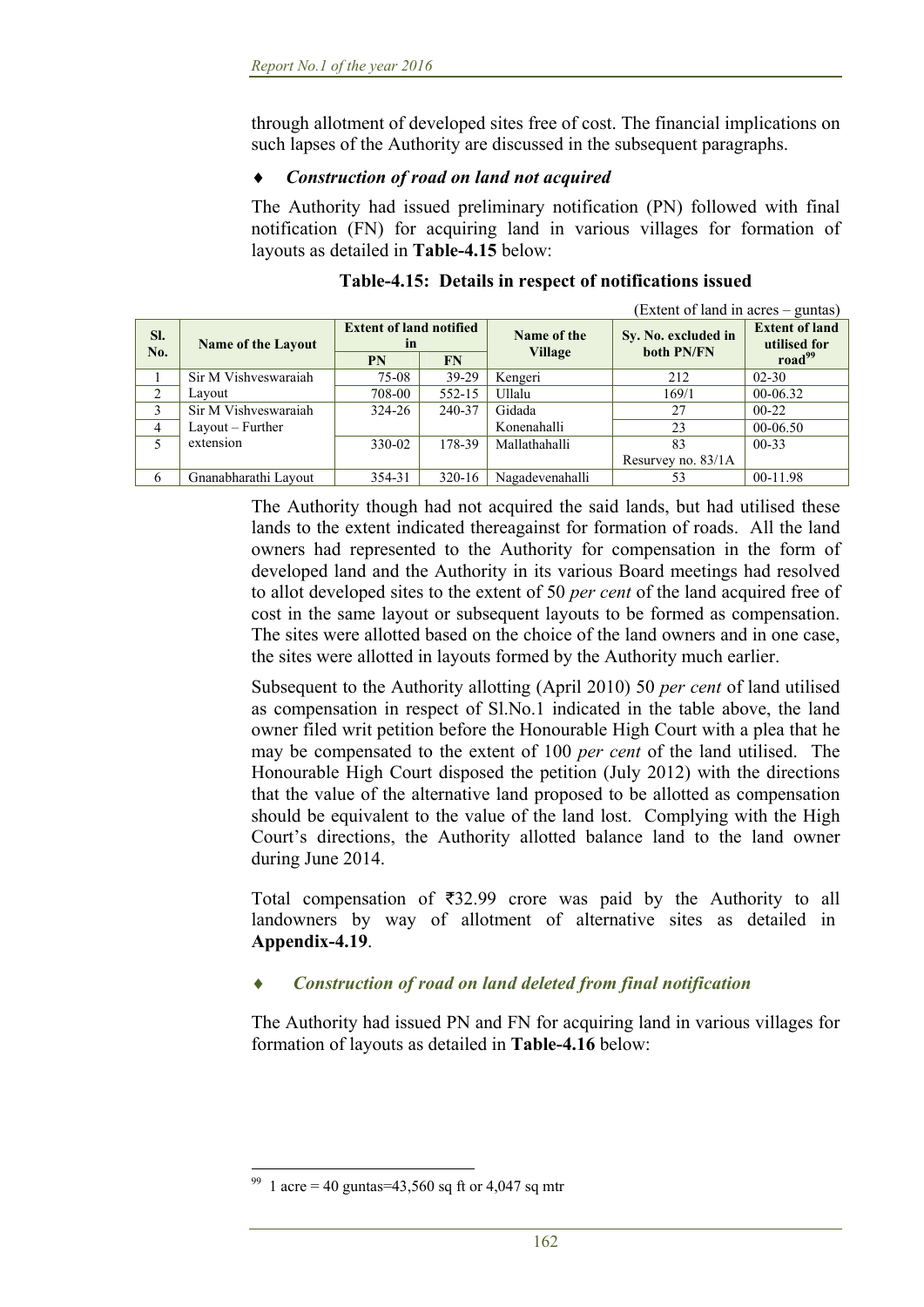|     |                           |                |                   |                                   |           | (Extent of land in acres – guntas) |
|-----|---------------------------|----------------|-------------------|-----------------------------------|-----------|------------------------------------|
| SI. | <b>Name of the Layout</b> | Name of the    | <b>Survey No.</b> | <b>Extent of land notified in</b> |           | <b>Extent of land</b>              |
| No. |                           | <b>Village</b> | included          | PN                                | FN        | utilised for road                  |
|     | Sir M Vishveswaraiah      | Ramasandra     | 29/1              | $10 - 30$                         | $09-00$   | $0-12.40$                          |
|     | Layout                    |                |                   |                                   |           |                                    |
|     | Sir M Vishveswaraiah      | Manganahalli   | 35                | $04-18$                           | $04-08$   | $0-20.00$                          |
|     | Layout, II Stage          |                |                   |                                   |           |                                    |
|     | Sir M Vishveswaraiah      | Sonenahalli    | 14                | $05 - 24$                         | $03 - 24$ | $0-05.50$                          |
| 4   | Layout                    | Kengeri        | 209               | $09-36$                           | $05-10$   | $0 - 08.25$                        |

## **Table-4.16: Details in respect of notifications issued**

The Authority while issuing FN had notified land less than that was notified in the PN. The Authority, however, had utilised unauthorisedly part of the land left out while issuing FN for formation of roads. The utilisation was confirmed by the Executive Engineers of the respective divisions.

The Authority though had not acquired the said lands but had utilised land to the extent indicated thereagainst for formation of roads. All the land owners represented to the Authority for compensation in the form of developed land and the Authority in its various Board meetings had resolved to allot developed site to the extent of 50 *per cent* of the land acquired free of cost in the same layout or subsequent layout as compensation. The sites were allotted based on the choice of the land owners. Total compensation of  $\overline{55.96}$  crore was paid by the Authority to the land owners by way of allotment of sites as detailed in **Appendix-4.20**.

## *Construction of road on land notified and subsequently denotified*

The Authority issued (January 1994) FN for formation of Gnanabharathi Layout which included 320 acres and 16 guntas of land in Nagadevanahalli, Bengaluru. Based on the representation of the land owner, the Government denotified (January 2001) part of land acquired in Nagadevanahalli which included 2 acre 30 guntas in survey No. 10/5 of Nagadevanahalli. This denotification was based on the report of the Land Acquisition Officer (November 2000) which indicated that the possession of land was not yet taken and hence could be denotified.

Meanwhile, the Authority utilised (2001-02) unauthorisedly land measuring 18 guntas in survey No. 10/5 of Nagadevanahalli towards construction of outer ring road. The said land formed part of the land denotified earlier. The land owner represented to the Authority (August 2007) for compensation. Based on the joint inspection report of the Additional Land Acquisition Officer and Executive Engineer, West Division who confirmed utilisation of 18 guntas of land for formation of road, the Board resolved (January 2012) to allot 50 *per cent* of land utilised free of cost to the land owner. Further, the Authority based on the land owner's choice of land (November 2012), allotted (April 2013) 1,028.61 sq mtrs of land in the same layout.

The payment of compensation by the Authority was  $\overline{22.45}$  crore<sup>100</sup>.

 <sup>100</sup> Cost to the Authority if 18 guntas were acquired: ₹1.47 lakh @ ₹3.26 lakh/acre Cost of compensation for 9 guntas of land :  $\overline{2}245.02$  lakh @ 2,500 / sq. ft. Loss to the Authority :  $\overline{5}243.55$  lakh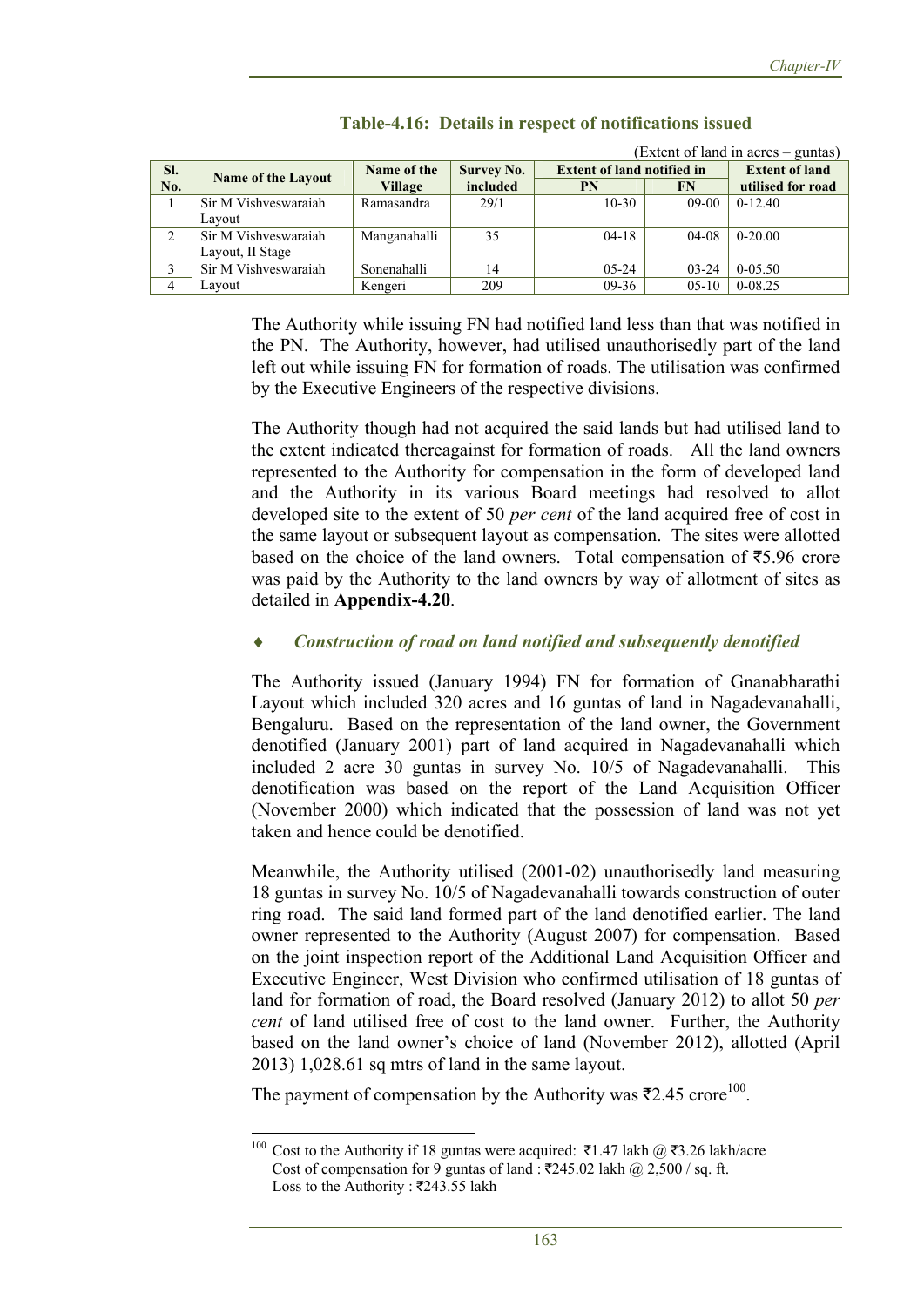## *Erroneous survey leading to formation of layout on land not acquired*

The Authority issued (November 2002) PN for formation of 'Further extension of Banashankari VI Stage' which included 367 acres of land in Gubbalala village. This included 3 acres 30 guntas of land in survey number 39 which belonged to three land owners<sup>101</sup>. The Authority, however, while issuing (September 2003) FN, notified 2 acre 20 guntas of land in survey numbers 39/1 and 39/3.

The Surveyor while preparing (December 2003) the award sketch had depicted survey number 39/3 as area not notified and survey number 39/2 as notified in the FN which was contradictory to the actual FN issued. The said sketch was submitted to both Land Acquisition Officer as well as Engineering Division for determining the award and taking possession of land for formation of layout respectively. Based on the said survey report, the Authority formed sites and also constructed road unauthorisedly on land (survey number 39/2) not acquired.

Meanwhile, the landowner of Survey number 39/2 filed a writ petition challenging the acquisition proceedings. Though the said writ petition was disposed of, it allowed the petitioner to move the court for appropriate relief for the land utilised by the Authority. The land owner represented (August 2006) to the Authority for allotting him an alternative land measuring 1 acre 10 guntas. The Authority resolved (November 2011) to allot 50 *per cent* of the land utilised for construction of road and formation of layout. Since, the Authority is yet to allot 50 *per cent* of land utilised, it has a liability of payment of compensation of  $\overline{55.99}$  crore<sup>102</sup>.

In this regard, audit observed the following:

 $\checkmark$  Section 15 of the BDA Act empowers the Authority to frame developmental schemes and with the previous permission of the Government to execute the scheme. While section 16 enumerates the particulars to be provided in such scheme, section 17 allows the authority to draw up a notification furnishing the particulars of the scheme and allowing 30 days for submitting any objections from the public. On completion of 30 days and after considering the objections, if any, the scheme is submitted to Government for sanction, with modifications, if any, together with plan, estimates and other particulars. Upon sanction, under section 19, FN is published declaring that the lands are required for public purpose. These are the formalities which are to be completed by the Authority before proceeding to execute the scheme. From the above, it is evident that the Authority would be in the possession of scheme plan prior to its execution, in which case, the Authority had complete details of land required and extent to which required for execution of the scheme.

<sup>&</sup>lt;sup>101</sup> Survey number 39/1, 39/2 and 39/3 each measuring 1 acre and 10 guntas.<br><sup>102</sup> Land utilised = 1 acre 10 guntas or 54,450 sq ft

Payment of compensation on acquisition  $\omega$   $\bar{\mathbf{z}}$ 8.80 lakh/acre =  $\bar{\mathbf{z}}$ 16.01 lakh including solatium and interest Payment of compensation (50 *per cent*) through allotment of land  $\omega$   $\bar{z}$ 2,200/sq ft = ₹598 95 lakh

Excess payment =  $\overline{55.83}$  crore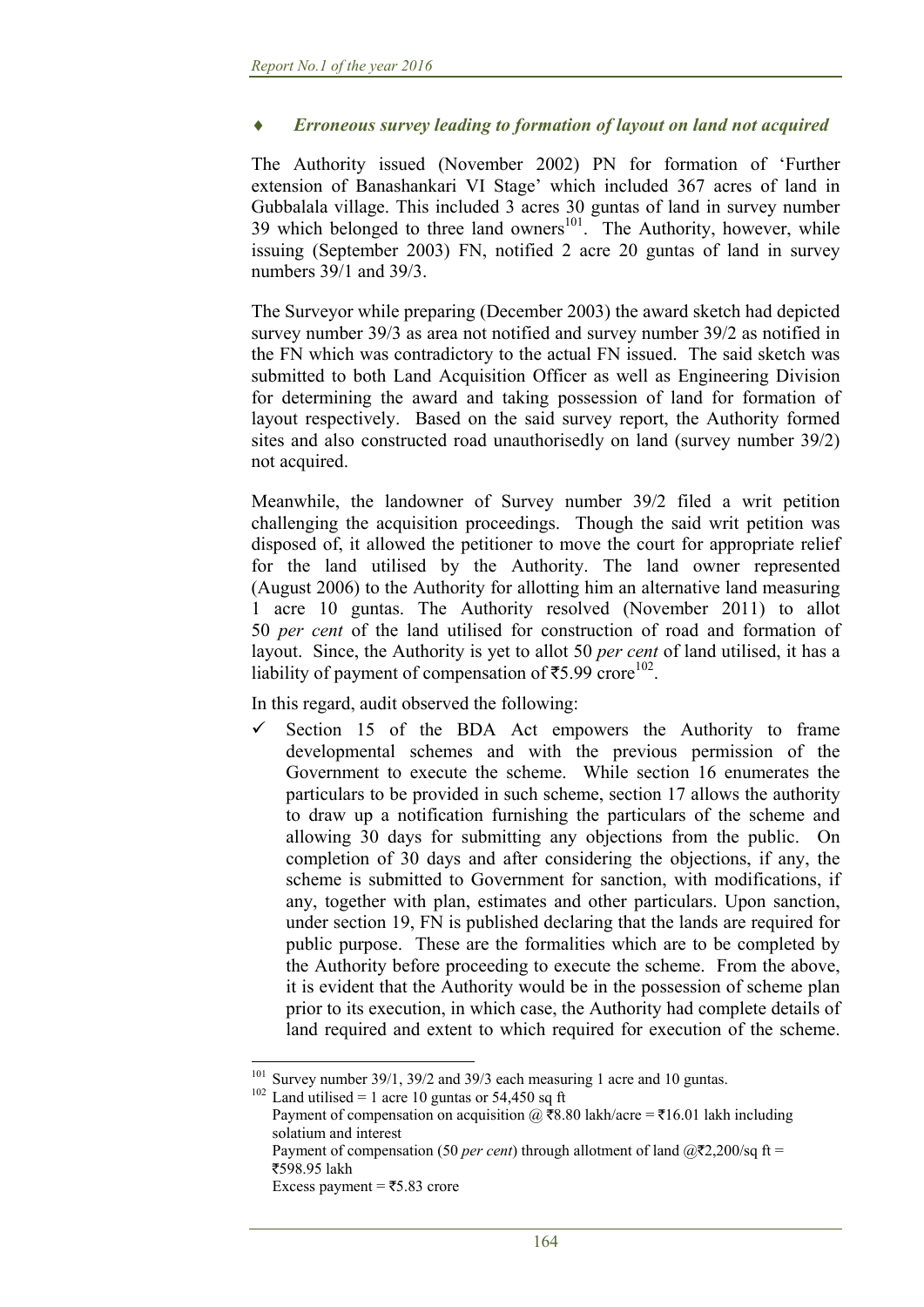The action of the Authority not to initiate acquisition proceedings or exclusion of entire survey number of land at the time of FN was in violation of provisions of BDA Act in connection with land acquisition.

- $\checkmark$  Section 35 and 36 of the BDA Act govern payment of compensation by the Authority on acquiring land for a developmental scheme. Hence, the Authority resorting to allotment of 50 *per cent* of developed land in lieu of land acquired was irregular.
- $\checkmark$  There was lack of co-ordination among the land acquisition section, town planning section and engineering section of the Authority. Hence, land acquisition by the Authority was not as per the plan sanctioned by the Government. Also, from the above cases, it was apparent that the engineering section had commenced work prior to handing over of land acquired by the land acquisition section which resulted in utilisation of land without acquisition.
- $\checkmark$  The Authority did not have any mechanism to verify the final plan with the land acquired before execution. Hence, the sketch of the surveyor was taken as final in a case which resulted in utilisation of land excluded from acquisition.
- Further, in all the cases brought out in the above paragraphs, based on the Honourable High Court's order (July 2012), many of the land owners filed writ petition asking for 100 *per cent* compensation for the land utilised. In all the cases, the Court while disposing the case has ordered to follow the procedures laid down in the earlier judgement<sup>103</sup> (July 2012). Hence, the Authority, in addition to the excess payment of compensation of  $\bar{\tau}$ 46.93 crore, has a liability of allotting balance land in all the above cases. This liability of the Authority in the test-checked cases works out to  $\overline{516.42}$  crore (**Appendix-4.21**).

Thus, by not following the procedures laid down for acquisition of land for its developmental schemes in its BDA Act, by the Authority resulted in excess payment of compensation of  $\overline{\xi}46.93$  crore.

The matter was referred to Government in June 2015; reply was awaited (November 2015).

## **4.13 Undue benefit to an agency**

**Ambiguity between various clauses on price adjustment in the bid document of a project floated by the Karnataka Urban Water Supply and Drainage Board (Board) resulted in the Board not operating the clause. This led to extending undue benefit of** `**6.17 crore to the agency.** 

Government of Karnataka in their guidelines<sup>104</sup> (November 2004) for regulating price adjustment on account of changes in cost mandated inclusion

 $103$  That the value of the alternative land proposed to be allotted as compensation should be equivalent to the value of the land lost.<br><sup>104</sup> The State Government *vide* its Order No. FD 59 PRO.CELL 2004. Bangalore dated 26<sup>th</sup>

November 2004 prescribed that price adjustment clause was mandatory for all work contracts whose estimated cost put to tender was  $\bar{\tau}100.00$  lakh or more and the period of completion being 12 months or more.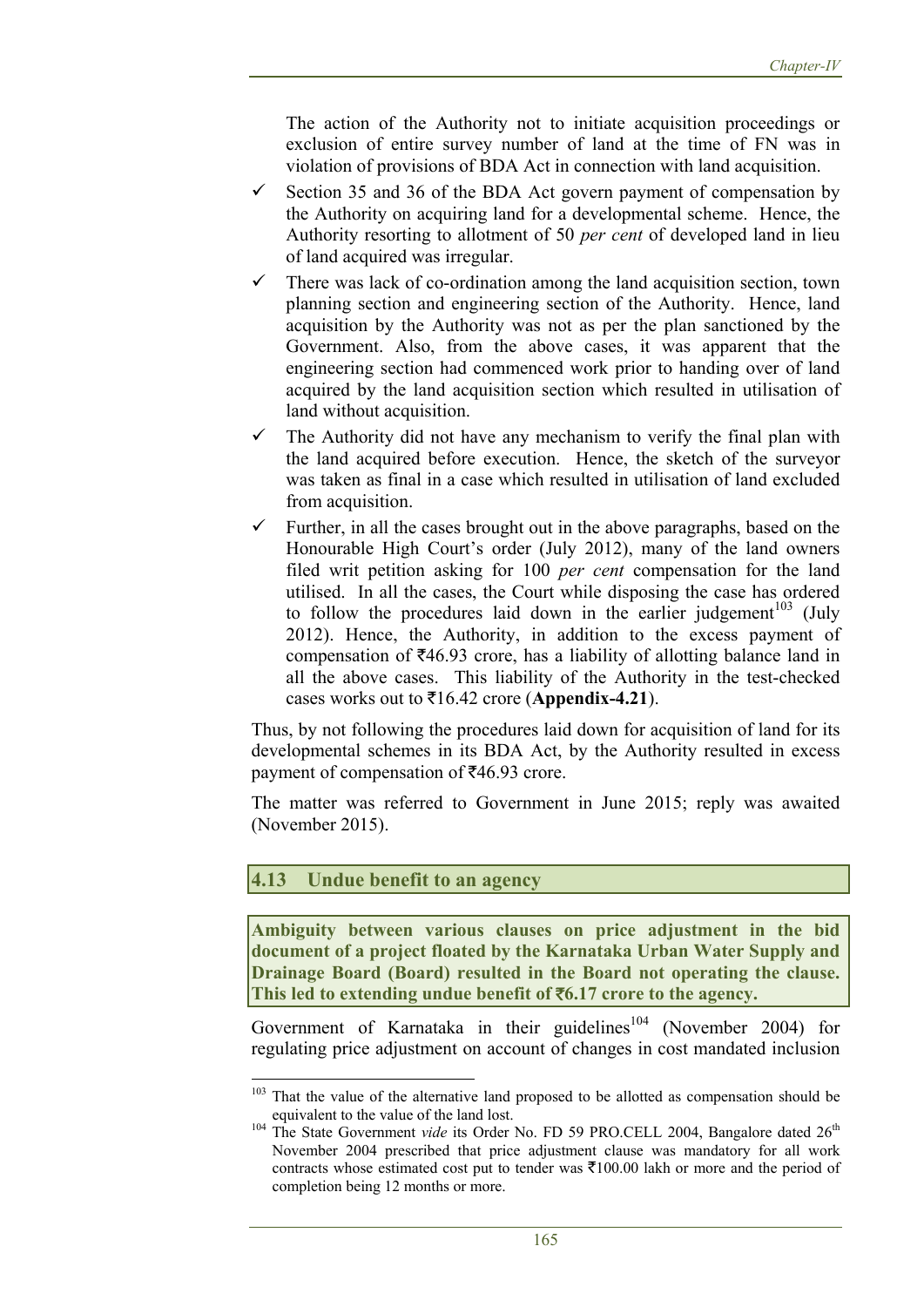of price adjustment clause in respect of work contracts where the estimated cost put to tender was  $\bar{\tau}$  one crore or above and the period of completion was 12 months or more.

The Karnataka Urban Water Supply and Drainage Board (Board) invited (December 2007) tenders for the Combined Water Supply Scheme to Kolar city, Bangarpet and Malur towns and 45 enroute villages (project) under the Centrally sponsored scheme 'Urban Infrastructure Development Scheme for Small and Medium Towns'. The work was awarded (January 2009) to an agency at a cost of  $\overline{$88.89}$  crore with a stipulated period of 18 months including monsoon. As of March 2015, the Board had paid the agency  $\text{\textsterling}65.46$  crore for the work done and work was in progress. On scrutiny of the records including the bid document, we noticed the following:

- The project which was scheduled to be completed by August 2010, was still in progress. The reasons for non-completion of the project was mainly on account of delay in handing over of sites by the Board/ local bodies and delay in grant of permission by the Railway Department. The Report of the Comptroller and Auditor General of India, No.2-Civil for the year ended 31 March 2010 (paragraph 3.4.6) included observation on the huge investment on the project without a dependable water source. We observed from the proceedings of the meeting (December 2014) regarding progress of the project, that some components of the project remained incomplete due to non-availability of water in Yargol dam.
- The bid document which formed part of the agreement entered into (January 2009) by the Board with the agency contained clauses on price adjustment as detailed in **Table-4.17** below:

| <b>Chapter 1: Instructions to Bidders</b>                                                                                                                           |  |  |  |  |  |  |
|---------------------------------------------------------------------------------------------------------------------------------------------------------------------|--|--|--|--|--|--|
| The clause stated that the rates and prices quoted by the bidder shall be fixed for                                                                                 |  |  |  |  |  |  |
| the duration of the Contract and shall not be subject to adjustment on any                                                                                          |  |  |  |  |  |  |
| account unless otherwise provided for in the Special Conditions of Contract.                                                                                        |  |  |  |  |  |  |
| However, the price variation in the cost of structural steel is admissible as per                                                                                   |  |  |  |  |  |  |
| clause 15.1 of Chapter 3.                                                                                                                                           |  |  |  |  |  |  |
| <b>Chapter 2: General conditions of Contract</b>                                                                                                                    |  |  |  |  |  |  |
| Though Price variation clause not included, price adjustment clause for works                                                                                       |  |  |  |  |  |  |
| contract included under clause 70.1.                                                                                                                                |  |  |  |  |  |  |
|                                                                                                                                                                     |  |  |  |  |  |  |
|                                                                                                                                                                     |  |  |  |  |  |  |
| <b>Chapter 3: Special conditions of Contract</b>                                                                                                                    |  |  |  |  |  |  |
| Though price variation was deleted under clause 15, clause 15.1 stated 'Price                                                                                       |  |  |  |  |  |  |
| variation as per clause 70 of chapter 2 was applicable. The rates and prices                                                                                        |  |  |  |  |  |  |
| quoted by the Bidder shall be fixed for the entire duration of the Contract. The                                                                                    |  |  |  |  |  |  |
|                                                                                                                                                                     |  |  |  |  |  |  |
| bidder shall be responsible to include adequate provisions in his lump-sum                                                                                          |  |  |  |  |  |  |
| prices to cover any contingencies in the rise or fall of costs during the Contract                                                                                  |  |  |  |  |  |  |
| period'. It further stated that the price adjustment as per clause 70.1 of Chapter                                                                                  |  |  |  |  |  |  |
| 2 was applicable.                                                                                                                                                   |  |  |  |  |  |  |
| Price adjustment calculated in accordance with clause 70.1 to 70.7 of Chapter 2                                                                                     |  |  |  |  |  |  |
| is not applicable for payment for works under this contract. It further stated that<br>the bidder had to make adequate provisions to cover any contingencies in the |  |  |  |  |  |  |
|                                                                                                                                                                     |  |  |  |  |  |  |